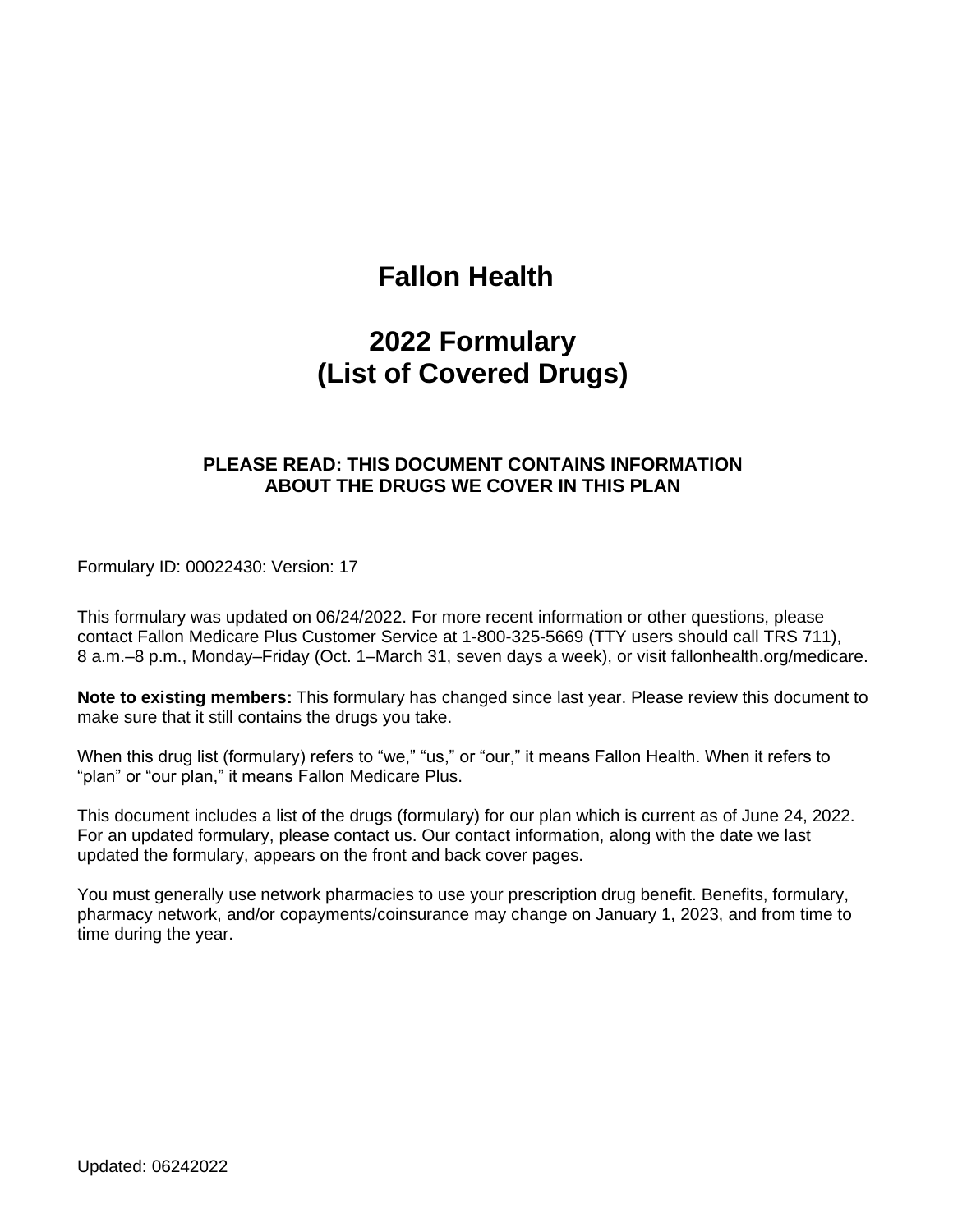# **What is the Fallon Health Formulary?**

A formulary is a list of covered drugs selected by Fallon Medicare Plus in consultation with a team of health care providers, which represents the prescription therapies believed to be a necessary part of a quality treatment program. Fallon Medicare Plus will generally cover the drugs listed in our formulary as long as the drug is medically necessary, the prescription is filled at a Fallon Medicare Plus network pharmacy, and other plan rules are followed. For more information on how to fill your prescriptions, please review your *Evidence of Coverage.*

# **Can the Formulary (drug list) change?**

Most changes in drug coverage happen on January 1, but Fallon Medicare Plus may add or remove drugs on the Drug List during the year, move them to different cost-sharing tiers, or add new restrictions. We must follow the Medicare rules in making these changes.

**Changes that can affect you this year:** In the below cases, you will be affected by coverage changes during the year:

- **New generic drugs.** We may immediately remove a brand name drug on our Drug List if we are replacing it with a new generic drug that will appear on the same or lower cost-sharing tier and with the same or fewer restrictions. Also, when adding the new generic drug, we may decide to keep the brand name drug on our Drug List, but immediately move it to a different cost-sharing tier or add new restrictions. If you are currently taking that brand name drug, we may not tell you in advance before we make that change, but we will later provide you with information about the specific change(s) we have made.
	- $\circ$  If we make such a change, you or your prescriber can ask us to make an exception and continue to cover the brand name drug for you. The notice we provide you will also include information on how to request an exception, and you can find information in the section below titled "How do I request an exception to the Fallon Health Formulary?"
- **Drugs removed from the market.** If the Food and Drug Administration deems a drug on our formulary to be unsafe or the drug's manufacturer removes the drug from the market, we will immediately remove the drug from our formulary and provide notice to members who take the drug.
- **Other changes.** We may make other changes that affect members currently taking a drug. For instance, we may add a generic drug that is not new to market to replace a brand name drug currently on the formulary; or add new restrictions to the brand name drug or move it to a different cost-sharing tier or both. Or we may make changes based on new clinical guidelines. If we remove drugs from our formulary, add prior authorization, quantity limits and/or step therapy restrictions on a drug or move a drug to a higher cost-sharing tier, we must notify affected members of the change at least 30 days before the change becomes effective, or at the time the member requests a refill of the drug, at which time the member will receive a 30-day supply of the drug.
	- $\circ$  If we make these other changes, you or your prescriber can ask us to make an exception and continue to cover the brand name drug for you. The notice we provide you will also include information on how to request an exception, and you can also find information in the section below entitled "How do I request an exception to the Fallon Health Formulary?"

**Changes that will not affect you if you are currently taking the drug.** Generally, if you are taking a drug on our 2022 formulary that was covered at the beginning of the year, we will not discontinue or reduce coverage of the drug during the 2022 coverage year except as described above. This means these drugs will remain available at the same cost-sharing and with no new restrictions for those

Updated: 06242022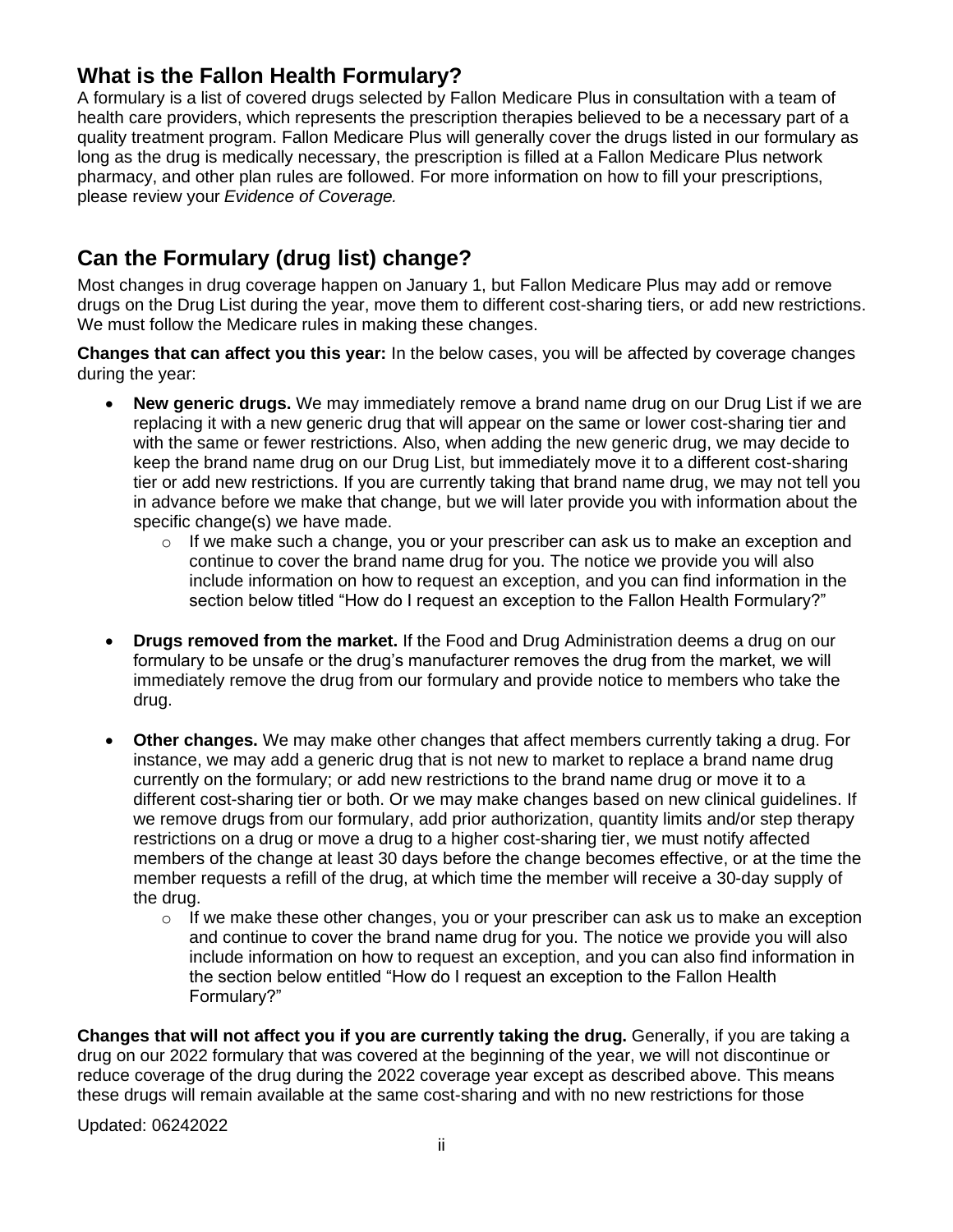members taking them for the remainder of the coverage year. You will not get direct notice this year about changes that do not affect you. However, on January 1 of the next year, such changes would affect you, and it is important to check the Drug List for the new benefit year for any changes to drugs.

The enclosed formulary is current as of 06/24/2022. To get updated information about the drugs covered by Fallon Medicare Plus, please contact us. Our contact information appears on the front and back cover pages. All members will be mailed an update to their printed formulary that details all nonmaintenance formulary changes when they occur. The formulary and any addenda will also be available online at fallonhealth.org/medicare.

# **How do I use the Formulary?**

There are two ways to find your drug within the formulary:

#### **Medical Condition**

The formulary begins on page 3. The drugs in this formulary are grouped into categories depending on the type of medical conditions that they are used to treat. For example, drugs used to treat a heart condition are listed under the category, Cardiovascular Agents. If you know what your drug is used for, look for the category name in the list that begins on page 3. Then look under the category name for your drug.

#### **Alphabetical Listing**

If you are not sure what category to look under, you should look for your drug in the Index that begins on page 93. The Index provides an alphabetical list of all of the drugs included in this document. Both brand name drugs and generic drugs are listed in the Index. Look in the Index and find your drug. Next to your drug, you will see the page number where you can find coverage information. Turn to the page listed in the Index and find the name of your drug in the first column of the list.

## **What are generic drugs?**

Fallon Medicare Plus covers both brand name drugs and generic drugs. A generic drug is approved by the FDA as having the same active ingredient as the brand name drug. Generally, generic drugs cost less than brand name drugs.

## **Are there any restrictions on my coverage?**

Some covered drugs may have additional requirements or limits on coverage. These requirements and limits may include:

- **Prior Authorization:** Fallon Medicare Plus requires you or your provider to get prior authorization for certain drugs. This means that you will need to get approval from Fallon Medicare Plus before you fill your prescriptions. If you don't get approval, Fallon Medicare Plus may not cover the drug.
- **Quantity Limits:** For certain drugs, Fallon Medicare Plus limits the amount of the drug that Fallon Medicare Plus will cover. For example, Fallon Medicare Plus provides one tablet a day per prescription for DESVENLAFAXINE. This may be in addition to a standard one-month or threemonth supply.
- **Step Therapy:** In some cases, Fallon Medicare Plus requires you to first try certain drugs to treat your medical condition before we will cover another drug for that condition. For example, if Drug A and Drug B both treat your medical condition, Fallon Medicare Plus may not cover Drug B unless you try Drug A first. If Drug A does not work for you, Fallon Medicare Plus will then cover Drug B.

Updated: 06242022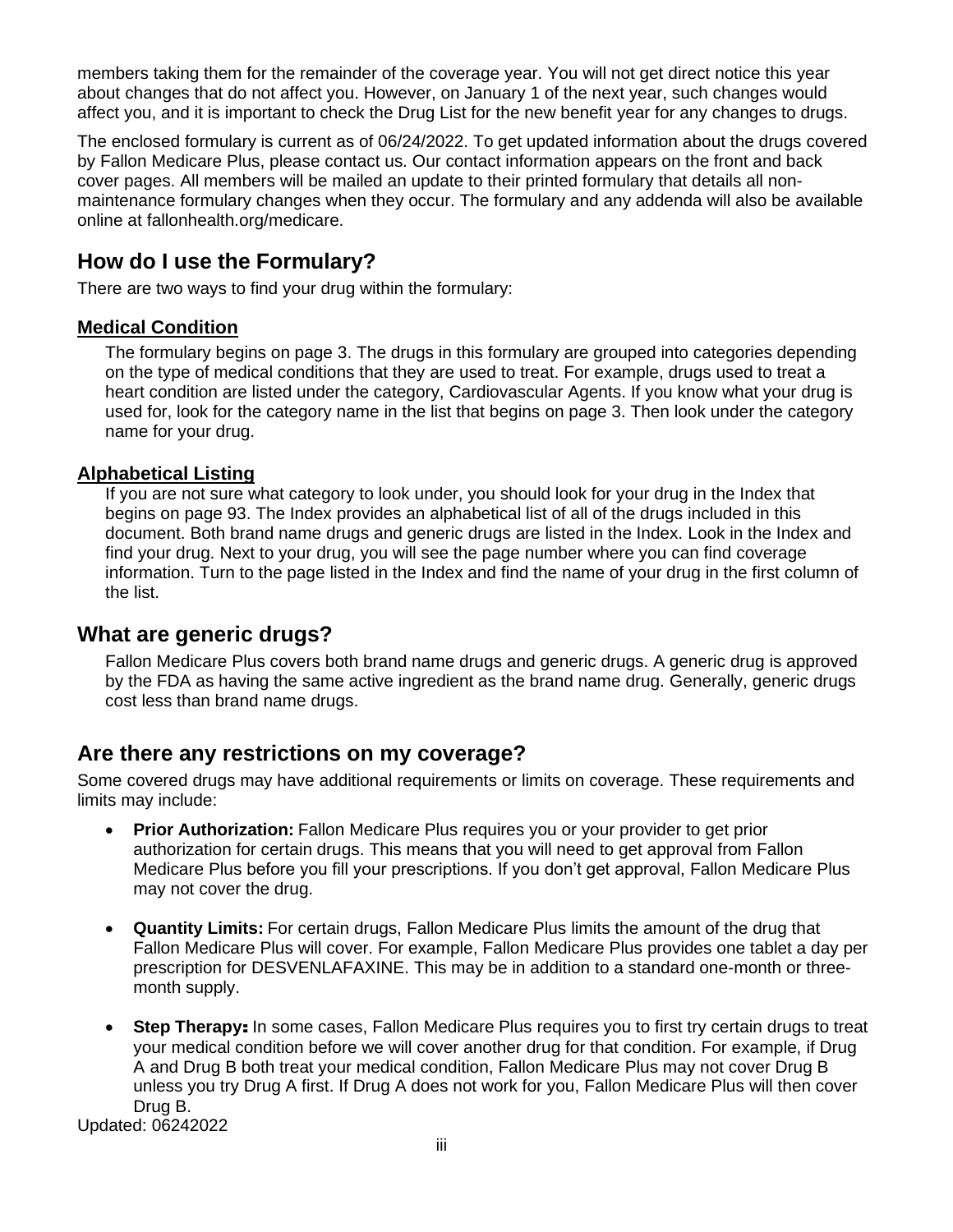You can find out if your drug has any additional requirements or limits by looking in the formulary that begins on page 3. You can also get more information about the restrictions applied to specific covered drugs by visiting our website. We have posted online documents that explain our prior authorization and step therapy restrictions. You may also ask us to send you a copy. Our contact information, along with the date we last updated the formulary, appears on the front and back cover pages.

You can ask Fallon Medicare Plus to make an exception to these restrictions or limits or for a list of other, similar drugs that may treat your health condition. See the section, "How do I request an exception to the Fallon Health formulary?" on page iv for information about how to request an exception.

# **What if my drug is not on the Formulary?**

If your drug is not included in this formulary (list of covered drugs), you should first contact Customer Service and ask if your drug is covered.

If you learn that Fallon Medicare Plus does not cover your drug, you have two options:

- You can ask Customer Service for a list of similar drugs that are covered by Fallon Medicare Plus. When you receive the list, show it to your doctor and ask him or her to prescribe a similar drug that is covered by Fallon Medicare Plus.
- You can ask Fallon Medicare Plus to make an exception and cover your drug. See below for information about how to request an exception.

# **How do I request an exception to the Fallon Health Formulary?**

You can ask Fallon Medicare Plus to make an exception to our coverage rules. There are several types of exceptions that you can ask us to make.

- You can ask us to cover a drug even if it is not on our formulary. If approved, this drug will be covered at a pre-determined cost-sharing level, and you would not be able to ask us to provide the drug at a lower cost-sharing level.
- You can ask us to cover a formulary drug at a lower cost-sharing level, unless the drug is on the specialty tier. If approved, this would lower the amount you must pay for your drug.
- You can ask us to waive coverage restrictions or limits on your drug. For example, for certain drugs, Fallon Medicare Plus limits the amount of the drug that we will cover. If your drug has a quantity limit, you can ask us to waive the limit and cover a greater amount.

Generally, Fallon Medicare Plus will only approve your request for an exception if the alternative drugs included on the plan's formulary, the lower cost-sharing drug or additional utilization restrictions would not be as effective in treating your condition and/or would cause you to have adverse medical effects.

Updated: 06242022 You should contact us to ask us for an initial coverage decision for a formulary, tier, or utilization restriction exception. **When you request a formulary, tier, or utilization restriction exception you should submit a statement from your prescriber or physician supporting your request.** Generally, we must make our decision within 72 hours of getting your prescriber's supporting statement. You can request an expedited (fast) exception if you or your doctor believe that your health could be seriously harmed by waiting up to 72 hours for a decision. If your request to expedite is granted, we must give you a decision no later than 24 hours after we get a supporting statement from your doctor or other prescriber.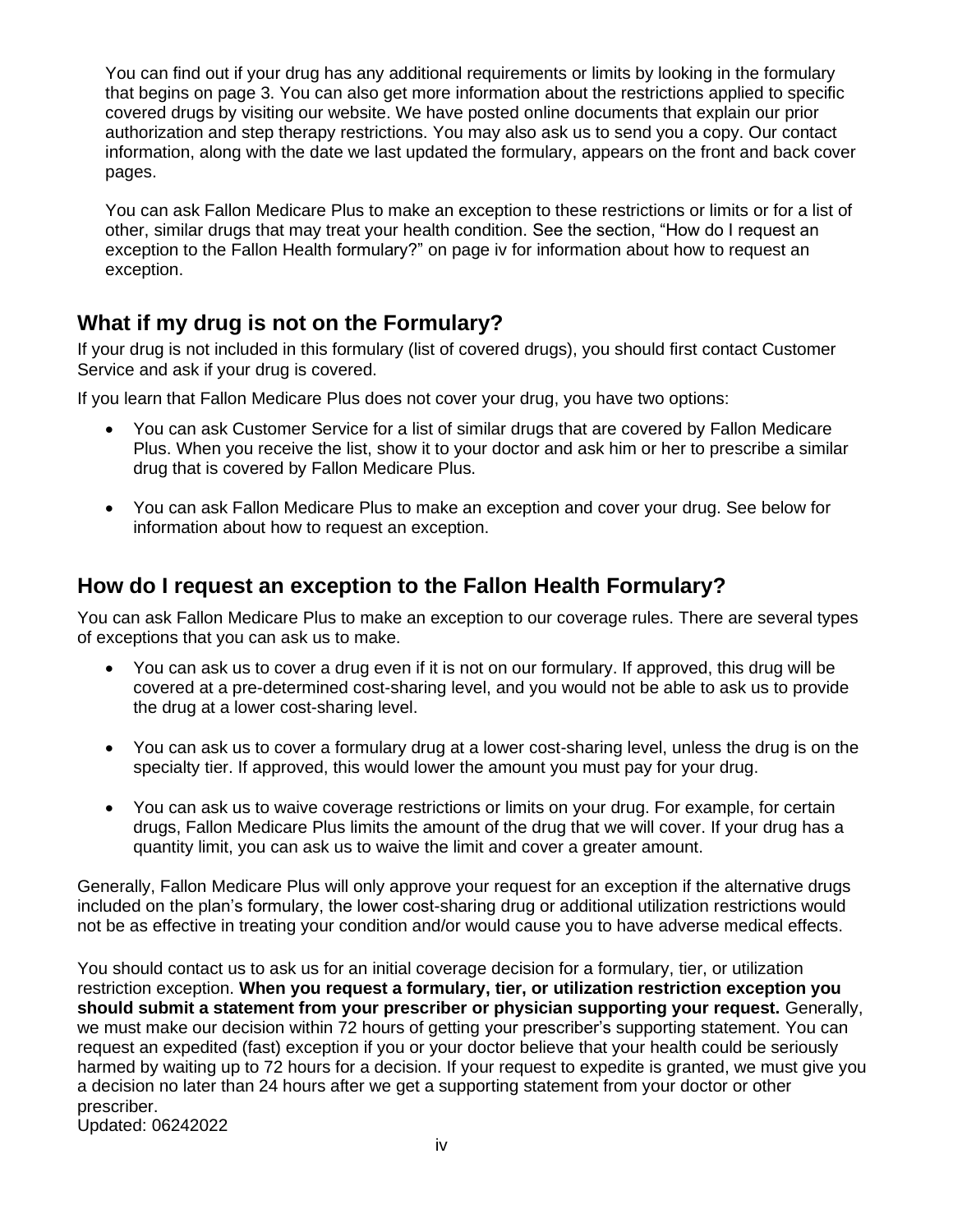## **What do I do before I can talk to my doctor about changing my drugs or requesting an exception?**

As a new or continuing member in our plan you may be taking drugs that are not on our formulary. Or, you may be taking a drug that is on our formulary but your ability to get it is limited. For example, you may need a prior authorization from us before you can fill your prescription. You should talk to your doctor to decide if you should switch to an appropriate drug that we cover or request a formulary exception so that we will cover the drug you take. While you talk to your doctor to determine the right course of action for you, we may cover your drug in certain cases during the first 108 days you are a member of our plan.

For each of your drugs that is not on our formulary or if your ability to get your drugs is limited, we will cover a temporary 30-day supply. If your prescription is written for fewer days, we'll allow refills to provide up to a maximum 30-day supply of medication. After your first 30-day supply, we will not pay for these drugs, even if you have been a member of the plan less than 108 days.

If you are a resident of a long-term care facility and you need a drug that is not on our formulary or if your ability to get your drugs is limited, but you are past the first 108 days of membership in our plan, we will cover a 31-day emergency supply of that drug while you pursue a formulary exception.

If you are a current member being admitted to or discharged from a long-term care facility, you will be able to get an early refill on your medications if needed.

## **For more information**

For more detailed information about your Fallon Medicare Plus prescription drug coverage, please review your *Evidence of Coverage* and other plan materials.

If you have questions about Fallon Medicare Plus, please contact us. Our contact information, along with the date we last updated the formulary, appears on the front and back cover pages.

If you have general questions about Medicare prescription drug coverage, please call Medicare at 1-800-MEDICARE (1-800-633-4227) 24 hours a day/7 days a week. TTY users should call 1-877-486-2048. Or, visit http://www.medicare.gov.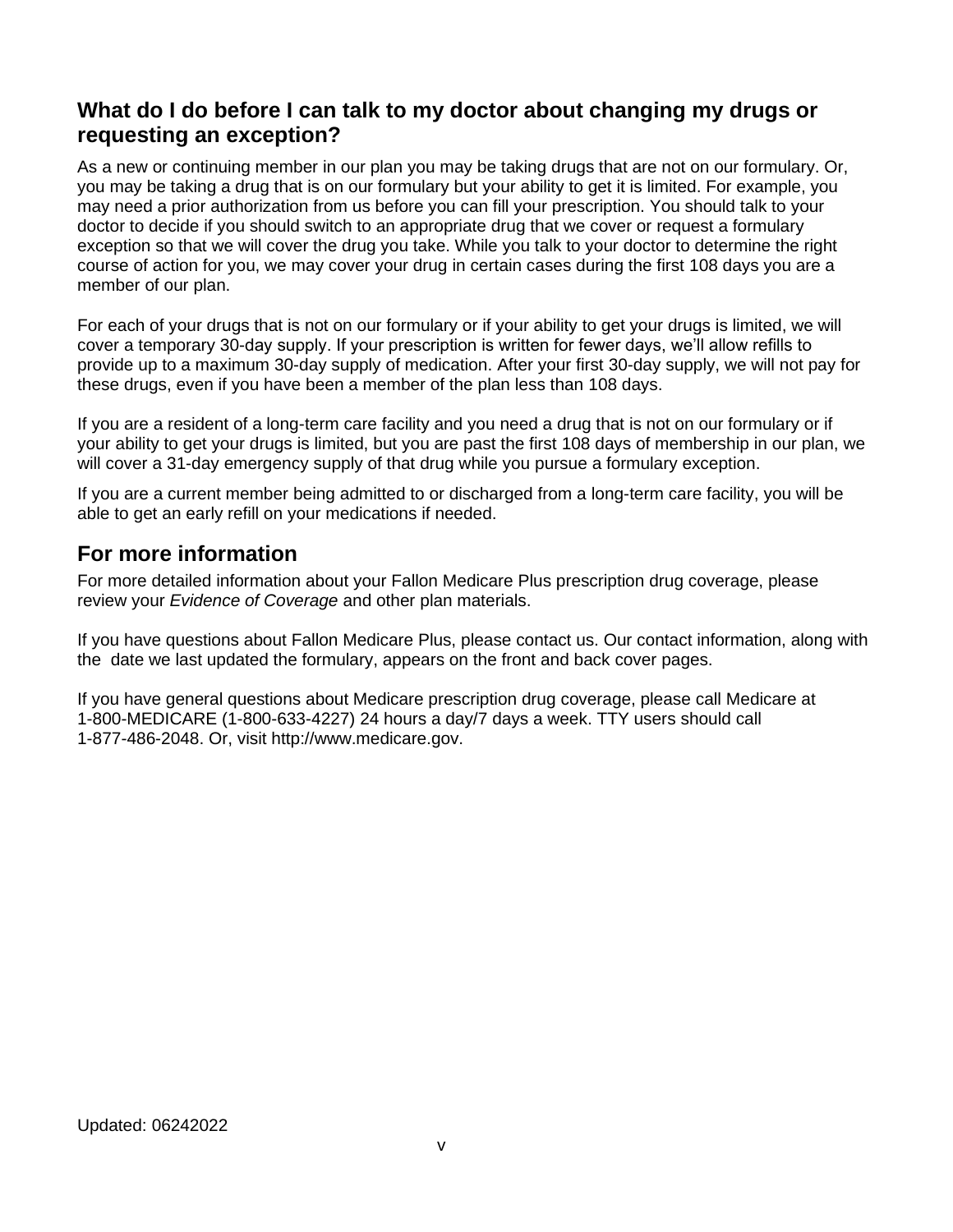# **Fallon Medicare Plus Formulary**

The formulary that begins on the next page provides coverage information about the drugs covered by Fallon Medicare Plus. If you have trouble finding your drug in the list, turn to the Index that begins on page 93.

The first column of the chart lists the drug name. Brand name drugs are capitalized (e.g., HUMIRA) and generic drugs are listed in lower-case italics (e.g., *amoxicillin*).

The information in the Requirements/Limits column tells you if Fallon Medicare Plus has any special requirements for coverage of your drug.

| <b>Abbreviation</b> | <b>Explanation</b>                                                                                                                                                                                                                                                                                                                                                                                                                                                                            |
|---------------------|-----------------------------------------------------------------------------------------------------------------------------------------------------------------------------------------------------------------------------------------------------------------------------------------------------------------------------------------------------------------------------------------------------------------------------------------------------------------------------------------------|
| B/D                 | This prescription drug has a Part B versus Part D administrative prior authorization<br>requirement. This drug may be covered under Medicare Part B or Part D<br>depending upon the circumstances. Information may need to be submitted<br>describing the use and setting of the drug to make the determination.                                                                                                                                                                              |
| H <sub>l</sub>      | Home Infusion. This prescription drug is covered under our medical benefit. For<br>more information, call Customer Service at 1-800-325-5669 (TTY users should call<br>TRS 711), 8 a.m.–8 p.m., Monday–Friday (Oct. 1–March 31, seven days a week),<br>or visit fallonhealth.org/medicare.                                                                                                                                                                                                    |
| LA                  | Limited Access. This prescription may be available only at certain pharmacies. For<br>more information consult your Pharmacy Directory or call Customer Service at<br>1-800-325-5669 (TRS 711), Monday–Friday, 8 a.m.–8 p.m. (Oct. 1–March 31,<br>seven days a week).                                                                                                                                                                                                                         |
| <b>MO</b>           | Mail-Order Drug. This prescription drug is available through our mail-order service.                                                                                                                                                                                                                                                                                                                                                                                                          |
| <b>NEDS</b>         | Non Extended Day Supply. This drug is limited to a 30-day supply per prescription<br>fill.                                                                                                                                                                                                                                                                                                                                                                                                    |
| PA                  | Prior Authorization. Fallon Medicare Plus requires your provider to get prior<br>authorization for certain drugs. This means that you will need to get approval from<br>Fallon Medicare Plus before you fill your prescriptions. If you don't get approval,<br>Fallon Medicare Plus may not cover the drug.                                                                                                                                                                                   |
| PA <sub>NS</sub>    | Prior Authorization for New Starts only. Fallon Medicare Plus requires a prior<br>authorization for certain drugs for new prescriptions only. This means that if you<br>are newly starting on this drug, you need to get approval from Fallon Medicare<br>Plus before you fill your prescriptions. If you don't get approval, Fallon Medicare<br>Plus may not cover the drug. Prior authorization is not required if you have been<br>previously filling this drug with Fallon Medicare Plus. |
| QL                  | Quantity Limit. For certain drugs, Fallon Medicare Plus limits the amount of the<br>drug that Fallon Medicare Plus will cover. For example, Fallon Medicare Plus<br>provides one tablet a day per prescription for DESVENLAFAXINE. This may be in<br>addition to a standard one-month or three-month supply.                                                                                                                                                                                  |
| <b>ST</b>           | Step Therapy. In some cases, Fallon Medicare Plus requires you to first try certain<br>drugs to treat your medical condition before we will cover another drug for that<br>condition. For example, if Drug A and Drug B both treat your medical condition,<br>Fallon Medicare Plus may not cover Drug B unless you try Drug A first. If Drug A<br>does not work for you, Fallon Medicare Plus will then cover Drug B.                                                                         |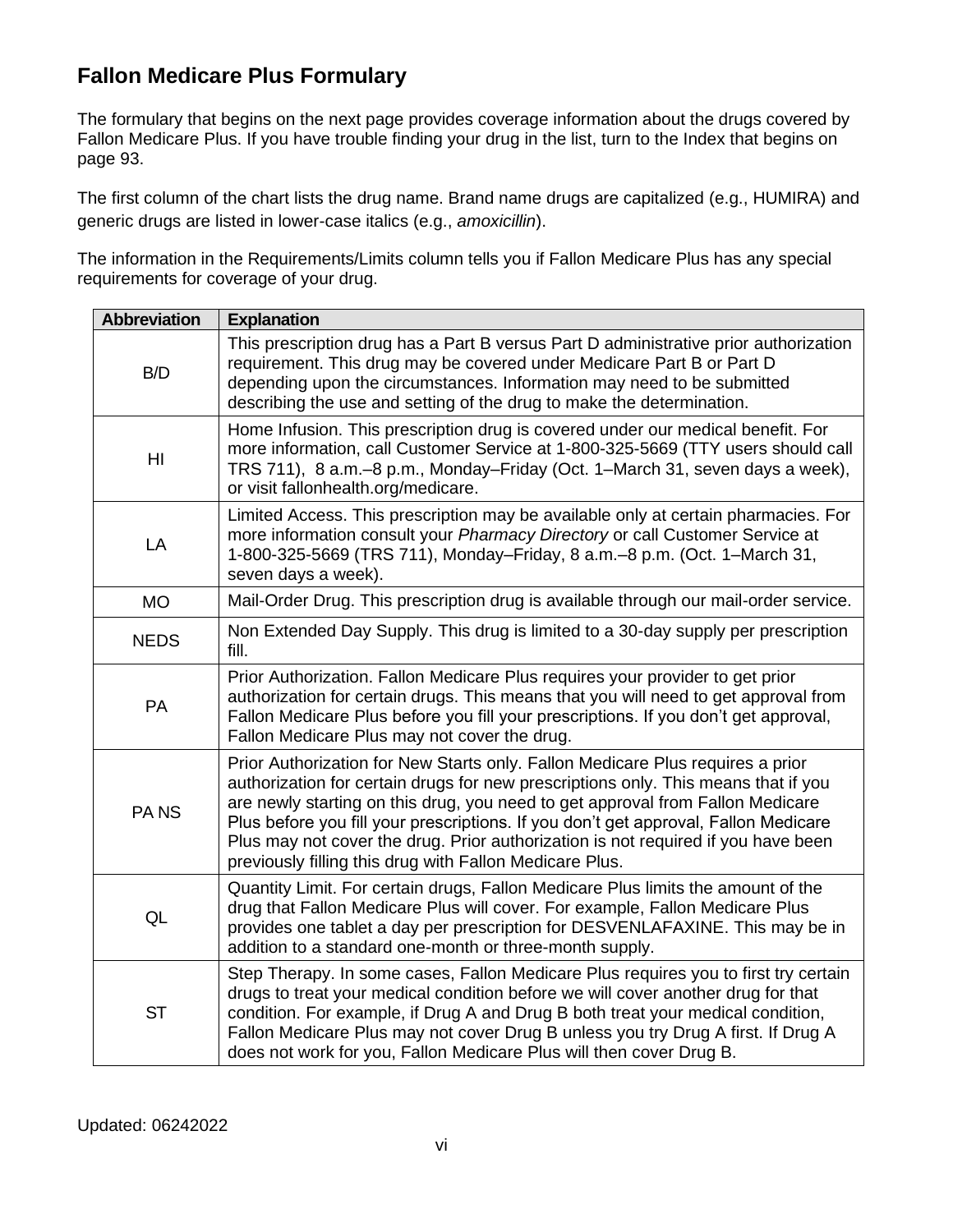## **Table of Contents**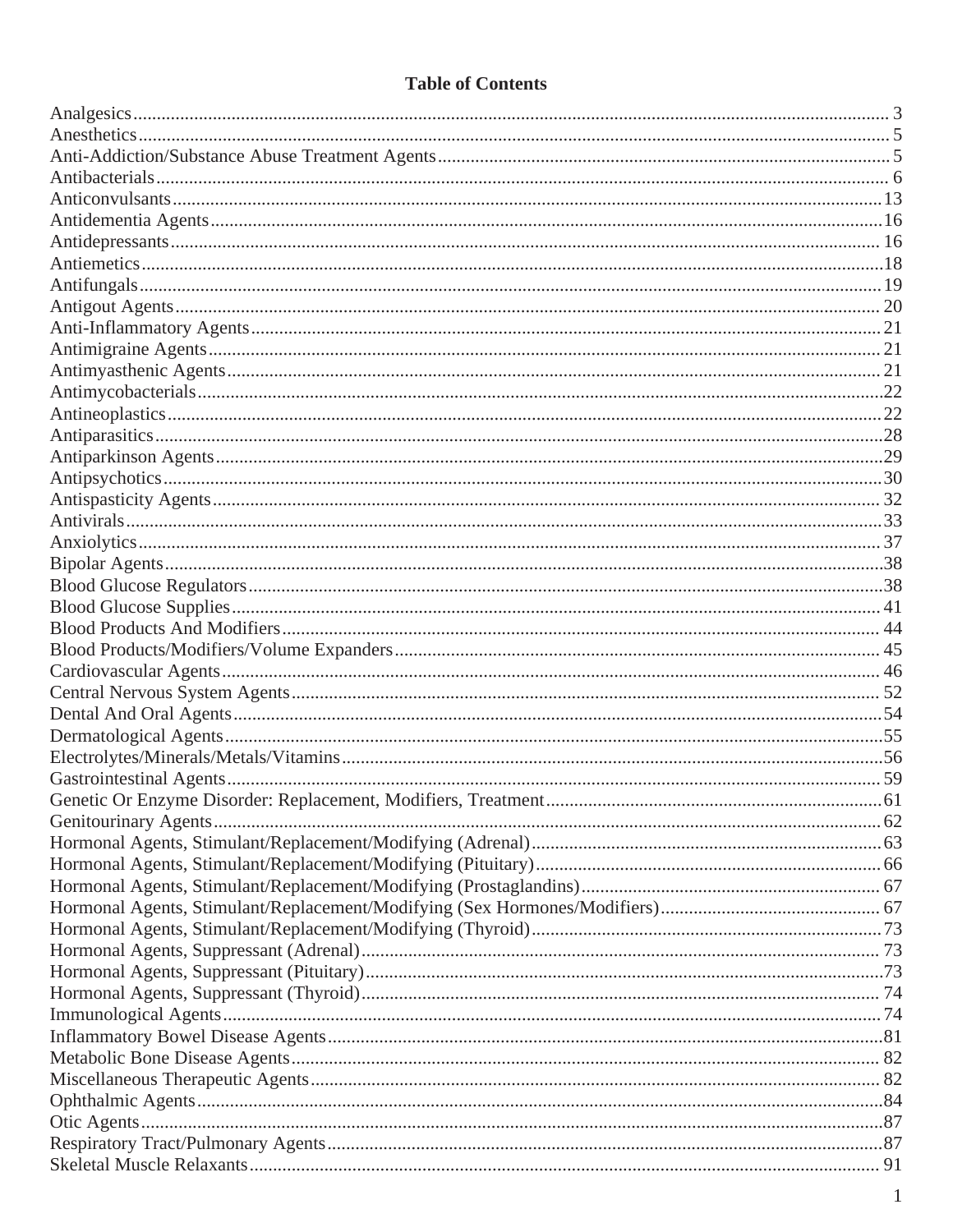|--|--|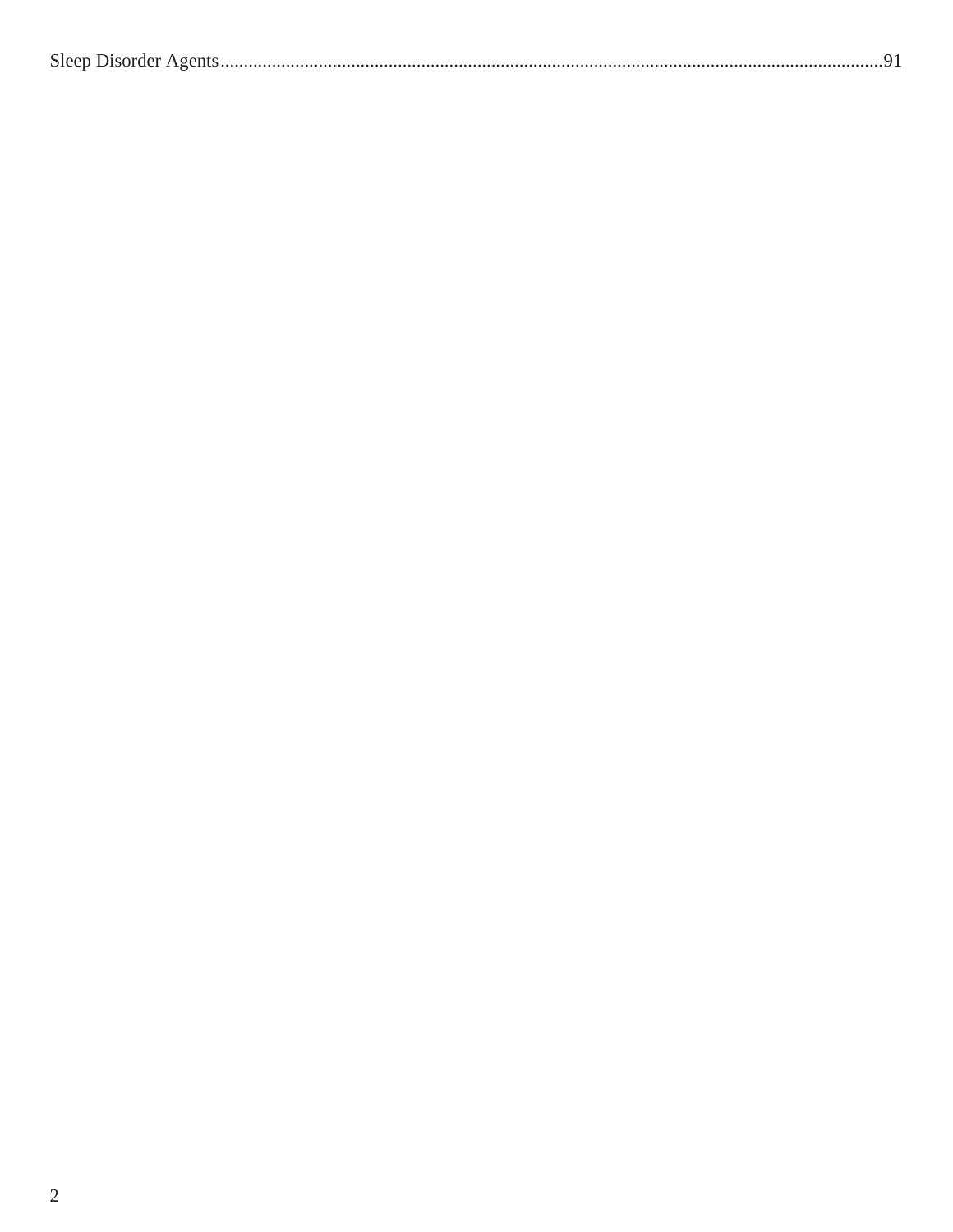<span id="page-8-0"></span>

| <b>Drug</b>                                                  | <b>Status</b>     | <b>Requirements/Limits</b>   |
|--------------------------------------------------------------|-------------------|------------------------------|
| <b>Analgesics</b>                                            |                   |                              |
| <b>Nonsteroidal Anti-Inflammatory Drugs</b>                  |                   |                              |
| celecoxib oral capsule                                       | Tier 1            | <b>MO</b>                    |
| diclofenac potassium oral tablet 25 mg                       | Tier 5            | <b>NEDS</b>                  |
| diclofenac potassium oral tablet 50 mg                       | Tier 2            | M <sub>O</sub>               |
| diclofenac sodium er oral tablet extended release<br>24 hour | Tier <sub>2</sub> | <b>MO</b>                    |
| diclofenac sodium oral tablet delayed release                | Tier 1            | <b>MO</b>                    |
| diclofenac-misoprostol oral tablet delayed release           | Tier 2            |                              |
| diflunisal oral tablet                                       | Tier 2            | M <sub>O</sub>               |
| etodolac er oral tablet extended release 24 hour             | Tier <sub>2</sub> | M <sub>O</sub>               |
| fenoprofen calcium oral capsule 400 mg                       | Tier 1            | M <sub>O</sub>               |
| fenoprofen calcium oral tablet                               | Tier 1            | <b>MO</b>                    |
| ibu oral tablet 600 mg, 800 mg                               | Tier 1            |                              |
| ibuprofen oral suspension                                    | Tier <sub>2</sub> | <b>MO</b>                    |
| ibuprofen oral tablet 400 mg, 600 mg, 800 mg                 | Tier 1            | M <sub>O</sub>               |
| indomethacin er oral capsule extended release                | Tier <sub>2</sub> | M <sub>O</sub>               |
| indomethacin oral capsule 25 mg, 50 mg                       | Tier 1            | M <sub>O</sub>               |
| ketoprofen er oral capsule extended release 24<br>hour       | Tier 1            | <b>MO</b>                    |
| ketoprofen oral capsule 25 mg                                | Tier <sub>2</sub> |                              |
| ketoprofen oral capsule 50 mg, 75 mg                         | Tier <sub>2</sub> | <b>MO</b>                    |
| ketorolac tromethamine oral tablet                           | Tier 2            |                              |
| meclofenamate sodium oral capsule                            | Tier <sub>2</sub> | <b>MO</b>                    |
| meloxicam oral tablet                                        | Tier 1            | M <sub>O</sub>               |
| nabumetone oral tablet                                       | Tier 2            | M <sub>O</sub>               |
| naproxen oral suspension                                     | Tier 2            | <b>MO</b>                    |
| naproxen oral tablet                                         | Tier 1            | <b>MO</b>                    |
| naproxen oral tablet delayed release                         | Tier 1            | M <sub>O</sub>               |
| naproxen sodium oral tablet 275 mg, 550 mg                   | Tier 1            | M <sub>O</sub>               |
| oxaprozin oral tablet                                        | Tier 2            | M <sub>O</sub>               |
| piroxicam oral capsule                                       | Tier <sub>2</sub> | M <sub>O</sub>               |
| salsalate oral tablet                                        | Tier 2            | <b>MO</b>                    |
| sulindac oral tablet                                         | Tier 2            | M <sub>O</sub>               |
| tolmetin sodium oral capsule                                 | Tier 2            | M <sub>O</sub>               |
| tolmetin sodium oral tablet 600 mg                           | Tier 2            | M <sub>O</sub>               |
| <b>Opioid Analgesics, Long-Acting</b>                        |                   |                              |
| <b>BELBUCA BUCCAL FILM</b>                                   | Tier 4            | QL (60 EA per 30 days); NEDS |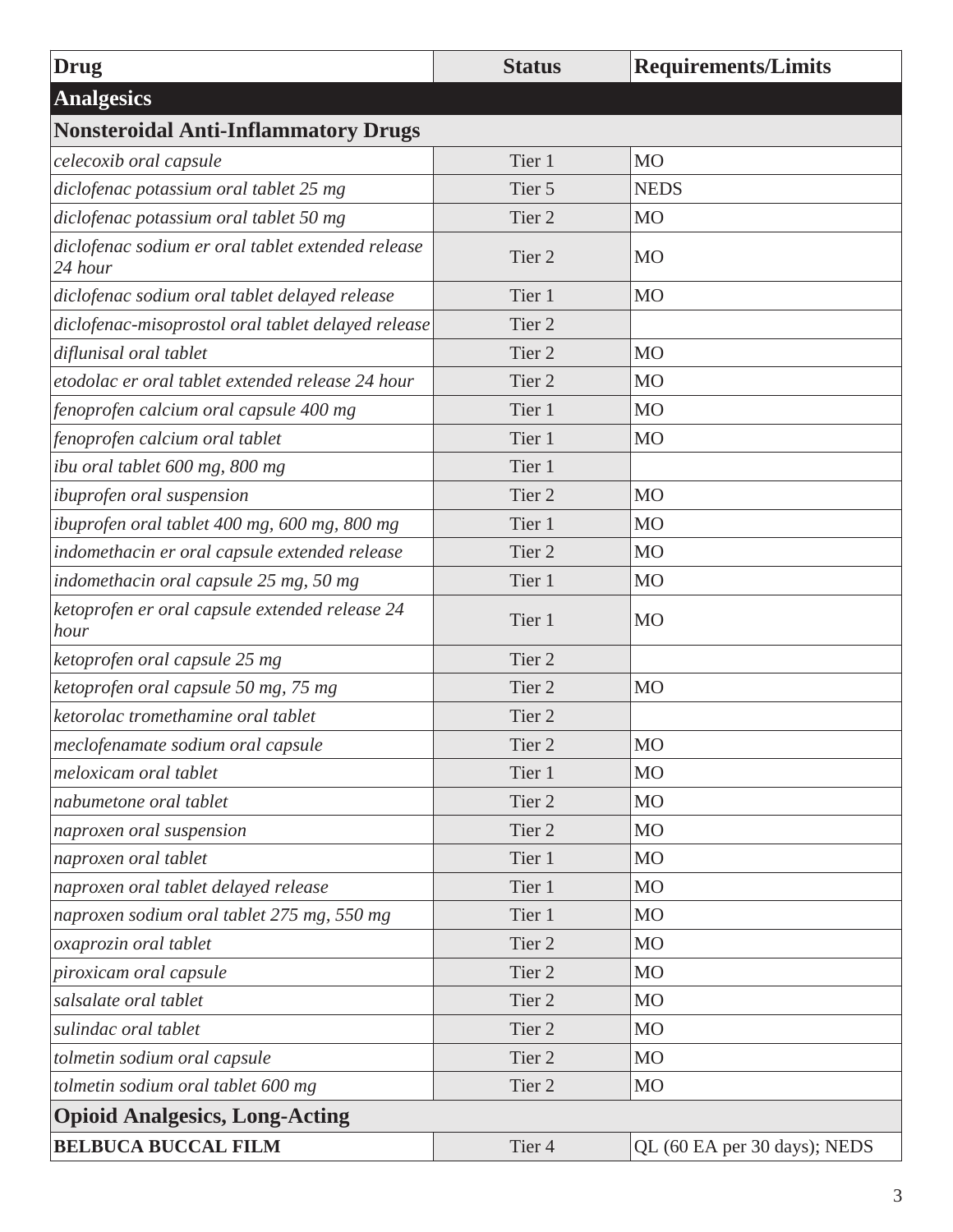| <b>Drug</b>                                                                                                      | <b>Status</b>     | <b>Requirements/Limits</b>                  |
|------------------------------------------------------------------------------------------------------------------|-------------------|---------------------------------------------|
| buprenorphine transdermal patch weekly                                                                           | Tier 2            | <b>NEDS</b>                                 |
| fentanyl transdermal patch 72 hour 100 mcg/hr,<br>12 mcg/hr, 25 mcg/hr, 50 mcg/hr, 75 mcg/hr                     | Tier 2            | MO; NEDS                                    |
| hydrocodone-acetaminophen oral solution 7.5-<br>$325$ mg/15ml                                                    | Tier <sub>2</sub> | <b>NEDS</b>                                 |
| levorphanol tartrate oral tablet 2 mg                                                                            | Tier 5            | MO; NEDS                                    |
| levorphanol tartrate oral tablet 3 mg                                                                            | Tier 5            | <b>NEDS</b>                                 |
| methadone hcl injection solution                                                                                 | Tier 2            | <b>NEDS</b>                                 |
| methadone hcl oral solution                                                                                      | Tier 2            | <b>NEDS</b>                                 |
| methadone hcl oral tablet                                                                                        | Tier 2            | <b>NEDS</b>                                 |
| morphine sulfate er oral capsule extended release<br>24 hour                                                     | Tier 2            | <b>NEDS</b>                                 |
| morphine sulfate er oral tablet extended release                                                                 | Tier 2            | MO; NEDS                                    |
| oxycodone hcl er oral tablet er 12 hour abuse-<br>deterrent 10 mg, 15 mg, 20 mg, 30 mg, 40 mg, 60<br>mg          | Tier 2            | QL (2 EA per 1 day); NEDS                   |
| oxycodone hcl er oral tablet er 12 hour abuse-<br>deterrent 80 mg                                                | Tier 5            | QL (2 EA per 1 day); NEDS                   |
| <b>OXYCONTIN ORAL TABLET ER 12 HOUR</b><br><b>ABUSE-DETERRENT 10 MG, 15 MG, 20</b><br>MG, 30 MG, 40 MG           | Tier 3            | QL (2 EA per 1 day); NEDS                   |
| <b>OXYCONTIN ORAL TABLET ER 12 HOUR</b><br><b>ABUSE-DETERRENT 60 MG, 80 MG</b>                                   | Tier 5            | QL (2 EA per 1 day); NEDS                   |
| <b>Opioid Analgesics, Short-Acting</b>                                                                           |                   |                                             |
| acetaminophen-codeine #3 oral tablet                                                                             | Tier 1            | MO; NEDS                                    |
| acetaminophen-codeine oral solution                                                                              | Tier <sub>2</sub> | MO; NEDS                                    |
| acetaminophen-codeine oral tablet 300-15 mg,<br>$300 - 60$ mg                                                    | Tier 1            | MO; NEDS                                    |
| butorphanol tartrate nasal solution                                                                              | Tier 2            | MO; NEDS                                    |
| codeine sulfate oral tablet                                                                                      | Tier 2            | MO; NEDS                                    |
| duramorph injection solution                                                                                     | Tier 2            | MO; NEDS                                    |
| endocet oral tablet $10-325$ mg, $7.5-325$ mg                                                                    | Tier 2            | <b>NEDS</b>                                 |
| endocet oral tablet 5-325 mg                                                                                     | Tier 2            | MO; NEDS                                    |
| fentanyl citrate buccal lozenge on a handle 1200<br>mcg, 1600 mcg, 400 mcg, 600 mcg, 800 mcg                     | Tier 5            | PA; MO; QL (4 EA per 1 day);<br><b>NEDS</b> |
| fentanyl citrate buccal lozenge on a handle 200<br>mcg                                                           | Tier 2            | PA; MO; QL (4 EA per 1 day);<br><b>NEDS</b> |
| hydrocodone-acetaminophen oral tablet 10-300<br>mg, 10-325 mg, 5-300 mg, 5-325 mg, 7.5-300 mg,<br>$7.5 - 325 mg$ | Tier 1            | MO; NEDS                                    |
| hydrocodone-ibuprofen oral tablet 7.5-200 mg                                                                     | Tier 2            | MO; NEDS                                    |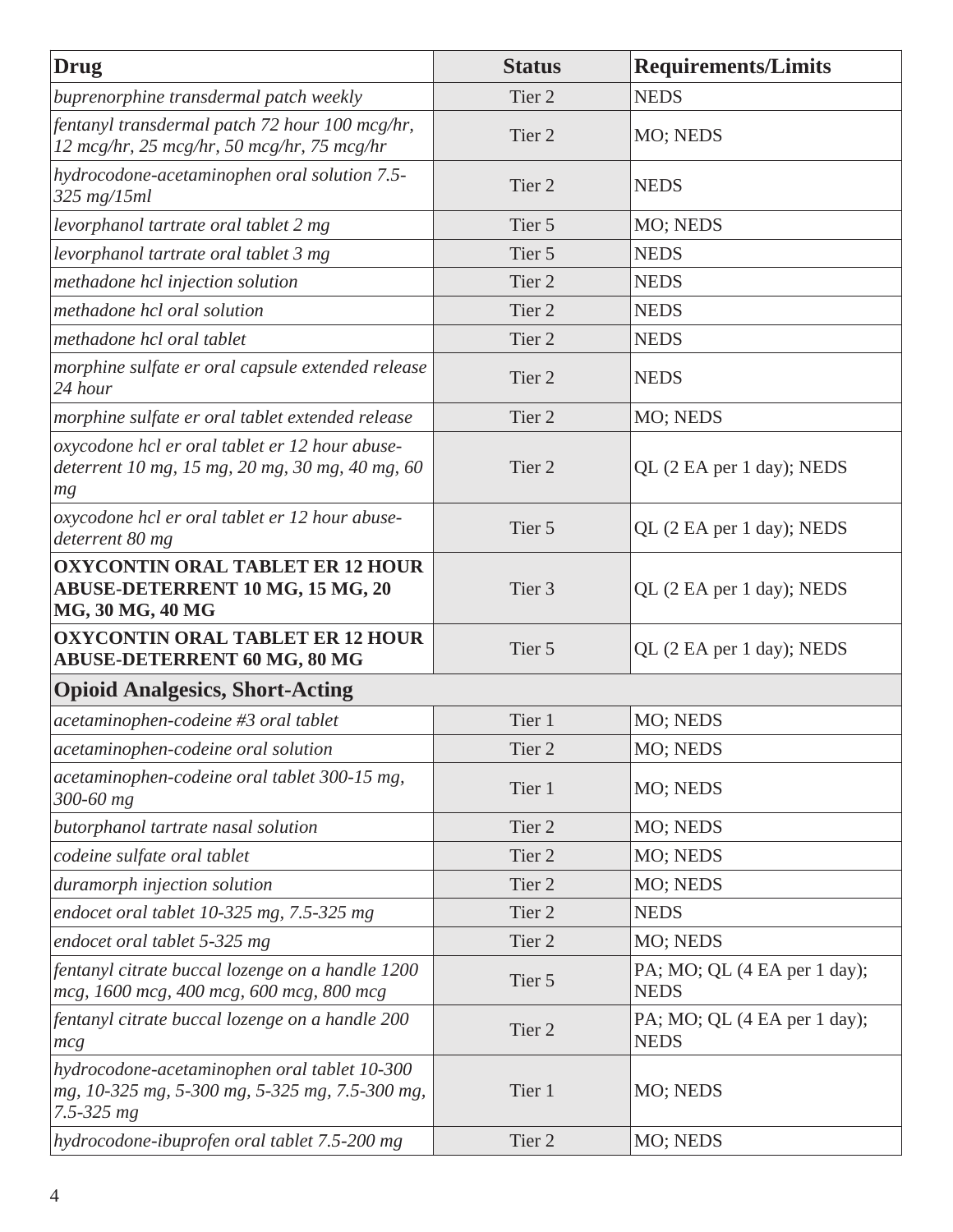<span id="page-10-0"></span>

| <b>Drug</b>                                                                        | <b>Status</b>     | <b>Requirements/Limits</b>  |
|------------------------------------------------------------------------------------|-------------------|-----------------------------|
| hydromorphone hcl oral liquid                                                      | Tier 2            | MO; NEDS                    |
| hydromorphone hcl oral tablet                                                      | Tier 2            | MO; NEDS                    |
| meperidine hcl injection solution $100$ mg/ml, $25$<br>$mg/ml$ , 50 mg/ml          | Tier <sub>2</sub> | B/D; MO; NEDS               |
| meperidine hcl oral solution                                                       | Tier 2            | MO; NEDS                    |
| meperidine hcl oral tablet 50 mg                                                   | Tier <sub>2</sub> | MO; NEDS                    |
| morphine sulfate (concentrate) oral solution 20<br>mg/ml                           | Tier 2            | MO; NEDS                    |
| morphine sulfate $(pf)$ injection solution 1 mg/ml                                 | Tier 2            | MO; NEDS                    |
| morphine sulfate oral solution                                                     | Tier 2            | MO; NEDS                    |
| morphine sulfate oral tablet                                                       | Tier 2            | MO; NEDS                    |
| oxycodone hcl oral capsule                                                         | Tier 2            | MO; NEDS                    |
| oxycodone hcl oral concentrate 100 mg/5ml                                          | Tier <sub>2</sub> | MO; NEDS                    |
| oxycodone hcl oral solution                                                        | Tier 2            | MO; NEDS                    |
| oxycodone hcl oral tablet                                                          | Tier 2            | MO; NEDS                    |
| oxycodone-acetaminophen oral tablet 10-325 mg,<br>2.5-325 mg, 5-325 mg, 7.5-325 mg | Tier <sub>2</sub> | MO; NEDS                    |
| oxycodone-aspirin oral tablet 4.8355-325 mg                                        | Tier 2            | MO; NEDS                    |
| tramadol hcl oral tablet 50 mg                                                     | Tier 1            | MO; NEDS                    |
| tramadol-acetaminophen oral tablet                                                 | Tier 2            | MO; NEDS                    |
| <b>Anesthetics</b>                                                                 |                   |                             |
| <b>Local Anesthetics</b>                                                           |                   |                             |
| lidocaine external ointment $5\%$                                                  | Tier 1            | MO; QL (200 GM per 30 days) |
| lidocaine external patch 5 $%$                                                     | Tier <sub>2</sub> | PA; MO                      |
| lidocaine hcl (pf) injection solution $1\%$                                        | Tier 1            | M <sub>O</sub>              |
| lidocaine hcl external solution                                                    | Tier <sub>2</sub> | M <sub>O</sub>              |
| lidocaine hcl injection solution 1 %, 2 %                                          | Tier 1            |                             |
| lidocaine hcl urethral/mucosal external gel                                        | Tier 2            | M <sub>O</sub>              |
| lidocaine viscous hcl mouth/throat solution                                        | Tier 1            | M <sub>O</sub>              |
| lidocaine-prilocaine external cream                                                | Tier 2            | MO; QL (200 GM per 30 days) |
| <b>Anti-Addiction/Substance Abuse</b><br><b>Treatment Agents</b>                   |                   |                             |
| <b>Alcohol Deterrents/Anti-Craving</b>                                             |                   |                             |
| acamprosate calcium oral tablet delayed release                                    | Tier <sub>2</sub> | MO                          |
| disulfiram oral tablet                                                             | Tier 2            | M <sub>O</sub>              |
| <b>Opioid Dependence Treatments</b>                                                |                   |                             |
| buprenorphine hcl injection solution                                               | Tier 2            | M <sub>O</sub>              |
| buprenorphine hcl sublingual tablet sublingual                                     | Tier <sub>6</sub> | M <sub>O</sub>              |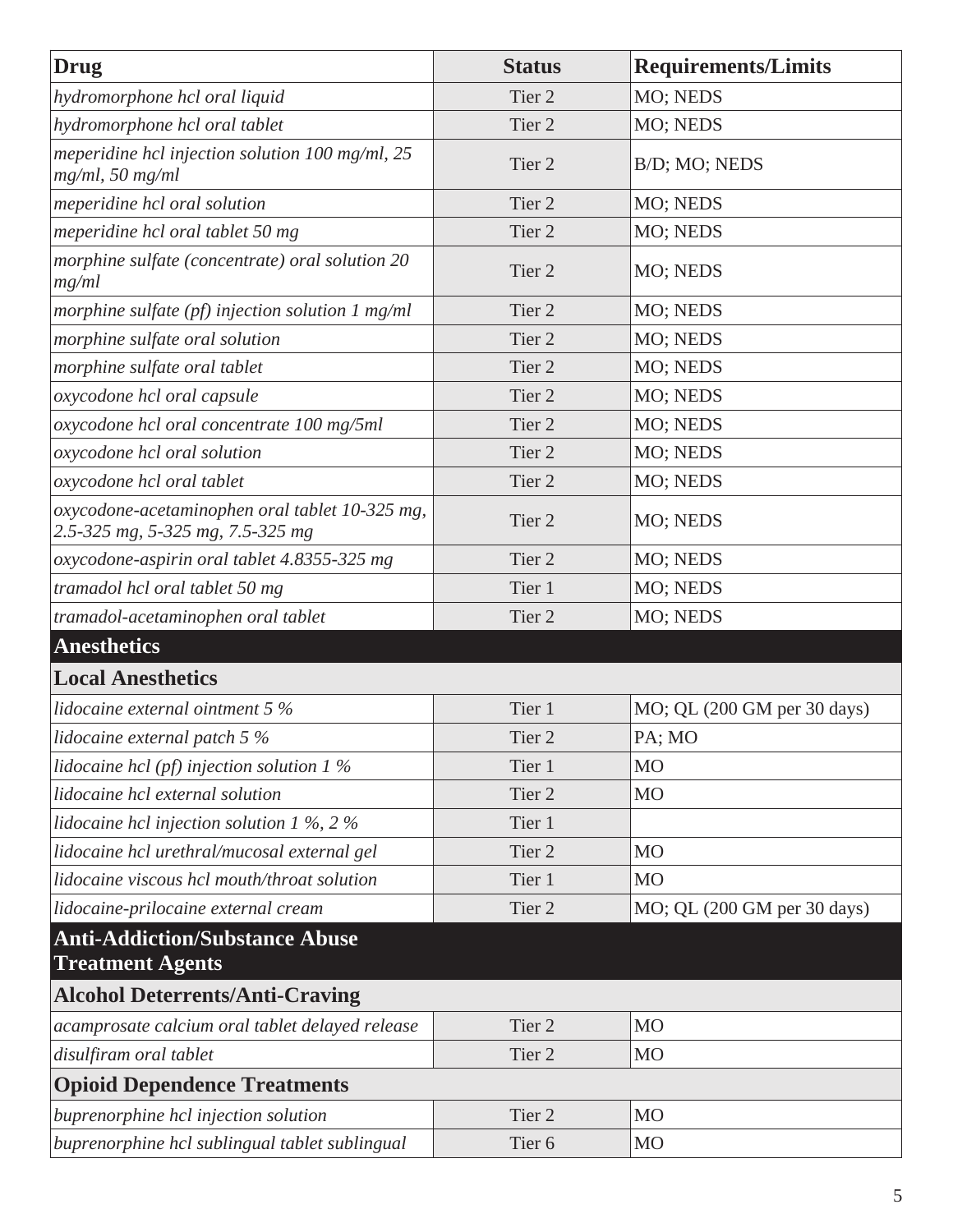<span id="page-11-0"></span>

| <b>Drug</b>                                                                                                         | <b>Status</b>     | <b>Requirements/Limits</b> |
|---------------------------------------------------------------------------------------------------------------------|-------------------|----------------------------|
| buprenorphine hcl-naloxone hcl sublingual film                                                                      | Tier <sub>6</sub> |                            |
| buprenorphine hcl-naloxone hcl sublingual tablet<br>sublingual                                                      | Tier <sub>6</sub> | <b>MO</b>                  |
| <b>LUCEMYRA ORAL TABLET</b>                                                                                         | Tier 5            | <b>NEDS</b>                |
| naltrexone hcl oral tablet                                                                                          | Tier 1            | M <sub>O</sub>             |
| <b>VIVITROL INTRAMUSCULAR</b><br><b>SUSPENSION RECONSTITUTED</b>                                                    | Tier 5            | <b>NEDS</b>                |
| <b>Opioid Reversal Agents</b>                                                                                       |                   |                            |
| <b>KLOXXADO NASAL LIQUID</b>                                                                                        | Tier <sub>6</sub> |                            |
| naloxone hcl injection solution 0.4 mg/ml                                                                           | Tier <sub>6</sub> | <b>MO</b>                  |
| naloxone hcl injection solution cartridge                                                                           | Tier <sub>6</sub> |                            |
| naloxone hcl injection solution prefilled syringe                                                                   | Tier <sub>6</sub> | <b>MO</b>                  |
| naloxone hcl nasal liquid                                                                                           | Tier <sub>6</sub> |                            |
| <b>NARCAN NASAL LIQUID</b>                                                                                          | Tier <sub>6</sub> |                            |
| <b>ZIMHI INJECTION SOLUTION</b><br>PREFILLED SYRINGE                                                                | Tier 4            |                            |
| <b>Smoking Cessation Agents</b>                                                                                     |                   |                            |
| bupropion hcl er (smoking det) oral tablet<br>extended release 12 hour                                              | Tier <sub>2</sub> | M <sub>O</sub>             |
| NICOTROL INHALATION INHALER                                                                                         | Tier <sub>4</sub> | M <sub>O</sub>             |
| varenicline tartrate oral                                                                                           | Tier 2            | QL (53 EA per 28 days)     |
| varenicline tartrate oral tablet                                                                                    | Tier <sub>2</sub> | QL (56 EA per 28 days)     |
| <b>Antibacterials</b>                                                                                               |                   |                            |
| <b>Aminoglycosides</b>                                                                                              |                   |                            |
| amikacin sulfate injection solution 500 mg/2ml                                                                      | Tier <sub>6</sub> | H                          |
| gentak ophthalmic ointment                                                                                          | Tier 1            | MO                         |
| gentamicin in saline intravenous solution 0.8-0.9<br>mg/ml-%, 1-0.9 mg/ml-%, 1.2-0.9 mg/ml-%, 1.6-<br>$0.9$ mg/ml-% | Tier <sub>6</sub> | H <sub>I</sub>             |
| gentamicin sulfate external cream                                                                                   | Tier 3            | <b>MO</b>                  |
| gentamicin sulfate external ointment                                                                                | Tier 3            | M <sub>O</sub>             |
| gentamicin sulfate injection solution 10 mg/ml                                                                      | Tier <sub>6</sub> |                            |
| gentamicin sulfate injection solution 40 mg/ml                                                                      | Tier <sub>6</sub> | H <sub>I</sub>             |
| gentamicin sulfate ophthalmic solution                                                                              | Tier 1            | M <sub>O</sub>             |
| neomycin sulfate oral tablet                                                                                        | Tier 2            | M <sub>O</sub>             |
| paromomycin sulfate oral capsule                                                                                    | Tier 2            | <b>MO</b>                  |
| <b>STREPTOMYCIN SULFATE</b><br><b>INTRAMUSCULAR SOLUTION</b><br><b>RECONSTITUTED</b>                                | Tier 4            | MO                         |
| tobramycin ophthalmic solution                                                                                      | Tier 1            | <b>MO</b>                  |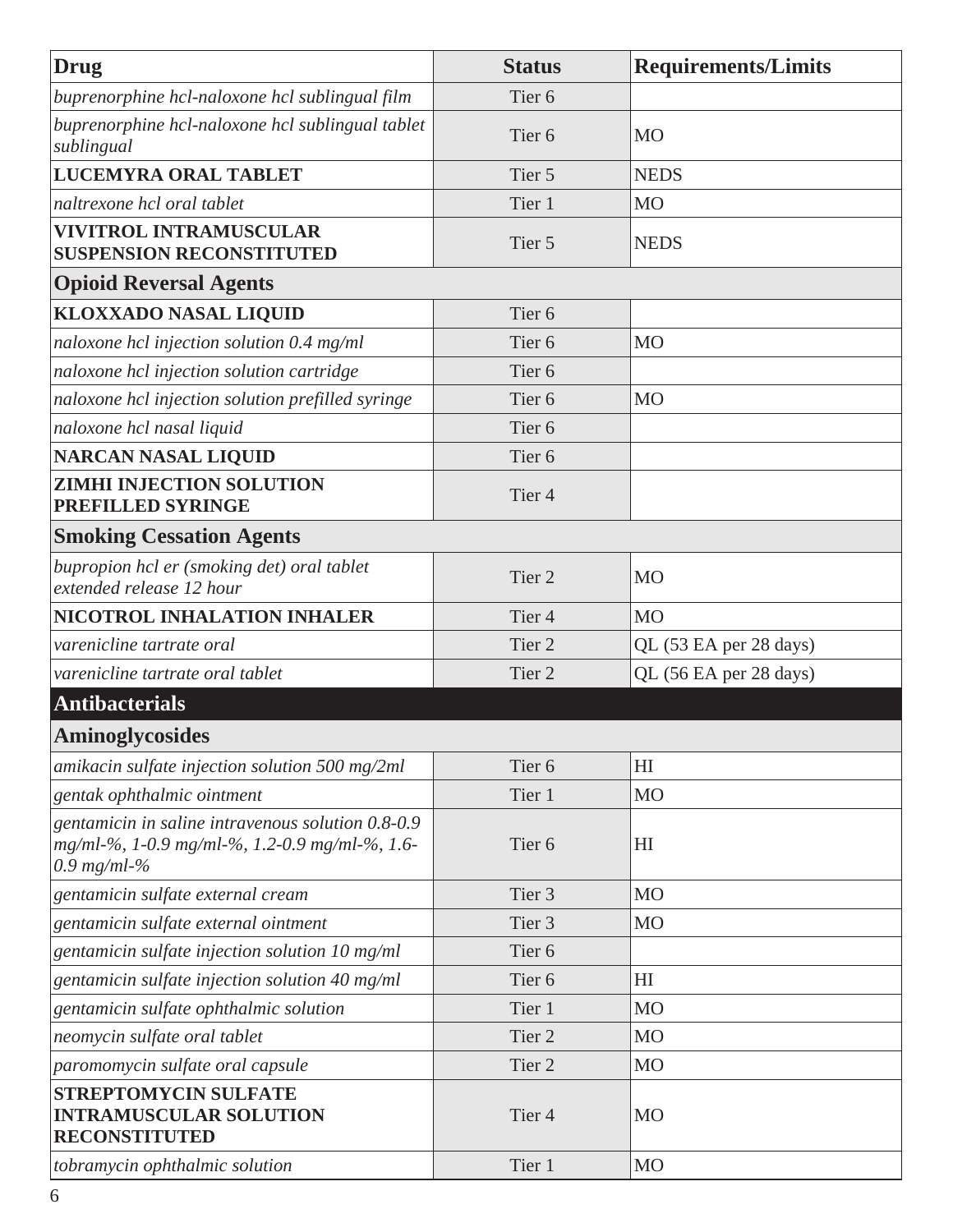| <b>Drug</b>                                                                    | <b>Status</b>     | <b>Requirements/Limits</b>  |
|--------------------------------------------------------------------------------|-------------------|-----------------------------|
| tobramycin sulfate injection solution 10 mg/ml,<br>80 mg/2ml                   | Tier <sub>6</sub> | H <sub>I</sub>              |
| ZEMDRI INTRAVENOUS SOLUTION                                                    | Tier <sub>6</sub> | H <sub>I</sub>              |
| <b>Antibacterials, Other</b>                                                   |                   |                             |
| bacitracin ophthalmic ointment                                                 | Tier 2            | M <sub>O</sub>              |
| bacitra-neomycin-polymyxin-hc ophthalmic<br>ointment                           | Tier 2            | <b>MO</b>                   |
| <b>CLEOCIN VAGINAL SUPPOSITORY</b>                                             | Tier <sub>4</sub> | M <sub>O</sub>              |
| clindamycin hcl oral capsule                                                   | Tier <sub>2</sub> | M <sub>O</sub>              |
| clindamycin palmitate hcl oral solution<br>reconstituted                       | Tier <sub>2</sub> | <b>MO</b>                   |
| clindamycin phosphate external gel                                             | Tier <sub>2</sub> | MO; QL (75 GM per 30 days)  |
| clindamycin phosphate external lotion                                          | Tier <sub>2</sub> | M <sub>O</sub>              |
| clindamycin phosphate external solution                                        | Tier <sub>2</sub> | MO; QL (60 ML per 30 days)  |
| clindamycin phosphate in d5w intravenous<br>solution                           | Tier <sub>6</sub> | H <sub>I</sub>              |
| clindamycin phosphate injection solution 300<br>mg/2ml, 600 mg/4ml, 900 mg/6ml | Tier <sub>6</sub> | H <sub>I</sub>              |
| clindamycin phosphate vaginal cream                                            | Tier <sub>2</sub> | M <sub>O</sub>              |
| colistimethate sodium (cba) injection solution<br>reconstituted                | Tier <sub>6</sub> | H <sub>I</sub>              |
| dalvance intravenous solution reconstituted                                    | Tier <sub>6</sub> | H <sub>I</sub>              |
| daptomycin intravenous solution reconstituted                                  | Tier <sub>6</sub> | H <sub>I</sub>              |
| firvang oral solution reconstituted 25 mg/ml                                   | Tier 1            |                             |
| fosfomycin tromethamine oral packet                                            | Tier <sub>2</sub> |                             |
| <b>GLOBAL ALCOHOL PREP EASE PAD</b>                                            | Tier <sub>4</sub> | <b>MO</b>                   |
| linezolid intravenous solution 600 mg/300ml                                    | Tier <sub>6</sub> | H <sub>I</sub>              |
| linezolid oral suspension reconstituted                                        | Tier 5            | MO; NEDS                    |
| linezolid oral tablet                                                          | Tier 2            | M <sub>O</sub>              |
| methenamine hippurate oral tablet                                              | Tier <sub>2</sub> | M <sub>O</sub>              |
| metronidazole external cream                                                   | Tier <sub>2</sub> | MO                          |
| metronidazole external gel                                                     | Tier <sub>2</sub> | M <sub>O</sub>              |
| metronidazole external lotion                                                  | Tier 4            | M <sub>O</sub>              |
| metronidazole intravenous solution 500<br>mg/100ml                             | Tier <sub>6</sub> | H <sub>I</sub>              |
| metronidazole oral tablet                                                      | Tier 1            | <b>MO</b>                   |
| metronidazole vaginal gel                                                      | Tier <sub>2</sub> | <b>MO</b>                   |
| mupirocin external ointment                                                    | Tier 2            | MO; QL (220 GM per 30 days) |
| neomycin-polymyxin-hc ophthalmic suspension<br>$3.5 - 10000 - 1$               | Tier 2            | MO                          |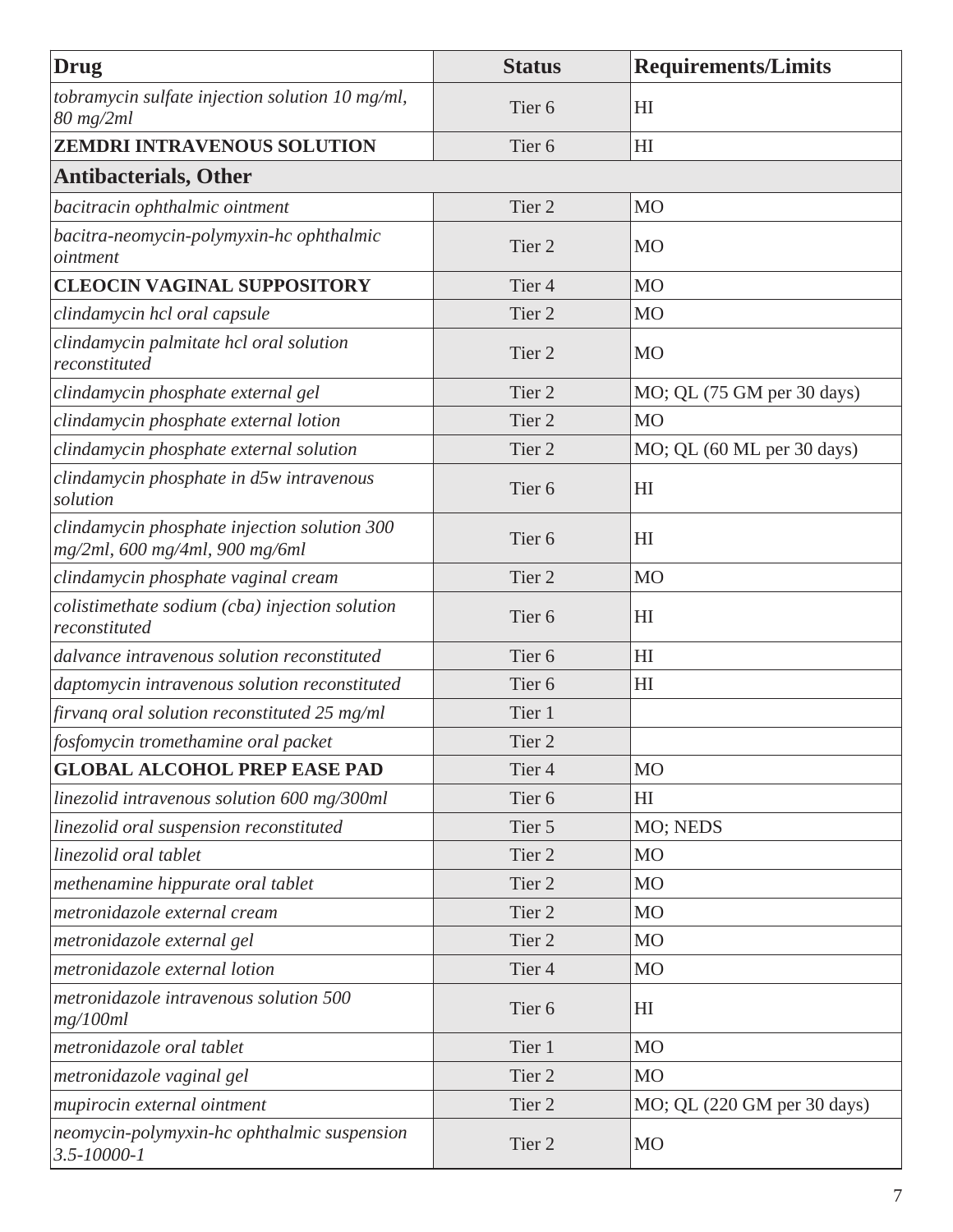| <b>Drug</b>                                                                      | <b>Status</b>     | <b>Requirements/Limits</b>      |
|----------------------------------------------------------------------------------|-------------------|---------------------------------|
| nitrofurantoin macrocrystal oral capsule 100 mg                                  | Tier <sub>2</sub> | M <sub>O</sub>                  |
| nitrofurantoin macrocrystal oral capsule 25 mg,<br>50 mg                         | Tier <sub>2</sub> | MO; QL (56 EA per 14 days)      |
| nitrofurantoin monohyd macro oral capsule                                        | Tier <sub>2</sub> | <b>MO</b>                       |
| nitrofurantoin oral suspension                                                   | Tier 5            | MO; NEDS                        |
| polymyxin b sulfate injection solution<br>reconstituted                          | Tier <sub>6</sub> | HI                              |
| PRIMSOL ORAL SOLUTION                                                            | Tier <sub>4</sub> | <b>MO</b>                       |
| rosadan external cream                                                           | Tier <sub>2</sub> |                                 |
| rosadan external gel                                                             | Tier <sub>2</sub> |                                 |
| silver sulfadiazine external cream                                               | Tier <sub>2</sub> | M <sub>O</sub>                  |
| <b>SIVEXTRO INTRAVENOUS SOLUTION</b><br><b>RECONSTITUTED</b>                     | Tier <sub>6</sub> | HI                              |
| <b>SOLOSEC ORAL PACKET</b>                                                       | Tier <sub>4</sub> |                                 |
| ssd external cream                                                               | Tier <sub>2</sub> | <b>MO</b>                       |
| tigecycline intravenous solution reconstituted                                   | Tier <sub>6</sub> | H <sub>I</sub>                  |
| tinidazole oral tablet                                                           | Tier <sub>2</sub> |                                 |
| trimethoprim oral tablet                                                         | Tier <sub>2</sub> | <b>MO</b>                       |
| <b>VABOMERE INTRAVENOUS SOLUTION</b><br><b>RECONSTITUTED</b>                     | Tier <sub>6</sub> | H <sub>I</sub>                  |
| vancomycin hcl intravenous solution reconstituted<br>1 gm, 10 gm, 500 mg, 750 mg | Tier <sub>6</sub> | HI                              |
| vancomycin hcl intravenous solution reconstituted<br>$250$ mg                    | Tier <sub>6</sub> |                                 |
| <b>VANCOMYCIN HCL ORAL CAPSULE 125</b><br><b>MG</b>                              | Tier 3            | PA; MO; QL (120 EA per 30 days) |
| <b>VANCOMYCIN HCL ORAL CAPSULE 250</b><br><b>MG</b>                              | Tier 3            | PA; MO; QL (240 EA per 30 days) |
| vancomycin hcl oral solution reconstituted                                       | Tier 1            |                                 |
| vandazole vaginal gel                                                            | Tier 2            |                                 |
| <b>XIFAXAN ORAL TABLET 550 MG</b>                                                | Tier 5            | QL (3 EA per 1 day); NEDS       |
| <b>Beta-Lactam, Cephalosporins</b>                                               |                   |                                 |
| <b>AVYCAZ INTRAVENOUS SOLUTION</b><br><b>RECONSTITUTED</b>                       | Tier <sub>6</sub> | H <sub>I</sub>                  |
| cefaclor er oral tablet extended release 12 hour                                 | Tier 2            | <b>MO</b>                       |
| cefaclor oral capsule                                                            | Tier 2            | <b>MO</b>                       |
| cefadroxil oral capsule                                                          | Tier 2            | <b>MO</b>                       |
| cefadroxil oral suspension reconstituted                                         | Tier 2            | M <sub>O</sub>                  |
| cefadroxil oral tablet                                                           | Tier 2            | MO                              |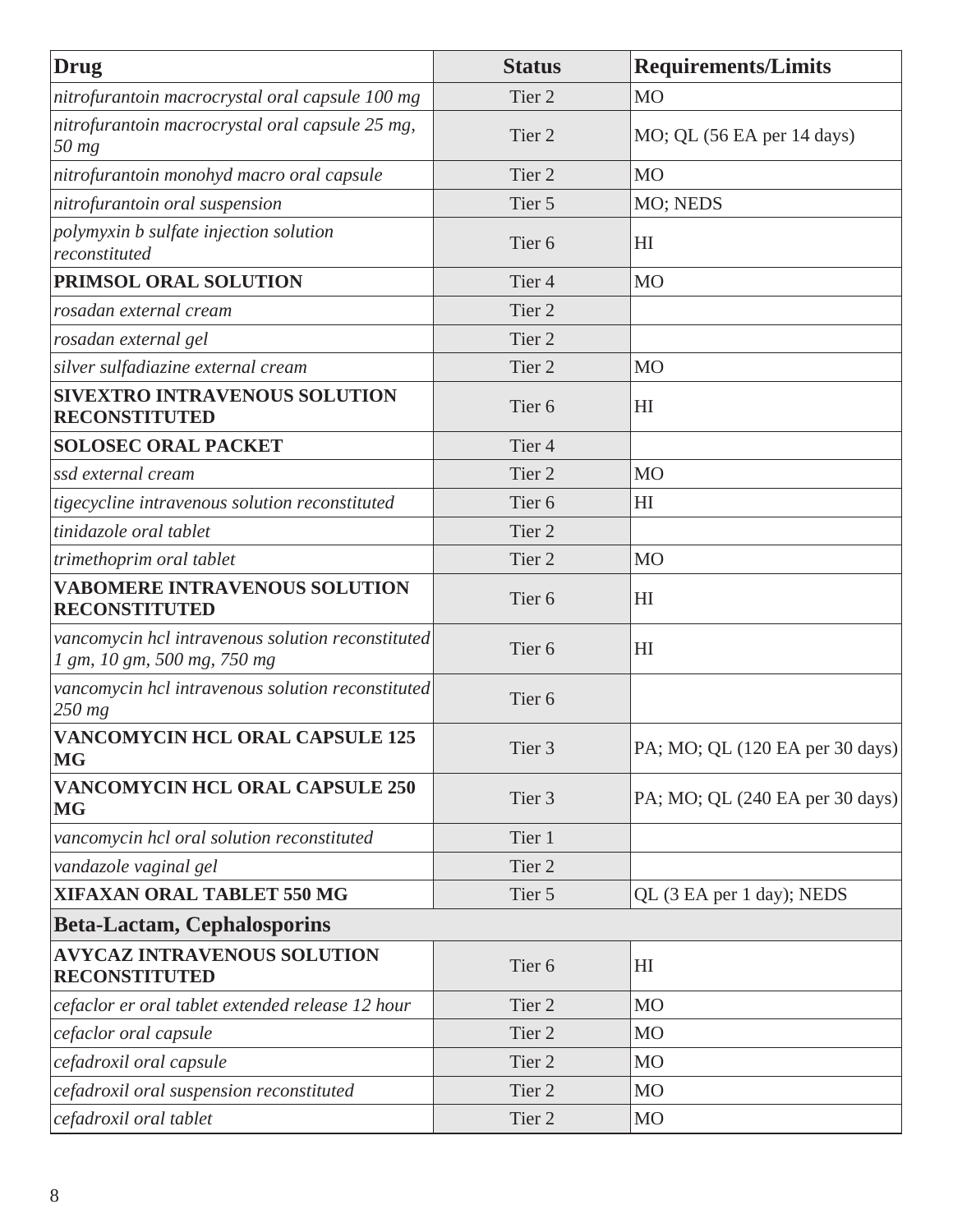| Drug                                                                                  | <b>Status</b>     | <b>Requirements/Limits</b> |
|---------------------------------------------------------------------------------------|-------------------|----------------------------|
| cefazolin sodium injection solution reconstituted<br>1 gm, 10 gm, 500 mg              | Tier <sub>6</sub> | H <sub>I</sub>             |
| cefdinir oral capsule                                                                 | Tier <sub>2</sub> | M <sub>O</sub>             |
| cefdinir oral suspension reconstituted                                                | Tier <sub>2</sub> | M <sub>O</sub>             |
| cefepime hcl injection solution reconstituted                                         | Tier <sub>6</sub> | H <sub>I</sub>             |
| cefixime oral capsule                                                                 | Tier <sub>2</sub> |                            |
| cefixime oral suspension reconstituted                                                | Tier <sub>2</sub> | <b>MO</b>                  |
| cefotaxime sodium injection solution reconstituted<br>$1 \, gm$                       | Tier <sub>2</sub> | <b>MO</b>                  |
| cefotetan disodium injection solution<br>reconstituted 1 gm, 2 gm                     | Tier <sub>6</sub> | HI                         |
| cefoxitin sodium intravenous solution<br>reconstituted                                | Tier <sub>6</sub> | H <sub>I</sub>             |
| cefpodoxime proxetil oral suspension<br>reconstituted                                 | Tier <sub>2</sub> | M <sub>O</sub>             |
| cefpodoxime proxetil oral tablet                                                      | Tier <sub>2</sub> | M <sub>O</sub>             |
| cefprozil oral suspension reconstituted                                               | Tier <sub>2</sub> | <b>MO</b>                  |
| cefprozil oral tablet                                                                 | Tier <sub>2</sub> | M <sub>O</sub>             |
| ceftazidime injection solution reconstituted 1 gm,<br>6 gm                            | Tier <sub>6</sub> | H <sub>I</sub>             |
| ceftazidime intravenous solution reconstituted                                        | Tier <sub>6</sub> | H <sub>I</sub>             |
| ceftriaxone sodium injection solution<br>reconstituted 1 gm, 2 gm, $250$ mg, $500$ mg | Tier <sub>6</sub> | H <sub>I</sub>             |
| ceftriaxone sodium intravenous solution<br>reconstituted 10 gm                        | Tier <sub>6</sub> | H <sub>I</sub>             |
| cefuroxime axetil oral tablet                                                         | Tier 2            | M <sub>O</sub>             |
| cefuroxime sodium injection solution<br>reconstituted 750 mg                          | Tier <sub>6</sub> | H <sub>I</sub>             |
| cefuroxime sodium intravenous solution<br>reconstituted 1.5 gm                        | Tier <sub>6</sub> | H <sub>I</sub>             |
| cephalexin oral capsule 250 mg, 500 mg                                                | Tier 1            | <b>MO</b>                  |
| cephalexin oral capsule 750 mg                                                        | Tier 2            | <b>MO</b>                  |
| cephalexin oral suspension reconstituted                                              | Tier 2            | <b>MO</b>                  |
| <b>SUPRAX ORAL SUSPENSION</b><br><b>RECONSTITUTED 500 MG/5ML</b>                      | Tier <sub>4</sub> | <b>MO</b>                  |
| <b>TAZICEF INJECTION SOLUTION</b><br><b>RECONSTITUTED 1 GM</b>                        | Tier <sub>6</sub> | HI                         |
| <b>TAZICEF INTRAVENOUS SOLUTION</b><br><b>RECONSTITUTED 2 GM, 6 GM</b>                | Tier <sub>6</sub> | H <sub>I</sub>             |
| <b>TEFLARO INTRAVENOUS SOLUTION</b><br><b>RECONSTITUTED</b>                           | Tier <sub>6</sub> | H <sub>I</sub>             |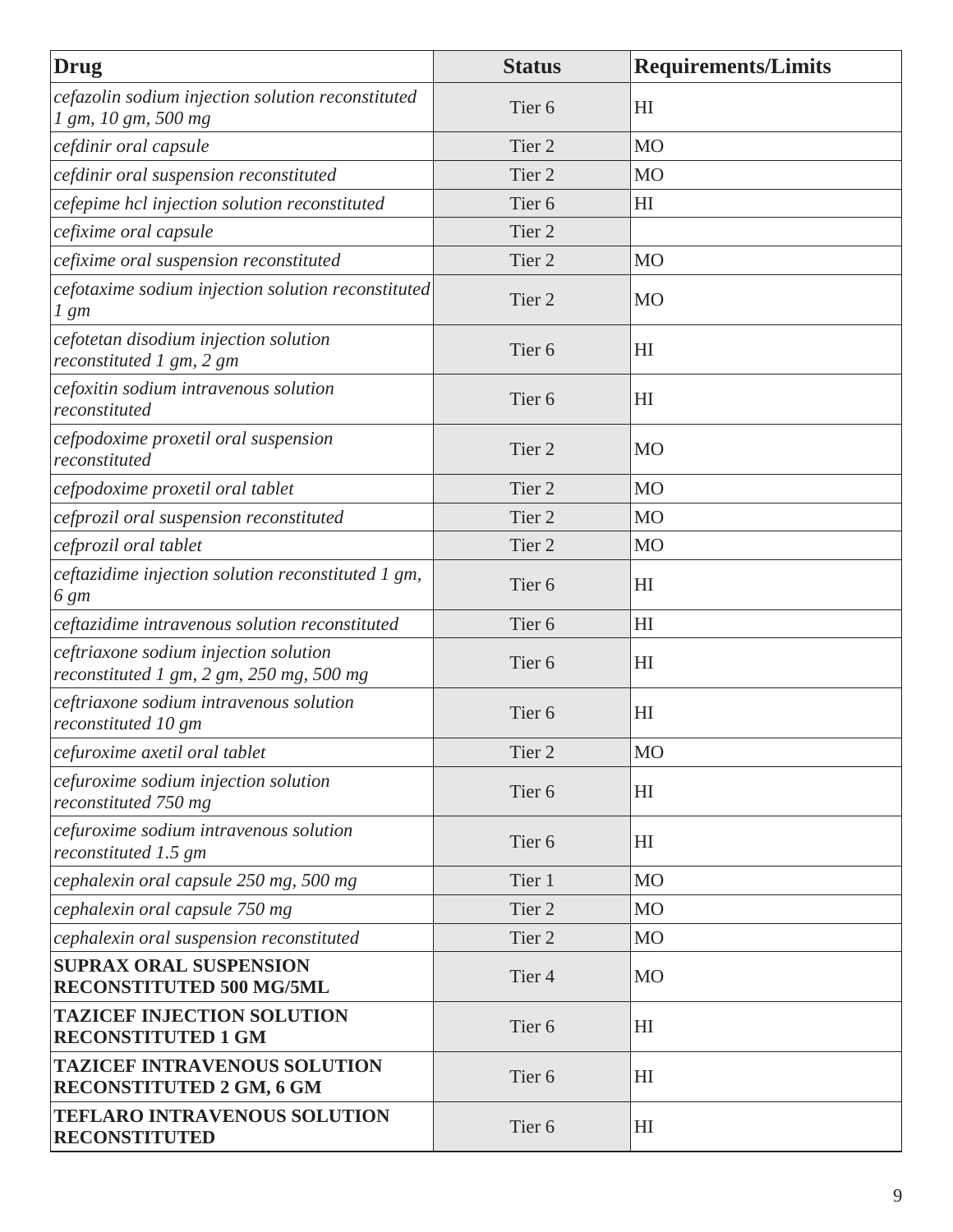| <b>Drug</b>                                                                                 | <b>Status</b>     | <b>Requirements/Limits</b> |
|---------------------------------------------------------------------------------------------|-------------------|----------------------------|
| <b>ZERBAXA INTRAVENOUS SOLUTION</b><br><b>RECONSTITUTED</b>                                 | Tier <sub>6</sub> | H <sub>I</sub>             |
| <b>Beta-Lactam, Other</b>                                                                   |                   |                            |
| aztreonam injection solution reconstituted                                                  | Tier <sub>6</sub> | H <sub>I</sub>             |
| ertapenem sodium injection solution reconstituted                                           | Tier <sub>6</sub> | H <sub>I</sub>             |
| imipenem-cilastatin intravenous solution<br>reconstituted                                   | Tier <sub>6</sub> | H <sub>I</sub>             |
| meropenem intravenous solution reconstituted                                                | Tier <sub>6</sub> | HI                         |
| <b>Beta-Lactam, Penicillins</b>                                                             |                   |                            |
| amoxicillin oral capsule                                                                    | Tier 1            | M <sub>O</sub>             |
| amoxicillin oral suspension reconstituted                                                   | Tier 1            | <b>MO</b>                  |
| amoxicillin oral tablet                                                                     | Tier 1            | <b>MO</b>                  |
| amoxicillin oral tablet chewable 125 mg, 250 mg                                             | Tier 1            | M <sub>O</sub>             |
| amoxicillin-pot clavulanate er oral tablet<br>extended release 12 hour                      | Tier <sub>2</sub> | <b>MO</b>                  |
| amoxicillin-pot clavulanate oral suspension<br>reconstituted                                | Tier 2            | <b>MO</b>                  |
| amoxicillin-pot clavulanate oral tablet                                                     | Tier <sub>2</sub> | M <sub>O</sub>             |
| amoxicillin-pot clavulanate oral tablet chewable                                            | Tier <sub>2</sub> | M <sub>O</sub>             |
| ampicillin oral capsule 500 mg                                                              | Tier 1            | M <sub>O</sub>             |
| ampicillin sodium injection solution reconstituted<br>1 gm, 125 mg                          | Tier <sub>6</sub> | HI                         |
| ampicillin sodium intravenous solution<br>reconstituted 10 gm                               | Tier <sub>6</sub> | H <sub>I</sub>             |
| ampicillin-sulbactam sodium injection solution<br>reconstituted 1.5 (1-0.5) gm, $3(2-1)$ gm | Tier <sub>6</sub> | H <sub>I</sub>             |
| ampicillin-sulbactam sodium intravenous solution<br>reconstituted 15 (10-5) gm              | Tier <sub>6</sub> | H <sub>I</sub>             |
| <b>BICILLIN C-R INTRAMUSCULAR</b><br><b>SUSPENSION</b>                                      | Tier <sub>4</sub> | <b>MO</b>                  |
| dicloxacillin sodium oral capsule                                                           | Tier <sub>2</sub> | M <sub>O</sub>             |
| nafcillin sodium injection solution reconstituted 1<br>gm, 2 gm                             | Tier <sub>6</sub> | H <sub>I</sub>             |
| nafcillin sodium intravenous solution<br>reconstituted 10 gm                                | Tier <sub>6</sub> | H <sub>I</sub>             |
| oxacillin sodium in dextrose intravenous solution                                           | Tier <sub>6</sub> | H <sub>I</sub>             |
| oxacillin sodium injection solution reconstituted 1<br>gm, 2 gm                             | Tier <sub>6</sub> | H <sub>I</sub>             |
| oxacillin sodium intravenous solution<br>reconstituted                                      | Tier <sub>6</sub> | H <sub>I</sub>             |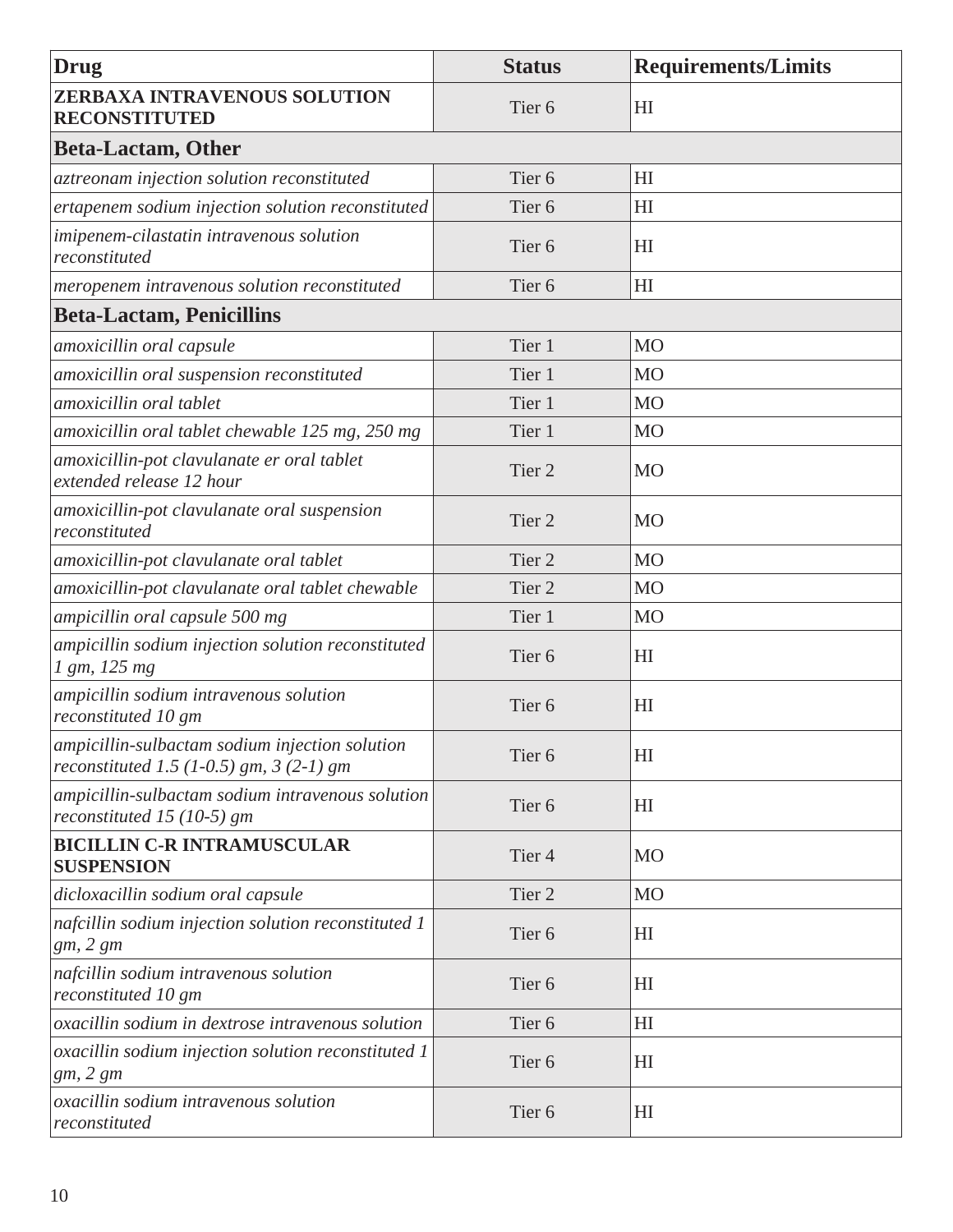| Drug                                                                                                                                                 | <b>Status</b>     | <b>Requirements/Limits</b>    |
|------------------------------------------------------------------------------------------------------------------------------------------------------|-------------------|-------------------------------|
| penicillin g pot in dextrose intravenous solution<br>40000 unit/ml, 60000 unit/ml                                                                    | Tier <sub>6</sub> | H <sub>I</sub>                |
| penicillin g potassium injection solution<br>reconstituted 20000000 unit                                                                             | Tier <sub>6</sub> | H <sub>I</sub>                |
| penicillin g potassium injection solution<br>reconstituted 5000000 unit                                                                              | Tier <sub>6</sub> |                               |
| penicillin g sodium injection solution<br>reconstituted                                                                                              | Tier <sub>6</sub> | H <sub>I</sub>                |
| penicillin v potassium oral solution reconstituted                                                                                                   | Tier 1            | M <sub>O</sub>                |
| penicillin v potassium oral tablet                                                                                                                   | Tier 1            | M <sub>O</sub>                |
| piperacillin sod-tazobactam so intravenous<br>solution reconstituted 2.25 (2-0.25) gm, $3.375$ (3-<br>$(0.375)$ gm, 4.5 (4-0.5) gm, 40.5 (36-4.5) gm | Tier <sub>6</sub> | H <sub>I</sub>                |
| zosyn intravenous solution 2-0.25 gm/50ml, 3-<br>$0.375$ gm/50ml                                                                                     | Tier <sub>6</sub> | H <sub>I</sub>                |
| <b>Macrolides</b>                                                                                                                                    |                   |                               |
| <b>AZASITE OPHTHALMIC SOLUTION</b>                                                                                                                   | Tier <sub>4</sub> | <b>MO</b>                     |
| azithromycin intravenous solution reconstituted                                                                                                      | Tier <sub>6</sub> | H <sub>I</sub>                |
| azithromycin oral suspension reconstituted                                                                                                           | Tier <sub>2</sub> | <b>MO</b>                     |
| azithromycin oral tablet                                                                                                                             | Tier 1            | <b>MO</b>                     |
| clarithromycin er oral tablet extended release 24<br>hour                                                                                            | Tier 2            | <b>MO</b>                     |
| clarithromycin oral suspension reconstituted                                                                                                         | Tier <sub>2</sub> | M <sub>O</sub>                |
| clarithromycin oral tablet                                                                                                                           | Tier <sub>2</sub> | <b>MO</b>                     |
| <b>DIFICID ORAL SUSPENSION</b><br><b>RECONSTITUTED</b>                                                                                               | Tier 5            | QL (136 ML per 10 days); NEDS |
| <b>DIFICID ORAL TABLET</b>                                                                                                                           | Tier 5            | QL (20 EA per 10 days); NEDS  |
| e.e.s. 400 oral tablet                                                                                                                               | Tier <sub>2</sub> | <b>MO</b>                     |
| <b>ERYTHROCIN LACTOBIONATE</b><br><b>INTRAVENOUS SOLUTION</b><br><b>RECONSTITUTED 500 MG</b>                                                         | Tier <sub>6</sub> | H <sub>I</sub>                |
| erythromycin base oral capsule delayed release<br>particles                                                                                          | Tier 2            | <b>MO</b>                     |
| erythromycin base oral tablet                                                                                                                        | Tier 2            | <b>MO</b>                     |
| erythromycin base oral tablet delayed release 333<br>mg, 500 mg                                                                                      | Tier 1            |                               |
| erythromycin ethylsuccinate oral suspension<br>reconstituted 200 mg/5ml                                                                              | Tier 1            | <b>MO</b>                     |
| erythromycin ethylsuccinate oral suspension<br>reconstituted 400 mg/5ml                                                                              | Tier 1            |                               |
| erythromycin ethylsuccinate oral tablet                                                                                                              | Tier 2            | <b>MO</b>                     |
| erythromycin ophthalmic ointment                                                                                                                     | Tier 1            | M <sub>O</sub>                |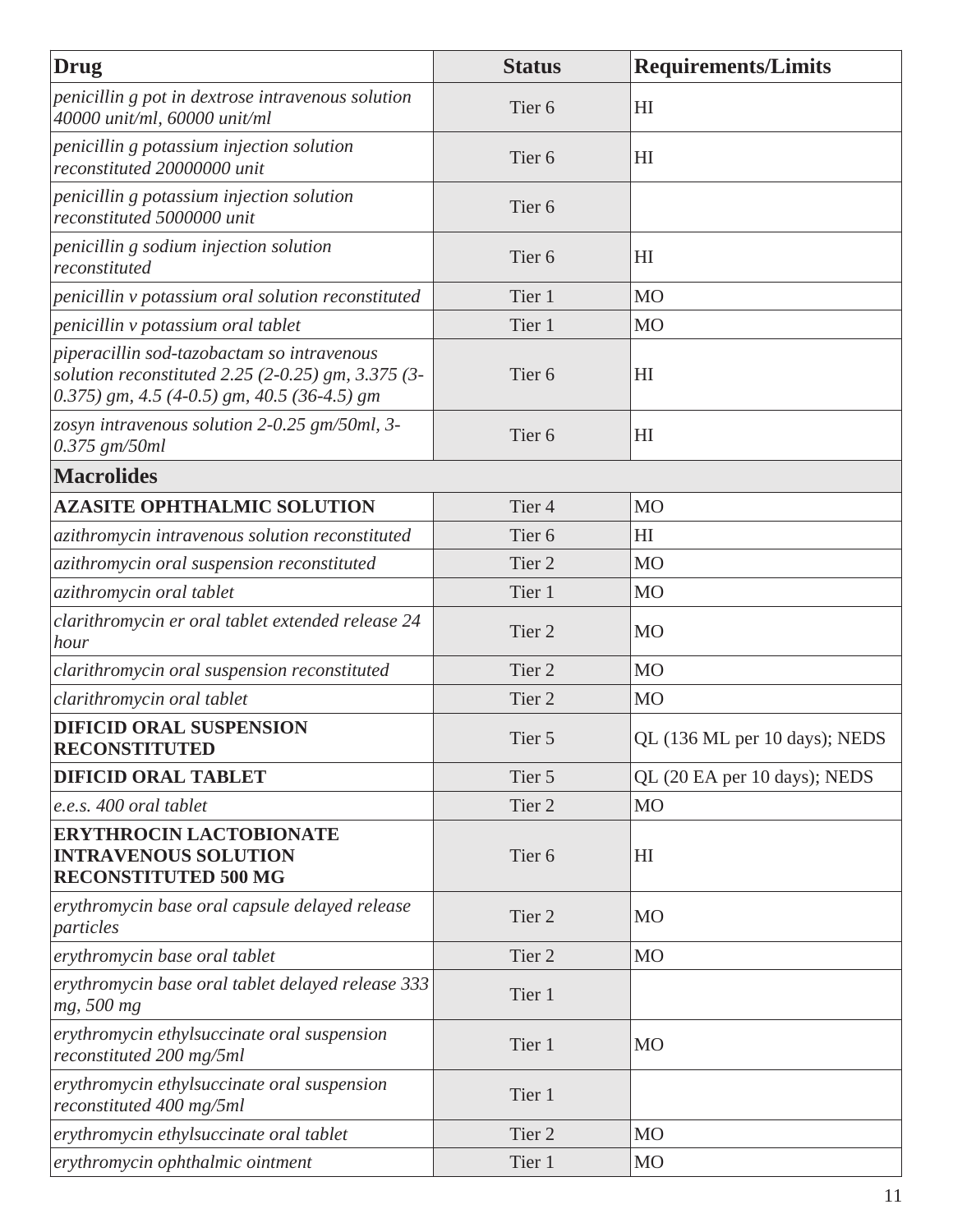| <b>Drug</b>                                                            | <b>Status</b>     | <b>Requirements/Limits</b> |
|------------------------------------------------------------------------|-------------------|----------------------------|
| erythromycin oral tablet delayed release 250 mg                        | Tier 1            |                            |
| erythromycin stearate oral tablet 250 mg                               | Tier <sub>2</sub> |                            |
| <b>Quinolones</b>                                                      |                   |                            |
| <b>BAXDELA INTRAVENOUS SOLUTION</b><br><b>RECONSTITUTED</b>            | Tier <sub>6</sub> | H <sub>I</sub>             |
| <b>CILOXAN OPHTHALMIC OINTMENT</b>                                     | Tier <sub>3</sub> | <b>MO</b>                  |
| ciprofloxacin hcl ophthalmic solution                                  | Tier <sub>2</sub> | M <sub>O</sub>             |
| ciprofloxacin hcl oral tablet 100 mg                                   | Tier <sub>2</sub> | <b>MO</b>                  |
| ciprofloxacin hcl oral tablet 250 mg, 500 mg, 750<br>mg                | Tier 1            | MO                         |
| ciprofloxacin in d5w intravenous solution 200<br>mg/100ml              | Tier <sub>6</sub> | H <sub>I</sub>             |
| gatifloxacin ophthalmic solution                                       | Tier <sub>2</sub> | <b>MO</b>                  |
| levofloxacin in d5w intravenous solution 500<br>mg/100ml, 750 mg/150ml | Tier <sub>6</sub> | H <sub>I</sub>             |
| levofloxacin intravenous solution                                      | Tier <sub>6</sub> | HI                         |
| levofloxacin ophthalmic solution                                       | Tier <sub>2</sub> | M <sub>O</sub>             |
| levofloxacin oral solution                                             | Tier <sub>2</sub> | M <sub>O</sub>             |
| levofloxacin oral tablet                                               | Tier 1            | <b>MO</b>                  |
| moxifloxacin hcl in nacl intravenous solution                          | Tier <sub>6</sub> | H <sub>I</sub>             |
| moxifloxacin hcl ophthalmic solution                                   | Tier <sub>2</sub> |                            |
| moxifloxacin hcl oral tablet                                           | Tier <sub>2</sub> | <b>MO</b>                  |
| ofloxacin ophthalmic solution                                          | Tier <sub>2</sub> | <b>MO</b>                  |
| ofloxacin oral tablet 300 mg, 400 mg                                   | Tier <sub>2</sub> | M <sub>O</sub>             |
| ofloxacin otic solution                                                | Tier <sub>2</sub> | M <sub>O</sub>             |
| <b>Sulfonamides</b>                                                    |                   |                            |
| <b>SULFACETAMIDE SODIUM</b><br><b>OPHTHALMIC OINTMENT</b>              | Tier <sub>4</sub> | <b>MO</b>                  |
| sulfacetamide sodium ophthalmic solution                               | Tier <sub>2</sub> | M <sub>O</sub>             |
| sulfadiazine oral tablet                                               | Tier <sub>2</sub> | M <sub>O</sub>             |
| sulfamethoxazole-trimethoprim oral suspension<br>200-40 mg/5ml         | Tier <sub>2</sub> | <b>MO</b>                  |
| sulfamethoxazole-trimethoprim oral tablet                              | Tier 1            | <b>MO</b>                  |
| <b>Tetracyclines</b>                                                   |                   |                            |
| doxy 100 intravenous solution reconstituted                            | Tier <sub>6</sub> | H <sub>I</sub>             |
| doxycycline hyclate oral capsule                                       | Tier <sub>2</sub> | ST; MO                     |
| doxycycline hyclate oral tablet 100 mg, 20 mg                          | Tier <sub>2</sub> | ST; MO                     |
| doxycycline monohydrate oral capsule 100 mg,<br>50 mg                  | Tier <sub>2</sub> | <b>MO</b>                  |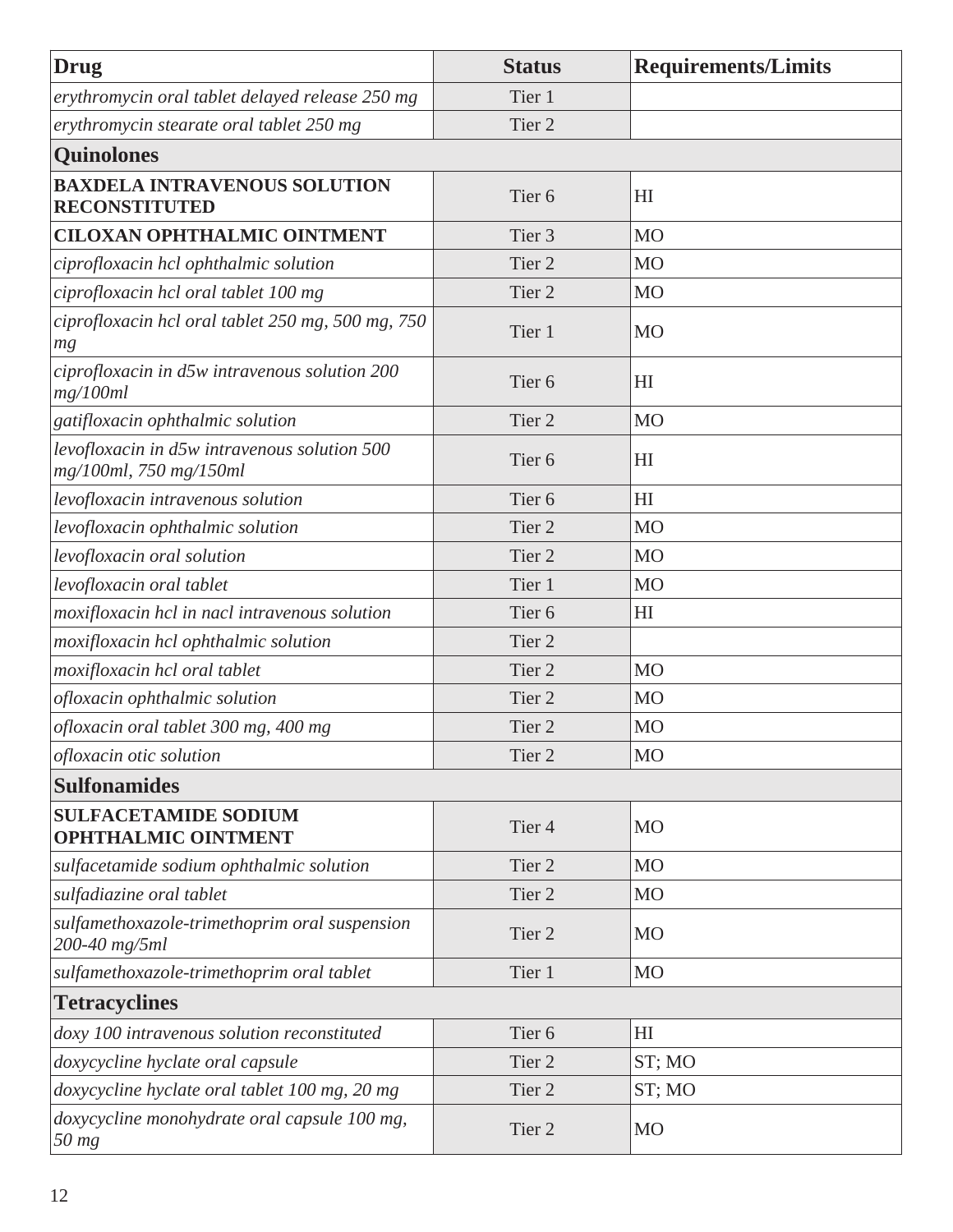<span id="page-18-0"></span>

| Drug                                                                                           | <b>Status</b>     | <b>Requirements/Limits</b>   |
|------------------------------------------------------------------------------------------------|-------------------|------------------------------|
| doxycycline monohydrate oral capsule 150 mg,<br>$75 \, mg$                                     | Tier <sub>2</sub> |                              |
| doxycycline monohydrate oral suspension<br>reconstituted                                       | Tier <sub>2</sub> |                              |
| doxycycline monohydrate oral tablet 100 mg                                                     | Tier <sub>2</sub> |                              |
| doxycycline monohydrate oral tablet 150 mg, 50<br>mg, 75 mg                                    | Tier 2            | <b>MO</b>                    |
| minocycline hcl oral capsule                                                                   | Tier <sub>2</sub> | <b>MO</b>                    |
| minocycline hcl oral tablet                                                                    | Tier <sub>2</sub> | ST; MO                       |
| mondoxyne nl oral capsule 100 mg, 75 mg                                                        | Tier <sub>2</sub> | M <sub>O</sub>               |
| <b>NUZYRA INTRAVENOUS SOLUTION</b><br><b>RECONSTITUTED</b>                                     | Tier <sub>6</sub> | H <sub>I</sub>               |
| tetracycline hcl oral capsule                                                                  | Tier <sub>2</sub> |                              |
| <b>Anticonvulsants</b>                                                                         |                   |                              |
| <b>Anticonvulsants, Other</b>                                                                  |                   |                              |
| <b>BRIVIACT ORAL SOLUTION</b>                                                                  | Tier 5            | PA NS; MO; NEDS              |
| <b>BRIVIACT ORAL TABLET</b>                                                                    | Tier 5            | PA NS; MO; NEDS              |
| <b>DIACOMIT ORAL CAPSULE</b>                                                                   | Tier 5            | PA NS; NEDS                  |
| <b>DIACOMIT ORAL PACKET</b>                                                                    | Tier 5            | PA NS; NEDS                  |
| <b>FINTEPLA ORAL SOLUTION</b>                                                                  | Tier 5            | PA NS; NEDS                  |
| levetiracetam er oral tablet extended release 24<br>hour                                       | Tier <sub>2</sub> | MO                           |
| levetiracetam oral solution                                                                    | Tier <sub>2</sub> | <b>MO</b>                    |
| levetiracetam oral tablet                                                                      | Tier <sub>2</sub> | M <sub>O</sub>               |
| roweepra oral tablet 500 mg                                                                    | Tier 2            | M <sub>O</sub>               |
| <b>SPRITAM ORAL TABLET</b><br><b>DISINTEGRATING SOLUBLE</b>                                    | Tier <sub>4</sub> | <b>MO</b>                    |
| XCOPRI (250 MG DAILY DOSE) ORAL<br><b>TABLET THERAPY PACK 100 &amp; 150 MG</b>                 | Tier <sub>4</sub> | QL (56 EA per 28 days)       |
| XCOPRI (250 MG DAILY DOSE) ORAL<br><b>TABLET THERAPY PACK 50 &amp; 200 MG</b>                  | Tier 5            | QL (56 EA per 28 days); NEDS |
| XCOPRI (350 MG DAILY DOSE) ORAL<br><b>TABLET THERAPY PACK</b>                                  | Tier 5            | QL (56 EA per 28 days); NEDS |
| XCOPRI ORAL TABLET 100 MG, 150 MG                                                              | Tier <sub>4</sub> | QL (60 EA per 30 days)       |
| <b>XCOPRI ORAL TABLET 200 MG</b>                                                               | Tier 5            | QL (60 EA per 30 days); NEDS |
| <b>XCOPRI ORAL TABLET 50 MG</b>                                                                | Tier <sub>4</sub> | QL (90 EA per 30 days)       |
| <b>XCOPRI ORAL TABLET THERAPY PACK</b><br>14 X 12.5 MG & 14 X 25 MG                            | Tier <sub>4</sub> | QL (28 EA per 28 days)       |
| <b>XCOPRI ORAL TABLET THERAPY PACK</b><br>14 X 150 MG & 14 X200 MG, 14 X 50 MG &<br>14 X100 MG | Tier 5            | QL (28 EA per 28 days); NEDS |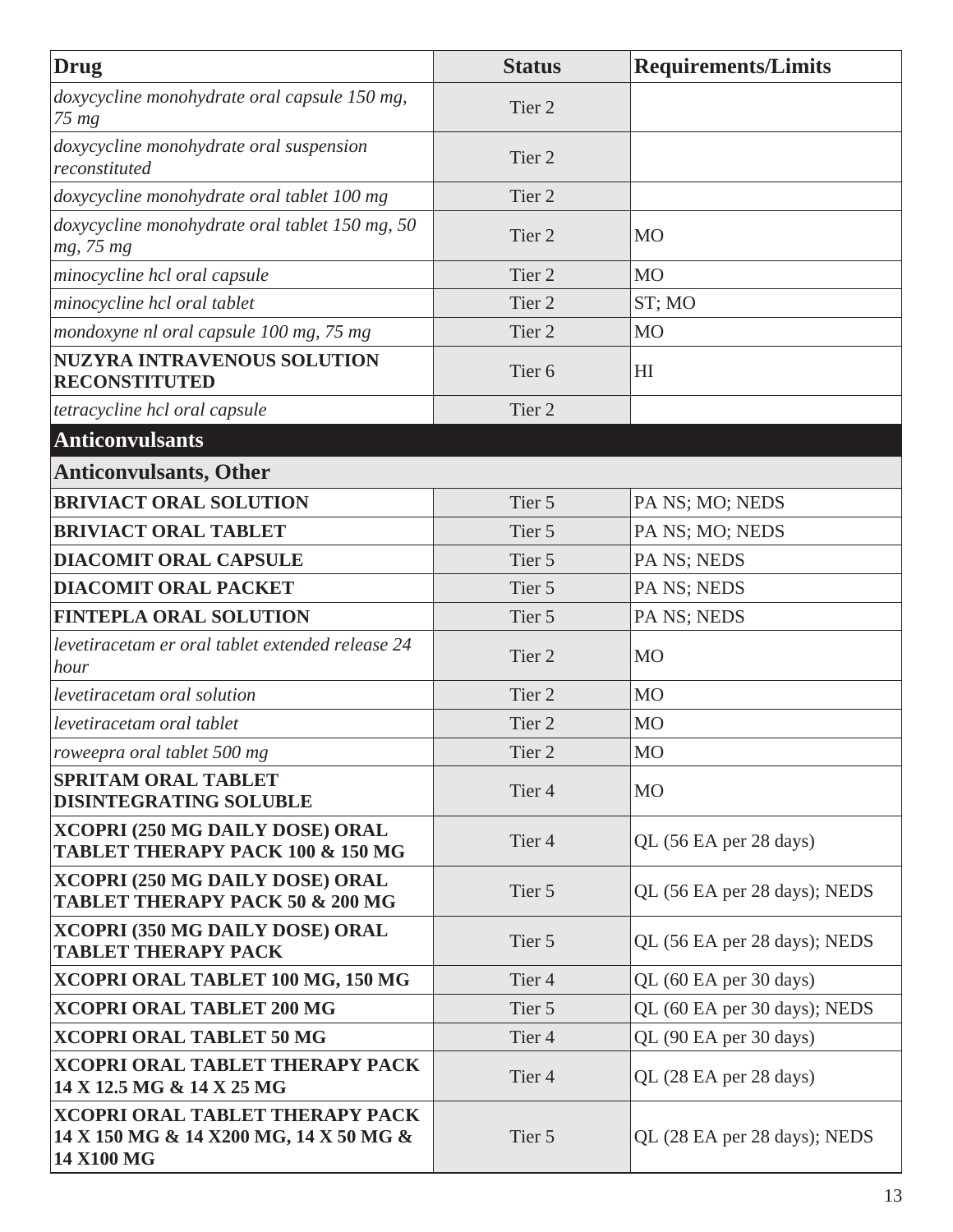| Drug                                                          | <b>Status</b>     | <b>Requirements/Limits</b>   |
|---------------------------------------------------------------|-------------------|------------------------------|
| <b>Calcium Channel Modifying Agents</b>                       |                   |                              |
| <b>CELONTIN ORAL CAPSULE</b>                                  | Tier <sub>4</sub> | M <sub>O</sub>               |
| ethosuximide oral capsule                                     | Tier <sub>2</sub> | M <sub>O</sub>               |
| ethosuximide oral solution                                    | Tier <sub>2</sub> | M <sub>O</sub>               |
| zonisamide oral capsule                                       | Tier <sub>2</sub> | <b>MO</b>                    |
| Gamma-Aminobutyric Acid (Gaba)                                |                   |                              |
| <b>Augmenting Agents</b>                                      |                   |                              |
| clobazam oral suspension                                      | Tier <sub>2</sub> | PA <sub>NS</sub>             |
| clobazam oral tablet 10 mg                                    | Tier <sub>3</sub> | PA <sub>NS</sub>             |
| <b>CLOBAZAM ORAL TABLET 20 MG</b>                             | Tier <sub>3</sub> | PA <sub>NS</sub>             |
| clonazepam oral tablet                                        | Tier 1            | M <sub>O</sub>               |
| clonazepam oral tablet dispersible                            | Tier <sub>2</sub> | M <sub>O</sub>               |
| <b>DIAZEPAM INTENSOL ORAL</b><br><b>CONCENTRATE</b>           | Tier <sub>2</sub> | QL (1200 ML per 30 days)     |
| diazepam rectal gel                                           | Tier <sub>2</sub> | <b>MO</b>                    |
| divalproex sodium oral capsule delayed release<br>sprinkle    | Tier <sub>2</sub> | <b>MO</b>                    |
| <b>EPIDIOLEX ORAL SOLUTION</b>                                | Tier 5            | PA NS; NEDS                  |
| gabapentin oral capsule                                       | Tier <sub>2</sub> | M <sub>O</sub>               |
| gabapentin oral solution 250 mg/5ml                           | Tier <sub>2</sub> | M <sub>O</sub>               |
| gabapentin oral tablet                                        | Tier <sub>2</sub> | M <sub>O</sub>               |
| <b>NAYZILAM NASAL SOLUTION</b>                                | Tier 5            | QL (10 EA per 30 days); NEDS |
| phenobarbital oral elixir                                     | Tier <sub>2</sub> | M <sub>O</sub>               |
| phenobarbital oral tablet                                     | Tier 2            | <b>MO</b>                    |
| <i>primidone oral tablet</i>                                  | Tier 2            | <b>MO</b>                    |
| <b>SYMPAZAN ORAL FILM</b>                                     | Tier 5            | PA NS; NEDS                  |
| tiagabine hcl oral tablet 12 mg, 16 mg                        | Tier <sub>4</sub> |                              |
| tiagabine hcl oral tablet 2 mg, 4 mg                          | Tier <sub>4</sub> | MO                           |
| valproic acid oral capsule                                    | Tier 2            | M <sub>O</sub>               |
| valproic acid oral solution                                   | Tier 2            | M <sub>O</sub>               |
| VALTOCO 10 MG DOSE NASAL LIQUID                               | Tier 5            | QL (10 EA per 30 days); NEDS |
| <b>VALTOCO 15 MG DOSE NASAL LIQUID</b><br><b>THERAPY PACK</b> | Tier 5            | QL (10 EA per 30 days); NEDS |
| VALTOCO 20 MG DOSE NASAL LIQUID<br><b>THERAPY PACK</b>        | Tier 5            | QL (10 EA per 30 days); NEDS |
| <b>VALTOCO 5 MG DOSE NASAL LIQUID</b>                         | Tier 5            | QL (10 EA per 30 days); NEDS |
| vigabatrin oral packet                                        | Tier 5            | PA NS; NEDS                  |
| vigabatrin oral tablet                                        | Tier 5            | PA NS; NEDS                  |
| vigadrone oral packet                                         | Tier 5            | PA NS; NEDS                  |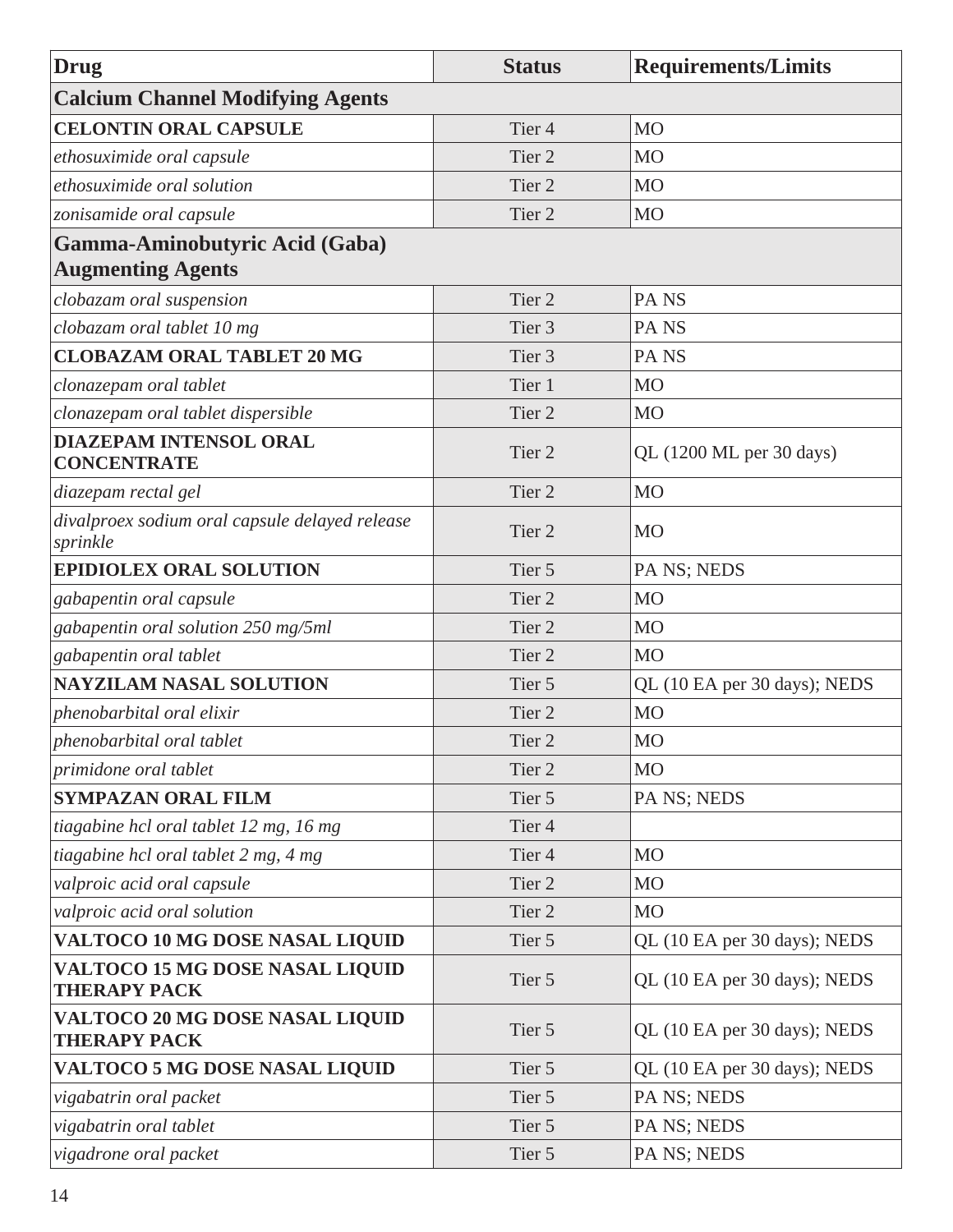| Drug                                                           | <b>Status</b>     | <b>Requirements/Limits</b> |
|----------------------------------------------------------------|-------------------|----------------------------|
| <b>Glutamate Reducing Agents</b>                               |                   |                            |
| felbamate oral suspension                                      | Tier 5            | MO; NEDS                   |
| felbamate oral tablet                                          | Tier <sub>2</sub> | M <sub>O</sub>             |
| <b>FYCOMPA ORAL SUSPENSION</b>                                 | Tier <sub>4</sub> | PA NS; MO                  |
| FYCOMPA ORAL TABLET 10 MG, 12 MG,<br>4 MG, 6 MG                | Tier 5            | PA NS; MO; NEDS            |
| FYCOMPA ORAL TABLET 2 MG, 8 MG                                 | Tier <sub>4</sub> | PA NS; MO                  |
| lamotrigine oral kit $25 & 50 & 100$ mg                        | Tier <sub>2</sub> |                            |
| lamotrigine starter kit-blue oral kit                          | Tier 2            |                            |
| lamotrigine starter kit-green oral kit                         | Tier <sub>2</sub> |                            |
| lamotrigine starter kit-orange oral kit                        | Tier 2            |                            |
| topiramate er oral capsule er 24 hour sprinkle                 | Tier <sub>2</sub> | M <sub>O</sub>             |
| topiramate oral capsule sprinkle                               | Tier <sub>2</sub> | <b>MO</b>                  |
| topiramate oral tablet                                         | Tier 1            | M <sub>O</sub>             |
| <b>Sodium Channel Agents</b>                                   |                   |                            |
| <b>APTIOM ORAL TABLET</b>                                      | Tier 5            | PA NS; MO; NEDS            |
| carbamazepine er oral capsule extended release<br>12 hour      | Tier 2            | M <sub>O</sub>             |
| carbamazepine er oral tablet extended release 12<br>hour       | Tier <sub>2</sub> | <b>MO</b>                  |
| carbamazepine oral suspension                                  | Tier <sub>2</sub> | M <sub>O</sub>             |
| carbamazepine oral tablet                                      | Tier <sub>2</sub> | M <sub>O</sub>             |
| carbamazepine oral tablet chewable                             | Tier 2            | M <sub>O</sub>             |
| <b>DILANTIN ORAL CAPSULE 30 MG</b>                             | Tier 3            | M <sub>O</sub>             |
| epitol oral tablet                                             | Tier <sub>2</sub> | <b>MO</b>                  |
| <b>EQUETRO ORAL CAPSULE EXTENDED</b><br><b>RELEASE 12 HOUR</b> | Tier <sub>4</sub> | <b>MO</b>                  |
| fosphenytoin sodium injection solution 100 mg<br>pe/2ml        | Tier <sub>2</sub> | M <sub>O</sub>             |
| lacosamide oral solution                                       | Tier <sub>2</sub> | PA <sub>NS</sub>           |
| lacosamide oral tablet                                         | Tier 2            | PA <sub>NS</sub>           |
| oxcarbazepine oral suspension                                  | Tier 2            | M <sub>O</sub>             |
| oxcarbazepine oral tablet                                      | Tier 2            | M <sub>O</sub>             |
| phenytoin oral suspension 125 mg/5ml                           | Tier 2            | M <sub>O</sub>             |
| phenytoin oral tablet chewable                                 | Tier <sub>2</sub> | M <sub>O</sub>             |
| phenytoin sodium extended oral capsule                         | Tier 2            | M <sub>O</sub>             |
| rufinamide oral suspension                                     | Tier 2            | PA <sub>NS</sub>           |
| rufinamide oral tablet 200 mg                                  | Tier 2            | PA <sub>NS</sub>           |
| rufinamide oral tablet 400 mg                                  | Tier 5            | PA NS; NEDS                |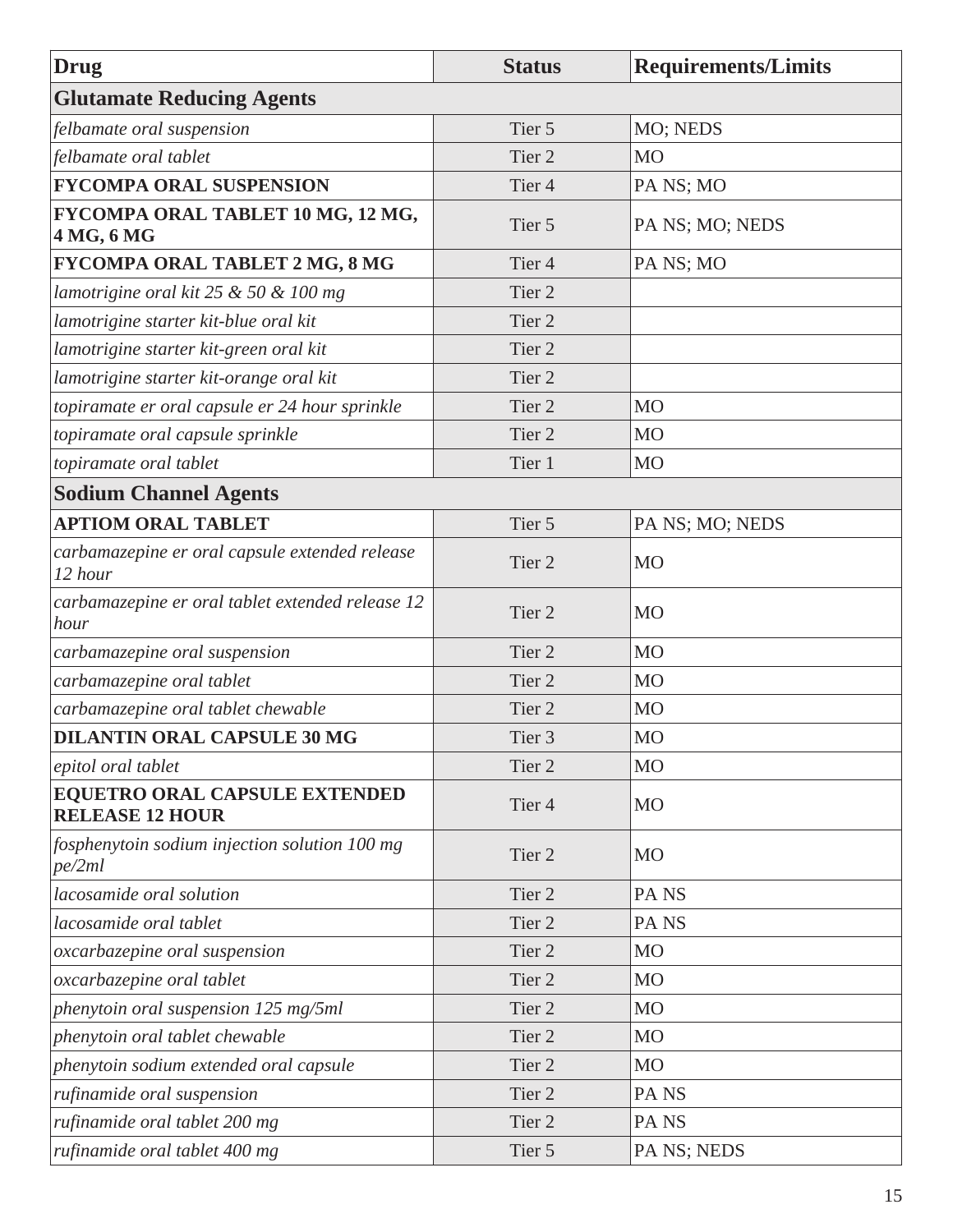<span id="page-21-0"></span>

| <b>Drug</b>                                                                   | <b>Status</b>     | <b>Requirements/Limits</b> |
|-------------------------------------------------------------------------------|-------------------|----------------------------|
| <b>VIMPAT ORAL SOLUTION</b>                                                   | Tier <sub>4</sub> | PA NS; MO                  |
| VIMPAT ORAL TABLET 150 MG, 200 MG                                             | Tier 5            | PA NS; NEDS                |
| <b>Antidementia Agents</b>                                                    |                   |                            |
| <b>Antidementia Agents, Other</b>                                             |                   |                            |
| ergoloid mesylates oral tablet                                                | Tier 2            | M <sub>O</sub>             |
| <b>NAMZARIC ORAL CAPSULE ER 24 HOUR</b><br><b>THERAPY PACK</b>                | Tier <sub>4</sub> |                            |
| <b>NAMZARIC ORAL CAPSULE EXTENDED</b><br><b>RELEASE 24 HOUR</b>               | Tier <sub>4</sub> |                            |
| <b>Cholinesterase Inhibitors</b>                                              |                   |                            |
| donepezil hcl oral tablet                                                     | Tier <sub>2</sub> | MO; QL (30 EA per 30 days) |
| donepezil hcl oral tablet dispersible                                         | Tier <sub>2</sub> | MO; QL (30 EA per 30 days) |
| galantamine hydrobromide er oral capsule<br>extended release 24 hour          | Tier <sub>2</sub> | <b>MO</b>                  |
| galantamine hydrobromide oral solution                                        | Tier <sub>2</sub> | <b>MO</b>                  |
| galantamine hydrobromide oral tablet                                          | Tier <sub>2</sub> | <b>MO</b>                  |
| rivastigmine tartrate oral capsule                                            | Tier <sub>2</sub> | MO; QL (60 EA per 30 days) |
| rivastigmine transdermal patch 24 hour                                        | Tier 2            | MO; QL (1 EA per 1 day)    |
| N-Methyl-D-Aspartate (Nmda)                                                   |                   |                            |
| <b>Receptor Antagonist</b>                                                    |                   |                            |
| memantine hcl er oral capsule extended release<br>24 hour                     | Tier <sub>2</sub> | QL (30 EA per 30 days)     |
| memantine hcl oral solution 2 mg/ml                                           | Tier 2            | <b>MO</b>                  |
| memantine hcl oral tablet 10 mg, 5 mg                                         | Tier 2            | MO; QL (60 EA per 30 days) |
| memantine hcl oral tablet $28 \times 5$ mg & $21 \times 10$ mg                | Tier 2            | M <sub>O</sub>             |
| NAMENDA XR TITRATION PACK ORAL<br><b>CAPSULE EXTENDED RELEASE 24 HOUR</b>     | Tier <sub>4</sub> | MO; QL (1 EA per 1 day)    |
| <b>Antidepressants</b>                                                        |                   |                            |
| <b>Antidepressants, Other</b>                                                 |                   |                            |
| bupropion hcl er (sr) oral tablet extended release<br>12 hour                 | Tier 2            | <b>MO</b>                  |
| bupropion hcl $er(xl)$ oral tablet extended release<br>24 hour 150 mg, 300 mg | Tier 2            | <b>MO</b>                  |
| bupropion hcl $er(xl)$ oral tablet extended release<br>24 hour 450 mg         | Tier 2            |                            |
| bupropion hcl oral tablet                                                     | Tier 2            | <b>MO</b>                  |
| mirtazapine oral tablet                                                       | Tier 2            | MO; QL (30 EA per 30 days) |
| mirtazapine oral tablet dispersible                                           | Tier 2            | MO; QL (30 EA per 30 days) |
| <b>TRINTELLIX ORAL TABLET</b>                                                 | Tier <sub>4</sub> | PA NS; MO                  |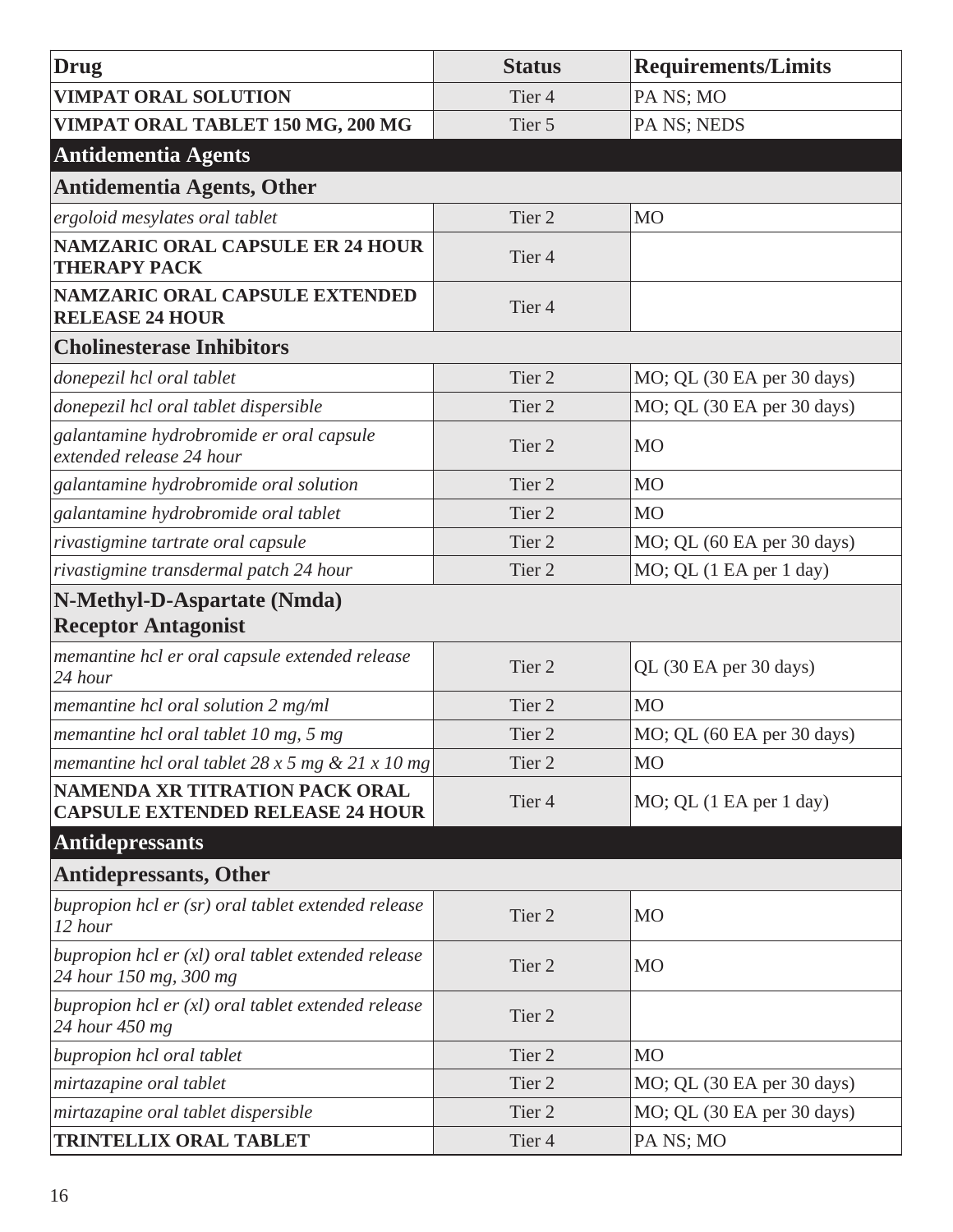| Drug                                                                                            | <b>Status</b>     | <b>Requirements/Limits</b> |
|-------------------------------------------------------------------------------------------------|-------------------|----------------------------|
| <b>Monoamine Oxidase Inhibitors</b>                                                             |                   |                            |
| <b>EMSAM TRANSDERMAL PATCH 24 HOUR</b>                                                          | Tier 5            | PA NS; MO; NEDS            |
| <b>MARPLAN ORAL TABLET</b>                                                                      | Tier <sub>3</sub> | <b>MO</b>                  |
| phenelzine sulfate oral tablet                                                                  | Tier <sub>2</sub> | M <sub>O</sub>             |
| tranylcypromine sulfate oral tablet                                                             | Tier <sub>2</sub> | <b>MO</b>                  |
| <b>Ssris/Snris (Selective Serotonin</b>                                                         |                   |                            |
| <b>Reuptake Inhibitors/Serotonin And</b>                                                        |                   |                            |
| Norepinephrine Reuptake Inhibitor                                                               |                   |                            |
| citalopram hydrobromide oral solution                                                           | Tier <sub>2</sub> | <b>MO</b>                  |
| citalopram hydrobromide oral tablet                                                             | Tier 1            | <b>MO</b>                  |
| DESVENLAFAXINE ER ORAL TABLET<br><b>EXTENDED RELEASE 24 HOUR</b>                                | Tier <sub>4</sub> | MO; QL (1 EA per 1 day)    |
| desvenlafaxine succinate er oral tablet extended<br>release 24 hour                             | Tier <sub>2</sub> | MO                         |
| <b>DRIZALMA SPRINKLE ORAL CAPSULE</b><br><b>DELAYED RELEASE SPRINKLE 20 MG, 60</b><br><b>MG</b> | Tier <sub>4</sub> | QL (60 EA per 30 days)     |
| <b>DRIZALMA SPRINKLE ORAL CAPSULE</b><br><b>DELAYED RELEASE SPRINKLE 30 MG, 40</b><br><b>MG</b> | Tier <sub>4</sub> | QL (90 EA per 30 days)     |
| duloxetine hcl oral capsule delayed release<br>particles 20 mg, 30 mg, 60 mg                    | Tier <sub>2</sub> | MO; QL (60 EA per 30 days) |
| duloxetine hcl oral capsule delayed release<br>particles 40 mg                                  | Tier <sub>2</sub> | MO; QL (90 EA per 30 days) |
| escitalopram oxalate oral solution                                                              | Tier <sub>2</sub> | <b>MO</b>                  |
| escitalopram oxalate oral tablet                                                                | Tier 1            | M <sub>O</sub>             |
| FETZIMA ORAL CAPSULE EXTENDED<br><b>RELEASE 24 HOUR</b>                                         | Tier <sub>4</sub> | PA NS; MO                  |
| FETZIMA TITRATION ORAL CAPSULE<br><b>ER 24 HOUR THERAPY PACK</b>                                | Tier <sub>4</sub> | PA NS; MO                  |
| fluoxetine hcl (pmdd) oral tablet                                                               | Tier <sub>3</sub> |                            |
| fluoxetine hcl oral capsule                                                                     | Tier 1            | <b>MO</b>                  |
| fluoxetine hcl oral capsule delayed release                                                     | Tier <sub>2</sub> | MO; QL (4 EA per 28 days)  |
| fluoxetine hcl oral solution                                                                    | Tier <sub>2</sub> | <b>MO</b>                  |
| fluoxetine hcl oral tablet                                                                      | Tier <sub>2</sub> | M <sub>O</sub>             |
| fluvoxamine maleate er oral capsule extended<br>release 24 hour                                 | Tier <sub>2</sub> | MO                         |
| fluvoxamine maleate oral tablet                                                                 | Tier 2            | <b>MO</b>                  |
| maprotiline hcl oral tablet                                                                     | Tier 2            | M <sub>O</sub>             |
| nefazodone hcl oral tablet                                                                      | Tier 2            | M <sub>O</sub>             |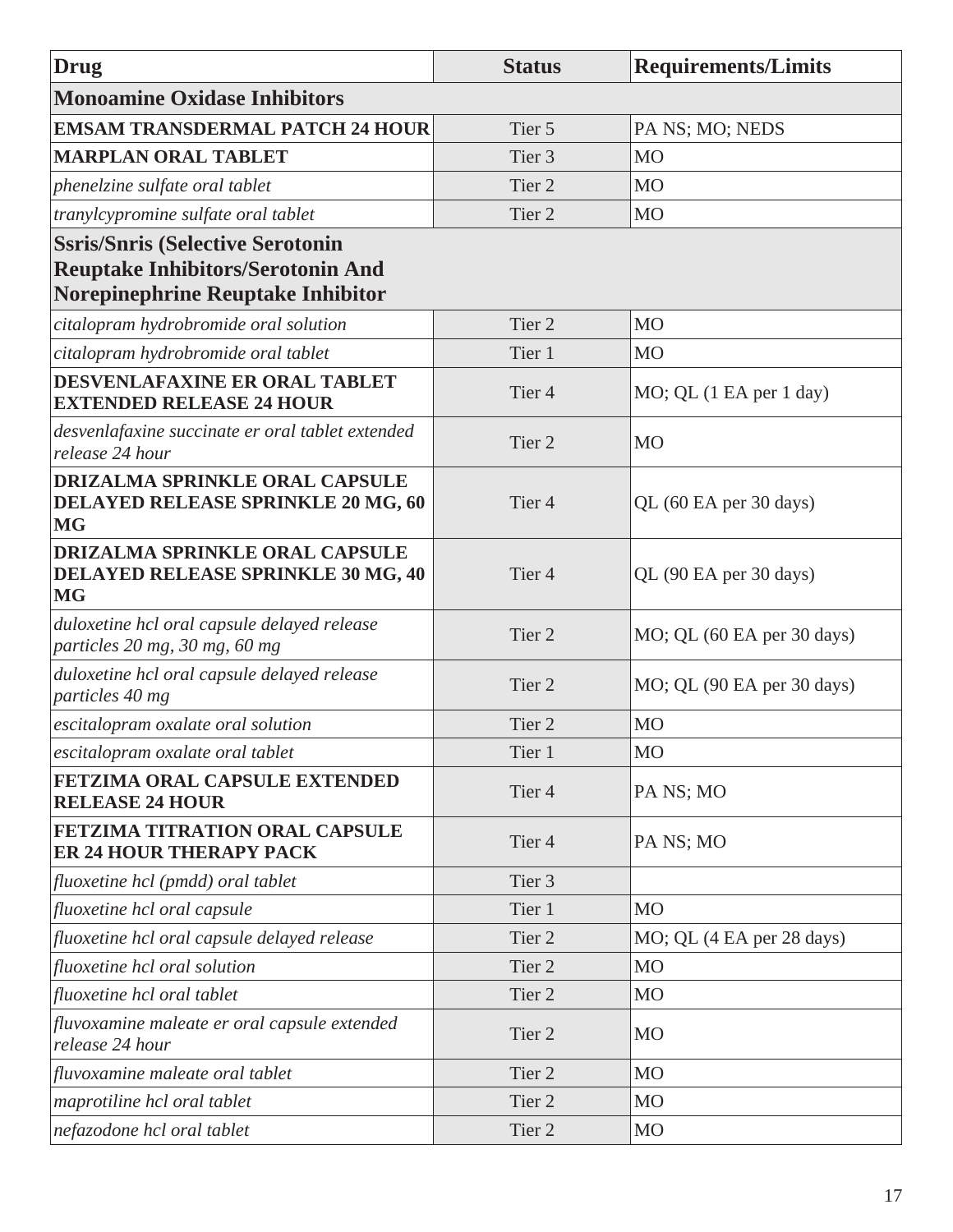<span id="page-23-0"></span>

| <b>Drug</b>                                                 | <b>Status</b>     | <b>Requirements/Limits</b> |
|-------------------------------------------------------------|-------------------|----------------------------|
| paroxetine hcl er oral tablet extended release 24<br>hour   | Tier <sub>2</sub> | <b>MO</b>                  |
| paroxetine hcl oral suspension                              | Tier <sub>2</sub> | <b>MO</b>                  |
| sertraline hcl oral capsule                                 | Tier <sub>2</sub> | <b>ST</b>                  |
| sertraline hcl oral concentrate                             | Tier <sub>2</sub> | M <sub>O</sub>             |
| sertraline hcl oral tablet                                  | Tier 1            | M <sub>O</sub>             |
| trazodone hcl oral tablet                                   | Tier 1            | M <sub>O</sub>             |
| venlafaxine hcl er oral capsule extended release<br>24 hour | Tier <sub>2</sub> | <b>MO</b>                  |
| venlafaxine hcl er oral tablet extended release 24<br>hour  | Tier <sub>2</sub> | <b>MO</b>                  |
| <b>VIIBRYD ORAL TABLET</b>                                  | Tier <sub>4</sub> | PA NS; MO                  |
| <b>VIIBRYD STARTER PACK ORAL KIT</b>                        | Tier <sub>4</sub> | PA NS; MO                  |
| <b>Tricyclics</b>                                           |                   |                            |
| amitriptyline hcl oral tablet                               | Tier <sub>2</sub> | PA NS; MO                  |
| amoxapine oral tablet                                       | Tier <sub>2</sub> | M <sub>O</sub>             |
| chlordiazepoxide-amitriptyline oral tablet                  | Tier <sub>2</sub> | M <sub>O</sub>             |
| clomipramine hcl oral capsule                               | Tier <sub>2</sub> | M <sub>O</sub>             |
| desipramine hcl oral tablet                                 | Tier <sub>2</sub> | M <sub>O</sub>             |
| doxepin hcl oral capsule                                    | Tier <sub>2</sub> | PA NS; MO                  |
| doxepin hcl oral concentrate                                | Tier <sub>2</sub> | PA NS; MO                  |
| imipramine hcl oral tablet                                  | Tier <sub>2</sub> | M <sub>O</sub>             |
| nortriptyline hcl oral capsule                              | Tier 1            | <b>MO</b>                  |
| nortriptyline hcl oral solution                             | Tier 2            | M <sub>O</sub>             |
| perphenazine-amitriptyline oral tablet                      | Tier <sub>2</sub> | M <sub>O</sub>             |
| protriptyline hcl oral tablet                               | Tier <sub>2</sub> | M <sub>O</sub>             |
| trimipramine maleate oral capsule                           | Tier 2            | M <sub>O</sub>             |
| <b>Antiemetics</b>                                          |                   |                            |
| <b>Antiemetics, Other</b>                                   |                   |                            |
| doxylamine-pyridoxine oral tablet delayed release           | Tier <sub>2</sub> |                            |
| meclizine hcl oral tablet 12.5 mg, 25 mg                    | Tier 1            | M <sub>O</sub>             |
| promethazine hcl injection solution                         | Tier <sub>2</sub> | M <sub>O</sub>             |
| promethazine hcl oral syrup                                 | Tier 1            | M <sub>O</sub>             |
| promethazine hcl oral tablet                                | Tier 1            | M <sub>O</sub>             |
| promethazine hcl rectal suppository 12.5 mg, 25<br>mg       | Tier <sub>2</sub> | <b>MO</b>                  |
| promethegan rectal suppository 25 mg, 50 mg                 | Tier 2            | M <sub>O</sub>             |
| scopolamine transdermal patch 72 hour                       | Tier 2            |                            |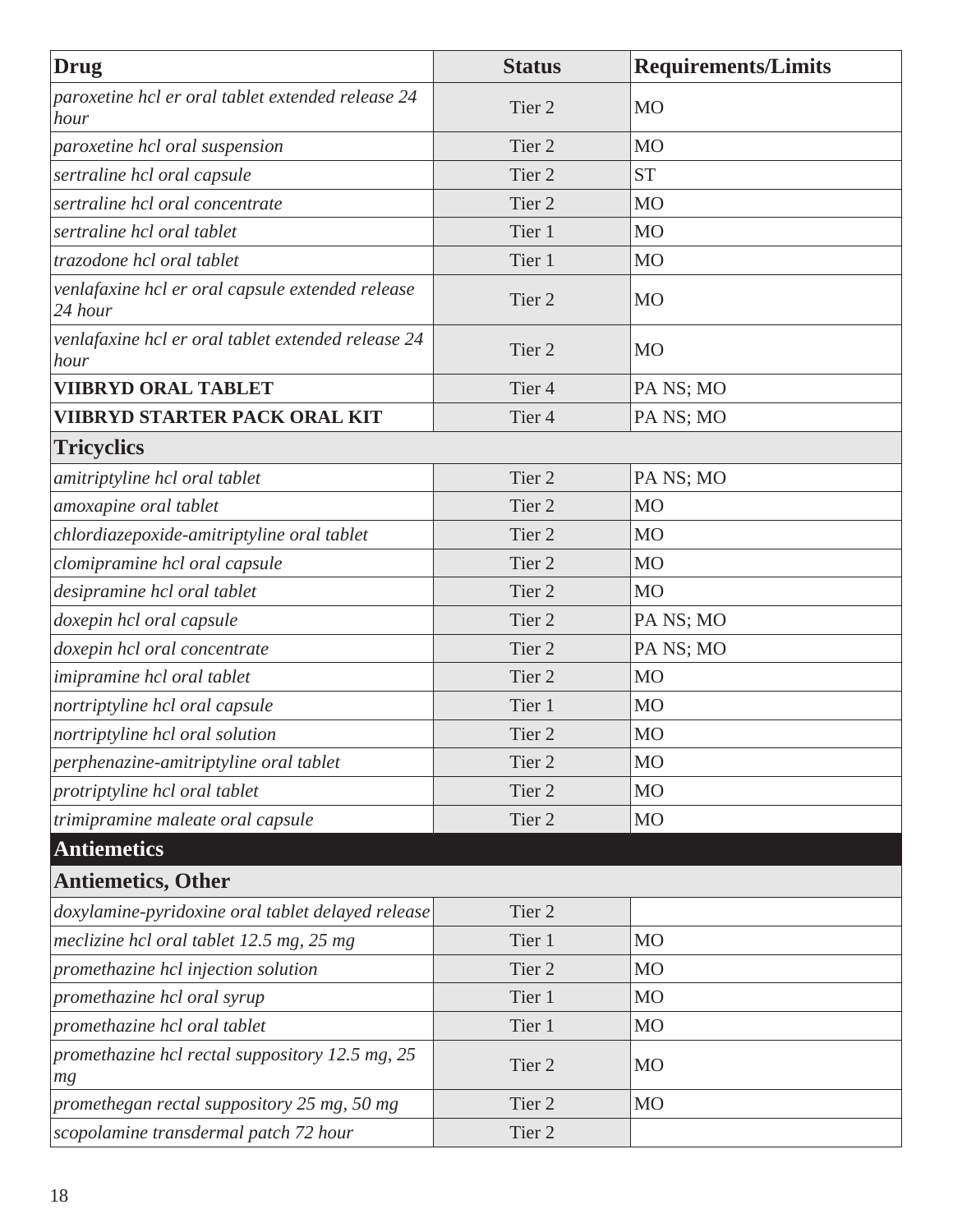<span id="page-24-0"></span>

| Drug                                                                                                 | <b>Status</b>     | <b>Requirements/Limits</b>    |
|------------------------------------------------------------------------------------------------------|-------------------|-------------------------------|
| <b>Emetogenic Therapy Adjuncts</b>                                                                   |                   |                               |
| aprepitant oral capsule                                                                              | Tier <sub>2</sub> | PA; MO                        |
| dronabinol oral capsule                                                                              | Tier <sub>3</sub> | $B/D$ ; MO                    |
| <b>EMEND ORAL SUSPENSION</b><br><b>RECONSTITUTED</b>                                                 | Tier <sub>4</sub> | PA; MO                        |
| granisetron hcl oral tablet                                                                          | Tier <sub>2</sub> | $B/D$ ; MO                    |
| ondansetron hcl injection solution 4 mg/2ml                                                          | Tier <sub>2</sub> | M <sub>O</sub>                |
| ondansetron hcl oral solution                                                                        | Tier <sub>2</sub> | $B/D$ ; MO                    |
| ondansetron hcl oral tablet                                                                          | Tier <sub>2</sub> | $B/D$ ; MO                    |
| ondansetron oral tablet dispersible                                                                  | Tier <sub>2</sub> | $B/D$ ; MO                    |
| <b>SYNDROS ORAL SOLUTION</b>                                                                         | Tier 5            | <b>B/D; NEDS</b>              |
| <b>Antifungals</b>                                                                                   |                   |                               |
| <b>Antifungals</b>                                                                                   |                   |                               |
| <b>ABELCET INTRAVENOUS SUSPENSION</b>                                                                | Tier <sub>6</sub> | $B/D$ ; HI                    |
| <b>AMBISOME INTRAVENOUS SUSPENSION</b><br><b>RECONSTITUTED</b>                                       | Tier <sub>6</sub> | $B/D$ ; HI                    |
| <b>AMPHOTERICIN B INTRAVENOUS</b><br><b>SOLUTION RECONSTITUTED</b>                                   | Tier <sub>6</sub> | $B/D$ ; HI                    |
| <b>BREXAFEMME ORAL TABLET</b>                                                                        | Tier 5            | PA; QL (4 EA per 1 day); NEDS |
| <b>CASPOFUNGIN ACETATE INTRAVENOUS</b><br><b>SOLUTION RECONSTITUTED</b>                              | Tier <sub>6</sub> | HI                            |
| ciclodan external solution                                                                           | Tier <sub>3</sub> |                               |
| ciclopirox external gel                                                                              | Tier <sub>2</sub> | MO; QL (100 GM per 30 days)   |
| ciclopirox external shampoo                                                                          | Tier <sub>4</sub> | <b>MO</b>                     |
| ciclopirox external solution                                                                         | Tier <sub>3</sub> | <b>MO</b>                     |
| ciclopirox olamine external cream                                                                    | Tier 2            | MO; QL (90 GM per 30 days)    |
| ciclopirox olamine external suspension                                                               | Tier 2            | MO; QL (60 ML per 30 days)    |
| clotrimazole external cream                                                                          | Tier <sub>2</sub> | M <sub>O</sub>                |
| clotrimazole external solution                                                                       | Tier <sub>2</sub> | MO; QL (30 ML per 30 days)    |
| clotrimazole mouth/throat troche                                                                     | Tier <sub>2</sub> |                               |
| econazole nitrate external cream                                                                     | Tier 3            | MO; QL (85 GM per 30 days)    |
| <b>ERAXIS INTRAVENOUS SOLUTION</b><br><b>RECONSTITUTED</b>                                           | Tier <sub>6</sub> | HI                            |
| <b>EXELDERM EXTERNAL CREAM</b>                                                                       | Tier 3            | MO                            |
| fluconazole in sodium chloride intravenous<br>solution 200-0.9 mg/100ml-%, 400-0.9 mg/200ml-<br>$\%$ | Tier <sub>6</sub> | HI                            |
| fluconazole oral suspension reconstituted                                                            | Tier 2            | M <sub>O</sub>                |
| fluconazole oral tablet                                                                              | Tier 1            | M <sub>O</sub>                |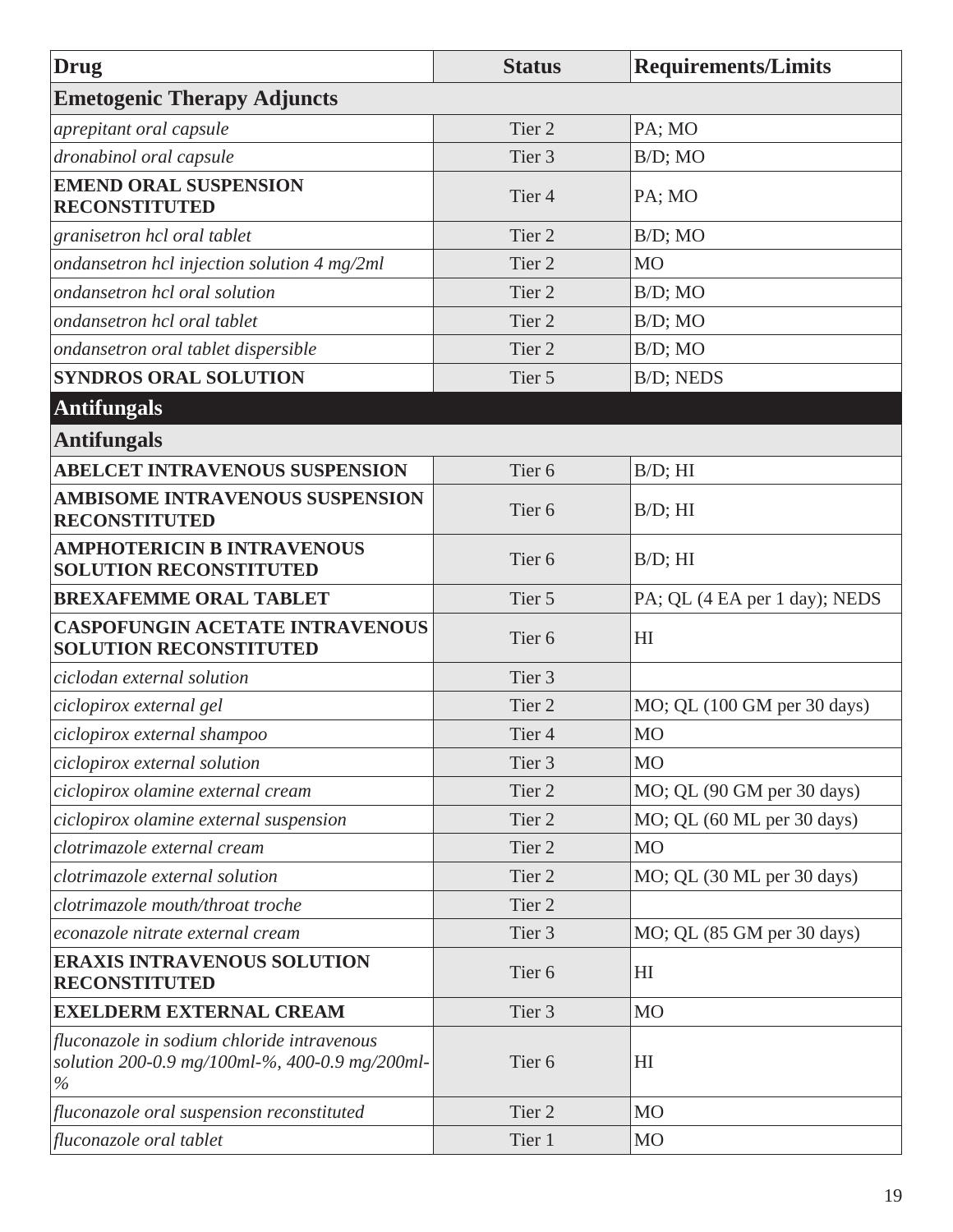<span id="page-25-0"></span>

| <b>Drug</b>                                             | <b>Status</b>     | <b>Requirements/Limits</b>  |
|---------------------------------------------------------|-------------------|-----------------------------|
| flucytosine oral capsule                                | Tier 5            | MO; NEDS                    |
| griseofulvin microsize oral suspension                  | Tier <sub>2</sub> | M <sub>O</sub>              |
| griseofulvin microsize oral tablet                      | Tier <sub>2</sub> | M <sub>O</sub>              |
| griseofulvin ultramicrosize oral tablet                 | Tier <sub>2</sub> | <b>MO</b>                   |
| itraconazole oral capsule                               | Tier <sub>2</sub> | M <sub>O</sub>              |
| <i>itraconazole oral solution</i>                       | Tier <sub>2</sub> |                             |
| ketoconazole external cream                             | Tier <sub>2</sub> | MO; QL (60 GM per 30 days)  |
| ketoconazole external shampoo 2 %                       | Tier <sub>2</sub> | <b>MO</b>                   |
| ketoconazole oral tablet                                | Tier <sub>2</sub> | M <sub>O</sub>              |
| micafungin sodium intravenous solution<br>reconstituted | Tier <sub>6</sub> | H <sub>I</sub>              |
| miconazole 3 vaginal suppository                        | Tier <sub>2</sub> | <b>MO</b>                   |
| naftifine hcl external gel                              | Tier <sub>2</sub> | M <sub>O</sub>              |
| NATACYN OPHTHALMIC SUSPENSION                           | Tier <sub>4</sub> | <b>MO</b>                   |
| <b>NOXAFIL ORAL SUSPENSION</b>                          | Tier 5            | PA; MO; NEDS                |
| nyamyc external powder                                  | Tier 2            | QL (60 GM per 30 days)      |
| nystatin external cream                                 | Tier 2            | M <sub>O</sub>              |
| nystatin external ointment                              | Tier <sub>2</sub> | <b>MO</b>                   |
| nystatin external powder                                | Tier 2            | MO; QL (60 GM per 30 days)  |
| nystatin mouth/throat suspension                        | Tier 2            | <b>MO</b>                   |
| nystatin oral tablet                                    | Tier <sub>2</sub> | M <sub>O</sub>              |
| nystatin-triamcinolone external cream                   | Tier 3            | M <sub>O</sub>              |
| nystatin-triamcinolone external ointment                | Tier <sub>3</sub> | M <sub>O</sub>              |
| nystop external powder                                  | Tier 2            | QL (60 GM per 30 days)      |
| <b>OXISTAT EXTERNAL LOTION</b>                          | Tier 3            | <b>MO</b>                   |
| posaconazole oral tablet delayed release                | Tier 5            | PA; NEDS                    |
| terbinafine hcl oral tablet                             | Tier 1            | MO; QL (84 EA per 180 days) |
| terconazole vaginal cream                               | Tier 2            | M <sub>O</sub>              |
| terconazole vaginal suppository                         | Tier 2            | M <sub>O</sub>              |
| voriconazole intravenous solution reconstituted         | Tier <sub>6</sub> | PA; HI                      |
| voriconazole oral suspension reconstituted              | Tier 5            | PA; MO; NEDS                |
| voriconazole oral tablet                                | Tier 2            | PA; MO                      |
| <b>Antigout Agents</b>                                  |                   |                             |
| <b>Antigout Agents</b>                                  |                   |                             |
| allopurinol oral tablet                                 | Tier 1            | M <sub>O</sub>              |
| colchicine oral capsule                                 | Tier 2            |                             |
| colchicine oral tablet                                  | Tier 2            | <b>MO</b>                   |
| colchicine-probenecid oral tablet                       | Tier <sub>2</sub> | M <sub>O</sub>              |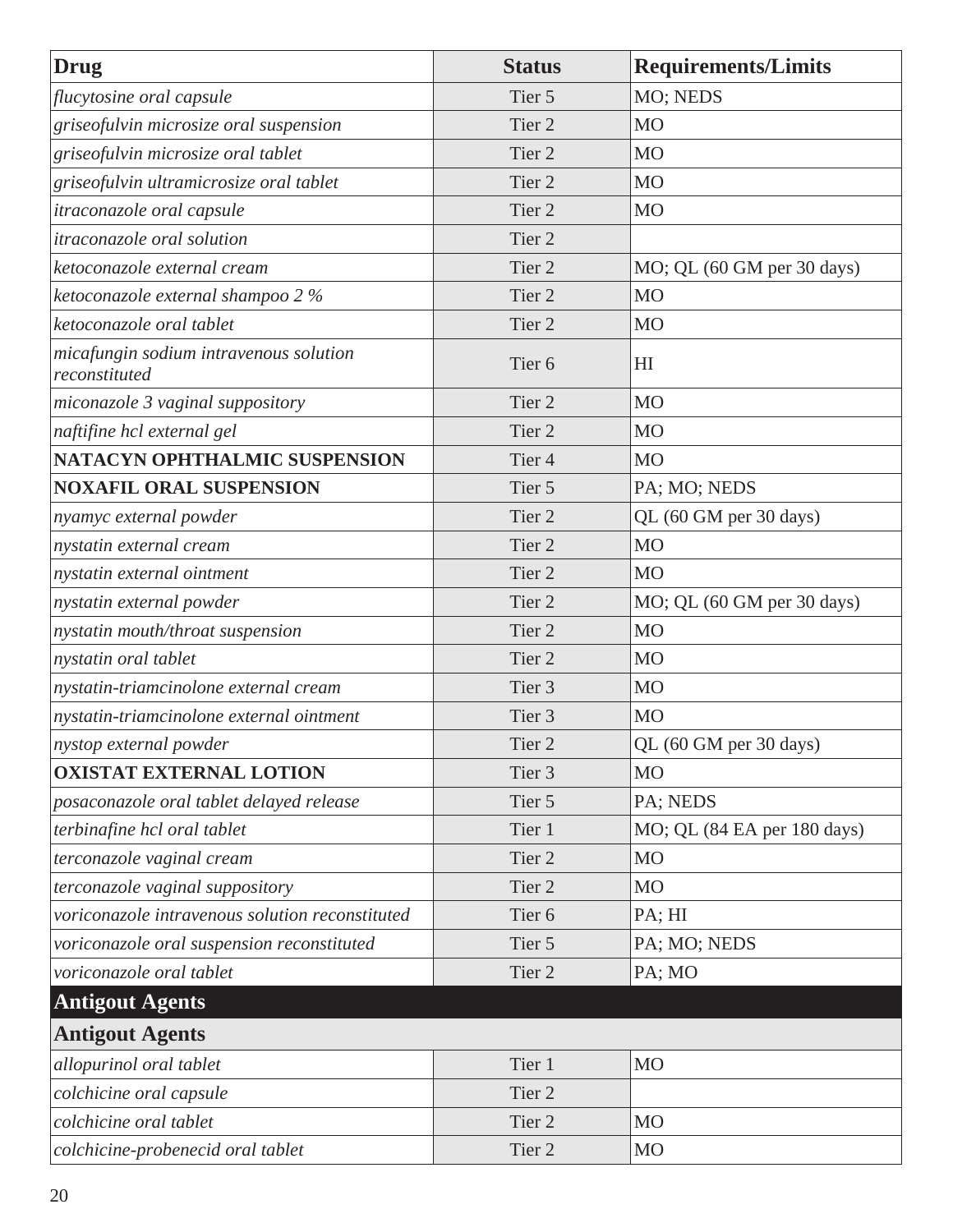<span id="page-26-0"></span>

| Drug                                                          | <b>Status</b>     | <b>Requirements/Limits</b>                 |
|---------------------------------------------------------------|-------------------|--------------------------------------------|
| febuxostat oral tablet                                        | Tier <sub>2</sub> |                                            |
| probenecid oral tablet                                        | Tier <sub>2</sub> | M <sub>O</sub>                             |
| <b>Anti-Inflammatory Agents</b>                               |                   |                                            |
| <b>Glucocorticoids</b>                                        |                   |                                            |
| methylprednisolone acetate injection suspension<br>$40$ mg/ml | Tier <sub>2</sub> | <b>MO</b>                                  |
| <b>Nonsteroidal Anti-Inflammatory Drugs</b>                   |                   |                                            |
| etodolac oral capsule                                         | Tier <sub>2</sub> | M <sub>O</sub>                             |
| etodolac oral tablet                                          | Tier <sub>2</sub> | M <sub>O</sub>                             |
| flurbiprofen oral tablet                                      | Tier <sub>2</sub> | M <sub>O</sub>                             |
| <b>Antimigraine Agents</b>                                    |                   |                                            |
| <b>Antimigraine Agents</b>                                    |                   |                                            |
| <b>UBRELVY ORAL TABLET</b>                                    | Tier 5            | PA; QL (16 EA per 30 days);<br><b>NEDS</b> |
| <b>Ergot Alkaloids</b>                                        |                   |                                            |
| dihydroergotamine mesylate injection solution                 | Tier 5            | MO; QL (8 ML per 30 days);<br><b>NEDS</b>  |
| dihydroergotamine mesylate nasal solution                     | Tier 5            | MO; NEDS                                   |
| <b>ERGOMAR SUBLINGUAL TABLET</b><br><b>SUBLINGUAL</b>         | Tier <sub>3</sub> | <b>MO</b>                                  |
| ergotamine-caffeine oral tablet                               | Tier <sub>2</sub> | <b>MO</b>                                  |
| Prophylactic                                                  |                   |                                            |
| <b>AIMOVIG SUBCUTANEOUS SOLUTION</b><br><b>AUTO-INJECTOR</b>  | Tier 3            | PA; QL (1 ML per 30 days)                  |
| divalproex sodium er oral tablet extended release<br>24 hour  | Tier <sub>2</sub> | <b>MO</b>                                  |
| <b>EPRONTIA ORAL SOLUTION</b>                                 | Tier <sub>4</sub> |                                            |
| timolol maleate oral tablet                                   | Tier <sub>2</sub> | M <sub>O</sub>                             |
| <b>Serotonin 5-Ht-Receptor Agonists</b>                       |                   |                                            |
| rizatriptan benzoate oral tablet                              | Tier 2            | QL (36 EA per 30 days)                     |
| rizatriptan benzoate oral tablet dispersible                  | Tier 2            | QL (36 EA per 30 days)                     |
| sumatriptan succinate oral tablet                             | Tier <sub>2</sub> | MO; QL (9 EA per 30 days)                  |
| sumatriptan succinate subcutaneous solution 6<br>mg/0.5ml     | Tier <sub>2</sub> | MO; QL (8 ML per 30 days)                  |
| <b>Antimyasthenic Agents</b>                                  |                   |                                            |
| Parasympathomimetics                                          |                   |                                            |
| <b>GUANIDINE HCL ORAL TABLET</b>                              | Tier <sub>4</sub> | M <sub>O</sub>                             |
| pyridostigmine bromide er oral tablet extended<br>release     | Tier 3            | <b>MO</b>                                  |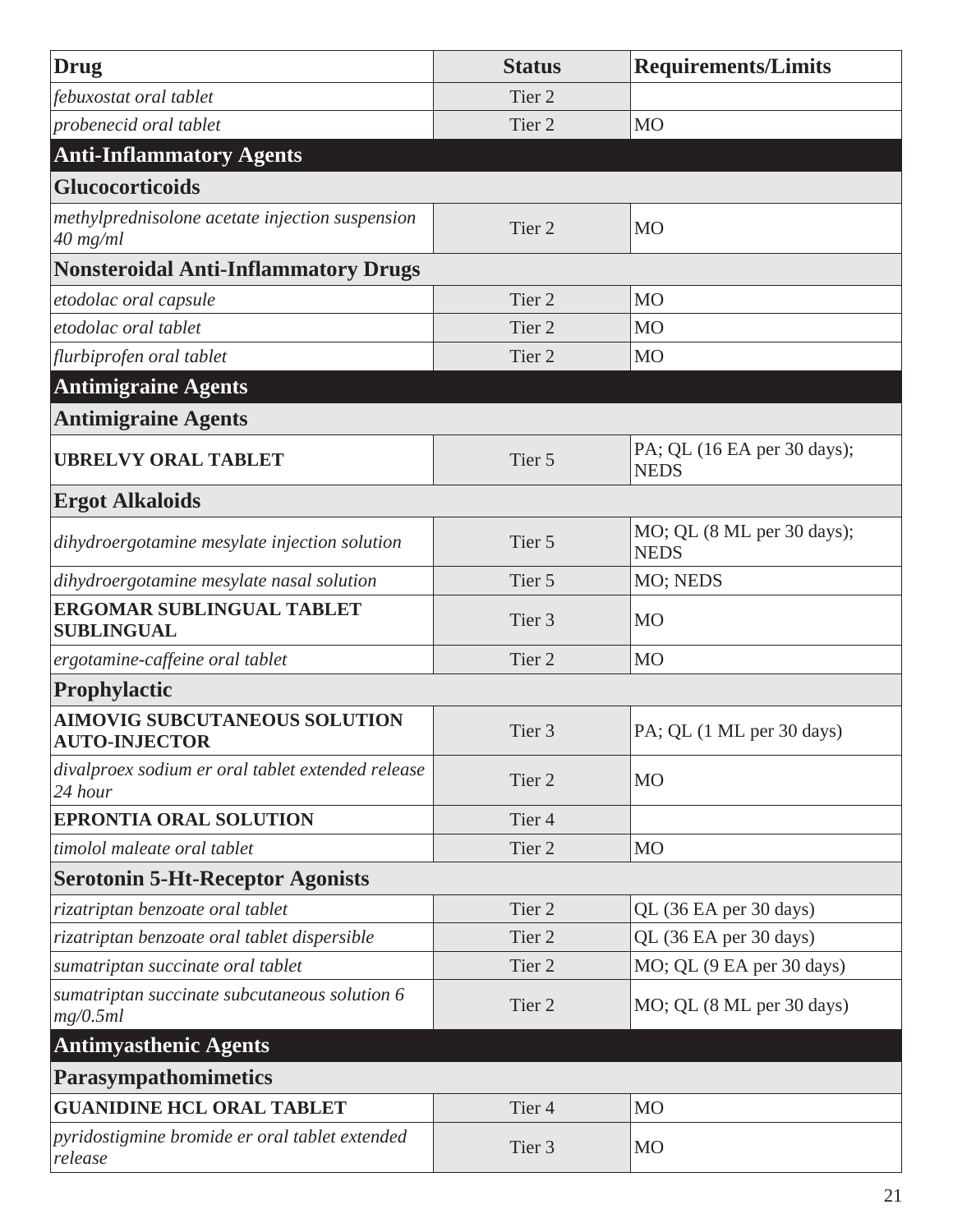<span id="page-27-0"></span>

| Drug                                                               | <b>Status</b>     | <b>Requirements/Limits</b> |
|--------------------------------------------------------------------|-------------------|----------------------------|
| pyridostigmine bromide oral solution                               | Tier 5            | <b>NEDS</b>                |
| pyridostigmine bromide oral tablet 30 mg                           | Tier <sub>2</sub> |                            |
| pyridostigmine bromide oral tablet 60 mg                           | Tier <sub>2</sub> | M <sub>O</sub>             |
| Antimycobacterials                                                 |                   |                            |
| <b>Antimycobacterials, Other</b>                                   |                   |                            |
| dapsone oral tablet                                                | Tier <sub>2</sub> | M <sub>O</sub>             |
| rifabutin oral capsule                                             | Tier <sub>2</sub> | M <sub>O</sub>             |
| <b>Antituberculars</b>                                             |                   |                            |
| <b>CAPASTAT SULFATE INJECTION</b><br><b>SOLUTION RECONSTITUTED</b> | Tier <sub>4</sub> | <b>MO</b>                  |
| ethambutol hcl oral tablet                                         | Tier <sub>2</sub> | MO                         |
| <b>ISONIAZID ORAL SYRUP</b>                                        | Tier <sub>4</sub> | M <sub>O</sub>             |
| <i>isoniazid oral tablet</i>                                       | Tier 1            | M <sub>O</sub>             |
| <b>PASER ORAL PACKET</b>                                           | Tier <sub>4</sub> | M <sub>O</sub>             |
| pretomanid oral tablet                                             | Tier <sub>2</sub> |                            |
| PRIFTIN ORAL TABLET                                                | Tier <sub>4</sub> | M <sub>O</sub>             |
| pyrazinamide oral tablet                                           | Tier <sub>2</sub> | <b>MO</b>                  |
| rifampin intravenous solution reconstituted                        | Tier <sub>6</sub> | HI                         |
| rifampin oral capsule                                              | Tier <sub>2</sub> | <b>MO</b>                  |
| <b>SIRTURO ORAL TABLET 100 MG</b>                                  | Tier 5            | PA; MO; NEDS               |
| <b>SIRTURO ORAL TABLET 20 MG</b>                                   | Tier 5            | PA; NEDS                   |
| <b>TRECATOR ORAL TABLET</b>                                        | Tier <sub>4</sub> | M <sub>O</sub>             |
| <b>Antineoplastics</b>                                             |                   |                            |
| <b>Alkylating Agents</b>                                           |                   |                            |
| cyclophosphamide oral capsule                                      | Tier <sub>2</sub> | $B/D$ ; MO                 |
| cyclophosphamide oral tablet                                       | Tier <sub>2</sub> | B/D                        |
| <b>GLEOSTINE ORAL CAPSULE 10 MG, 100</b><br><b>MG, 40 MG</b>       | Tier <sub>4</sub> | <b>MO</b>                  |
| <b>LEUKERAN ORAL TABLET</b>                                        | Tier 5            | MO; NEDS                   |
| <b>MATULANE ORAL CAPSULE</b>                                       | Tier 5            | MO; NEDS                   |
| thiotepa injection solution reconstituted 15 mg                    | Tier <sub>2</sub> | <b>MO</b>                  |
| <b>VALCHLOR EXTERNAL GEL</b>                                       | Tier 5            | PA NS; MO; NEDS            |
| <b>Antiandrogens</b>                                               |                   |                            |
| abiraterone acetate oral tablet 250 mg                             | Tier 2            | PA <sub>NS</sub>           |
| abiraterone acetate oral tablet 500 mg                             | Tier 5            | PA NS; NEDS                |
| bicalutamide oral tablet                                           | Tier 2            | <b>MO</b>                  |
| <b>ERLEADA ORAL TABLET</b>                                         | Tier 5            | PA NS; NEDS                |
| flutamide oral capsule                                             | Tier <sub>2</sub> | <b>MO</b>                  |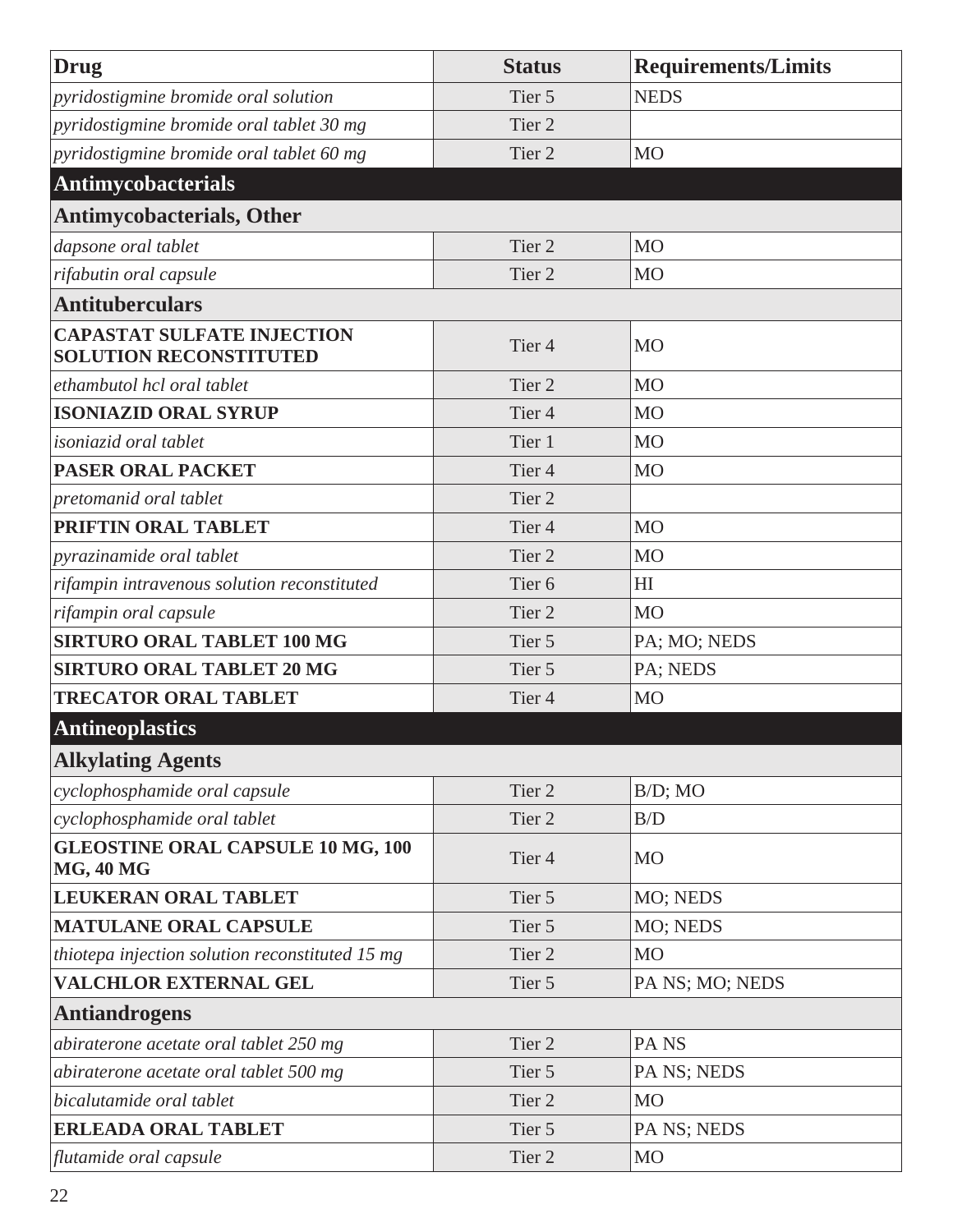| <b>Drug</b>                                                   | <b>Status</b>     | <b>Requirements/Limits</b>                   |
|---------------------------------------------------------------|-------------------|----------------------------------------------|
| nilutamide oral tablet                                        | Tier 5            | MO; NEDS                                     |
| <b>NUBEQA ORAL TABLET</b>                                     | Tier 5            | PA NS; NEDS                                  |
| <b>XTANDI ORAL CAPSULE</b>                                    | Tier 5            | PA NS; MO; NEDS                              |
| <b>XTANDI ORAL TABLET</b>                                     | Tier 5            | PA NS; MO; NEDS                              |
| YONSA ORAL TABLET                                             | Tier 5            | PA NS; NEDS                                  |
| <b>Antiangiogenic Agents</b>                                  |                   |                                              |
| lenalidomide oral capsule                                     | Tier 5            | PA NS; LA; NEDS                              |
| POMALYST ORAL CAPSULE                                         | Tier 5            | PA NS; MO; NEDS                              |
| <b>REVLIMID ORAL CAPSULE 2.5 MG, 20</b><br><b>MG</b>          | Tier 5            | PA NS; LA; MO; NEDS                          |
| <b>THALOMID ORAL CAPSULE</b>                                  | Tier 5            | PA NS; MO; NEDS                              |
| <b>Antiestrogens/Modifiers</b>                                |                   |                                              |
| <b>EMCYT ORAL CAPSULE</b>                                     | Tier 5            | MO; NEDS                                     |
| fulvestrant intramuscular solution                            | Tier 5            | <b>NEDS</b>                                  |
| <b>SOLTAMOX ORAL SOLUTION</b>                                 | Tier 5            | MO; NEDS                                     |
| tamoxifen citrate oral tablet                                 | Tier 2            | M <sub>O</sub>                               |
| toremifene citrate oral tablet                                | Tier 5            | <b>NEDS</b>                                  |
| <b>Antimetabolites</b>                                        |                   |                                              |
| hydroxyurea oral capsule                                      | Tier 2            | <b>MO</b>                                    |
| <b>INQOVI ORAL TABLET</b>                                     | Tier 5            | PA NS; QL (5 EA per 28 days);<br><b>NEDS</b> |
| <b>LONSURF ORAL TABLET</b>                                    | Tier 5            | PA NS; MO; NEDS                              |
| <i>mercaptopurine oral tablet</i>                             | Tier 2            | <b>MO</b>                                    |
| <b>ONUREG ORAL TABLET</b>                                     | Tier 4            | PA <sub>NS</sub>                             |
| PURIXAN ORAL SUSPENSION                                       | Tier 5            | MO; NEDS                                     |
| <b>SIKLOS ORAL TABLET 100 MG</b>                              | Tier <sub>4</sub> |                                              |
| <b>SIKLOS ORAL TABLET 1000 MG</b>                             | Tier 5            | <b>NEDS</b>                                  |
| <b>TABLOID ORAL TABLET</b>                                    | Tier <sub>4</sub> | <b>MO</b>                                    |
| <b>Antineoplastics, Other</b>                                 |                   |                                              |
| azacitidine injection suspension reconstituted                | Tier 5            | PA NS; MO; NEDS                              |
| bleomycin sulfate injection solution reconstituted<br>30 unit | Tier 2            | $B/D$ ; MO                                   |
| bortezomib injection solution reconstituted 3.5<br>$mg$       | Tier 5            | <b>NEDS</b>                                  |
| <b>COTELLIC ORAL TABLET</b>                                   | Tier 5            | PA NS; MO; NEDS                              |
| <b>GAVRETO ORAL CAPSULE</b>                                   | Tier 5            | PA NS; NEDS                                  |
| <b>GILOTRIF ORAL TABLET</b>                                   | Tier 5            | PA NS; MO; NEDS                              |
| <b>IBRANCE ORAL CAPSULE</b>                                   | Tier 5            | PA NS; MO; NEDS                              |
| <b>IBRANCE ORAL TABLET</b>                                    | Tier 5            | PA NS; NEDS                                  |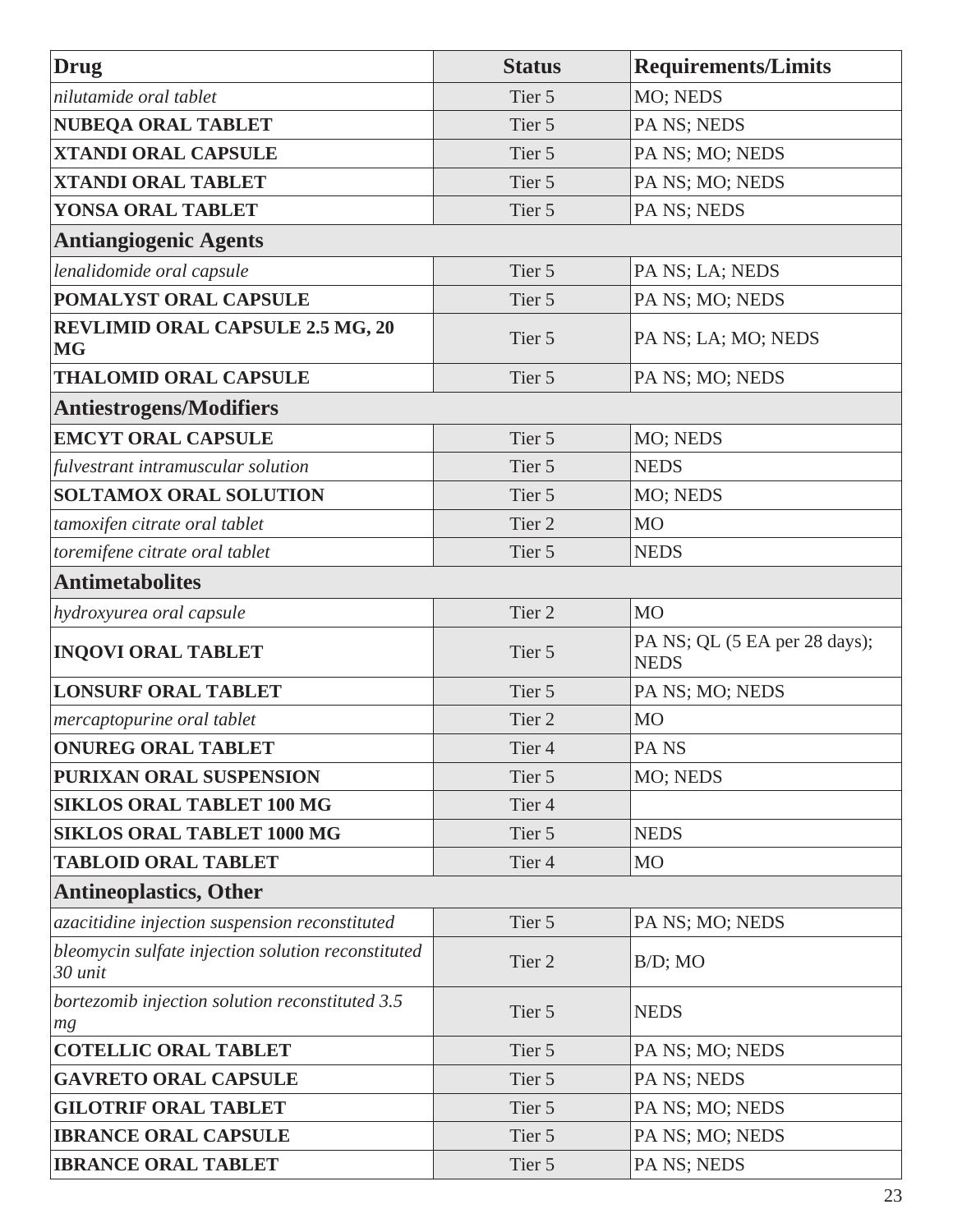| Drug                                                                  | <b>Status</b>     | <b>Requirements/Limits</b>                 |
|-----------------------------------------------------------------------|-------------------|--------------------------------------------|
| KISQALI FEMARA (400 MG DOSE) ORAL<br><b>TABLET THERAPY PACK</b>       | Tier 5            | <b>PA NS; NEDS</b>                         |
| KISQALI FEMARA (600 MG DOSE) ORAL<br><b>TABLET THERAPY PACK</b>       | Tier 5            | PA NS; NEDS                                |
| KISQALI FEMARA(200 MG DOSE) ORAL<br><b>TABLET THERAPY PACK</b>        | Tier 5            | PA NS; NEDS                                |
| leucovorin calcium injection solution<br>reconstituted 100 mg, 350 mg | Tier <sub>2</sub> | <b>MO</b>                                  |
| <b>LUMAKRAS ORAL TABLET</b>                                           | Tier 5            | PA NS; QL (8 EA per 1 day);<br><b>NEDS</b> |
| NINLARO ORAL CAPSULE                                                  | Tier 5            | PA NS; MO; NEDS                            |
| <b>ODOMZO ORAL CAPSULE</b>                                            | Tier 5            | PA NS; MO; NEDS                            |
| <b>ONCASPAR INJECTION SOLUTION</b>                                    | Tier 5            | MO; NEDS                                   |
| <b>ORGOVYX ORAL TABLET</b>                                            | Tier 5            | PA NS; NEDS                                |
| <b>RETEVMO ORAL CAPSULE</b>                                           | Tier 5            | PA NS; NEDS                                |
| <b>SYNRIBO SUBCUTANEOUS SOLUTION</b><br><b>RECONSTITUTED</b>          | Tier 5            | PA NS; MO; NEDS                            |
| <b>TAGRISSO ORAL TABLET</b>                                           | Tier 5            | PA NS; MO; NEDS                            |
| <b>TUKYSA ORAL TABLET</b>                                             | Tier 5            | PA NS; NEDS                                |
| <b>VELCADE INJECTION SOLUTION</b><br><b>RECONSTITUTED</b>             | Tier 5            | MO; NEDS                                   |
| <b>VENCLEXTA ORAL TABLET 10 MG, 50</b><br><b>MG</b>                   | Tier <sub>4</sub> | PA NS; MO                                  |
| <b>VENCLEXTA ORAL TABLET 100 MG</b>                                   | Tier 5            | PA NS; MO; NEDS                            |
| <b>VENCLEXTA STARTING PACK ORAL</b><br><b>TABLET THERAPY PACK</b>     | Tier 5            | PA NS; MO; NEDS                            |
| <b>WELIREG ORAL TABLET</b>                                            | Tier 5            | PA NS; NEDS                                |
| XPOVIO (100 MG ONCE WEEKLY) ORAL<br><b>TABLET THERAPY PACK</b>        | Tier 5            | PA NS; NEDS                                |
| XPOVIO (40 MG ONCE WEEKLY) ORAL<br><b>TABLET THERAPY PACK</b>         | Tier 5            | <b>PA NS; NEDS</b>                         |
| XPOVIO (40 MG TWICE WEEKLY) ORAL<br><b>TABLET THERAPY PACK</b>        | Tier 5            | PA NS; NEDS                                |
| XPOVIO (60 MG ONCE WEEKLY) ORAL<br><b>TABLET THERAPY PACK</b>         | Tier 5            | PA NS; NEDS                                |
| XPOVIO (60 MG TWICE WEEKLY) ORAL<br><b>TABLET THERAPY PACK</b>        | Tier 5            | <b>PA NS; NEDS</b>                         |
| XPOVIO (80 MG ONCE WEEKLY) ORAL<br><b>TABLET THERAPY PACK</b>         | Tier 5            | PA NS; NEDS                                |
| XPOVIO (80 MG TWICE WEEKLY) ORAL<br><b>TABLET THERAPY PACK</b>        | Tier 5            | PA NS; NEDS                                |
| <b>ZOLINZA ORAL CAPSULE</b>                                           | Tier 5            | PA NS; MO; NEDS                            |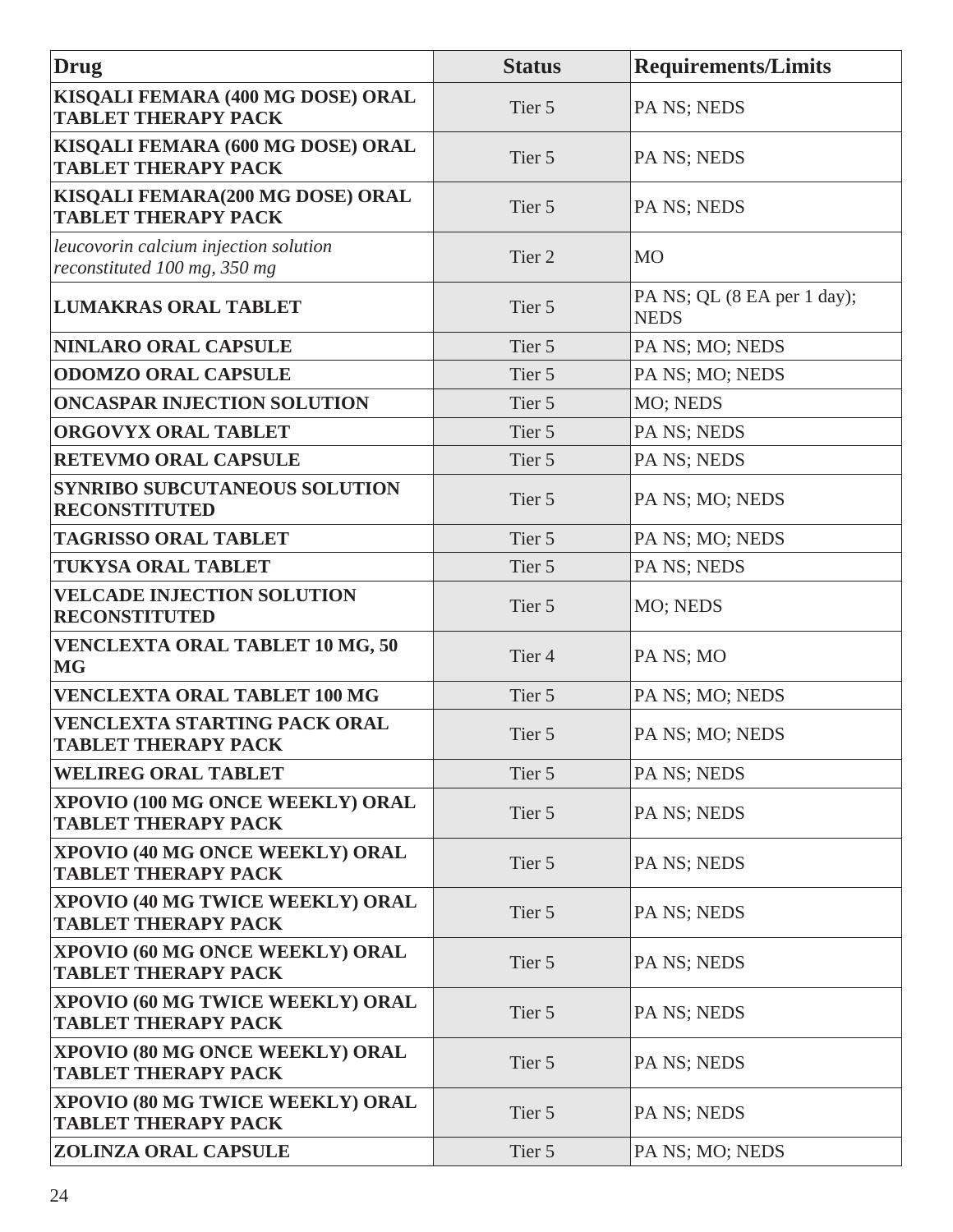| <b>Drug</b>                                                       | <b>Status</b> | <b>Requirements/Limits</b>                 |
|-------------------------------------------------------------------|---------------|--------------------------------------------|
| <b>Aromatase Inhibitors, 3Rd Generation</b>                       |               |                                            |
| anastrozole oral tablet                                           | Tier 2        | M <sub>O</sub>                             |
| exemestane oral tablet                                            | Tier 2        | M <sub>O</sub>                             |
| letrozole oral tablet                                             | Tier 2        | M <sub>O</sub>                             |
| <b>Enzyme Inhibitors</b>                                          |               |                                            |
| <b>COPIKTRA ORAL CAPSULE</b>                                      | Tier 5        | PA NS; NEDS                                |
| <b>IDHIFA ORAL TABLET</b>                                         | Tier 5        | PA NS; NEDS                                |
| PIQRAY (200 MG DAILY DOSE) ORAL<br><b>TABLET THERAPY PACK</b>     | Tier 5        | PA NS; NEDS                                |
| PIQRAY (250 MG DAILY DOSE) ORAL<br><b>TABLET THERAPY PACK</b>     | Tier 5        | PA NS; NEDS                                |
| PIQRAY (300 MG DAILY DOSE) ORAL<br><b>TABLET THERAPY PACK</b>     | Tier 5        | PA NS; NEDS                                |
| <b>TIBSOVO ORAL TABLET</b>                                        | Tier 5        | PA NS; NEDS                                |
| <b>VERZENIO ORAL TABLET</b>                                       | Tier 5        | PA NS; NEDS                                |
| <b>VITRAKVI ORAL CAPSULE</b>                                      | Tier 5        | PA NS; NEDS                                |
| <b>VITRAKVI ORAL SOLUTION</b>                                     | Tier 5        | PA NS; NEDS                                |
| <b>XOSPATA ORAL TABLET</b>                                        | Tier 5        | PA NS; NEDS                                |
| <b>ZYDELIG ORAL TABLET</b>                                        | Tier 5        | PA NS; MO; NEDS                            |
| <b>Molecular Target Inhibitors</b>                                |               |                                            |
| <b>ALECENSA ORAL CAPSULE</b>                                      | Tier 5        | PA NS; MO; NEDS                            |
| <b>ALUNBRIG ORAL TABLET</b>                                       | Tier 5        | PA NS; NEDS                                |
| <b>ALUNBRIG ORAL TABLET THERAPY</b><br><b>PACK</b>                | Tier 5        | PA NS; NEDS                                |
| <b>AYVAKIT ORAL TABLET</b>                                        | Tier 5        | PA NS; QL (1 EA per 1 day);<br><b>NEDS</b> |
| <b>BALVERSA ORAL TABLET</b>                                       | Tier 5        | PA NS; NEDS                                |
| <b>BOSULIF ORAL TABLET 100 MG, 500 MG</b>                         | Tier 5        | PA NS; MO; NEDS                            |
| <b>BOSULIF ORAL TABLET 400 MG</b>                                 | Tier 5        | PA NS; NEDS                                |
| <b>BRAFTOVI ORAL CAPSULE 75 MG</b>                                | Tier 5        | PA NS; NEDS                                |
| <b>BRUKINSA ORAL CAPSULE</b>                                      | Tier 5        | PA NS; NEDS                                |
| <b>CABOMETYX ORAL TABLET</b>                                      | Tier 5        | PA NS; MO; NEDS                            |
| <b>CALQUENCE ORAL CAPSULE</b>                                     | Tier 5        | PA NS; NEDS                                |
| <b>CAPRELSA ORAL TABLET</b>                                       | Tier 5        | PA NS; MO; NEDS                            |
| <b>COMETRIQ (100 MG DAILY DOSE) ORAL</b><br>KIT 80 & 20 MG        | Tier 5        | PA NS; MO; NEDS                            |
| <b>COMETRIQ (140 MG DAILY DOSE) ORAL</b><br>KIT 3 X 20 MG & 80 MG | Tier 5        | PA NS; MO; NEDS                            |
| <b>COMETRIQ (60 MG DAILY DOSE) ORAL</b><br><b>KIT</b>             | Tier 5        | PA NS; MO; NEDS                            |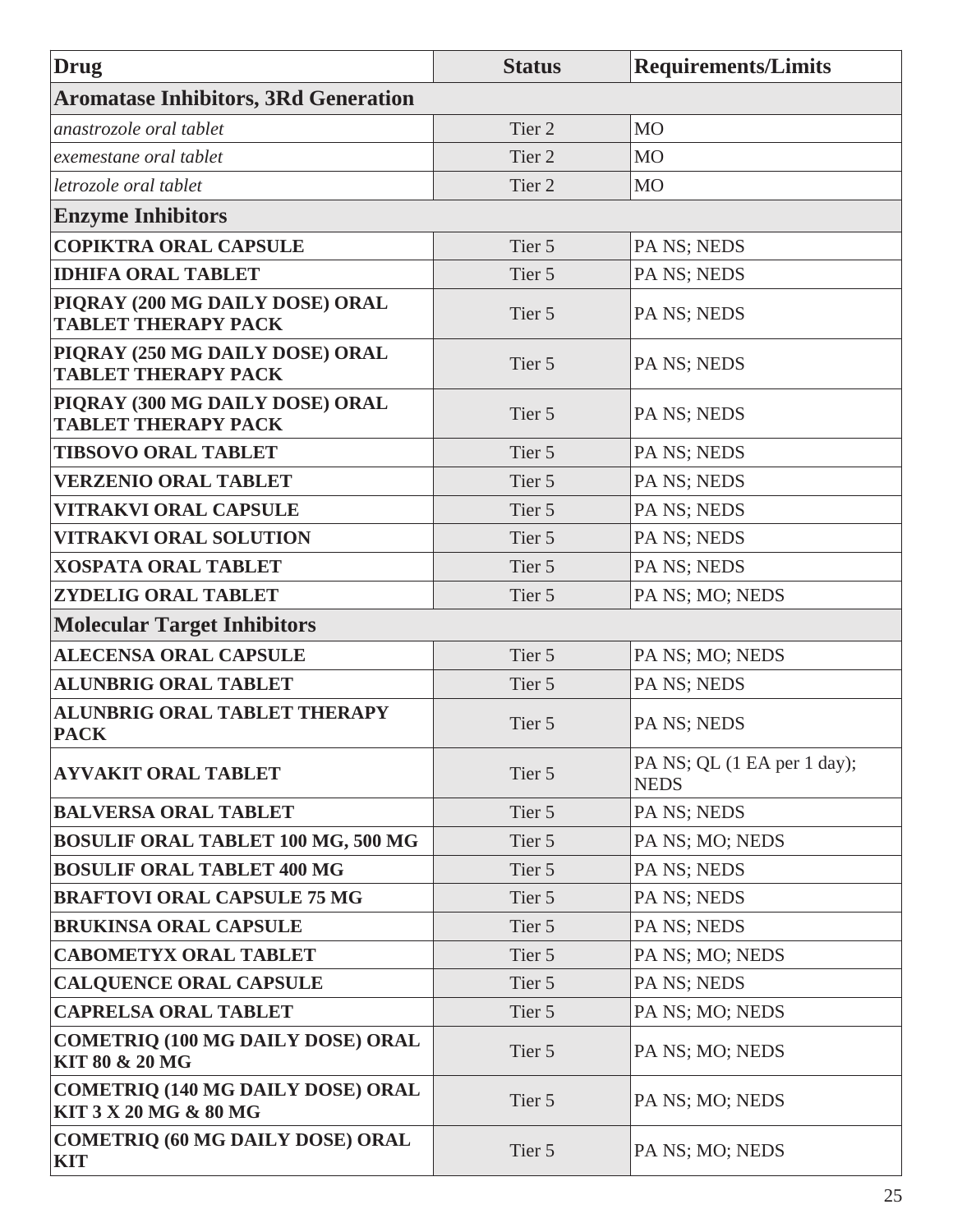| <b>Drug</b>                                                    | <b>Status</b>     | <b>Requirements/Limits</b>                 |
|----------------------------------------------------------------|-------------------|--------------------------------------------|
| <b>DAURISMO ORAL TABLET</b>                                    | Tier 5            | PA NS; NEDS                                |
| <b>ERIVEDGE ORAL CAPSULE</b>                                   | Tier 5            | PA NS; MO; NEDS                            |
| erlotinib hcl oral tablet                                      | Tier <sub>2</sub> | PA <sub>NS</sub>                           |
| everolimus oral tablet $10$ mg, $2.5$ mg, $5$ mg, $7.5$<br>mg  | Tier 5            | PA NS; NEDS                                |
| everolimus oral tablet soluble                                 | Tier 5            | PA NS; NEDS                                |
| <b>EXKIVITY ORAL CAPSULE</b>                                   | Tier 5            | PA NS; NEDS                                |
| <b>FARYDAK ORAL CAPSULE</b>                                    | Tier 5            | PA NS; MO; NEDS                            |
| <b>FOTIVDA ORAL CAPSULE</b>                                    | Tier 5            | PA NS; NEDS                                |
| <b>ICLUSIG ORAL TABLET</b>                                     | Tier 5            | PA NS; MO; NEDS                            |
| imatinib mesylate oral tablet                                  | Tier 2            | M <sub>O</sub>                             |
| <b>IMBRUVICA ORAL CAPSULE 140 MG</b>                           | Tier 5            | PA NS; MO; NEDS                            |
| <b>IMBRUVICA ORAL CAPSULE 70 MG</b>                            | Tier 5            | PA NS; NEDS                                |
| <b>IMBRUVICA ORAL TABLET</b>                                   | Tier 5            | PA NS; NEDS                                |
| <b>INLYTA ORAL TABLET</b>                                      | Tier 5            | PA NS; MO; NEDS                            |
| <b>INREBIC ORAL CAPSULE</b>                                    | Tier 5            | PA NS; NEDS                                |
| <b>IRESSA ORAL TABLET</b>                                      | Tier 5            | PA NS; MO; NEDS                            |
| <b>JAKAFI ORAL TABLET</b>                                      | Tier 5            | PA NS; MO; NEDS                            |
| KISQALI (200 MG DOSE) ORAL TABLET<br><b>THERAPY PACK</b>       | Tier 5            | PA NS; MO; NEDS                            |
| KISQALI (400 MG DOSE) ORAL TABLET<br><b>THERAPY PACK</b>       | Tier 5            | PA NS; MO; NEDS                            |
| KISQALI (600 MG DOSE) ORAL TABLET<br><b>THERAPY PACK</b>       | Tier 5            | PA NS; MO; NEDS                            |
| KOSELUGO ORAL CAPSULE 10 MG                                    | Tier 5            | PA NS; QL (8 EA per 1 day);<br><b>NEDS</b> |
| KOSELUGO ORAL CAPSULE 25 MG                                    | Tier 5            | PA NS; QL (4 EA per 1 day);<br><b>NEDS</b> |
| lapatinib ditosylate oral tablet                               | Tier 5            | PA NS; LA; NEDS                            |
| LENVIMA (10 MG DAILY DOSE) ORAL<br><b>CAPSULE THERAPY PACK</b> | Tier 5            | PA NS; MO; NEDS                            |
| LENVIMA (12 MG DAILY DOSE) ORAL<br><b>CAPSULE THERAPY PACK</b> | Tier 5            | PA NS; NEDS                                |
| LENVIMA (14 MG DAILY DOSE) ORAL<br><b>CAPSULE THERAPY PACK</b> | Tier 5            | PA NS; MO; NEDS                            |
| LENVIMA (18 MG DAILY DOSE) ORAL<br><b>CAPSULE THERAPY PACK</b> | Tier 5            | PA NS; MO; NEDS                            |
| LENVIMA (20 MG DAILY DOSE) ORAL<br><b>CAPSULE THERAPY PACK</b> | Tier 5            | PA NS; MO; NEDS                            |
| LENVIMA (24 MG DAILY DOSE) ORAL<br><b>CAPSULE THERAPY PACK</b> | Tier 5            | PA NS; MO; NEDS                            |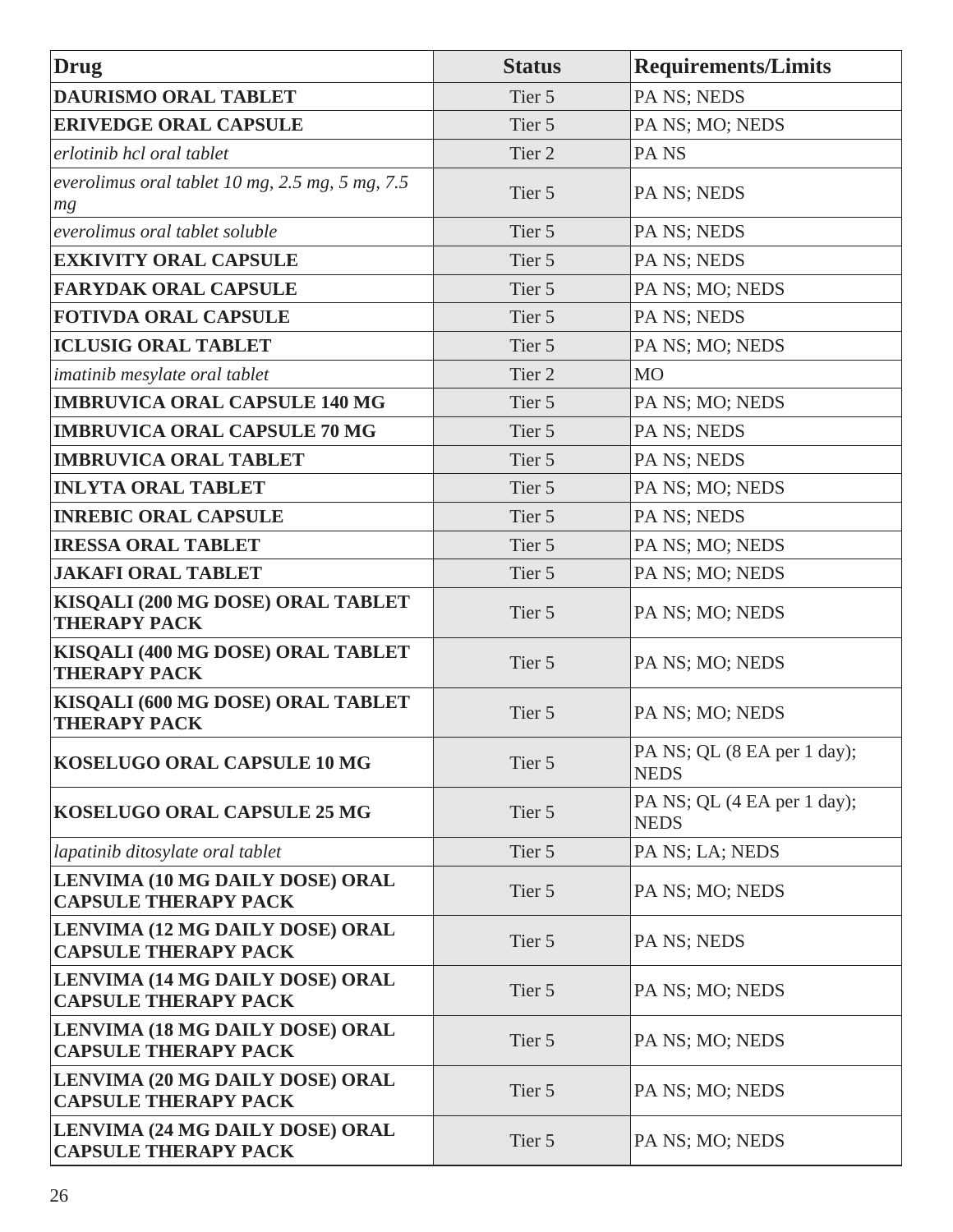| Drug                                                                 | <b>Status</b> | <b>Requirements/Limits</b>                    |
|----------------------------------------------------------------------|---------------|-----------------------------------------------|
| LENVIMA (4 MG DAILY DOSE) ORAL<br><b>CAPSULE THERAPY PACK</b>        | Tier 5        | PA NS; NEDS                                   |
| <b>LENVIMA (8 MG DAILY DOSE) ORAL</b><br><b>CAPSULE THERAPY PACK</b> | Tier 5        | PA NS; MO; NEDS                               |
| <b>LORBRENA ORAL TABLET</b>                                          | Tier 5        | PA NS; NEDS                                   |
| <b>LYNPARZA ORAL TABLET</b>                                          | Tier 5        | PA NS; NEDS                                   |
| <b>MEKINIST ORAL TABLET</b>                                          | Tier 5        | PA NS; MO; NEDS                               |
| <b>MEKTOVI ORAL TABLET</b>                                           | Tier 5        | PA NS; NEDS                                   |
| <b>NERLYNX ORAL TABLET</b>                                           | Tier 5        | PA NS; NEDS                                   |
| <b>NEXAVAR ORAL TABLET</b>                                           | Tier 5        | PA NS; LA; MO; NEDS                           |
| PEMAZYRE ORAL TABLET                                                 | Tier 5        | PA NS; NEDS                                   |
| <b>QINLOCK ORAL TABLET</b>                                           | Tier 5        | PA NS; NEDS                                   |
| <b>ROZLYTREK ORAL CAPSULE</b>                                        | Tier 5        | PA NS; NEDS                                   |
| RUBRACA ORAL TABLET 200 MG, 300 MG                                   | Tier 5        | PA NS; MO; NEDS                               |
| <b>RUBRACA ORAL TABLET 250 MG</b>                                    | Tier 5        | PA NS; NEDS                                   |
| <b>RYDAPT ORAL CAPSULE</b>                                           | Tier 5        | PA NS; NEDS                                   |
| <b>SCEMBLIX ORAL TABLET 20 MG</b>                                    | Tier 5        | PA NS; QL (60 EA per 30 days);<br><b>NEDS</b> |
| <b>SCEMBLIX ORAL TABLET 40 MG</b>                                    | Tier 5        | PA NS; NEDS                                   |
| <b>SPRYCEL ORAL TABLET</b>                                           | Tier 5        | PA NS; MO; NEDS                               |
| <b>STIVARGA ORAL TABLET</b>                                          | Tier 5        | PA NS; MO; NEDS                               |
| sunitinib malate oral capsule                                        | Tier 5        | PA NS; NEDS                                   |
| <b>TABRECTA ORAL TABLET</b>                                          | Tier 5        | PA NS; NEDS                                   |
| <b>TAFINLAR ORAL CAPSULE</b>                                         | Tier 5        | PA NS; MO; NEDS                               |
| <b>TALZENNA ORAL CAPSULE</b>                                         | Tier 5        | PA NS; NEDS                                   |
| <b>TASIGNA ORAL CAPSULE 150 MG, 200</b><br><b>MG</b>                 | Tier 5        | PA NS; MO; NEDS                               |
| <b>TASIGNA ORAL CAPSULE 50 MG</b>                                    | Tier 5        | PA NS; NEDS                                   |
| <b>TAZVERIK ORAL TABLET</b>                                          | Tier 5        | PA NS; QL (8 EA per 1 day);<br><b>NEDS</b>    |
| <b>TEPMETKO ORAL TABLET</b>                                          | Tier 5        | PA NS; NEDS                                   |
| TRUSELTIQ (100MG DAILY DOSE) ORAL<br><b>CAPSULE THERAPY PACK</b>     | Tier 5        | PA NS; QL (21 EA per 28 days);<br><b>NEDS</b> |
| TRUSELTIQ (125MG DAILY DOSE) ORAL<br><b>CAPSULE THERAPY PACK</b>     | Tier 5        | PA NS; QL (42 EA per 28 days);<br><b>NEDS</b> |
| TRUSELTIQ (50MG DAILY DOSE) ORAL<br><b>CAPSULE THERAPY PACK</b>      | Tier 5        | PA NS; QL (42 EA per 28 days);<br><b>NEDS</b> |
| TRUSELTIQ (75MG DAILY DOSE) ORAL<br><b>CAPSULE THERAPY PACK</b>      | Tier 5        | PA NS; QL (63 EA per 28 days);<br><b>NEDS</b> |
| <b>TURALIO ORAL CAPSULE</b>                                          | Tier 5        | PA NS; NEDS                                   |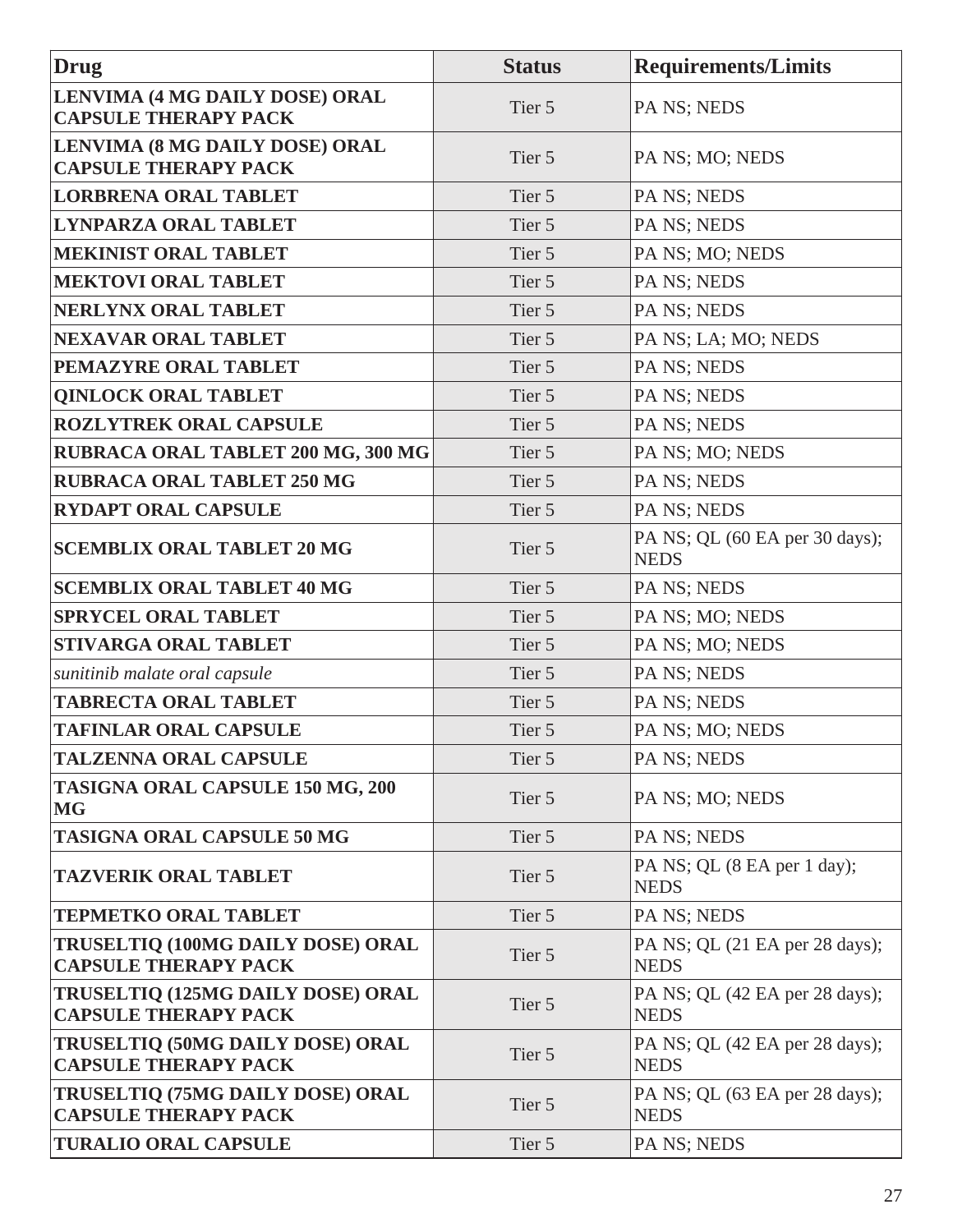<span id="page-33-0"></span>

| <b>Drug</b>                                                  | <b>Status</b>     | <b>Requirements/Limits</b> |
|--------------------------------------------------------------|-------------------|----------------------------|
| <b>UKONIQ ORAL TABLET</b>                                    | Tier 5            | PA NS; NEDS                |
| <b>VIZIMPRO ORAL TABLET</b>                                  | Tier 5            | PA NS; NEDS                |
| <b>VOTRIENT ORAL TABLET</b>                                  | Tier 5            | PA NS; MO; NEDS            |
| <b>XALKORI ORAL CAPSULE</b>                                  | Tier 5            | PA NS; MO; NEDS            |
| <b>ZEJULA ORAL CAPSULE</b>                                   | Tier 5            | PA NS; NEDS                |
| <b>ZELBORAF ORAL TABLET</b>                                  | Tier 5            | PA NS; MO; NEDS            |
| ZYKADIA ORAL TABLET                                          | Tier 5            | PA NS; NEDS                |
| <b>Retinoids</b>                                             |                   |                            |
| bexarotene external gel                                      | Tier 5            | PA NS; NEDS                |
| bexarotene oral capsule                                      | Tier 5            | MO; NEDS                   |
| PANRETIN EXTERNAL GEL                                        | Tier 5            | MO; NEDS                   |
| <b>TARGRETIN EXTERNAL GEL</b>                                | Tier 5            | PA NS; MO; NEDS            |
| tretinoin oral capsule                                       | Tier 5            | MO; NEDS                   |
| <b>Treatment Adjuncts</b>                                    |                   |                            |
| leucovorin calcium injection solution 100<br>mg/10ml         | Tier <sub>2</sub> |                            |
| leucovorin calcium oral tablet                               | Tier 2            | <b>MO</b>                  |
| <b>MESNEX ORAL TABLET</b>                                    | Tier 5            | MO; NEDS                   |
| <b>Antiparasitics</b>                                        |                   |                            |
| <b>Anthelmintics</b>                                         |                   |                            |
| albendazole oral tablet                                      | Tier 5            | <b>NEDS</b>                |
| ivermectin oral tablet                                       | Tier 2            | <b>MO</b>                  |
| praziquantel oral tablet                                     | Tier 2            |                            |
| <b>Antiprotozoals</b>                                        |                   |                            |
| <b>ALINIA ORAL SUSPENSION</b><br><b>RECONSTITUTED</b>        | Tier 5            | MO; NEDS                   |
| atovaquone oral suspension                                   | Tier 2            | <b>MO</b>                  |
| atovaquone-proguanil hcl oral tablet                         | Tier 2            | M <sub>O</sub>             |
| chloroquine phosphate oral tablet                            | Tier 2            | <b>MO</b>                  |
| <b>COARTEM ORAL TABLET</b>                                   | Tier <sub>4</sub> | M <sub>O</sub>             |
| hydroxychloroquine sulfate oral tablet                       | Tier <sub>2</sub> | <b>MO</b>                  |
| <b>IMPAVIDO ORAL CAPSULE</b>                                 | Tier 5            | <b>NEDS</b>                |
| <b>KRINTAFEL ORAL TABLET</b>                                 | Tier <sub>4</sub> |                            |
| mefloquine hcl oral tablet                                   | Tier 2            | <b>MO</b>                  |
| nitazoxanide oral tablet                                     | Tier <sub>2</sub> | <b>MO</b>                  |
| pentamidine isethionate inhalation solution<br>reconstituted | Tier 2            | B/D                        |
| pentamidine isethionate injection solution<br>reconstituted  | Tier 2            |                            |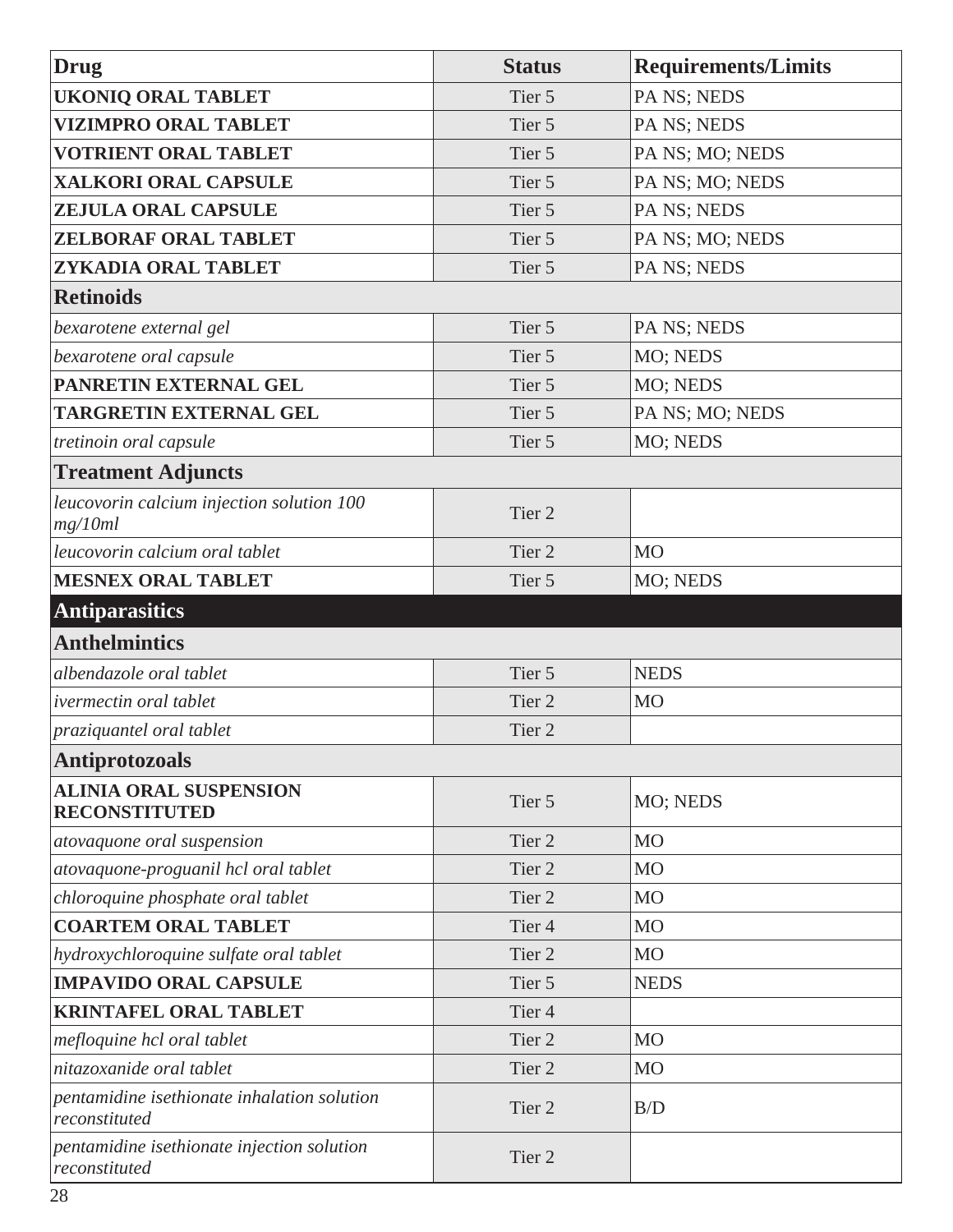<span id="page-34-0"></span>

| Drug                                                                                                                                                 | <b>Status</b>     | <b>Requirements/Limits</b>     |
|------------------------------------------------------------------------------------------------------------------------------------------------------|-------------------|--------------------------------|
| primaquine phosphate oral tablet 26.3 (15 base)<br>mg                                                                                                | Tier <sub>2</sub> | MO                             |
| pyrimethamine oral tablet                                                                                                                            | Tier 5            | <b>NEDS</b>                    |
| quinine sulfate oral capsule                                                                                                                         | Tier <sub>2</sub> | PA; MO                         |
| <b>Pediculicides/Scabicides</b>                                                                                                                      |                   |                                |
| lindane external shampoo                                                                                                                             | Tier <sub>2</sub> | M <sub>O</sub>                 |
| malathion external lotion                                                                                                                            | Tier <sub>2</sub> | M <sub>O</sub>                 |
| permethrin external cream                                                                                                                            | Tier <sub>3</sub> | M <sub>O</sub>                 |
| <b>Antiparkinson Agents</b>                                                                                                                          |                   |                                |
| <b>Anticholinergics</b>                                                                                                                              |                   |                                |
| benztropine mesylate oral tablet                                                                                                                     | Tier 1            | PA NS; MO                      |
| trihexyphenidyl hcl oral solution                                                                                                                    | Tier <sub>2</sub> | M <sub>O</sub>                 |
| trihexyphenidyl hcl oral tablet                                                                                                                      | Tier 1            | <b>MO</b>                      |
| <b>Antiparkinson Agents, Other</b>                                                                                                                   |                   |                                |
| entacapone oral tablet                                                                                                                               | Tier <sub>2</sub> | <b>MO</b>                      |
| tolcapone oral tablet                                                                                                                                | Tier 5            | MO; NEDS                       |
| <b>Dopamine Agonists</b>                                                                                                                             |                   |                                |
| apomorphine hcl subcutaneous solution cartridge                                                                                                      | Tier 5            | PA; NEDS                       |
| bromocriptine mesylate oral capsule                                                                                                                  | Tier <sub>2</sub> | <b>MO</b>                      |
| bromocriptine mesylate oral tablet                                                                                                                   | Tier <sub>2</sub> | MO                             |
| <b>KYNMOBI SUBLINGUAL FILM</b>                                                                                                                       | Tier 5            | PA; NEDS                       |
| <b>NEUPRO TRANSDERMAL PATCH 24</b><br><b>HOUR</b>                                                                                                    | Tier <sub>4</sub> | MO                             |
| pramipexole dihydrochloride oral tablet                                                                                                              | Tier 2            | M <sub>O</sub>                 |
| ropinirole hcl er oral tablet extended release 24<br>hour                                                                                            | Tier <sub>2</sub> |                                |
| ropinirole hcl oral tablet                                                                                                                           | Tier <sub>2</sub> | <b>MO</b>                      |
| <b>Dopamine Precursors/L- Amino Acid</b><br><b>Decarboxylase Inhibitors</b>                                                                          |                   |                                |
| carbidopa oral tablet                                                                                                                                | Tier 2            | <b>MO</b>                      |
| carbidopa-levodopa er oral tablet extended<br>release 25-100 mg, 50-200 mg                                                                           | Tier 2            | MO                             |
| carbidopa-levodopa oral tablet                                                                                                                       | Tier 2            | M <sub>O</sub>                 |
| carbidopa-levodopa oral tablet dispersible                                                                                                           | Tier <sub>2</sub> | <b>MO</b>                      |
| carbidopa-levodopa-entacapone oral tablet 12.5-<br>50-200 mg, 18.75-75-200 mg, 25-100-200 mg,<br>31.25-125-200 mg, 37.5-150-200 mg, 50-200-200<br>mg | Tier <sub>2</sub> | MO                             |
| <b>INBRIJA INHALATION CAPSULE</b>                                                                                                                    | Tier 5            | PA; QL (10 EA per 1 day); NEDS |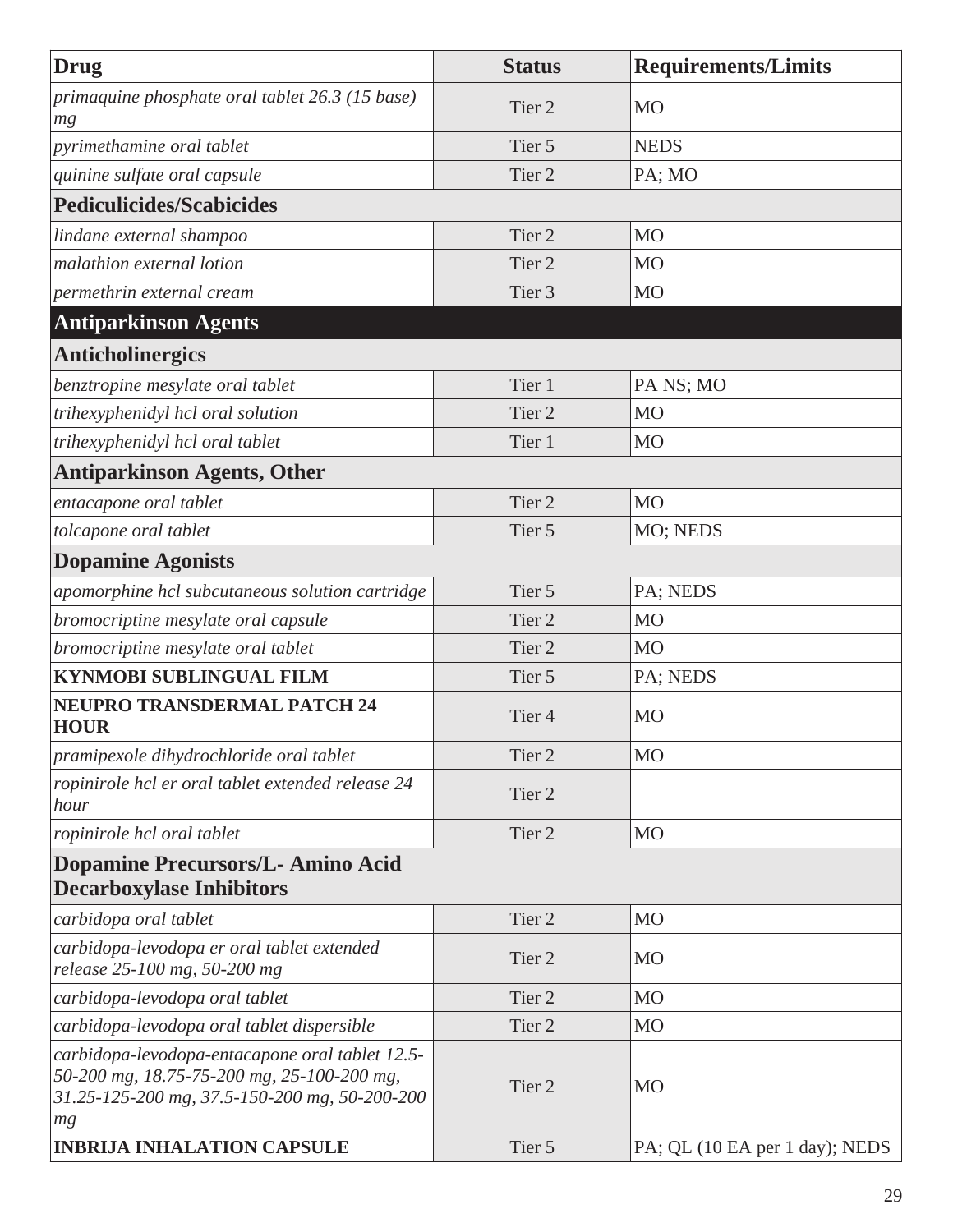<span id="page-35-0"></span>

| <b>Drug</b>                                                                     | <b>Status</b>     | <b>Requirements/Limits</b> |
|---------------------------------------------------------------------------------|-------------------|----------------------------|
| <b>RYTARY ORAL CAPSULE EXTENDED</b><br><b>RELEASE</b>                           | Tier <sub>4</sub> | <b>ST</b>                  |
| <b>Monoamine Oxidase B (Mao-B)</b><br><b>Inhibitors</b>                         |                   |                            |
| rasagiline mesylate oral tablet                                                 | Tier 2            | M <sub>O</sub>             |
| selegiline hcl oral capsule                                                     | Tier 2            | M <sub>O</sub>             |
| selegiline hcl oral tablet                                                      | Tier 2            | M <sub>O</sub>             |
| ZELAPAR ORAL TABLET DISPERSIBLE                                                 | Tier 5            | MO; NEDS                   |
| <b>Antipsychotics</b>                                                           |                   |                            |
| <b>1St Generation/Typical</b>                                                   |                   |                            |
| <b>CHLORPROMAZINE HCL INJECTION</b><br><b>SOLUTION 50 MG/2ML</b>                | Tier <sub>4</sub> | M <sub>O</sub>             |
| chlorpromazine hcl oral concentrate                                             | Tier 2            |                            |
| chlorpromazine hcl oral tablet                                                  | Tier 2            | M <sub>O</sub>             |
| fluphenazine decanoate injection solution                                       | Tier 2            | M <sub>O</sub>             |
| <b>FLUPHENAZINE HCL INJECTION</b><br><b>SOLUTION</b>                            | Tier <sub>4</sub> | M <sub>O</sub>             |
| <b>FLUPHENAZINE HCL ORAL</b><br><b>CONCENTRATE</b>                              | Tier <sub>4</sub> | <b>MO</b>                  |
| <b>FLUPHENAZINE HCL ORAL ELIXIR</b>                                             | Tier <sub>4</sub> | <b>MO</b>                  |
| fluphenazine hcl oral tablet                                                    | Tier 2            | M <sub>O</sub>             |
| haloperidol decanoate intramuscular solution<br>$100$ mg/ml 1 ml, 50 mg/ml(1ml) | Tier 2            |                            |
| haloperidol decanoate intramuscular solution<br>$100$ mg/ml, 50 mg/ml           | Tier <sub>2</sub> | M <sub>O</sub>             |
| haloperidol lactate injection solution                                          | Tier 2            | M <sub>O</sub>             |
| haloperidol lactate oral concentrate                                            | Tier 2            | <b>MO</b>                  |
| haloperidol oral tablet                                                         | Tier 1            | M <sub>O</sub>             |
| loxapine succinate oral capsule                                                 | Tier 2            | M <sub>O</sub>             |
| molindone hcl oral tablet                                                       | Tier <sub>2</sub> | M <sub>O</sub>             |
| perphenazine oral tablet                                                        | Tier 2            | M <sub>O</sub>             |
| pimozide oral tablet                                                            | Tier 2            | M <sub>O</sub>             |
| prochlorperazine maleate oral tablet                                            | Tier 1            | M <sub>O</sub>             |
| prochlorperazine rectal suppository                                             | Tier 2            | M <sub>O</sub>             |
| thioridazine hcl oral tablet                                                    | Tier 1            | M <sub>O</sub>             |
| thiothixene oral capsule                                                        | Tier 2            | M <sub>O</sub>             |
| trifluoperazine hcl oral tablet                                                 | Tier 2            | <b>MO</b>                  |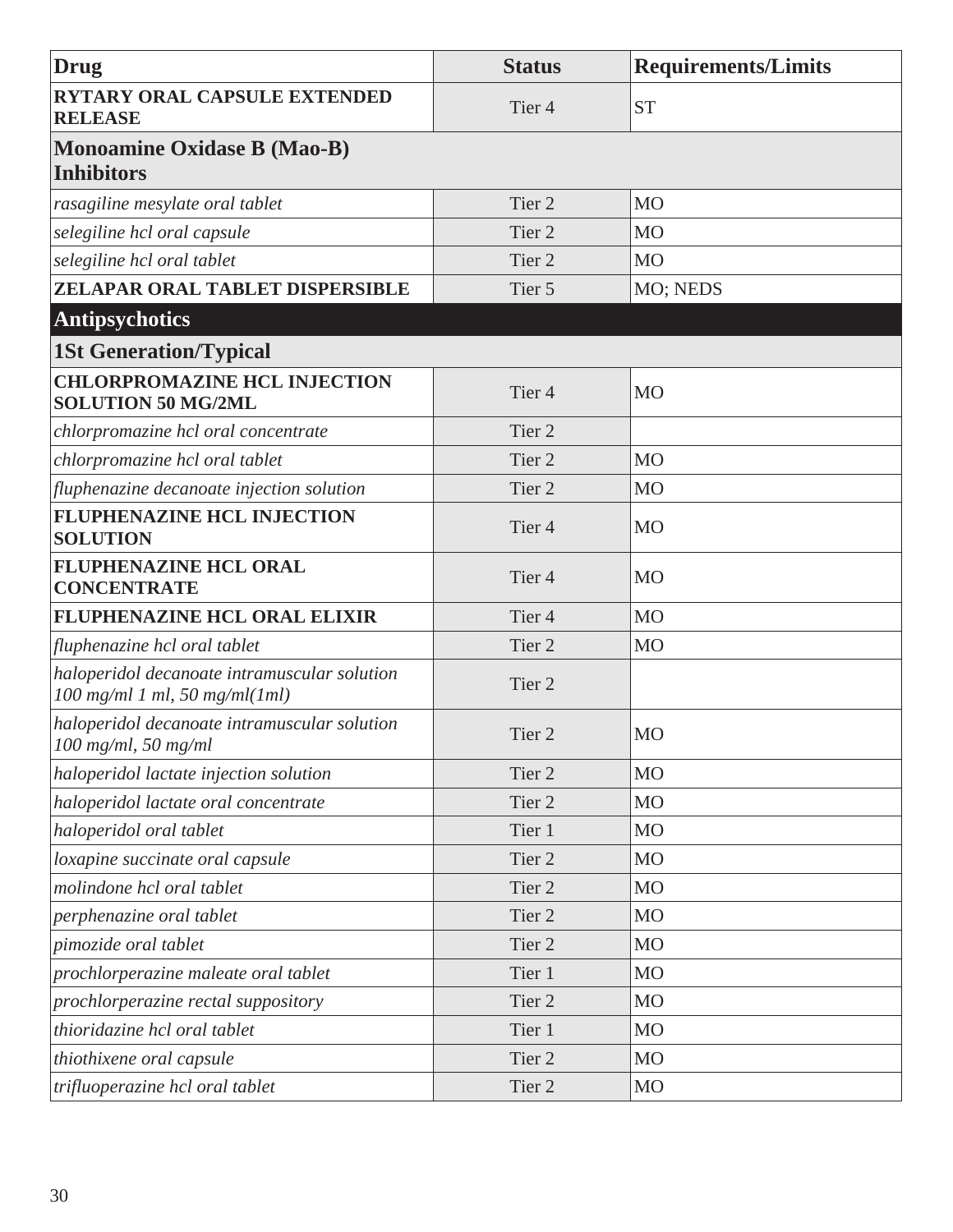| Drug                                                                                                                                         | <b>Status</b>     | <b>Requirements/Limits</b>                    |
|----------------------------------------------------------------------------------------------------------------------------------------------|-------------------|-----------------------------------------------|
| <b>2Nd Generation/Atypical</b>                                                                                                               |                   |                                               |
| <b>ABILIFY MAINTENA INTRAMUSCULAR</b><br>PREFILLED SYRINGE                                                                                   | Tier 5            | <b>NEDS</b>                                   |
| <b>ABILIFY MAINTENA INTRAMUSCULAR</b><br><b>SUSPENSION RECONSTITUTED ER 300</b><br><b>MG</b>                                                 | Tier 5            | MO; NEDS                                      |
| <b>ABILIFY MAINTENA INTRAMUSCULAR</b><br><b>SUSPENSION RECONSTITUTED ER 400</b><br><b>MG</b>                                                 | Tier 5            | <b>NEDS</b>                                   |
| aripiprazole oral solution                                                                                                                   | Tier <sub>2</sub> |                                               |
| aripiprazole oral tablet                                                                                                                     | Tier <sub>2</sub> | M <sub>O</sub>                                |
| aripiprazole oral tablet dispersible                                                                                                         | Tier 5            | MO; NEDS                                      |
| asenapine maleate sublingual tablet sublingual                                                                                               | Tier <sub>2</sub> | PA <sub>NS</sub>                              |
| <b>CAPLYTA ORAL CAPSULE</b>                                                                                                                  | Tier 5            | ST; QL (30 EA per 30 days);<br><b>NEDS</b>    |
| FANAPT ORAL TABLET 1 MG, 2 MG, 4<br><b>MG</b>                                                                                                | Tier <sub>4</sub> | PA NS; MO                                     |
| FANAPT ORAL TABLET 10 MG, 12 MG, 6<br><b>MG, 8 MG</b>                                                                                        | Tier 5            | PA NS; MO; NEDS                               |
| <b>FANAPT TITRATION PACK ORAL</b><br><b>TABLET</b>                                                                                           | Tier <sub>4</sub> | PA NS; MO                                     |
| <b>INVEGA HAFYERA INTRAMUSCULAR</b><br><b>SUSPENSION PREFILLED SYRINGE</b>                                                                   | Tier 5            | <b>NEDS</b>                                   |
| <b>INVEGA SUSTENNA INTRAMUSCULAR</b><br><b>SUSPENSION PREFILLED SYRINGE 117</b><br>MG/0.75ML, 156 MG/ML, 234 MG/1.5ML, 78<br><b>MG/0.5ML</b> | Tier 5            | MO; NEDS                                      |
| <b>INVEGA SUSTENNA INTRAMUSCULAR</b><br><b>SUSPENSION PREFILLED SYRINGE 39</b><br><b>MG/0.25ML</b>                                           | Tier <sub>4</sub> | <b>MO</b>                                     |
| <b>INVEGA TRINZA INTRAMUSCULAR</b><br><b>SUSPENSION PREFILLED SYRINGE 273</b><br>MG/0.88ML, 410 MG/1.32ML, 546<br>MG/1.75ML, 819 MG/2.63ML   | Tier 5            | MO; NEDS                                      |
| <b>LATUDA ORAL TABLET</b>                                                                                                                    | Tier 5            | MO; NEDS                                      |
| <b>LYBALVI ORAL TABLET</b>                                                                                                                   | Tier 5            | $ST$ ; QL (30 EA per 30 days);<br><b>NEDS</b> |
| NUPLAZID ORAL CAPSULE                                                                                                                        | Tier 5            | PA NS; QL (60 EA per 30 days);<br><b>NEDS</b> |
| NUPLAZID ORAL TABLET 10 MG                                                                                                                   | Tier 5            | PA NS; QL (60 EA per 30 days);<br><b>NEDS</b> |
| olanzapine intramuscular solution reconstituted                                                                                              | Tier 2            | M <sub>O</sub>                                |
| olanzapine oral tablet                                                                                                                       | Tier 2            | M <sub>O</sub>                                |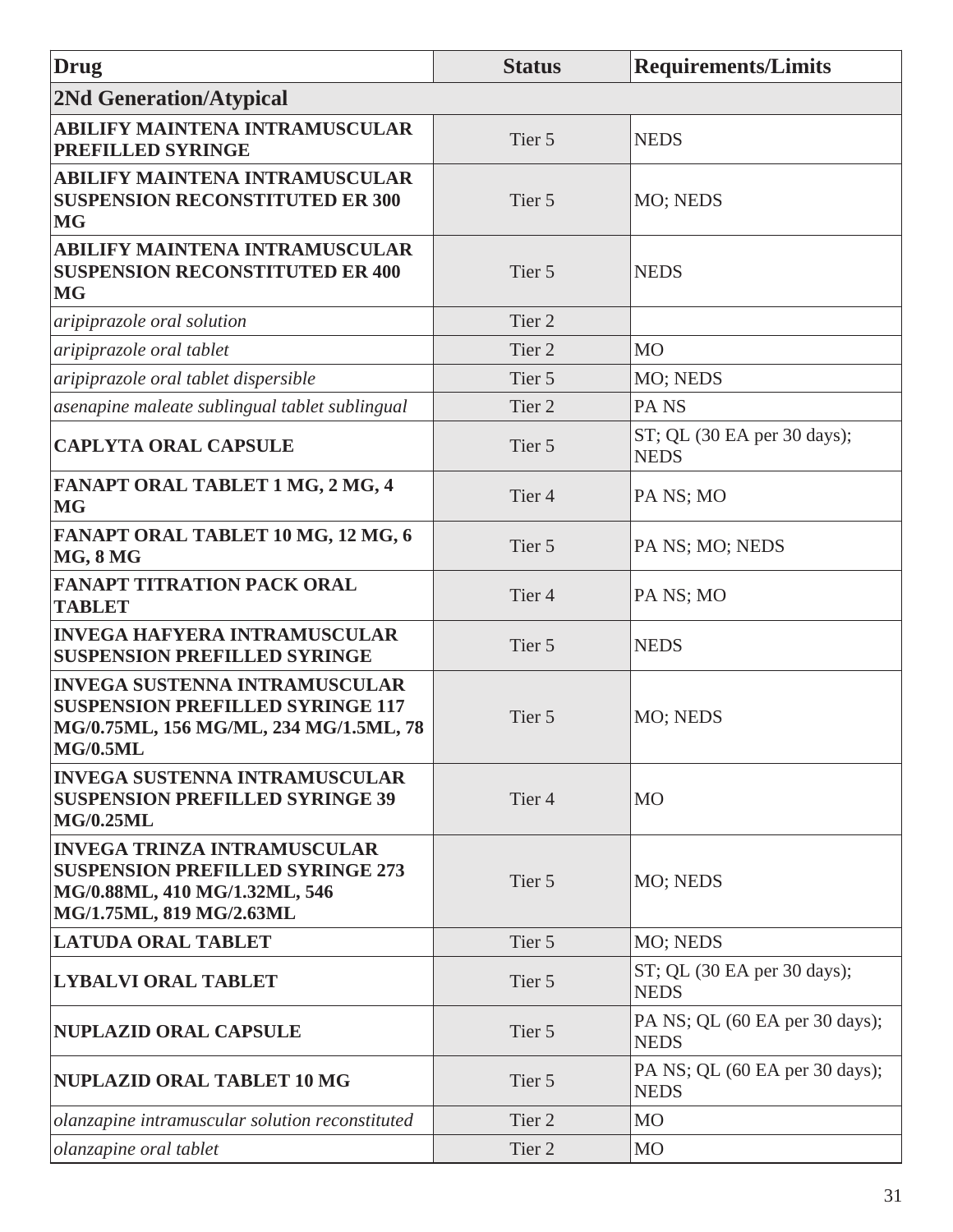| Drug                                                                                          | <b>Status</b>     | <b>Requirements/Limits</b>                     |
|-----------------------------------------------------------------------------------------------|-------------------|------------------------------------------------|
| olanzapine oral tablet dispersible                                                            | Tier <sub>2</sub> | <b>MO</b>                                      |
| paliperidone er oral tablet extended release 24<br>hour                                       | Tier 2            | <b>MO</b>                                      |
| PERSERIS SUBCUTANEOUS PREFILLED<br><b>SYRINGE</b>                                             | Tier 5            | <b>NEDS</b>                                    |
| quetiapine fumarate oral tablet                                                               | Tier <sub>2</sub> | <b>MO</b>                                      |
| <b>REXULTI ORAL TABLET</b>                                                                    | Tier 5            | MO; NEDS                                       |
| RISPERDAL CONSTA INTRAMUSCULAR<br><b>SUSPENSION RECONSTITUTED ER 12.5</b><br>MG, 25 MG        | Tier 3            | <b>MO</b>                                      |
| RISPERDAL CONSTA INTRAMUSCULAR<br><b>SUSPENSION RECONSTITUTED ER 37.5</b><br><b>MG, 50 MG</b> | Tier 5            | MO; NEDS                                       |
| risperidone oral solution                                                                     | Tier 2            | MO; QL (8 ML per 1 day)                        |
| risperidone oral tablet                                                                       | Tier 2            | MO; QL (2 EA per 1 day)                        |
| risperidone oral tablet dispersible                                                           | Tier 2            | MO; QL (2 EA per 1 day)                        |
| <b>SECUADO TRANSDERMAL PATCH 24</b><br><b>HOUR</b>                                            | Tier 5            | ST; QL (30 EA per 30 days);<br><b>NEDS</b>     |
| <b>VRAYLAR ORAL CAPSULE</b>                                                                   | Tier 5            | PA NS; MO; QL (1 EA per 1 day);<br><b>NEDS</b> |
| <b>VRAYLAR ORAL CAPSULE THERAPY</b><br><b>PACK</b>                                            | Tier <sub>4</sub> | PA NS; MO                                      |
| ziprasidone mesylate intramuscular solution<br>reconstituted                                  | Tier <sub>2</sub> |                                                |
| ZYPREXA RELPREVV INTRAMUSCULAR<br><b>SUSPENSION RECONSTITUTED 210 MG</b>                      | Tier <sub>4</sub> | <b>MO</b>                                      |
| <b>Treatment-Resistant</b>                                                                    |                   |                                                |
| clozapine oral tablet                                                                         | Tier 2            | <b>MO</b>                                      |
| clozapine oral tablet dispersible 100 mg, 12.5 mg,<br>150 mg, 25 mg                           | Tier 2            | <b>MO</b>                                      |
| clozapine oral tablet dispersible 200 mg                                                      | Tier 5            | MO; NEDS                                       |
| <b>VERSACLOZ ORAL SUSPENSION</b>                                                              | Tier 5            | MO; NEDS                                       |
| <b>Antispasticity Agents</b>                                                                  |                   |                                                |
| <b>Antispasticity Agents</b>                                                                  |                   |                                                |
| baclofen oral tablet 10 mg, 20 mg                                                             | Tier <sub>2</sub> | <b>MO</b>                                      |
| baclofen oral tablet 5 mg                                                                     | Tier <sub>2</sub> |                                                |
| dantrolene sodium oral capsule                                                                | Tier <sub>2</sub> | <b>MO</b>                                      |
| tizanidine hcl oral tablet                                                                    | Tier 2            | M <sub>O</sub>                                 |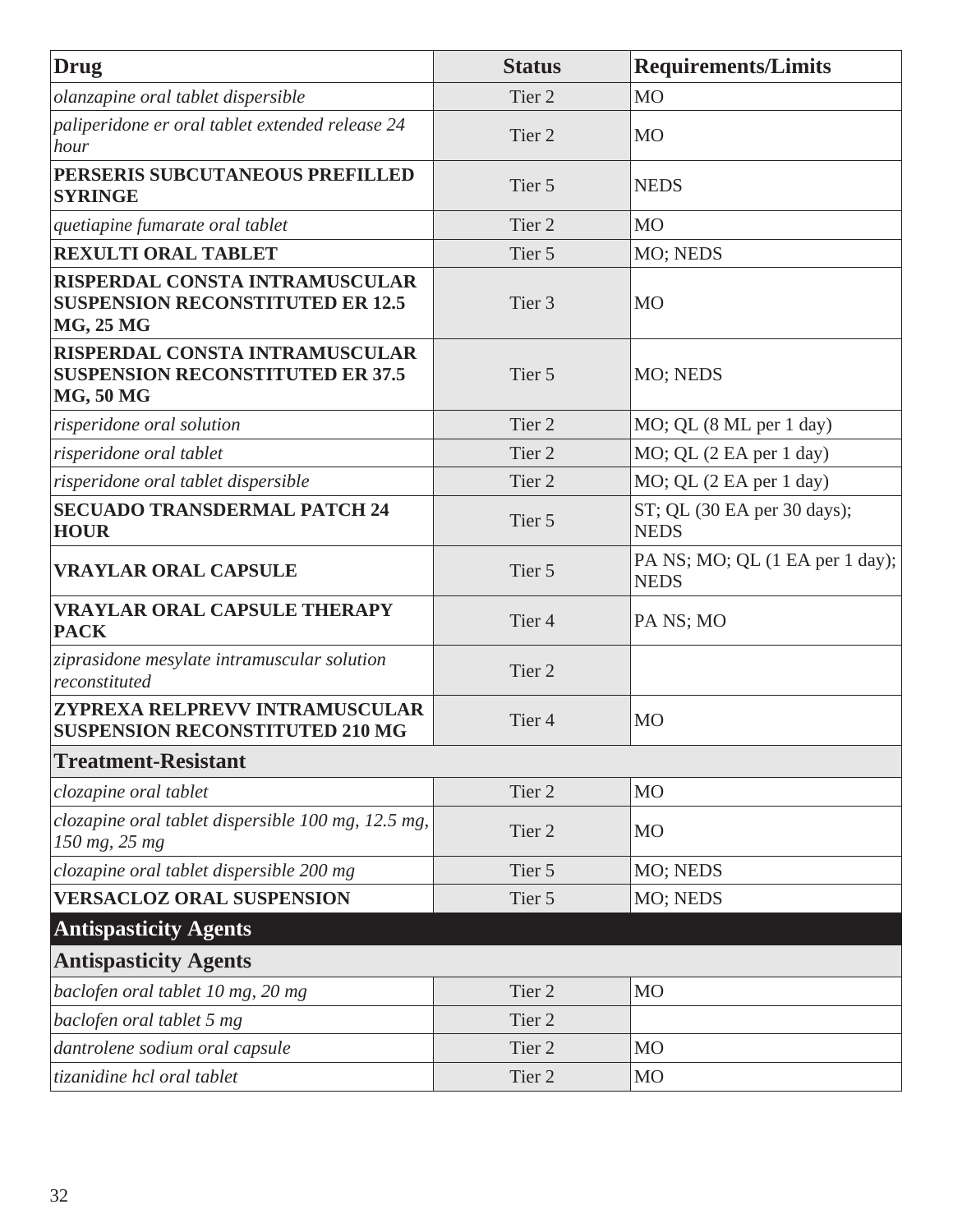| <b>Drug</b>                                                   | <b>Status</b>     | <b>Requirements/Limits</b> |
|---------------------------------------------------------------|-------------------|----------------------------|
| <b>Antivirals</b>                                             |                   |                            |
| <b>Anti-Cytomegalovirus (Cmv) Agents</b>                      |                   |                            |
| <b>LIVTENCITY ORAL TABLET</b>                                 | Tier 5            | <b>NEDS</b>                |
| PREVYMIS ORAL TABLET                                          | Tier 5            | PA; NEDS                   |
| valganciclovir hcl oral solution reconstituted                | Tier 5            | MO; NEDS                   |
| valganciclovir hcl oral tablet                                | Tier <sub>2</sub> | <b>MO</b>                  |
| <b>ZIRGAN OPHTHALMIC GEL</b>                                  | Tier <sub>4</sub> | M <sub>O</sub>             |
| <b>Anti-Hepatitis B (Hbv) Agents</b>                          |                   |                            |
| adefovir dipivoxil oral tablet                                | Tier <sub>2</sub> | PA; MO                     |
| <b>BARACLUDE ORAL SOLUTION</b>                                | Tier 5            | PA; MO; NEDS               |
| entecavir oral tablet                                         | Tier <sub>2</sub> | PA; MO                     |
| <b>EPIVIR HBV ORAL SOLUTION</b>                               | Tier <sub>3</sub> | M <sub>O</sub>             |
| <b>INTRON A INJECTION SOLUTION</b><br><b>10000000 UNIT/ML</b> | Tier 5            | <b>NEDS</b>                |
| <b>INTRON A INJECTION SOLUTION 6000000</b><br><b>UNIT/ML</b>  | Tier 5            | MO; NEDS                   |
| <b>INTRON A INJECTION SOLUTION</b><br><b>RECONSTITUTED</b>    | Tier 5            | MO; NEDS                   |
| lamivudine oral tablet 100 mg                                 | Tier <sub>2</sub> | <b>MO</b>                  |
| <b>Anti-Hepatitis C (Hev) Agents</b>                          |                   |                            |
| <b>EPCLUSA ORAL PACKET</b>                                    | Tier 5            | PA; NEDS                   |
| <b>EPCLUSA ORAL TABLET</b>                                    | Tier 5            | PA; NEDS                   |
| <b>HARVONI ORAL PACKET</b>                                    | Tier 5            | PA; NEDS                   |
| <b>HARVONI ORAL TABLET 90-400 MG</b>                          | Tier 5            | PA; NEDS                   |
| ledipasvir-sofosbuvir oral tablet                             | Tier 5            | PA; NEDS                   |
| sofosbuvir-velpatasvir oral tablet                            | Tier 5            | PA; NEDS                   |
| <b>Anti-Hepatitis C (Hev) Agents, Direct</b><br><b>Acting</b> |                   |                            |
| <b>MAVYRET ORAL PACKET</b>                                    | Tier 5            | PA; NEDS                   |
| <b>MAVYRET ORAL TABLET</b>                                    | Tier 5            | PA; NEDS                   |
| <b>VOSEVI ORAL TABLET</b>                                     | Tier 5            | PA; NEDS                   |
| Anti-Hepatitis C (Hcv) Agents, Other                          |                   |                            |
| PEGASYS SUBCUTANEOUS SOLUTION<br>180 MCG/ML                   | Tier 5            | MO; NEDS                   |
| PEGASYS SUBCUTANEOUS SOLUTION<br>PREFILLED SYRINGE            | Tier 5            | MO; NEDS                   |
| PEGINTRON SUBCUTANEOUS KIT 50<br>MCG/0.5ML                    | Tier 5            | MO; NEDS                   |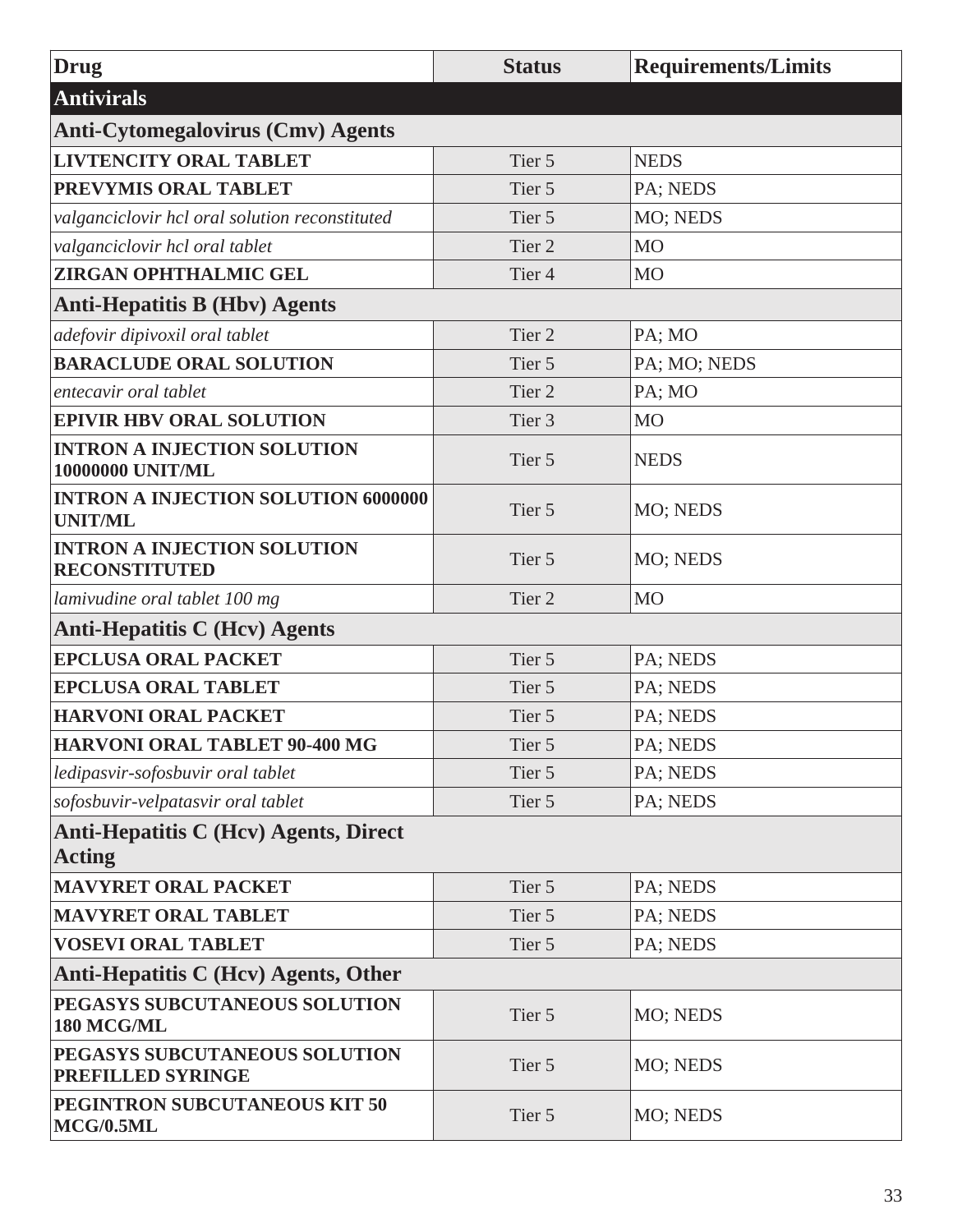| <b>Drug</b>                                                                                  | <b>Status</b>     | <b>Requirements/Limits</b> |
|----------------------------------------------------------------------------------------------|-------------------|----------------------------|
| <b>RIBAVIRIN INHALATION SOLUTION</b><br><b>RECONSTITUTED</b>                                 | Tier 5            | MO; NEDS                   |
| ribavirin oral capsule                                                                       | Tier <sub>2</sub> | <b>MO</b>                  |
| ribavirin oral tablet 200 mg                                                                 | Tier <sub>2</sub> | MO                         |
| <b>Antiherpetic Agents</b>                                                                   |                   |                            |
| acyclovir oral capsule                                                                       | Tier 1            | <b>MO</b>                  |
| acyclovir oral suspension                                                                    | Tier <sub>2</sub> | M <sub>O</sub>             |
| acyclovir oral tablet                                                                        | Tier 1            | <b>MO</b>                  |
| acyclovir sodium intravenous solution                                                        | Tier <sub>6</sub> | $B/D$ ; $HI$               |
| famciclovir oral tablet                                                                      | Tier <sub>2</sub> | <b>MO</b>                  |
| <b>SITAVIG BUCCAL TABLET</b>                                                                 | Tier <sub>4</sub> |                            |
| trifluridine ophthalmic solution                                                             | Tier 2            | <b>MO</b>                  |
| valacyclovir hcl oral tablet                                                                 | Tier <sub>2</sub> | <b>MO</b>                  |
| <b>Anti-Hiv Agents, Integrase Inhibitors</b><br>(Insti)                                      |                   |                            |
| <b>BIKTARVY ORAL TABLET</b>                                                                  | Tier 5            | <b>NEDS</b>                |
| <b>GENVOYA ORAL TABLET</b>                                                                   | Tier 5            | MO; NEDS                   |
| <b>ISENTRESS HD ORAL TABLET</b>                                                              | Tier 5            | <b>NEDS</b>                |
| <b>ISENTRESS ORAL PACKET</b>                                                                 | Tier 5            | MO; NEDS                   |
| <b>ISENTRESS ORAL TABLET</b>                                                                 | Tier 5            | MO; NEDS                   |
| <b>ISENTRESS ORAL TABLET CHEWABLE</b><br><b>100 MG</b>                                       | Tier 5            | MO; NEDS                   |
| <b>ISENTRESS ORAL TABLET CHEWABLE</b><br><b>25 MG</b>                                        | Tier <sub>3</sub> | <b>MO</b>                  |
| <b>STRIBILD ORAL TABLET</b>                                                                  | Tier 5            | MO; NEDS                   |
| <b>SYMTUZA ORAL TABLET</b>                                                                   | Tier 5            | <b>NEDS</b>                |
| <b>TIVICAY ORAL TABLET 10 MG</b>                                                             | Tier 3            | M <sub>O</sub>             |
| TIVICAY ORAL TABLET 25 MG, 50 MG                                                             | Tier 5            | MO; NEDS                   |
| <b>TIVICAY PD ORAL TABLET SOLUBLE</b>                                                        | Tier 3            |                            |
| <b>Anti-Hiv Agents, Non-Nucleoside</b><br><b>Reverse Transcriptase Inhibitors</b><br>(Nnrti) |                   |                            |
| <b>COMPLERA ORAL TABLET</b>                                                                  | Tier 5            | MO; NEDS                   |
| <b>EDURANT ORAL TABLET</b>                                                                   | Tier 5            | MO; NEDS                   |
| efavirenz oral capsule                                                                       | Tier 1            |                            |
| efavirenz oral tablet                                                                        | Tier 1            |                            |
| efavirenz-emtricitab-tenofovir oral tablet                                                   | Tier 2            |                            |
| etravirine oral tablet 100 mg                                                                | Tier 2            |                            |
| etravirine oral tablet 200 mg                                                                | Tier 5            | <b>NEDS</b>                |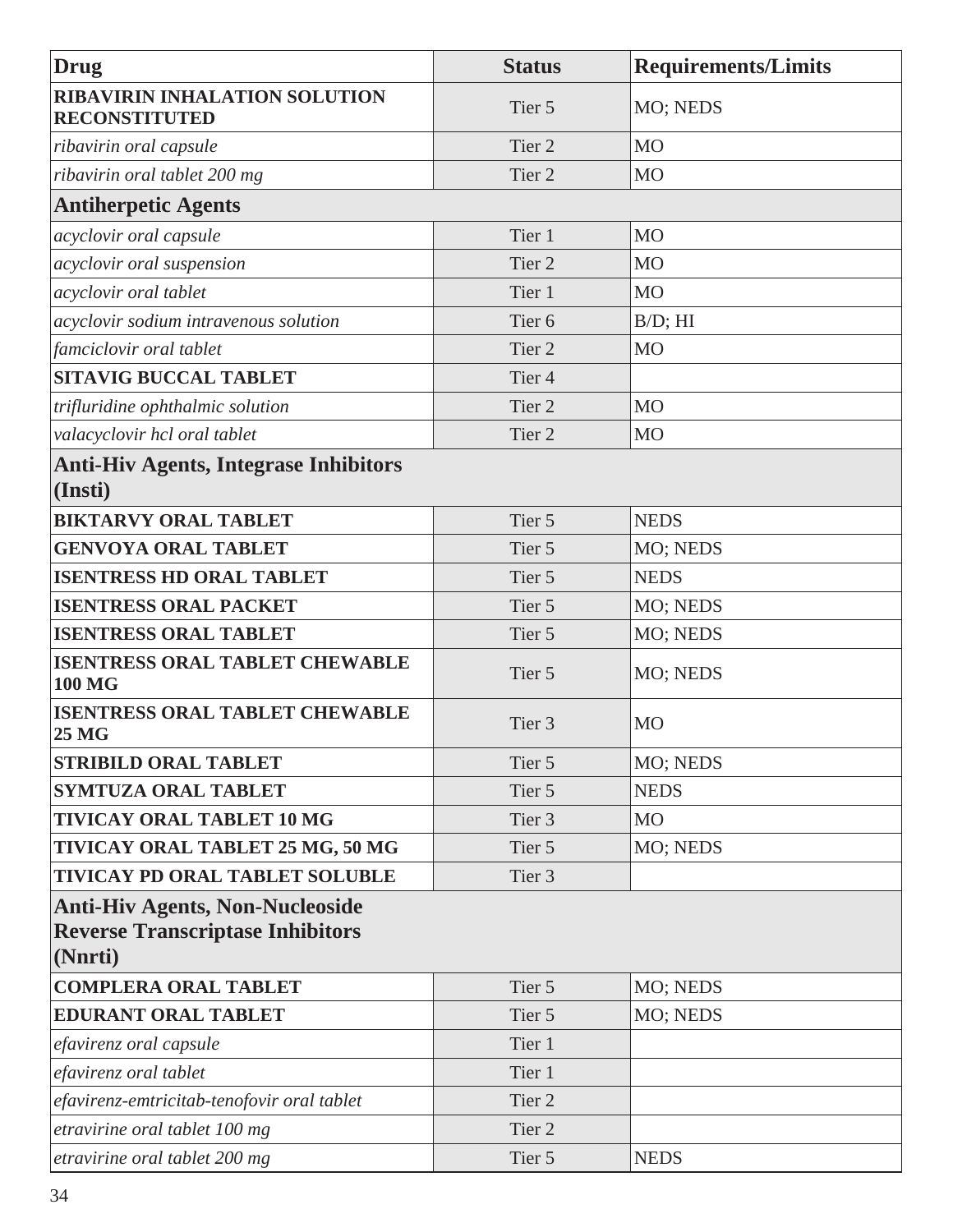| <b>Drug</b>                                                                                                   | <b>Status</b>     | <b>Requirements/Limits</b> |
|---------------------------------------------------------------------------------------------------------------|-------------------|----------------------------|
| <b>INTELENCE ORAL TABLET 25 MG</b>                                                                            | Tier <sub>4</sub> | <b>MO</b>                  |
| nevirapine er oral tablet extended release 24 hour                                                            | Tier 2            | <b>MO</b>                  |
| nevirapine oral suspension                                                                                    | Tier 2            | <b>MO</b>                  |
| nevirapine oral tablet                                                                                        | Tier 2            | <b>MO</b>                  |
| <b>ODEFSEY ORAL TABLET</b>                                                                                    | Tier 5            | MO; NEDS                   |
| PIFELTRO ORAL TABLET                                                                                          | Tier 5            | <b>NEDS</b>                |
| <b>Anti-Hiv Agents, Nucleoside And</b><br><b>Nucleotide Reverse Transcriptase</b><br><b>Inhibitors (Nrti)</b> |                   |                            |
| abacavir sulfate oral solution                                                                                | Tier 1            |                            |
| abacavir sulfate oral tablet                                                                                  | Tier 2            | <b>MO</b>                  |
| abacavir sulfate-lamivudine oral tablet                                                                       | Tier 2            | <b>MO</b>                  |
| abacavir-lamivudine-zidovudine oral tablet                                                                    | Tier 5            | MO; NEDS                   |
| <b>CIMDUO ORAL TABLET</b>                                                                                     | Tier 5            | <b>NEDS</b>                |
| DELSTRIGO ORAL TABLET                                                                                         | Tier 5            | <b>NEDS</b>                |
| <b>DESCOVY ORAL TABLET 200-25 MG</b>                                                                          | Tier 5            | MO; NEDS                   |
| <b>DOVATO ORAL TABLET</b>                                                                                     | Tier 5            | <b>NEDS</b>                |
| efavirenz-lamivudine-tenofovir oral tablet                                                                    | Tier 5            | <b>NEDS</b>                |
| emtricitabine oral capsule                                                                                    | Tier 2            |                            |
| emtricitabine-tenofovir df oral tablet 100-150 mg,<br>133-200 mg, 167-250 mg                                  | Tier 5            | MO; NEDS                   |
| emtricitabine-tenofovir df oral tablet 200-300 mg                                                             | Tier 2            |                            |
| <b>EMTRIVA ORAL SOLUTION</b>                                                                                  | Tier <sub>4</sub> | <b>MO</b>                  |
| <b>JULUCA ORAL TABLET</b>                                                                                     | Tier 5            | <b>NEDS</b>                |
| lamivudine oral solution                                                                                      | Tier 2            | <b>MO</b>                  |
| lamivudine oral tablet 150 mg, 300 mg                                                                         | Tier 2            | M <sub>O</sub>             |
| lamivudine-zidovudine oral tablet                                                                             | Tier 2            | M <sub>O</sub>             |
| stavudine oral capsule                                                                                        | Tier 2            | <b>MO</b>                  |
| <b>TEMIXYS ORAL TABLET</b>                                                                                    | Tier 5            | <b>NEDS</b>                |
| tenofovir disoproxil fumarate oral tablet                                                                     | Tier 2            |                            |
| <b>TRIUMEQ ORAL TABLET</b>                                                                                    | Tier 5            | MO; NEDS                   |
| <b>VIREAD ORAL POWDER</b>                                                                                     | Tier 5            | MO; NEDS                   |
| VIREAD ORAL TABLET 150 MG, 200 MG,<br><b>250 MG</b>                                                           | Tier 5            | MO; NEDS                   |
| zidovudine oral capsule                                                                                       | Tier 2            | <b>MO</b>                  |
| zidovudine oral syrup                                                                                         | Tier 2            | M <sub>O</sub>             |
| zidovudine oral tablet                                                                                        | Tier 2            | <b>MO</b>                  |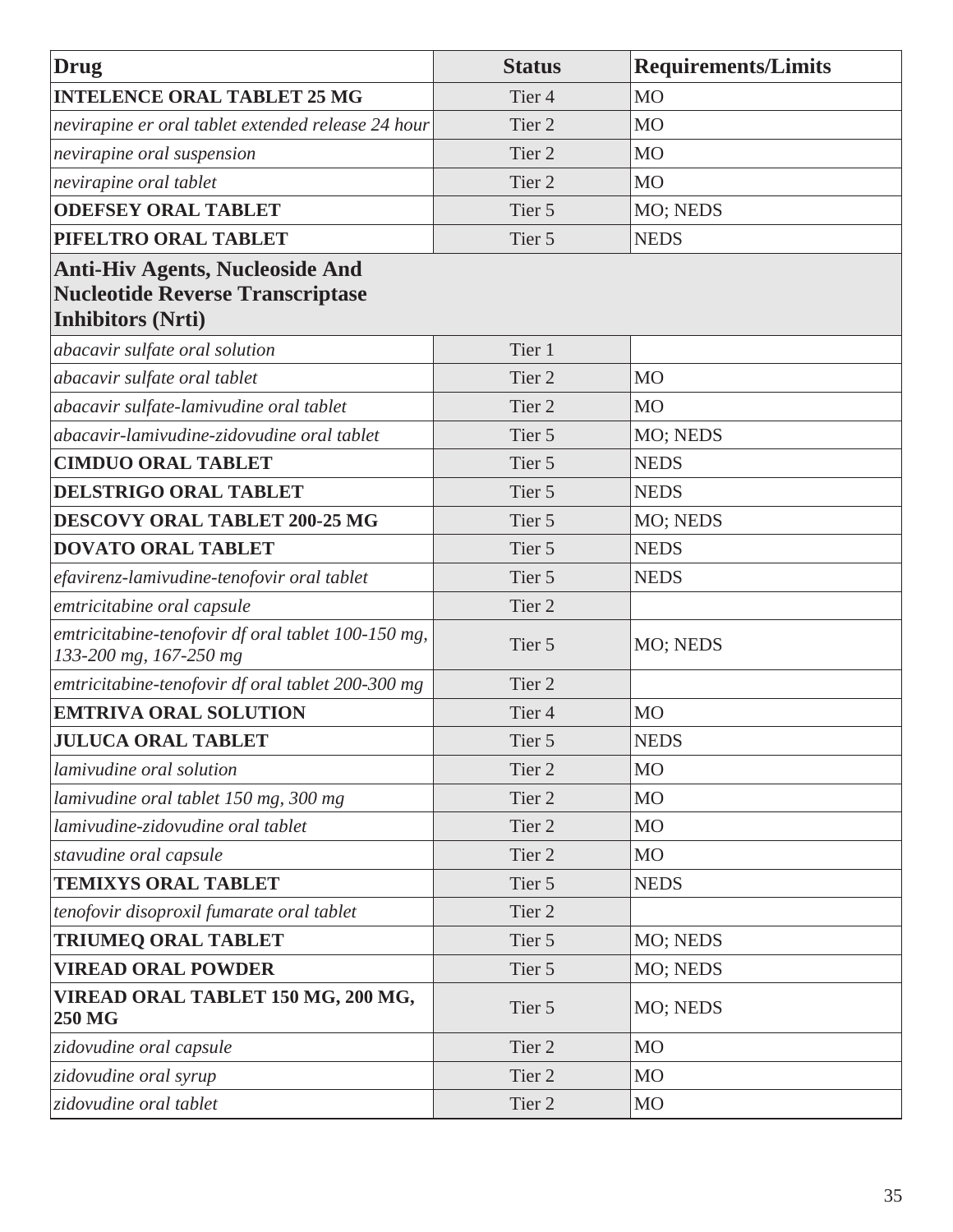| Drug                                                          | <b>Status</b>     | <b>Requirements/Limits</b> |
|---------------------------------------------------------------|-------------------|----------------------------|
| <b>Anti-Hiv Agents, Other</b>                                 |                   |                            |
| <b>FUZEON SUBCUTANEOUS SOLUTION</b><br><b>RECONSTITUTED</b>   | Tier 5            | MO; NEDS                   |
| maraviroc oral tablet                                         | Tier 5            | <b>NEDS</b>                |
| <b>RUKOBIA ORAL TABLET EXTENDED</b><br><b>RELEASE 12 HOUR</b> | Tier 5            | QL (2 EA per 1 day); NEDS  |
| <b>SELZENTRY ORAL SOLUTION</b>                                | Tier 5            | <b>NEDS</b>                |
| <b>SELZENTRY ORAL TABLET 25 MG</b>                            | Tier 3            | <b>MO</b>                  |
| <b>SELZENTRY ORAL TABLET 75 MG</b>                            | Tier 5            | MO; NEDS                   |
| TRIUMEQ PD ORAL TABLET SOLUBLE                                | Tier 5            | <b>NEDS</b>                |
| <b>TYBOST ORAL TABLET</b>                                     | Tier <sub>3</sub> | M <sub>O</sub>             |
| <b>Anti-Hiv Agents, Protease Inhibitors</b>                   |                   |                            |
| <b>APTIVUS ORAL CAPSULE</b>                                   | Tier 5            | MO; NEDS                   |
| <b>APTIVUS ORAL SOLUTION</b>                                  | Tier 5            | MO; NEDS                   |
| atazanavir sulfate oral capsule                               | Tier 2            |                            |
| <b>CRIXIVAN ORAL CAPSULE 400 MG</b>                           | Tier 3            | MO                         |
| <b>EVOTAZ ORAL TABLET</b>                                     | Tier 5            | MO; NEDS                   |
| <b>FOSAMPRENAVIR CALCIUM ORAL</b><br><b>TABLET</b>            | Tier 5            | <b>NEDS</b>                |
| <b>INVIRASE ORAL TABLET</b>                                   | Tier 5            | MO; NEDS                   |
| <b>LEXIVA ORAL SUSPENSION</b>                                 | Tier <sub>4</sub> | MO                         |
| lopinavir-ritonavir oral solution                             | Tier 2            | M <sub>O</sub>             |
| lopinavir-ritonavir oral tablet                               | Tier <sub>2</sub> |                            |
| <b>NORVIR ORAL PACKET</b>                                     | Tier 3            |                            |
| <b>NORVIR ORAL SOLUTION</b>                                   | Tier 3            | <b>MO</b>                  |
| PREZCOBIX ORAL TABLET                                         | Tier 5            | MO; NEDS                   |
| PREZISTA ORAL SUSPENSION                                      | Tier 5            | MO; NEDS                   |
| PREZISTA ORAL TABLET 150 MG, 75 MG                            | Tier <sub>4</sub> | M <sub>O</sub>             |
| PREZISTA ORAL TABLET 600 MG, 800 MG                           | Tier 5            | MO; NEDS                   |
| <b>REYATAZ ORAL PACKET</b>                                    | Tier 5            | MO; NEDS                   |
| ritonavir oral tablet                                         | Tier 2            |                            |
| <b>VIRACEPT ORAL TABLET</b>                                   | Tier 5            | MO; NEDS                   |
| <b>Anti-Influenza Agents</b>                                  |                   |                            |
| amantadine hcl oral capsule                                   | Tier 2            | M <sub>O</sub>             |
| amantadine hcl oral solution                                  | Tier 2            | M <sub>O</sub>             |
| amantadine hcl oral tablet                                    | Tier 2            | <b>MO</b>                  |
| oseltamivir phosphate oral capsule 30 mg                      | Tier 2            | $MO$ ; QL (4 EA per 1 day) |
| oseltamivir phosphate oral capsule 45 mg, 75 mg               | Tier 2            | MO; QL (2 EA per 1 day)    |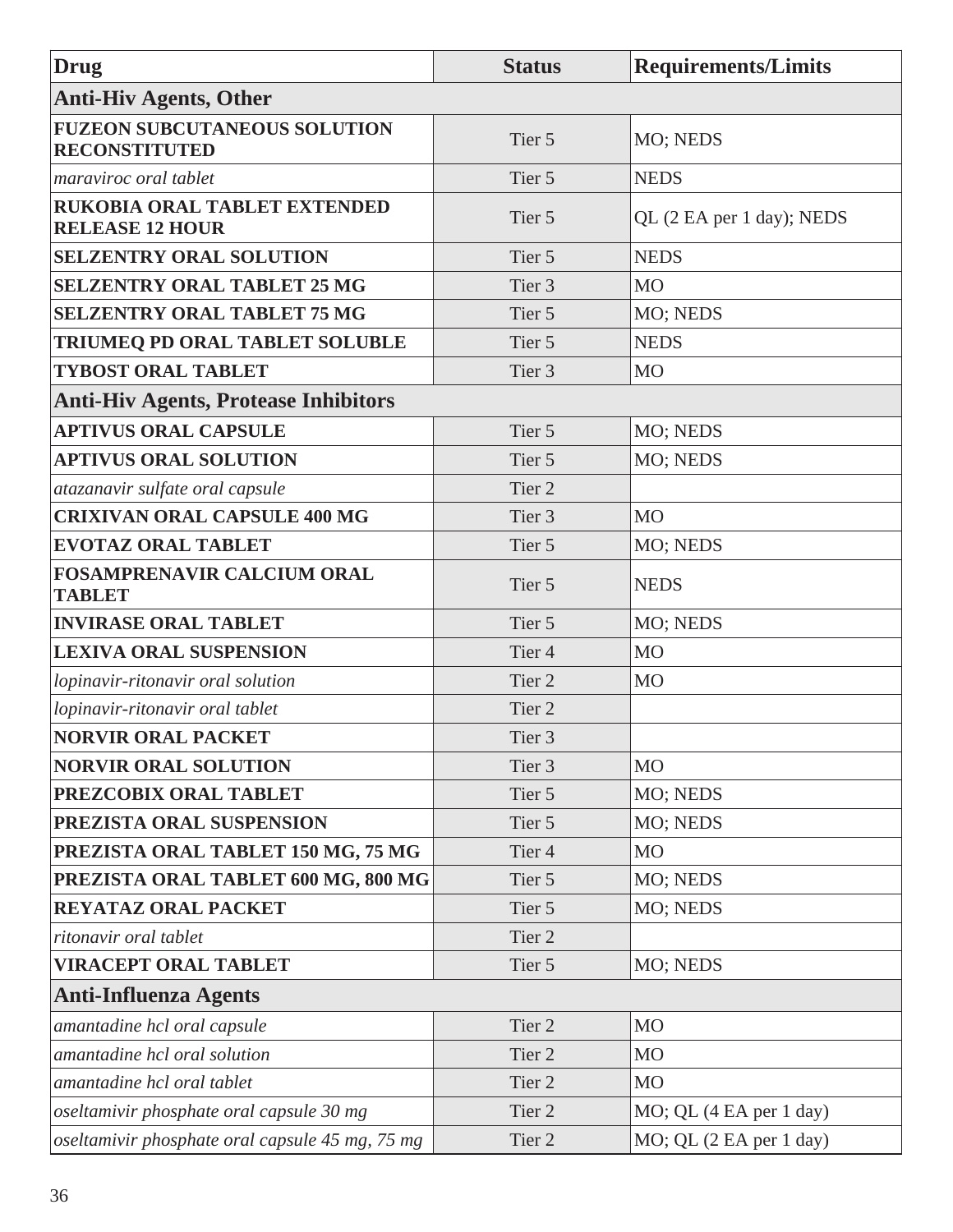| Drug                                                                             | <b>Status</b>     | <b>Requirements/Limits</b>  |
|----------------------------------------------------------------------------------|-------------------|-----------------------------|
| oseltamivir phosphate oral suspension<br>reconstituted                           | Tier <sub>2</sub> |                             |
| RELENZA DISKHALER INHALATION<br><b>AEROSOL POWDER BREATH</b><br><b>ACTIVATED</b> | Tier <sub>4</sub> | MO                          |
| rimantadine hcl oral tablet                                                      | Tier 2            | M <sub>O</sub>              |
| XOFLUZA (40 MG DOSE) ORAL TABLET<br><b>THERAPY PACK</b>                          | Tier 3            |                             |
| XOFLUZA (80 MG DOSE) ORAL TABLET<br><b>THERAPY PACK</b>                          | Tier 3            |                             |
| <b>Anxiolytics</b>                                                               |                   |                             |
| <b>Anxiolytics, Other</b>                                                        |                   |                             |
| buspirone hcl oral tablet                                                        | Tier <sub>2</sub> | M <sub>O</sub>              |
| doxepin hcl oral tablet                                                          | Tier <sub>2</sub> | QL (30 EA per 30 days)      |
| hydroxyzine hcl oral syrup                                                       | Tier <sub>2</sub> | PA NS; MO                   |
| hydroxyzine hcl oral tablet                                                      | Tier <sub>2</sub> | PA NS; MO                   |
| <b>Benzodiazepines</b>                                                           |                   |                             |
| alprazolam er oral tablet extended release 24<br>hour $0.5$ mg                   | Tier <sub>2</sub> | MO                          |
| alprazolam oral tablet                                                           | Tier 1            | <b>MO</b>                   |
| alprazolam xr oral tablet extended release 24<br>hour $0.5$ mg                   | Tier <sub>2</sub> | MO                          |
| chlordiazepoxide hcl oral capsule                                                | Tier 1            | <b>MO</b>                   |
| clorazepate dipotassium oral tablet                                              | Tier <sub>2</sub> | M <sub>O</sub>              |
| <b>DIAZEPAM INTENSOL ORAL</b><br><b>CONCENTRATE</b>                              | Tier 2            | QL (1200 ML per 30 days)    |
| diazepam oral solution 5 mg/5ml                                                  | Tier 2            | <b>MO</b>                   |
| diazepam oral tablet 10 mg                                                       | Tier 1            | MO; QL (120 EA per 30 days) |
| diazepam oral tablet 2 mg, 5 mg                                                  | Tier 1            | MO; QL (90 EA per 30 days)  |
| estazolam oral tablet                                                            | Tier 2            | MO; QL (1 EA per 1 day)     |
| lorazepam injection solution 2 mg/ml                                             | Tier 2            |                             |
| lorazepam intensol oral concentrate                                              | Tier 2            | QL (150 ML per 30 days)     |
| lorazepam oral concentrate 1 mg/0.5ml                                            | Tier 2            | QL (150 EA per 30 days)     |
| lorazepam oral concentrate 2 mg/ml                                               | Tier 2            | MO; QL (150 ML per 30 days) |
| lorazepam oral tablet 0.5 mg, 1 mg                                               | Tier 1            | MO; QL (90 EA per 30 days)  |
| lorazepam oral tablet 2 mg                                                       | Tier 1            | MO; QL (150 EA per 30 days) |
| oxazepam oral capsule                                                            | Tier 2            | <b>MO</b>                   |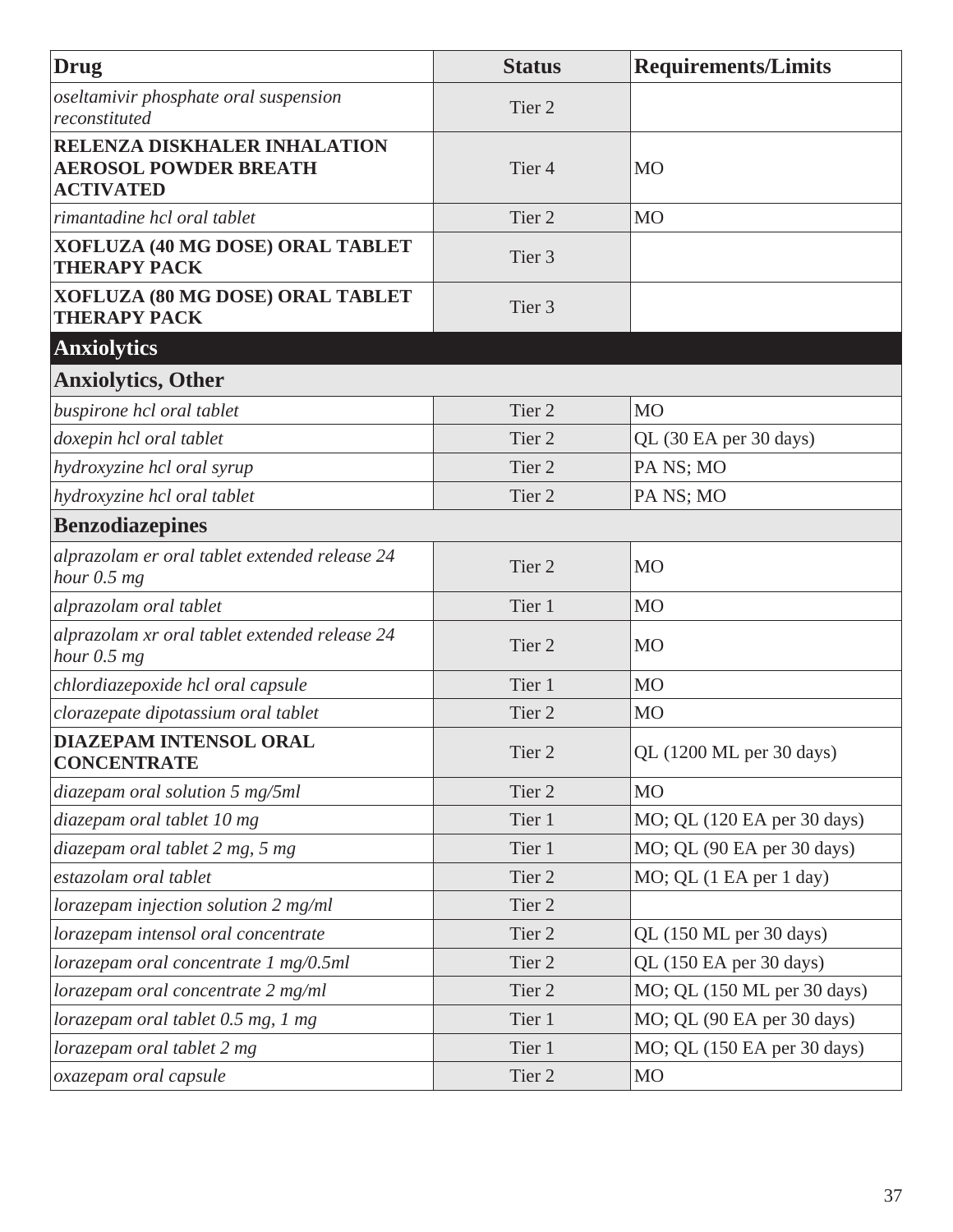| <b>Drug</b>                                                                                                              | <b>Status</b>     | <b>Requirements/Limits</b> |
|--------------------------------------------------------------------------------------------------------------------------|-------------------|----------------------------|
| <b>Ssris/Snris (Selective Serotonin</b><br><b>Reuptake Inhibitors/Serotonin And</b><br>Norepinephrine Reuptake Inhibitor |                   |                            |
| paroxetine hcl oral tablet                                                                                               | Tier 1            | M <sub>O</sub>             |
| venlafaxine hcl oral tablet                                                                                              | Tier 2            | M <sub>O</sub>             |
| <b>Bipolar Agents</b>                                                                                                    |                   |                            |
| <b>Bipolar Agents, Other</b>                                                                                             |                   |                            |
| olanzapine-fluoxetine hcl oral capsule                                                                                   | Tier <sub>2</sub> | M <sub>O</sub>             |
| ziprasidone hcl oral capsule                                                                                             | Tier <sub>2</sub> | M <sub>O</sub>             |
| <b>Mood Stabilizers</b>                                                                                                  |                   |                            |
| divalproex sodium oral tablet delayed release                                                                            | Tier <sub>2</sub> | M <sub>O</sub>             |
| lamotrigine oral tablet                                                                                                  | Tier 1            | M <sub>O</sub>             |
| lamotrigine oral tablet chewable                                                                                         | Tier <sub>2</sub> | M <sub>O</sub>             |
| lithium carbonate er oral tablet extended release                                                                        | Tier 2            | M <sub>O</sub>             |
| lithium carbonate oral capsule                                                                                           | Tier 1            | M <sub>O</sub>             |
| lithium carbonate oral tablet                                                                                            | Tier <sub>2</sub> | M <sub>O</sub>             |
| <b>LITHIUM ORAL SOLUTION</b>                                                                                             | Tier <sub>4</sub> | M <sub>O</sub>             |
| <b>Blood Glucose Regulators</b>                                                                                          |                   |                            |
| <b>Antidiabetic Agents</b>                                                                                               |                   |                            |
| acarbose oral tablet                                                                                                     | Tier <sub>2</sub> | MO; QL (3 EA per 1 day)    |
| alogliptin benzoate oral tablet                                                                                          | Tier <sub>2</sub> |                            |
| <b>BYDUREON BCISE SUBCUTANEOUS</b><br><b>AUTO-INJECTOR</b>                                                               | Tier 3            |                            |
| <b>BYETTA 10 MCG PEN SUBCUTANEOUS</b><br><b>SOLUTION PEN-INJECTOR</b>                                                    | Tier <sub>4</sub> |                            |
| <b>BYETTA 5 MCG PEN SUBCUTANEOUS</b><br><b>SOLUTION PEN-INJECTOR</b>                                                     | Tier <sub>4</sub> |                            |
| colesevelam hcl oral tablet                                                                                              | Tier 2            |                            |
| <b>CYCLOSET ORAL TABLET</b>                                                                                              | Tier <sub>4</sub> | M <sub>O</sub>             |
| <b>FARXIGA ORAL TABLET</b>                                                                                               | Tier <sub>3</sub> | M <sub>O</sub>             |
| glimepiride oral tablet                                                                                                  | Tier 1            | <b>MO</b>                  |
| glipizide er oral tablet extended release 24 hour                                                                        | Tier 1            | M <sub>O</sub>             |
| glipizide oral tablet                                                                                                    | Tier 1            | M <sub>O</sub>             |
| glyburide micronized oral tablet                                                                                         | Tier <sub>2</sub> | PA NS; MO                  |
| glyburide oral tablet                                                                                                    | Tier <sub>2</sub> | PA NS; MO                  |
| <b>GLYXAMBI ORAL TABLET</b>                                                                                              | Tier 3            |                            |
| <b>JANUVIA ORAL TABLET</b>                                                                                               | Tier 3            | MO; QL (1 EA per 1 day)    |
| <b>JARDIANCE ORAL TABLET</b>                                                                                             | Tier 3            |                            |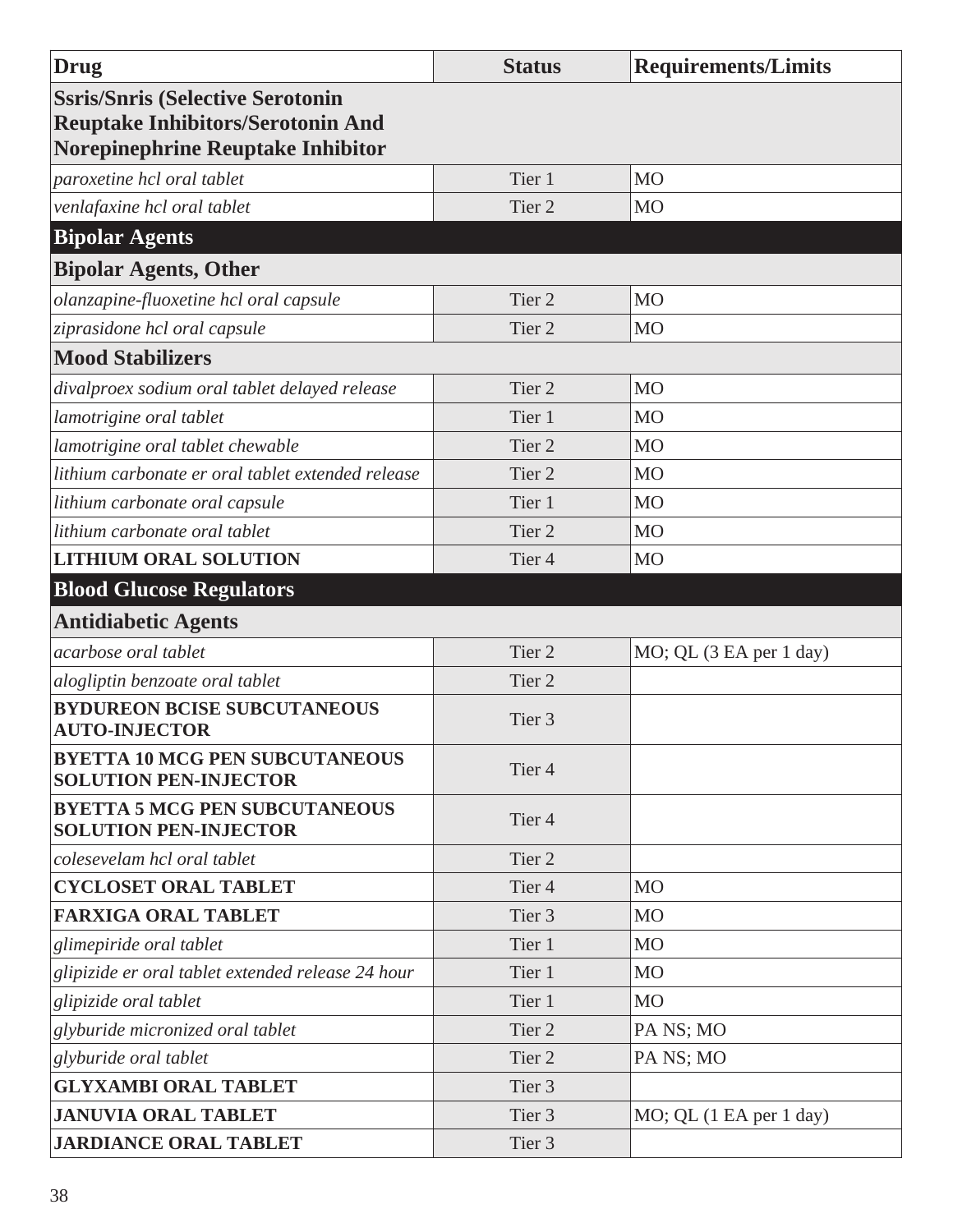| Drug                                                                                              | <b>Status</b>     | <b>Requirements/Limits</b>               |
|---------------------------------------------------------------------------------------------------|-------------------|------------------------------------------|
| metformin hcl er oral tablet extended release 24<br>hour                                          | Tier 1            | <b>MO</b>                                |
| metformin hcl oral solution                                                                       | Tier <sub>2</sub> |                                          |
| metformin hcl oral tablet 1000 mg, 500 mg, 850<br>mg                                              | Tier 1            | <b>MO</b>                                |
| miglitol oral tablet                                                                              | Tier 1            | M <sub>O</sub>                           |
| nateglinide oral tablet                                                                           | Tier <sub>2</sub> | M <sub>O</sub>                           |
| OZEMPIC (0.25 OR 0.5 MG/DOSE)<br><b>SUBCUTANEOUS SOLUTION PEN-</b><br><b>INJECTOR</b>             | Tier 3            |                                          |
| <b>OZEMPIC (1 MG/DOSE) SUBCUTANEOUS</b><br><b>SOLUTION PEN-INJECTOR</b>                           | Tier <sub>3</sub> |                                          |
| pioglitazone hcl oral tablet                                                                      | Tier 1            | <b>MO</b>                                |
| repaglinide oral tablet 0.5 mg, 1 mg                                                              | Tier <sub>2</sub> | MO; QL (4 EA per 1 day)                  |
| repaglinide oral tablet 2 mg                                                                      | Tier 2            | MO; QL (8 EA per 1 day)                  |
| <b>SYMLINPEN 120 SUBCUTANEOUS</b><br><b>SOLUTION PEN-INJECTOR</b>                                 | Tier 5            | PA; MO; NEDS                             |
| <b>SYMLINPEN 60 SUBCUTANEOUS</b><br><b>SOLUTION PEN-INJECTOR</b>                                  | Tier 5            | PA; MO; NEDS                             |
| <b>SYNJARDY ORAL TABLET</b>                                                                       | Tier 3            |                                          |
| <b>SYNJARDY XR ORAL TABLET</b><br><b>EXTENDED RELEASE 24 HOUR</b>                                 | Tier <sub>3</sub> |                                          |
| <b>TOLBUTAMIDE ORAL TABLET</b>                                                                    | Tier <sub>4</sub> | M <sub>O</sub>                           |
| <b>TRADJENTA ORAL TABLET</b>                                                                      | Tier 3            | MO; QL (1 EA per 1 day)                  |
| TRIJARDY XR ORAL TABLET EXTENDED<br><b>RELEASE 24 HOUR</b>                                        | Tier <sub>3</sub> |                                          |
| <b>TRULICITY SUBCUTANEOUS SOLUTION</b><br><b>PEN-INJECTOR</b>                                     | Tier <sub>3</sub> |                                          |
| <b>VICTOZA SUBCUTANEOUS SOLUTION</b><br><b>PEN-INJECTOR</b>                                       | Tier 3            |                                          |
| XIGDUO XR ORAL TABLET EXTENDED<br><b>RELEASE 24 HOUR</b>                                          | Tier <sub>3</sub> |                                          |
| <b>Blood Glucose Regulators</b>                                                                   |                   |                                          |
| glipizide-metformin hcl oral tablet                                                               | Tier 2            | <b>MO</b>                                |
| glyburide-metformin oral tablet                                                                   | Tier <sub>2</sub> | PA NS; MO; QL (4 EA per 1 day)           |
| <b>GVOKE HYPOPEN 2-PACK</b><br><b>SUBCUTANEOUS SOLUTION AUTO-</b><br><b>INJECTOR 0.5 MG/0.1ML</b> | Tier 3            | QL $(0.4 \text{ ML per } 1 \text{ day})$ |
| <b>GVOKE HYPOPEN 2-PACK</b><br><b>SUBCUTANEOUS SOLUTION AUTO-</b><br><b>INJECTOR 1 MG/0.2ML</b>   | Tier <sub>3</sub> | QL (0.8 ML per 1 day)                    |
| <b>GVOKE KIT SUBCUTANEOUS SOLUTION</b>                                                            | Tier 3            | QL (0.8 ML per 1 day)                    |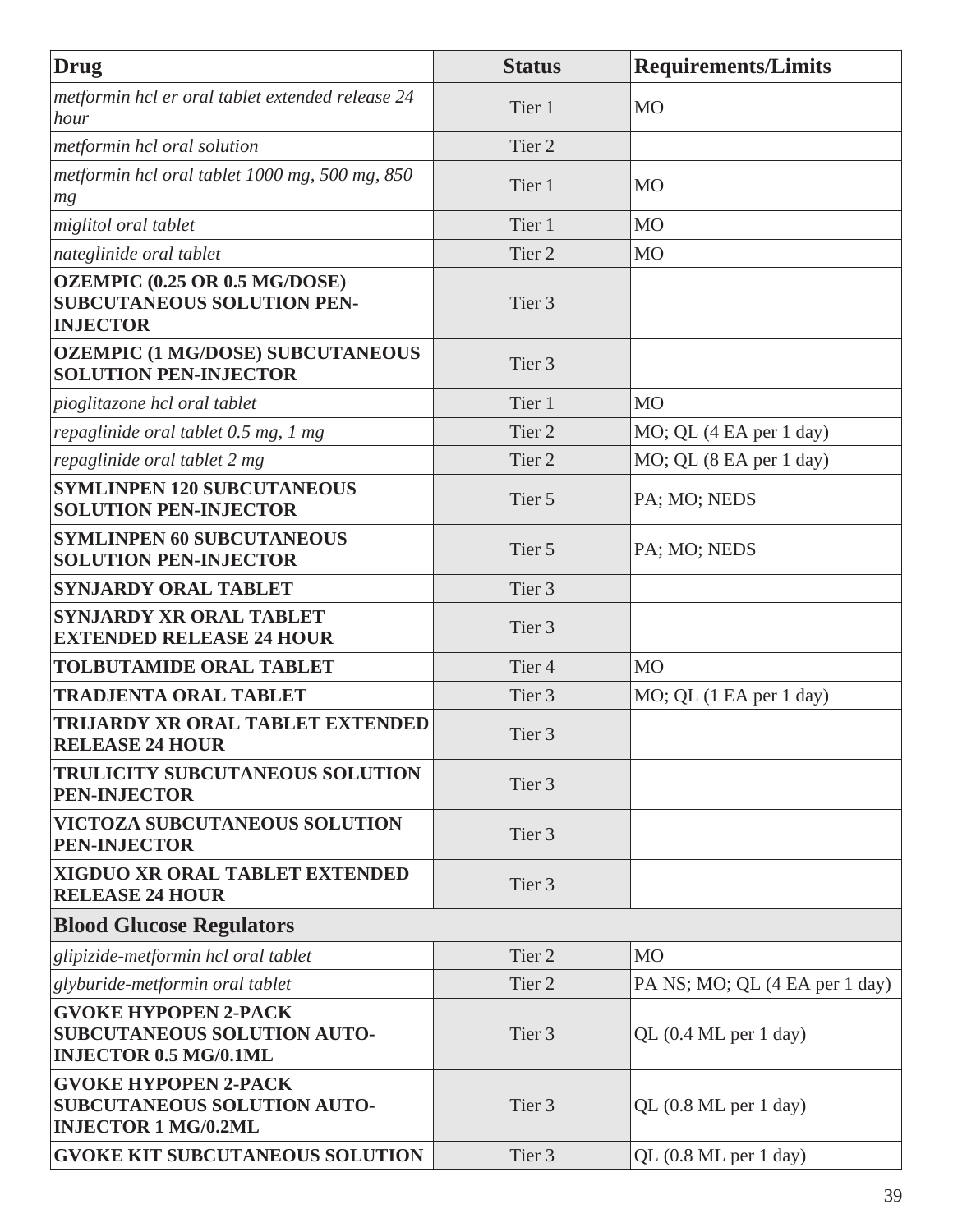| Drug                                                                                       | <b>Status</b>     | <b>Requirements/Limits</b>                    |
|--------------------------------------------------------------------------------------------|-------------------|-----------------------------------------------|
| <b>GVOKE PFS SUBCUTANEOUS SOLUTION</b><br>PREFILLED SYRINGE 0.5 MG/0.1ML                   | Tier 3            | QL (0.4 ML per 1 day)                         |
| <b>GVOKE PFS SUBCUTANEOUS SOLUTION</b><br>PREFILLED SYRINGE 1 MG/0.2ML                     | Tier <sub>3</sub> | QL (0.8 ML per 1 day)                         |
| <b>JANUMET ORAL TABLET</b>                                                                 | Tier <sub>3</sub> | $MO$ ; QL $(2 \text{ EA per } 1 \text{ day})$ |
| <b>JANUMET XR ORAL TABLET EXTENDED</b><br><b>RELEASE 24 HOUR</b>                           | Tier <sub>3</sub> | QL (2 EA per 1 day)                           |
| <b>JENTADUETO ORAL TABLET</b>                                                              | Tier <sub>3</sub> | MO; QL (2 EA per 1 day)                       |
| <b>JENTADUETO XR ORAL TABLET</b><br><b>EXTENDED RELEASE 24 HOUR</b>                        | Tier <sub>3</sub> | QL (2 EA per 1 day)                           |
| pioglitazone hcl-glimepiride oral tablet                                                   | Tier <sub>2</sub> | <b>MO</b>                                     |
| pioglitazone hcl-metformin hcl oral tablet                                                 | Tier <sub>2</sub> | M <sub>O</sub>                                |
| <b>Glycemic Agents</b>                                                                     |                   |                                               |
| diazoxide oral suspension                                                                  | Tier <sub>2</sub> |                                               |
| <b>GLUCAGEN HYPOKIT INJECTION</b><br><b>SOLUTION RECONSTITUTED</b>                         | Tier <sub>3</sub> | <b>MO</b>                                     |
| <b>GLUCAGON EMERGENCY INJECTION</b><br><b>KIT</b>                                          | Tier <sub>3</sub> | <b>MO</b>                                     |
| <b>Insulins</b>                                                                            |                   |                                               |
| <b>CVS GAUZE STERILE PAD 2"X2"</b>                                                         | Tier <sub>4</sub> |                                               |
| <b>HUMALOG INJECTION SOLUTION</b>                                                          | Tier <sub>3</sub> | M <sub>O</sub>                                |
| <b>HUMALOG JUNIOR KWIKPEN</b><br><b>SUBCUTANEOUS SOLUTION PEN-</b><br><b>INJECTOR</b>      | Tier <sub>3</sub> |                                               |
| <b>HUMALOG KWIKPEN SUBCUTANEOUS</b><br><b>SOLUTION PEN-INJECTOR</b>                        | Tier <sub>3</sub> | <b>MO</b>                                     |
| <b>HUMALOG MIX 50/50 KWIKPEN</b><br><b>SUBCUTANEOUS SUSPENSION PEN-</b><br><b>INJECTOR</b> | Tier 3            | <b>MO</b>                                     |
| <b>HUMALOG MIX 50/50 SUBCUTANEOUS</b><br><b>SUSPENSION</b>                                 | Tier <sub>3</sub> | <b>MO</b>                                     |
| <b>HUMALOG MIX 75/25 KWIKPEN</b><br><b>SUBCUTANEOUS SUSPENSION PEN-</b><br><b>INJECTOR</b> | Tier 3            | <b>MO</b>                                     |
| <b>HUMALOG MIX 75/25 SUBCUTANEOUS</b><br><b>SUSPENSION</b>                                 | Tier 3            | <b>MO</b>                                     |
| <b>HUMALOG SUBCUTANEOUS SOLUTION</b><br><b>CARTRIDGE</b>                                   | Tier <sub>3</sub> | <b>MO</b>                                     |
| <b>HUMULIN 70/30 KWIKPEN</b><br><b>SUBCUTANEOUS SUSPENSION PEN-</b><br><b>INJECTOR</b>     | Tier 3            | <b>MO</b>                                     |
| <b>HUMULIN 70/30 SUBCUTANEOUS</b><br><b>SUSPENSION</b>                                     | Tier 3            | <b>MO</b>                                     |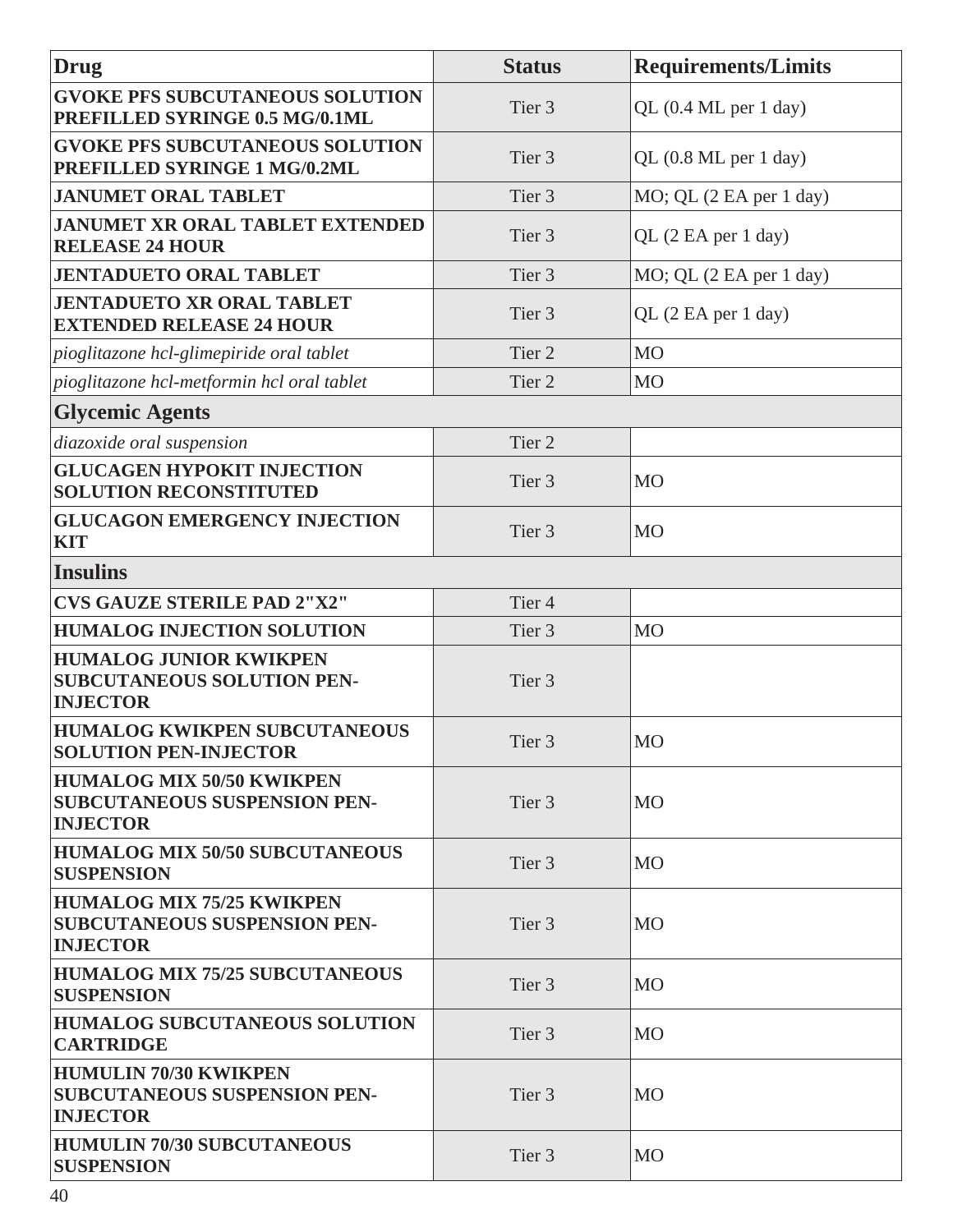| Drug                                                                                        | <b>Status</b>     | <b>Requirements/Limits</b> |
|---------------------------------------------------------------------------------------------|-------------------|----------------------------|
| <b>HUMULIN N KWIKPEN SUBCUTANEOUS</b><br><b>SUSPENSION PEN-INJECTOR</b>                     | Tier <sub>3</sub> | <b>MO</b>                  |
| <b>HUMULIN N SUBCUTANEOUS</b><br><b>SUSPENSION</b>                                          | Tier 3            | <b>MO</b>                  |
| <b>HUMULIN R INJECTION SOLUTION</b>                                                         | Tier 3            | M <sub>O</sub>             |
| <b>HUMULIN R U-500 (CONCENTRATED)</b><br><b>SUBCUTANEOUS SOLUTION</b>                       | Tier <sub>3</sub> | <b>MO</b>                  |
| <b>HUMULIN R U-500 KWIKPEN</b><br><b>SUBCUTANEOUS SOLUTION PEN-</b><br><b>INJECTOR</b>      | Tier <sub>3</sub> | <b>MO</b>                  |
| <b>INSULIN LISPRO (1 UNIT DIAL)</b><br><b>SUBCUTANEOUS SOLUTION PEN-</b><br><b>INJECTOR</b> | Tier <sub>3</sub> |                            |
| <b>INSULIN LISPRO INJECTION SOLUTION</b>                                                    | Tier <sub>3</sub> |                            |
| insulin lispro junior kwikpen subcutaneous<br>solution pen-injector                         | Tier <sub>3</sub> |                            |
| insulin lispro prot & lispro subcutaneous<br>suspension pen-injector                        | Tier <sub>3</sub> |                            |
| <b>LANTUS SOLOSTAR SUBCUTANEOUS</b><br><b>SOLUTION PEN-INJECTOR</b>                         | Tier <sub>3</sub> | <b>MO</b>                  |
| <b>LANTUS SUBCUTANEOUS SOLUTION</b>                                                         | Tier <sub>3</sub> | M <sub>O</sub>             |
| <b>RELI-ON INSULIN SYRINGE 29G 0.3 ML</b>                                                   | Tier <sub>4</sub> |                            |
| <b>TOUJEO MAX SOLOSTAR</b><br><b>SUBCUTANEOUS SOLUTION PEN-</b><br><b>INJECTOR</b>          | Tier <sub>3</sub> |                            |
| <b>TOUJEO SOLOSTAR SUBCUTANEOUS</b><br><b>SOLUTION PEN-INJECTOR</b>                         | Tier <sub>3</sub> | <b>MO</b>                  |
| <b>Blood Glucose Supplies</b>                                                               |                   |                            |
| <b>Glucose Monitoring Test Supplies</b>                                                     |                   |                            |
| <b>ACCU-CHEK AVIVA PLUS IN VITRO</b><br><b>STRIP</b>                                        | Tier <sub>4</sub> | PA; QL (5 EA per 1 day)    |
| <b>ACCU-CHEK COMPACT PLUS IN VITRO</b><br><b>STRIP</b>                                      | Tier <sub>4</sub> | PA; QL (5 EA per 1 day)    |
| <b>ACCU-CHEK GUIDE IN VITRO STRIP</b>                                                       | Tier <sub>4</sub> | PA; QL (5 EA per 1 day)    |
| <b>ACCU-CHEK SMARTVIEW IN VITRO</b><br><b>STRIP</b>                                         | Tier <sub>4</sub> | PA; QL (5 EA per 1 day)    |
| <b>ACCUTREND GLUCOSE IN VITRO STRIP</b>                                                     | Tier <sub>4</sub> | $PA$ ; QL (5 EA per 1 day) |
| <b>ADVANCE INTUITION TEST IN VITRO</b><br><b>STRIP</b>                                      | Tier <sub>4</sub> | PA; QL (5 EA per 1 day)    |
| <b>ADVANCE MICRO-DRAW TEST IN VITRO</b><br><b>STRIP</b>                                     | Tier <sub>4</sub> | PA; QL (5 EA per 1 day)    |
| <b>ADVOCATE REDI-CODE IN VITRO STRIP</b>                                                    | Tier <sub>4</sub> | PA; QL (5 EA per 1 day)    |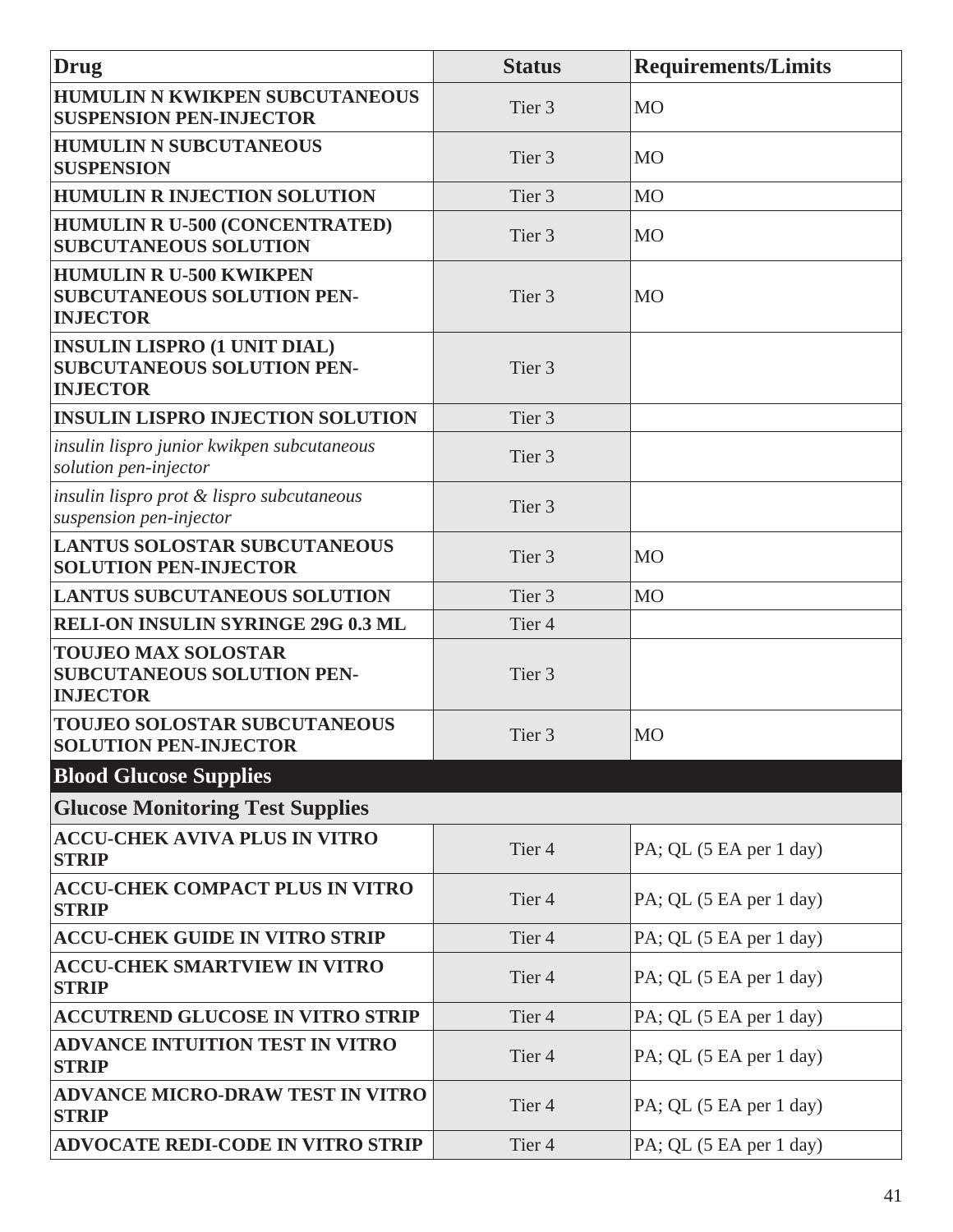| <b>Drug</b>                                                  | <b>Status</b>     | <b>Requirements/Limits</b> |
|--------------------------------------------------------------|-------------------|----------------------------|
| <b>ADVOCATE REDI-CODE+ TEST IN VITRO</b><br><b>STRIP</b>     | Tier <sub>4</sub> | PA; QL (5 EA per 1 day)    |
| <b>ADVOCATE TEST IN VITRO STRIP</b>                          | Tier <sub>4</sub> | PA; QL (5 EA per 1 day)    |
| <b>AGAMATRIX AMP TEST IN VITRO STRIP</b>                     | Tier <sub>4</sub> | PA; QL (5 EA per 1 day)    |
| <b>AGAMATRIX JAZZ TEST IN VITRO STRIP</b>                    | Tier <sub>4</sub> | PA; QL (5 EA per 1 day)    |
| <b>AGAMATRIX KEYNOTE TEST IN VITRO</b><br><b>STRIP</b>       | Tier <sub>4</sub> | PA; QL (5 EA per 1 day)    |
| <b>AGAMATRIX PRESTO TEST IN VITRO</b><br><b>STRIP</b>        | Tier <sub>4</sub> | PA; QL (5 EA per 1 day)    |
| <b>ASSURE 3 TEST IN VITRO STRIP</b>                          | Tier <sub>4</sub> | PA; QL (5 EA per 1 day)    |
| <b>ASSURE 4 TEST IN VITRO STRIP</b>                          | Tier <sub>4</sub> | PA; QL (5 EA per 1 day)    |
| <b>ASSURE II CHECK IN VITRO STRIP</b>                        | Tier <sub>4</sub> | PA; QL (5 EA per 1 day)    |
| <b>ASSURE II IN VITRO STRIP</b>                              | Tier <sub>4</sub> | PA; QL (5 EA per 1 day)    |
| <b>ASSURE PLATINUM IN VITRO STRIP</b>                        | Tier <sub>4</sub> | PA                         |
| <b>ASSURE PRISM MULTI TEST IN VITRO</b><br><b>STRIP</b>      | Tier <sub>4</sub> | PA; QL (5 EA per 1 day)    |
| <b>ASSURE PRO TEST IN VITRO STRIP</b>                        | Tier <sub>4</sub> | PA; QL (5 EA per 1 day)    |
| <b>BIOSCANNER GLUCOSE TEST IN VITRO</b><br><b>STRIP</b>      | Tier <sub>4</sub> | PA; QL (5 EA per 1 day)    |
| <b>BLOOD GLUCOSE TEST IN VITRO STRIP</b>                     | Tier <sub>4</sub> | PA; QL (5 EA per 1 day)    |
| <b>CAREONE BLOOD GLUCOSE TEST IN</b><br><b>VITRO STRIP</b>   | Tier <sub>4</sub> | PA; QL (5 EA per 1 day)    |
| <b>CARESENS N GLUCOSE TEST IN VITRO</b><br><b>STRIP</b>      | Tier <sub>4</sub> | PA; QL (5 EA per 1 day)    |
| <b>CARETOUCH TEST IN VITRO STRIP</b>                         | Tier <sub>4</sub> | PA; QL (5 EA per 1 day)    |
| <b>CLEVER CHEK AUTO-CODE TEST IN</b><br><b>VITRO STRIP</b>   | Tier <sub>4</sub> | PA; QL (5 EA per 1 day)    |
| <b>CLEVER CHEK AUTO-CODE VOICE IN</b><br><b>VITRO STRIP</b>  | Tier <sub>4</sub> | PA; QL (5 EA per 1 day)    |
| <b>CLEVER CHEK TEST IN VITRO STRIP</b>                       | Tier <sub>4</sub> | PA; QL (5 EA per 1 day)    |
| <b>CLEVER CHOICE AUTO-CODE TEST IN</b><br><b>VITRO STRIP</b> | Tier <sub>4</sub> | PA; QL (5 EA per 1 day)    |
| <b>CLEVER CHOICE MICRO TEST IN VITRO</b><br><b>STRIP</b>     | Tier <sub>4</sub> | PA; QL (5 EA per 1 day)    |
| <b>CLEVER CHOICE NO CODING IN VITRO</b><br><b>STRIP</b>      | Tier <sub>4</sub> | PA; QL (5 EA per 1 day)    |
| <b>CLEVER CHOICE TALK SYSTEM IN</b><br><b>VITRO STRIP</b>    | Tier <sub>4</sub> | PA; QL (5 EA per 1 day)    |
| <b>CONTOUR NEXT TEST IN VITRO STRIP</b>                      | Tier <sub>4</sub> | PA; QL (5 EA per 1 day)    |
| <b>CONTOUR TEST IN VITRO STRIP</b>                           | Tier <sub>4</sub> | PA; QL (5 EA per 1 day)    |
| <b>DEXCOM G4 PLAT PED RCV/SHARE</b><br><b>DEVICE</b>         | Tier <sub>4</sub> | PA                         |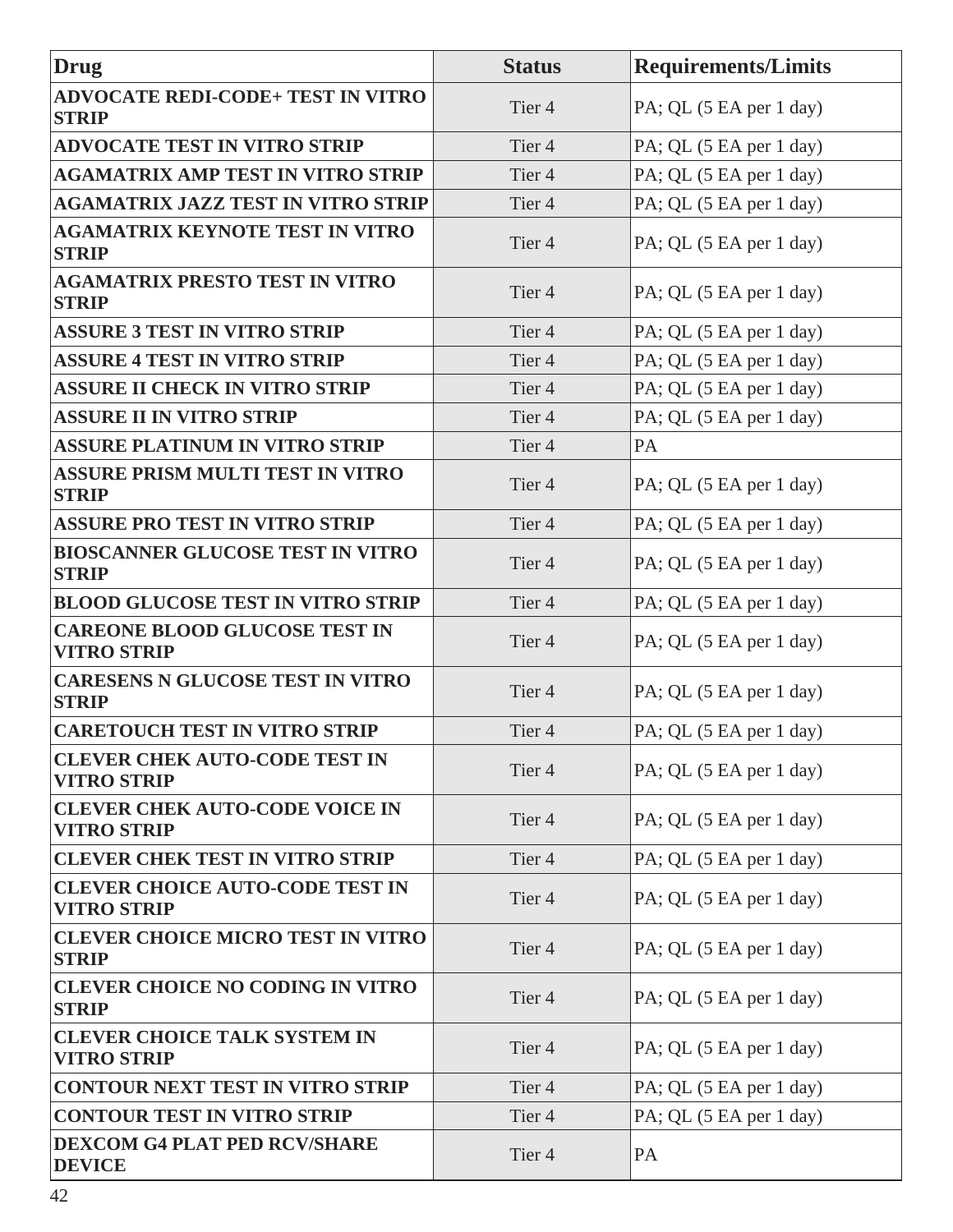| Drug                                                         | <b>Status</b>     | <b>Requirements/Limits</b> |
|--------------------------------------------------------------|-------------------|----------------------------|
| <b>DEXCOM G4 PLAT PED RECEIVER</b><br><b>DEVICE</b>          | Tier <sub>4</sub> | PA                         |
| <b>DEXCOM G4 PLATINUM RCV/SHARE</b><br><b>DEVICE</b>         | Tier <sub>4</sub> | PA                         |
| <b>DEXCOM G4 PLATINUM RECEIVER</b><br><b>DEVICE</b>          | Tier <sub>4</sub> | PA                         |
| <b>DEXCOM G4 PLATINUM TRANSMITTER</b>                        | Tier <sub>4</sub> | PA                         |
| <b>DEXCOM G4 SENSOR</b>                                      | Tier <sub>4</sub> | PA                         |
| <b>DEXCOM G5 MOB/G4 PLAT SENSOR</b>                          | Tier <sub>4</sub> | PA                         |
| <b>DEXCOM G5 MOBILE RECEIVER DEVICE</b>                      | Tier <sub>4</sub> | PA                         |
| <b>DEXCOM G5 MOBILE TRANSMITTER</b>                          | Tier <sub>4</sub> | PA                         |
| <b>DEXCOM G6 RECEIVER DEVICE</b>                             | Tier <sub>4</sub> | PA                         |
| <b>DEXCOM G6 SENSOR</b>                                      | Tier <sub>4</sub> | PA                         |
| <b>DEXCOM G6 TRANSMITTER</b>                                 | Tier <sub>4</sub> | PA                         |
| <b>EASY PLUS II GLUCOSE TEST IN VITRO</b><br><b>STRIP</b>    | Tier <sub>4</sub> | PA; QL (5 EA per 1 day)    |
| <b>EASY STEP TEST IN VITRO STRIP</b>                         | Tier <sub>4</sub> | PA; QL (5 EA per 1 day)    |
| <b>EASY TALK BLOOD GLUCOSE TEST IN</b><br><b>VITRO STRIP</b> | Tier <sub>4</sub> | PA; QL (5 EA per 1 day)    |
| <b>EASY TOUCH TEST IN VITRO STRIP</b>                        | Tier <sub>4</sub> | PA; QL (5 EA per 1 day)    |
| <b>EASY TRAK BLOOD GLUCOSE TEST IN</b><br><b>VITRO STRIP</b> | Tier <sub>4</sub> | PA; QL (5 EA per 1 day)    |
| <b>EASYGLUCO IN VITRO STRIP</b>                              | Tier <sub>4</sub> | PA; QL (5 EA per 1 day)    |
| <b>EASYMAX 15 TEST IN VITRO STRIP</b>                        | Tier <sub>4</sub> | PA; QL (5 EA per 1 day)    |
| <b>ENLITE GLUCOSE SENSOR</b>                                 | Tier 4            | PA                         |
| <b>EVERSENSE SENSOR/HOLDER</b>                               | Tier <sub>4</sub> | PA                         |
| <b>EVERSENSE SMART TRANSMITTER</b>                           | Tier <sub>4</sub> | PA                         |
| <b>EXACTECH R-S-G TEST IN VITRO STRIP</b>                    | Tier <sub>4</sub> | PA; QL (5 EA per 1 day)    |
| <b>EXACTECH TEST IN VITRO STRIP</b>                          | Tier <sub>4</sub> | PA; QL (5 EA per 1 day)    |
| FREESTYLE INSULINX TEST IN VITRO<br><b>STRIP</b>             | Tier <sub>4</sub> | PA; QL (5 EA per 1 day)    |
| <b>FREESTYLE LIBRE 14 DAY READER</b><br><b>DEVICE</b>        | Tier <sub>4</sub> | PA                         |
| <b>FREESTYLE LIBRE 14 DAY SENSOR</b>                         | Tier <sub>4</sub> | PA                         |
| <b>FREESTYLE LIBRE READER DEVICE</b>                         | Tier <sub>4</sub> | PA                         |
| <b>FREESTYLE LIBRE SENSOR SYSTEM</b>                         | Tier <sub>4</sub> | PA                         |
| <b>FREESTYLE LITE TEST IN VITRO STRIP</b>                    | Tier <sub>4</sub> | PA; QL (5 EA per 1 day)    |
| <b>FREESTYLE PRECISION NEO TEST IN</b><br><b>VITRO STRIP</b> | Tier <sub>4</sub> | PA; QL (5 EA per 1 day)    |
| <b>FREESTYLE TEST IN VITRO STRIP</b>                         | Tier 4            | PA; QL (5 EA per 1 day)    |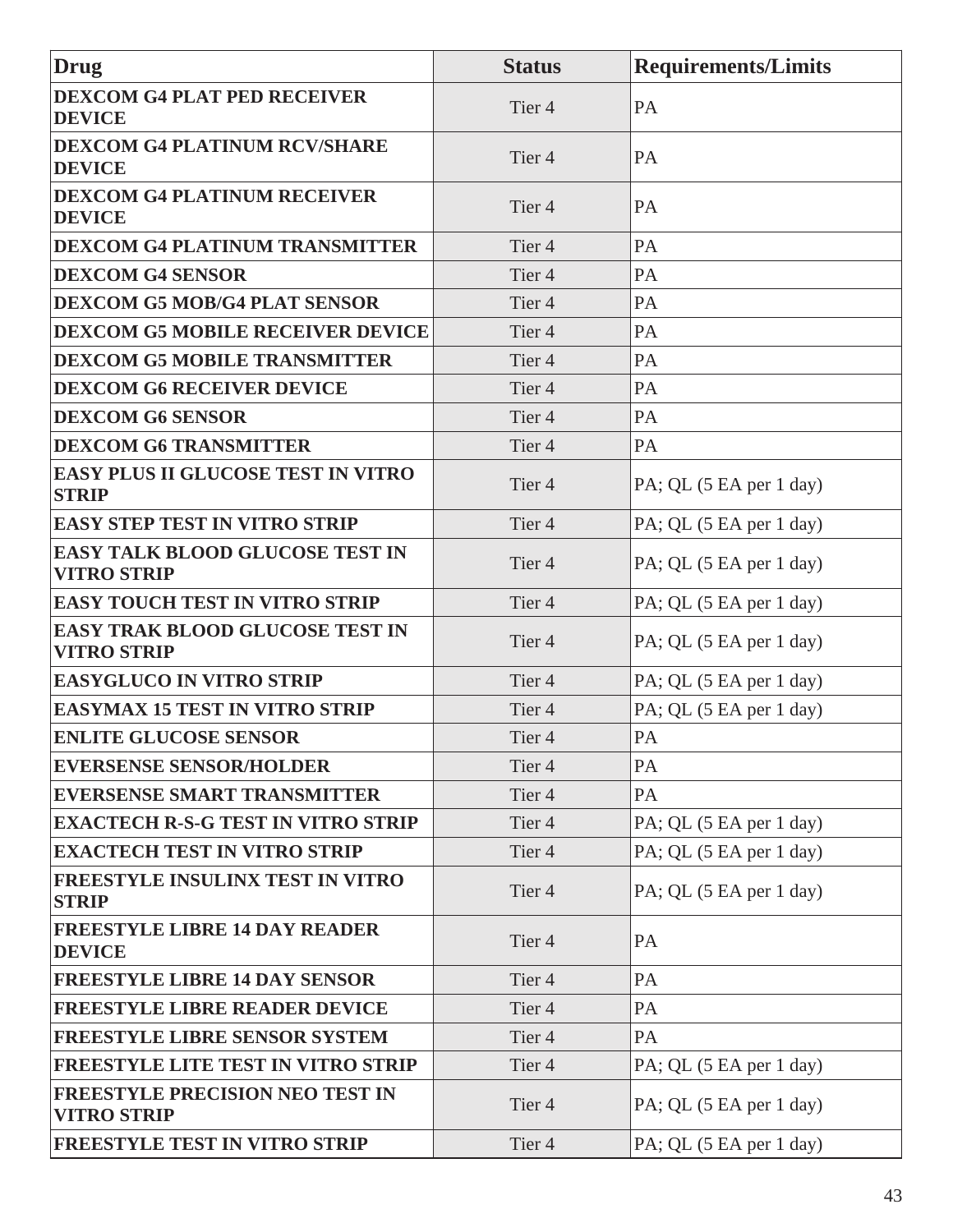| <b>Drug</b>                                                           | <b>Status</b>     | <b>Requirements/Limits</b> |
|-----------------------------------------------------------------------|-------------------|----------------------------|
| <b>GUARDIAN CONNECT TRANSMITTER</b>                                   | Tier <sub>4</sub> | PA                         |
| <b>GUARDIAN LINK 3 TRANSMITTER</b>                                    | Tier <sub>4</sub> | PA                         |
| <b>GUARDIAN REAL-TIME REPLACE PED</b><br><b>DEVICE</b>                | Tier <sub>4</sub> | PA                         |
| <b>GUARDIAN SENSOR (3)</b>                                            | Tier <sub>4</sub> | PA                         |
| <b>ONETOUCH ULTRA 2 KIT</b>                                           | Tier 3            | QL (1 EA per 365 days)     |
| <b>ONETOUCH ULTRA MINI KIT</b>                                        | Tier 3            | QL (1 EA per 365 days)     |
| <b>ONETOUCH ULTRALINK KIT</b>                                         | Tier 3            | QL (1 EA per 365 days)     |
| <b>ONETOUCH VERIO FLEX SYSTEM KIT</b>                                 | Tier 3            | QL (1 EA per 365 days)     |
| <b>ONETOUCH VERIO IN VITRO STRIP</b>                                  | Tier 3            | QL (5 EA per 1 day)        |
| <b>ONETOUCH VERIO IQ SYSTEM KIT</b>                                   | Tier 3            | QL (1 EA per 365 days)     |
| <b>ONETOUCH VERIO KIT</b>                                             | Tier 3            | QL (1 EA per 365 days)     |
| <b>OPTIUM TEST IN VITRO STRIP</b>                                     | Tier <sub>4</sub> | PA; QL (5 EA per 1 day)    |
| <b>OPTIUMEZ TEST IN VITRO STRIP</b>                                   | Tier <sub>4</sub> | PA; QL (5 EA per 1 day)    |
| PRECISION PCX IN VITRO STRIP                                          | Tier <sub>4</sub> | PA; QL (5 EA per 1 day)    |
| PRECISION PCX PLUS TEST IN VITRO<br><b>STRIP</b>                      | Tier <sub>4</sub> | PA; QL (5 EA per 1 day)    |
| PRECISION POINT OF CARE TEST IN<br><b>VITRO STRIP</b>                 | Tier <sub>4</sub> | PA; QL (5 EA per 1 day)    |
| PRECISION QID TEST IN VITRO STRIP                                     | Tier <sub>4</sub> | PA; QL (5 EA per 1 day)    |
| PRECISION SOF-TACT TEST IN VITRO<br><b>STRIP</b>                      | Tier <sub>4</sub> | PA; QL (5 EA per 1 day)    |
| PRECISION XTRA BLOOD GLUCOSE IN<br><b>VITRO STRIP</b>                 | Tier <sub>4</sub> | PA; QL (5 EA per 1 day)    |
| PRODIGY NO CODING BLOOD GLUC IN<br><b>VITRO STRIP</b>                 | Tier <sub>4</sub> | PA; QL (5 EA per 1 day)    |
| PTS PANELS GLUCOSE TEST IN VITRO<br><b>STRIP</b>                      | Tier <sub>4</sub> | PA; QL (5 EA per 1 day)    |
| <b>QUICKTEK TEST IN VITRO STRIP</b>                                   | Tier <sub>4</sub> | PA; QL (5 EA per 1 day)    |
| <b>RELION BLOOD GLUCOSE TEST IN</b><br><b>VITRO STRIP</b>             | Tier <sub>4</sub> | PA; QL (5 EA per 1 day)    |
| RELION CONFIRM/MICRO TEST IN<br><b>VITRO STRIP</b>                    | Tier <sub>4</sub> | PA; QL (5 EA per 1 day)    |
| <b>RELION PRIME TEST IN VITRO STRIP</b>                               | Tier <sub>4</sub> | PA; QL (5 EA per 1 day)    |
| RELION ULTIMA TEST IN VITRO STRIP                                     | Tier <sub>4</sub> | PA; QL (5 EA per 1 day)    |
| <b>Blood Products And Modifiers</b>                                   |                   |                            |
| <b>Anticoagulants</b>                                                 |                   |                            |
| <b>ELIQUIS DVT/PE STARTER PACK ORAL</b><br><b>TABLET THERAPY PACK</b> | Tier 3            |                            |
| <b>ELIQUIS ORAL TABLET</b>                                            | Tier 3            | M <sub>O</sub>             |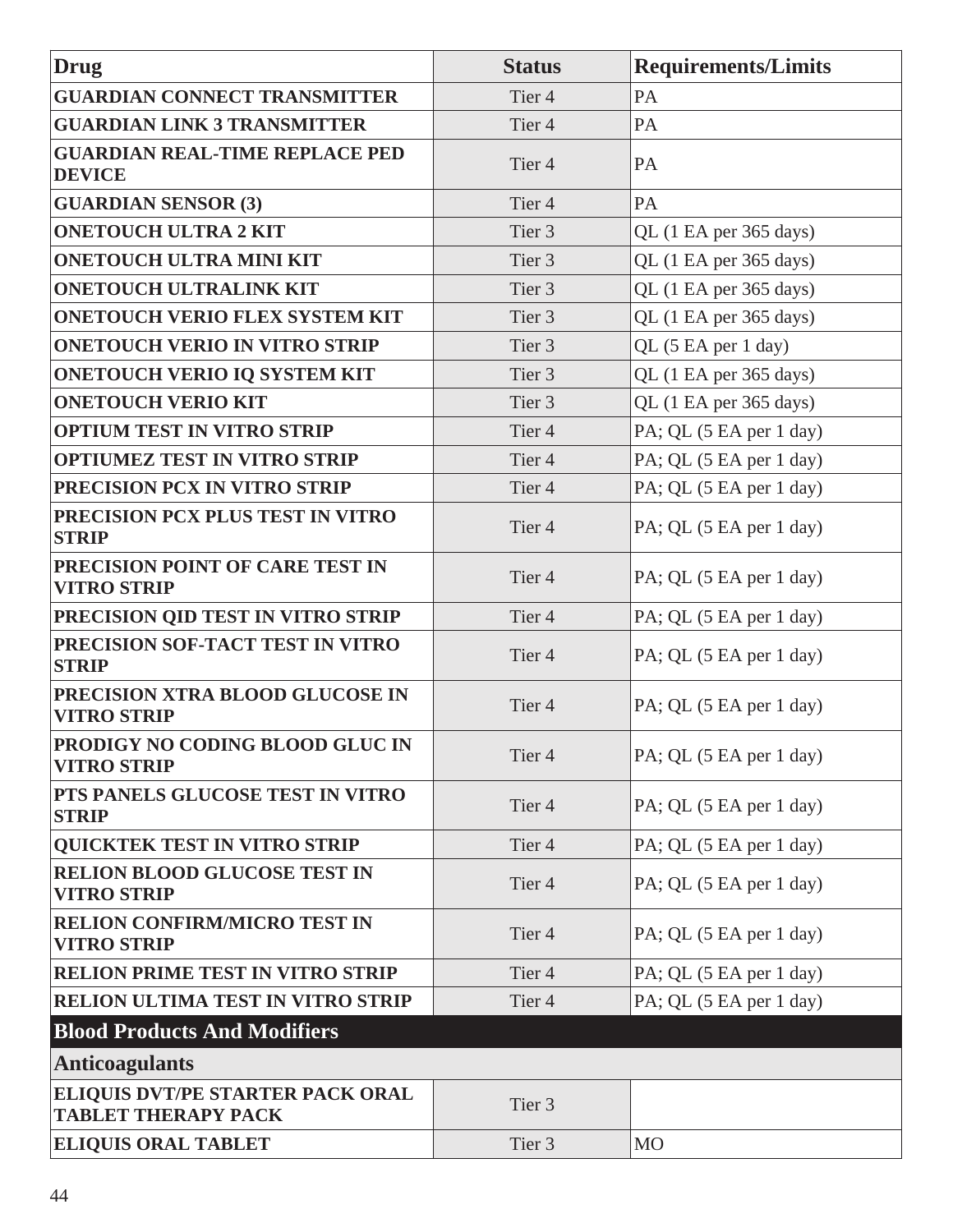| Drug                                                                                                                                                 | <b>Status</b>     | <b>Requirements/Limits</b>    |
|------------------------------------------------------------------------------------------------------------------------------------------------------|-------------------|-------------------------------|
| PRADAXA ORAL CAPSULE                                                                                                                                 | Tier <sub>4</sub> |                               |
| XARELTO ORAL TABLET 10 MG, 15 MG,<br><b>20 MG</b>                                                                                                    | Tier 3            | <b>MO</b>                     |
| <b>XARELTO ORAL TABLET 2.5 MG</b>                                                                                                                    | Tier 3            |                               |
| <b>XARELTO STARTER PACK ORAL</b><br><b>TABLET THERAPY PACK</b>                                                                                       | Tier <sub>3</sub> | M <sub>O</sub>                |
| <b>Platelet Modifying Agents</b>                                                                                                                     |                   |                               |
| DOPTELET ORAL TABLET                                                                                                                                 | Tier 5            | PA; NEDS                      |
| prasugrel hcl oral tablet                                                                                                                            | Tier 2            |                               |
| <b>TAVALISSE ORAL TABLET</b>                                                                                                                         | Tier 5            | PA; NEDS                      |
| <b>Blood Products/Modifiers/Volume</b><br><b>Expanders</b>                                                                                           |                   |                               |
| <b>Anticoagulants</b>                                                                                                                                |                   |                               |
| enoxaparin sodium injection solution                                                                                                                 | Tier <sub>2</sub> | M <sub>O</sub>                |
| enoxaparin sodium injection solution prefilled<br>syringe                                                                                            | Tier <sub>2</sub> | <b>MO</b>                     |
| fondaparinux sodium subcutaneous solution 10<br>mg/0.8ml, 5 mg/0.4ml, 7.5 mg/0.6ml                                                                   | Tier 5            | MO; NEDS                      |
| fondaparinux sodium subcutaneous solution 2.5<br>mg/0.5ml                                                                                            | Tier <sub>2</sub> | M <sub>O</sub>                |
| <b>FRAGMIN SUBCUTANEOUS SOLUTION</b><br>95000 UNIT/3.8ML                                                                                             | Tier 5            | MO; NEDS                      |
| <b>FRAGMIN SUBCUTANEOUS SOLUTION</b><br>PREFILLED SYRINGE 10000 UNIT/ML,<br>12500 UNIT/0.5ML, 15000 UNIT/0.6ML,<br>18000 UNT/0.72ML, 7500 UNIT/0.3ML | Tier 5            | MO; NEDS                      |
| <b>FRAGMIN SUBCUTANEOUS SOLUTION</b><br>PREFILLED SYRINGE 2500 UNIT/0.2ML,<br>5000 UNIT/0.2ML                                                        | Tier 3            | <b>MO</b>                     |
| heparin sodium (porcine) injection solution 1000<br>unit/ml, 20000 unit/ml, 5000 unit/ml                                                             | Tier <sub>2</sub> | <b>MO</b>                     |
| jantoven oral tablet                                                                                                                                 | Tier 1            | M <sub>O</sub>                |
| warfarin sodium oral tablet                                                                                                                          | Tier 1            | M <sub>O</sub>                |
| <b>Blood Formation Modifiers</b>                                                                                                                     |                   |                               |
| anagrelide hcl oral capsule                                                                                                                          | Tier <sub>2</sub> | M <sub>O</sub>                |
| <b>CABLIVI INJECTION KIT</b>                                                                                                                         | Tier 5            | PA; NEDS                      |
| <b>LEUKINE INJECTION SOLUTION</b><br><b>RECONSTITUTED</b>                                                                                            | Tier 5            | MO; NEDS                      |
| <b>MOZOBIL SUBCUTANEOUS SOLUTION</b>                                                                                                                 | Tier 5            | PA; MO; NEDS                  |
| MULPLETA ORAL TABLET                                                                                                                                 | Tier 5            | PA; NEDS                      |
| <b>OXBRYTA ORAL TABLET</b>                                                                                                                           | Tier 5            | PA; QL (5 EA per 1 day); NEDS |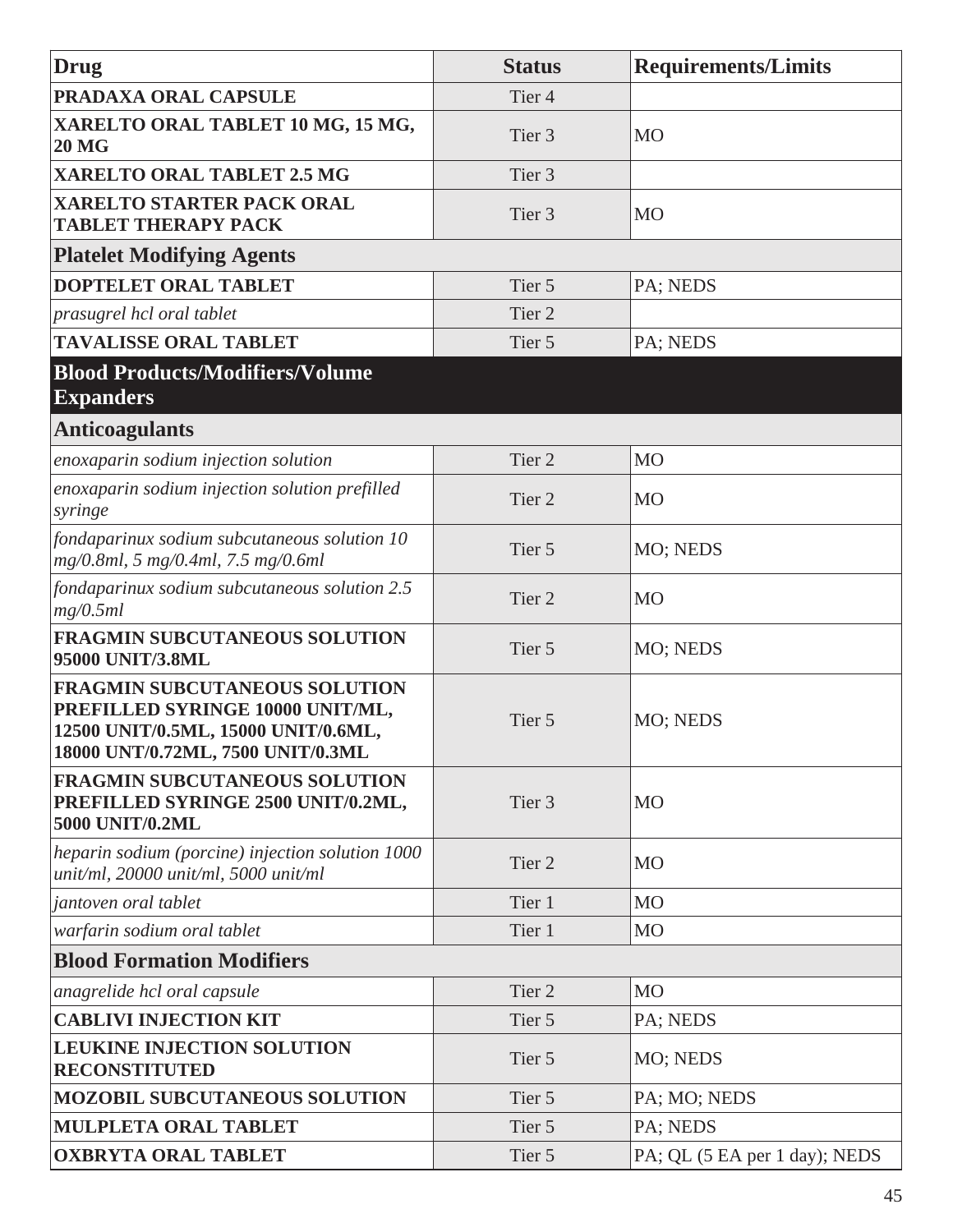| <b>Drug</b>                                                                                                          | <b>Status</b>     | <b>Requirements/Limits</b>                      |
|----------------------------------------------------------------------------------------------------------------------|-------------------|-------------------------------------------------|
| <b>OXBRYTA ORAL TABLET SOLUBLE</b>                                                                                   | Tier 5            | PA; QL (8 EA per 1 day); NEDS                   |
| PROMACTA ORAL PACKET                                                                                                 | Tier 5            | PA; NEDS                                        |
| PROMACTA ORAL TABLET                                                                                                 | Tier 5            | PA; MO; NEDS                                    |
| <b>RETACRIT INJECTION SOLUTION 10000</b><br>UNIT/ML, 10000 UNIT/ML(1ML), 2000<br>UNIT/ML, 3000 UNIT/ML, 4000 UNIT/ML | Tier <sub>4</sub> | PA                                              |
| <b>RETACRIT INJECTION SOLUTION 20000</b><br>UNIT/ML, 40000 UNIT/ML                                                   | Tier 5            | PA; NEDS                                        |
| <b>ZARXIO INJECTION SOLUTION</b><br>PREFILLED SYRINGE                                                                | Tier <sub>6</sub> | MO                                              |
| <b>Hemostasis Agents</b>                                                                                             |                   |                                                 |
| tranexamic acid oral tablet                                                                                          | Tier <sub>2</sub> | M <sub>O</sub>                                  |
| <b>Platelet Modifying Agents</b>                                                                                     |                   |                                                 |
| aspirin-dipyridamole er oral capsule extended<br>release 12 hour                                                     | Tier <sub>2</sub> | <b>MO</b>                                       |
| <b>BRILINTA ORAL TABLET</b>                                                                                          | Tier <sub>3</sub> | <b>MO</b>                                       |
| cilostazol oral tablet                                                                                               | Tier 2            | M <sub>O</sub>                                  |
| clopidogrel bisulfate oral tablet 300 mg                                                                             | Tier 1            | $MO$ ; QL $(1 \text{ EA per } 30 \text{ days})$ |
| clopidogrel bisulfate oral tablet 75 mg                                                                              | Tier 1            | M <sub>O</sub>                                  |
| dipyridamole oral tablet                                                                                             | Tier <sub>2</sub> | M <sub>O</sub>                                  |
| <b>Cardiovascular Agents</b>                                                                                         |                   |                                                 |
| <b>Alpha-Adrenergic Agonists</b>                                                                                     |                   |                                                 |
| clonidine hcl oral tablet                                                                                            | Tier 1            | <b>MO</b>                                       |
| clonidine transdermal patch weekly                                                                                   | Tier <sub>2</sub> | M <sub>O</sub>                                  |
| guanfacine hcl oral tablet                                                                                           | Tier <sub>2</sub> | M <sub>O</sub>                                  |
| methyldopa oral tablet                                                                                               | Tier 2            | M <sub>O</sub>                                  |
| midodrine hcl oral tablet                                                                                            | Tier 2            | MO                                              |
| <b>Alpha-Adrenergic Blocking Agents</b>                                                                              |                   |                                                 |
| phenoxybenzamine hcl oral capsule                                                                                    | Tier 5            | MO; NEDS                                        |
| prazosin hcl oral capsule                                                                                            | Tier 2            | MO                                              |
| <b>Angiotensin Ii Receptor Antagonists</b>                                                                           |                   |                                                 |
| amlodipine-olmesartan oral tablet                                                                                    | Tier 2            |                                                 |
| candesartan cilexetil oral tablet                                                                                    | Tier <sub>2</sub> |                                                 |
| candesartan cilexetil-hctz oral tablet                                                                               | Tier 2            |                                                 |
| <b>ENTRESTO ORAL TABLET</b>                                                                                          | Tier <sub>3</sub> | <b>MO</b>                                       |
| irbesartan oral tablet                                                                                               | Tier 1            | M <sub>O</sub>                                  |
| irbesartan-hydrochlorothiazide oral tablet                                                                           | Tier 1            | <b>MO</b>                                       |
| losartan potassium oral tablet                                                                                       | Tier 1            | M <sub>O</sub>                                  |
| losartan potassium-hctz oral tablet                                                                                  | Tier 1            | MO; QL (1 EA per 1 day)                         |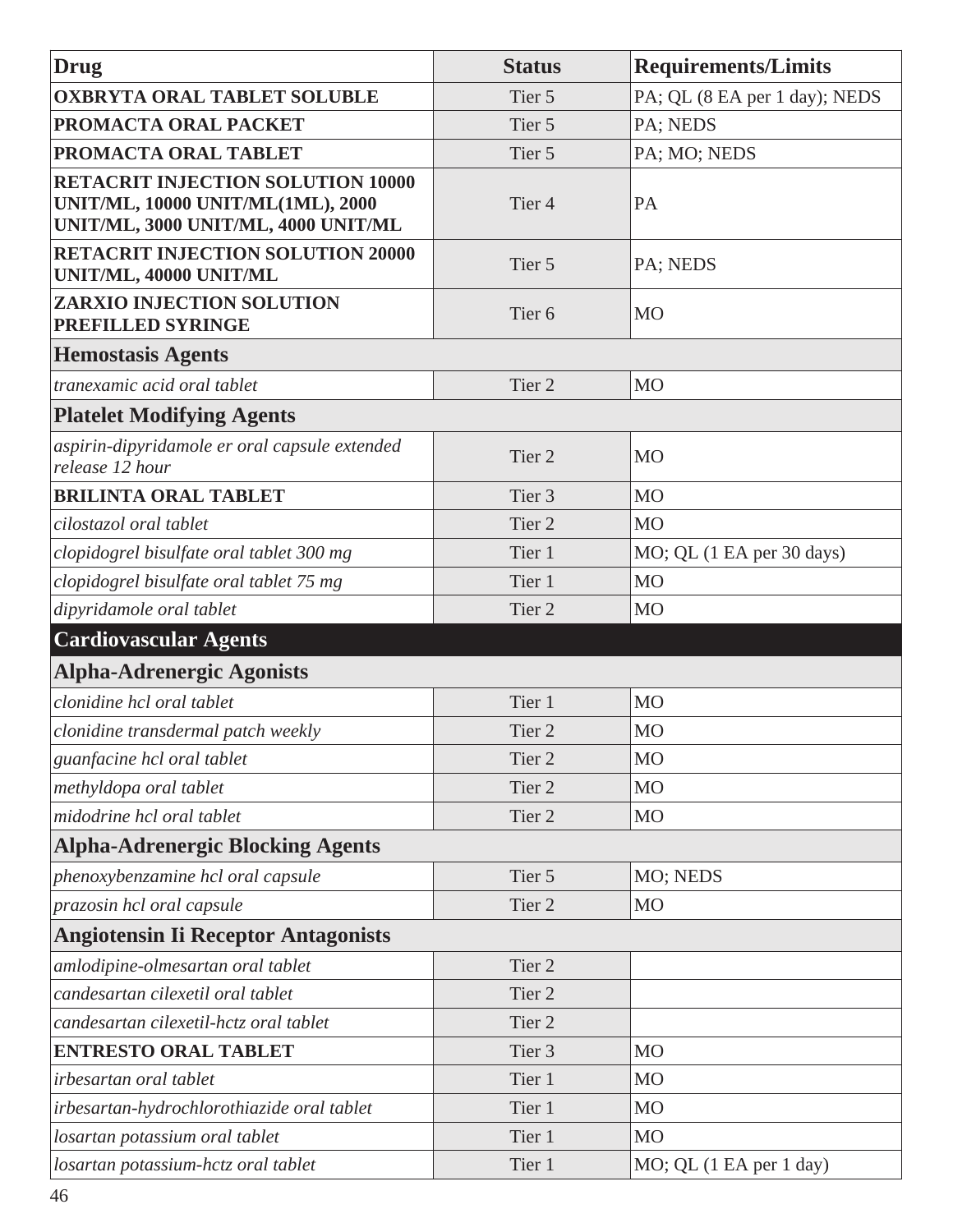| <b>Drug</b>                                                       | <b>Status</b>     | <b>Requirements/Limits</b> |
|-------------------------------------------------------------------|-------------------|----------------------------|
| olmesartan medoxomil oral tablet                                  | Tier <sub>2</sub> | M <sub>O</sub>             |
| olmesartan medoxomil-hctz oral tablet                             | Tier <sub>2</sub> | <b>MO</b>                  |
| telmisartan oral tablet                                           | Tier <sub>2</sub> |                            |
| telmisartan-hctz oral tablet                                      | Tier <sub>2</sub> |                            |
| valsartan oral tablet                                             | Tier 1            | M <sub>O</sub>             |
| valsartan-hydrochlorothiazide oral tablet                         | Tier 1            | M <sub>O</sub>             |
| <b>Angiotensin-Converting Enzyme (Ace)</b><br><b>Inhibitors</b>   |                   |                            |
| benazepril hcl oral tablet                                        | Tier 1            | M <sub>O</sub>             |
| benazepril-hydrochlorothiazide oral tablet                        | Tier <sub>2</sub> | M <sub>O</sub>             |
| captopril oral tablet                                             | Tier <sub>2</sub> | M <sub>O</sub>             |
| captopril-hydrochlorothiazide oral tablet                         | Tier <sub>2</sub> | M <sub>O</sub>             |
| enalapril maleate oral tablet                                     | Tier 1            | M <sub>O</sub>             |
| enalapril-hydrochlorothiazide oral tablet                         | Tier <sub>2</sub> | M <sub>O</sub>             |
| fosinopril sodium oral tablet                                     | Tier 1            | M <sub>O</sub>             |
| fosinopril sodium-hctz oral tablet                                | Tier <sub>2</sub> | M <sub>O</sub>             |
| lisinopril oral tablet                                            | Tier 1            | <b>MO</b>                  |
| lisinopril-hydrochlorothiazide oral tablet                        | Tier 1            | M <sub>O</sub>             |
| moexipril hcl oral tablet                                         | Tier <sub>2</sub> | <b>MO</b>                  |
| perindopril erbumine oral tablet                                  | Tier <sub>2</sub> | M <sub>O</sub>             |
| quinapril hcl oral tablet                                         | Tier 1            | MO; QL (2 EA per 1 day)    |
| quinapril-hydrochlorothiazide oral tablet                         | Tier <sub>2</sub> | MO; QL (1 EA per 1 day)    |
| ramipril oral capsule                                             | Tier 1            | M <sub>O</sub>             |
| trandolapril oral tablet                                          | Tier 2            | M <sub>O</sub>             |
| trandolapril-verapamil hcl er oral tablet extended<br>release     | Tier 2            | MO                         |
| <b>Antiarrhythmics</b>                                            |                   |                            |
| amiodarone hcl oral tablet                                        | Tier <sub>2</sub> | <b>MO</b>                  |
| disopyramide phosphate oral capsule                               | Tier <sub>2</sub> | <b>MO</b>                  |
| dofetilide oral capsule                                           | Tier <sub>2</sub> | <b>MO</b>                  |
| flecainide acetate oral tablet                                    | Tier <sub>2</sub> | <b>MO</b>                  |
| mexiletine hcl oral capsule                                       | Tier <sub>2</sub> | <b>MO</b>                  |
| <b>MULTAQ ORAL TABLET</b>                                         | Tier <sub>3</sub> | <b>MO</b>                  |
| <b>NORPACE CR ORAL CAPSULE</b><br><b>EXTENDED RELEASE 12 HOUR</b> | Tier 3            | <b>MO</b>                  |
| propafenone hcl er oral capsule extended release<br>12 hour       | Tier 2            | <b>MO</b>                  |
| propafenone hcl oral tablet                                       | Tier 2            | <b>MO</b>                  |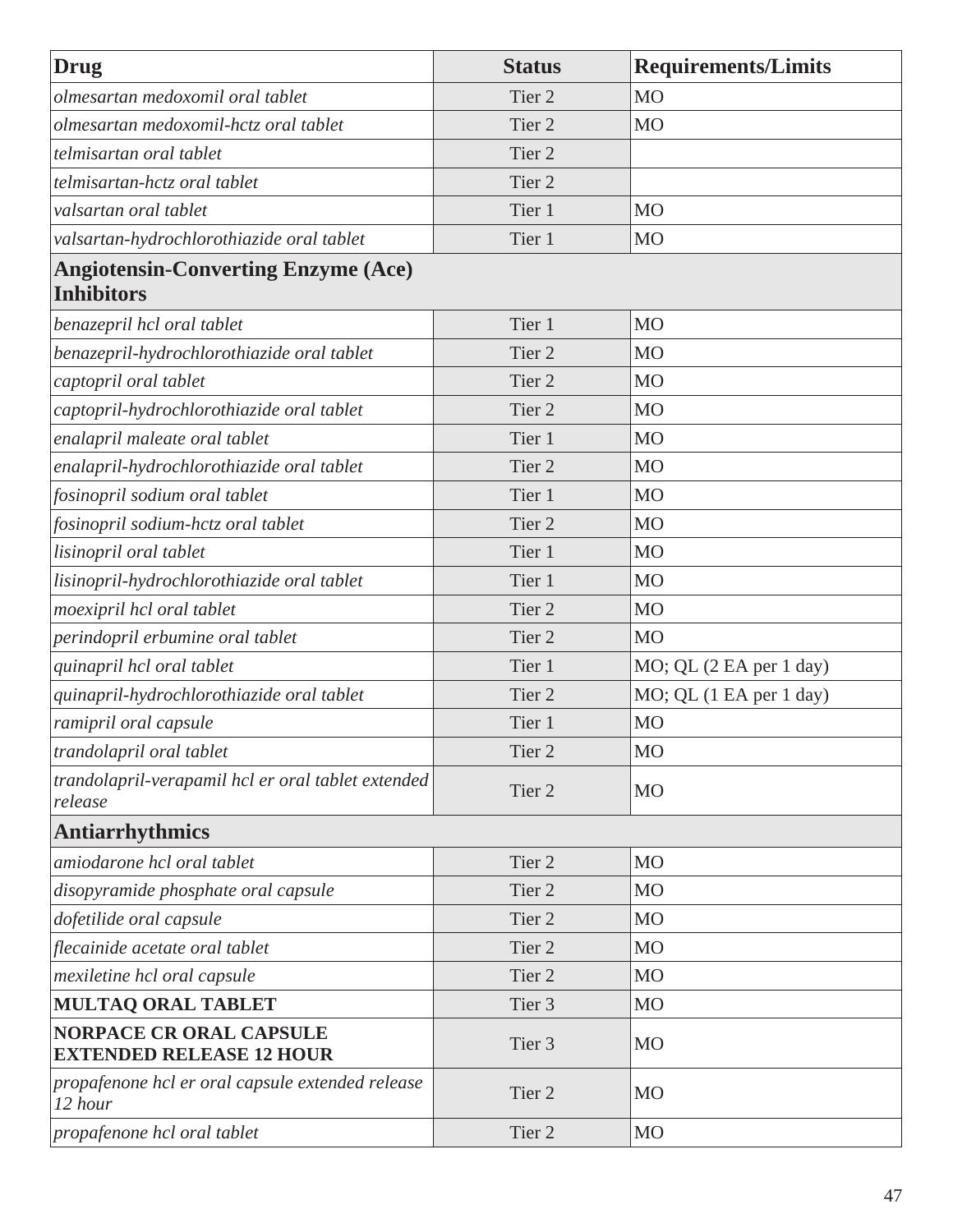| Drug                                                                     | <b>Status</b>     | <b>Requirements/Limits</b> |
|--------------------------------------------------------------------------|-------------------|----------------------------|
| quinidine gluconate er oral tablet extended<br>release                   | Tier 2            | MO                         |
| quinidine sulfate oral tablet                                            | Tier <sub>2</sub> | <b>MO</b>                  |
| sorine oral tablet                                                       | Tier <sub>2</sub> | M <sub>O</sub>             |
| sotalol hcl (af) oral tablet                                             | Tier <sub>2</sub> | M <sub>O</sub>             |
| sotalol hcl oral tablet 120 mg                                           | Tier <sub>2</sub> |                            |
| sotalol hcl oral tablet 160 mg, 240 mg, 80 mg                            | Tier <sub>2</sub> | M <sub>O</sub>             |
| <b>Beta-Adrenergic Blocking Agents</b>                                   |                   |                            |
| acebutolol hcl oral capsule                                              | Tier <sub>2</sub> | <b>MO</b>                  |
| atenolol oral tablet                                                     | Tier 1            | <b>MO</b>                  |
| atenolol-chlorthalidone oral tablet                                      | Tier 1            | <b>MO</b>                  |
| betaxolol hcl oral tablet                                                | Tier <sub>2</sub> | <b>MO</b>                  |
| bisoprolol fumarate oral tablet                                          | Tier <sub>2</sub> | <b>MO</b>                  |
| bisoprolol-hydrochlorothiazide oral tablet                               | Tier 1            | <b>MO</b>                  |
| carvedilol oral tablet                                                   | Tier 1            | <b>MO</b>                  |
| carvedilol phosphate er oral capsule extended<br>release 24 hour         | Tier 1            |                            |
| labetalol hcl oral tablet                                                | Tier <sub>2</sub> | <b>MO</b>                  |
| metoprolol succinate er oral tablet extended<br>release 24 hour          | Tier 2            | MO                         |
| metoprolol tartrate oral tablet 100 mg, 25 mg, 50<br>mg                  | Tier 1            | <b>MO</b>                  |
| metoprolol tartrate oral tablet 37.5 mg, 75 mg                           | Tier 1            |                            |
| metoprolol-hydrochlorothiazide oral tablet                               | Tier <sub>2</sub> | M <sub>O</sub>             |
| nadolol oral tablet 20 mg, 40 mg, 80 mg                                  | Tier 2            | M <sub>O</sub>             |
| pindolol oral tablet                                                     | Tier <sub>2</sub> | M <sub>O</sub>             |
| propranolol hcl er oral capsule extended release<br>24 hour              | Tier 2            | <b>MO</b>                  |
| propranolol hcl oral solution                                            | Tier <sub>2</sub> | <b>MO</b>                  |
| propranolol hcl oral tablet                                              | Tier <sub>2</sub> | <b>MO</b>                  |
| propranolol-hctz oral tablet                                             | Tier 2            | MO                         |
| <b>Calcium Channel Blocking Agents</b>                                   |                   |                            |
| amlodipine besy-benazepril hcl oral capsule                              | Tier 2            | MO                         |
| amlodipine besylate oral tablet                                          | Tier 1            | <b>MO</b>                  |
| amlodipine besylate-valsartan oral tablet                                | Tier 2            | MO; QL (1 EA per 1 day)    |
| amlodipine-valsartan-hctz oral tablet                                    | Tier 2            | MO; QL (1 EA per 1 day)    |
| <b>CARDIZEM LA ORAL TABLET</b><br><b>EXTENDED RELEASE 24 HOUR 120 MG</b> | Tier 4            | MO                         |
| cartia xt oral capsule extended release 24 hour                          | Tier 2            | <b>MO</b>                  |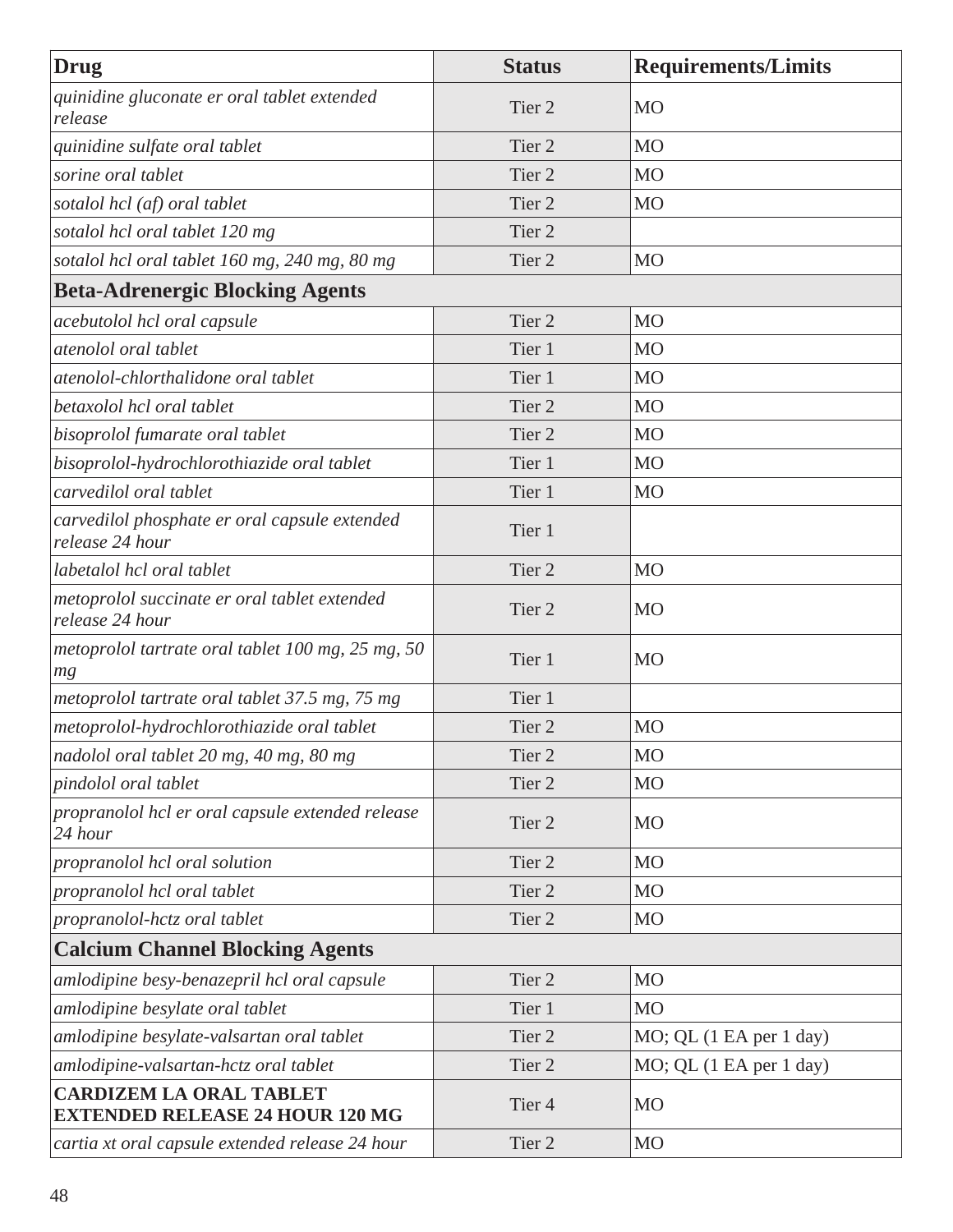| Drug                                                                                                 | <b>Status</b>     | <b>Requirements/Limits</b> |
|------------------------------------------------------------------------------------------------------|-------------------|----------------------------|
| diltiazem hcl er beads oral capsule extended<br>release 24 hour 120 mg, 360 mg, 420 mg               | Tier <sub>2</sub> | <b>MO</b>                  |
| diltiazem hcl er beads oral capsule extended<br>release 24 hour 180 mg, 300 mg                       | Tier <sub>2</sub> |                            |
| diltiazem hcl er coated beads oral capsule<br>extended release 24 hour                               | Tier <sub>2</sub> | <b>MO</b>                  |
| diltiazem hcl er coated beads oral tablet extended<br>release 24 hour 180 mg, 240 mg, 300 mg, 360 mg | Tier <sub>2</sub> |                            |
| diltiazem hcl er oral capsule extended release 12<br>hour                                            | Tier 2            | <b>MO</b>                  |
| diltiazem hcl er oral capsule extended release 24<br>hour 120 mg, 180 mg, 240 mg                     | Tier <sub>2</sub> | <b>MO</b>                  |
| diltiazem hcl oral tablet                                                                            | Tier 1            | M <sub>O</sub>             |
| dilt-xr oral capsule extended release 24 hour                                                        | Tier <sub>2</sub> | <b>MO</b>                  |
| felodipine er oral tablet extended release 24 hour                                                   | Tier <sub>2</sub> | <b>MO</b>                  |
| <i>isradipine oral capsule</i>                                                                       | Tier <sub>2</sub> | <b>MO</b>                  |
| matzim la oral tablet extended release 24 hour                                                       | Tier <sub>2</sub> | M <sub>O</sub>             |
| nicardipine hcl oral capsule                                                                         | Tier <sub>2</sub> | M <sub>O</sub>             |
| nifedipine er oral tablet extended release 24 hour                                                   | Tier <sub>2</sub> | M <sub>O</sub>             |
| nifedipine er osmotic release oral tablet extended<br>release 24 hour                                | Tier <sub>2</sub> | <b>MO</b>                  |
| nifedipine oral capsule                                                                              | Tier <sub>2</sub> |                            |
| taztia xt oral capsule extended release 24 hour                                                      | Tier <sub>2</sub> | M <sub>O</sub>             |
| tiadylt er oral capsule extended release 24 hour                                                     | Tier <sub>2</sub> | <b>MO</b>                  |
| verapamil hcl er oral capsule extended release 24<br>hour                                            | Tier 2            | <b>MO</b>                  |
| verapamil hcl er oral tablet extended release                                                        | Tier 2            | M <sub>O</sub>             |
| verapamil hcl oral tablet                                                                            | Tier 1            | M <sub>O</sub>             |
| <b>Cardiovascular Agents, Other</b>                                                                  |                   |                            |
| aliskiren fumarate oral tablet                                                                       | Tier <sub>2</sub> |                            |
| <b>CORLANOR ORAL SOLUTION</b>                                                                        | Tier 4            | PA                         |
| <b>CORLANOR ORAL TABLET</b>                                                                          | Tier <sub>4</sub> | PA; MO                     |
| digitek oral tablet                                                                                  | Tier <sub>2</sub> | <b>MO</b>                  |
| digox oral tablet 125 mcg                                                                            | Tier 2            |                            |
| digox oral tablet 250 mcg                                                                            | Tier 2            | <b>MO</b>                  |
| digoxin oral solution                                                                                | Tier 2            | M <sub>O</sub>             |
| digoxin oral tablet 125 mcg, 250 mcg                                                                 | Tier 2            | M <sub>O</sub>             |
| digoxin oral tablet 62.5 mcg                                                                         | Tier 2            |                            |
| droxidopa oral capsule                                                                               | Tier 5            | PA; MO; NEDS               |
| metyrosine oral capsule                                                                              | Tier 5            | <b>NEDS</b>                |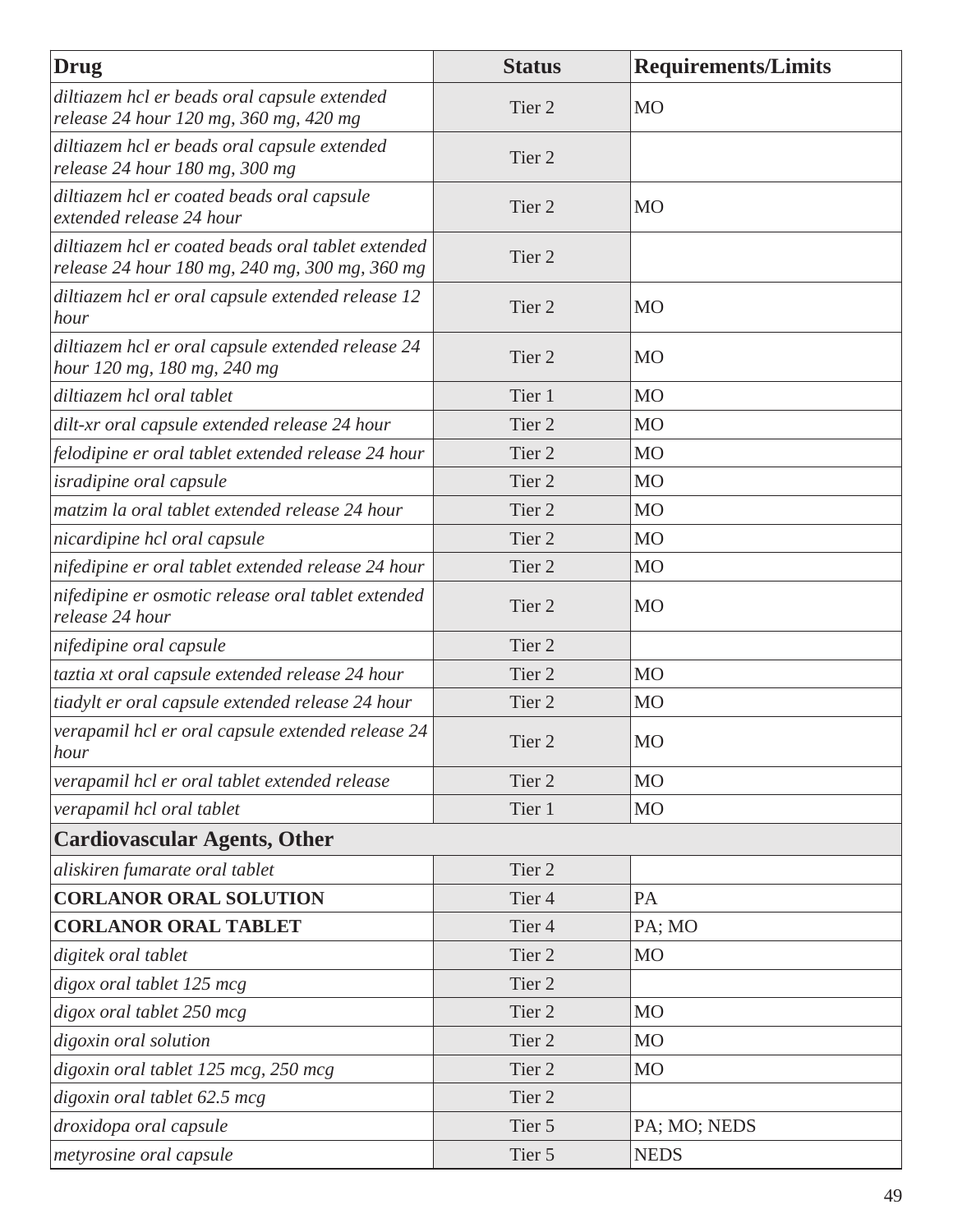| <b>Drug</b>                                                  | <b>Status</b>     | <b>Requirements/Limits</b>    |
|--------------------------------------------------------------|-------------------|-------------------------------|
| <b>NEXLETOL ORAL TABLET</b>                                  | Tier <sub>4</sub> | PA; QL (1 EA per 1 day)       |
| <b>NEXLIZET ORAL TABLET</b>                                  | Tier <sub>4</sub> | PA; QL (1 EA per 1 day)       |
| <b>ORLADEYO ORAL CAPSULE</b>                                 | Tier 5            | PA; QL (1 EA per 1 day); NEDS |
| pentoxifylline er oral tablet extended release               | Tier <sub>2</sub> | <b>MO</b>                     |
| ranolazine er oral tablet extended release 12 hour           | Tier <sub>2</sub> |                               |
| telmisartan-amlodipine oral tablet                           | Tier <sub>2</sub> |                               |
| <b>VERQUVO ORAL TABLET</b>                                   | Tier <sub>4</sub> | PA; QL (1 EA per 1 day)       |
| <b>Diuretics, Carbonic Anhydrase</b><br><b>Inhibitors</b>    |                   |                               |
| acetazolamide oral tablet                                    | Tier <sub>2</sub> | <b>MO</b>                     |
| methazolamide oral tablet                                    | Tier <sub>2</sub> | <b>MO</b>                     |
| <b>Diuretics, Loop</b>                                       |                   |                               |
| bumetanide oral tablet                                       | Tier <sub>2</sub> | M <sub>O</sub>                |
| ethacrynic acid oral tablet                                  | Tier <sub>2</sub> | M <sub>O</sub>                |
| furosemide injection solution                                | Tier <sub>6</sub> | HI                            |
| furosemide oral solution 10 mg/ml, 8 mg/ml                   | Tier <sub>2</sub> | M <sub>O</sub>                |
| furosemide oral tablet                                       | Tier 1            | <b>MO</b>                     |
| torsemide oral tablet                                        | Tier <sub>2</sub> | M <sub>O</sub>                |
| <b>Diuretics, Potassium-Sparing</b>                          |                   |                               |
| amiloride hcl oral tablet                                    | Tier <sub>2</sub> | M <sub>O</sub>                |
| amiloride-hydrochlorothiazide oral tablet                    | Tier <sub>2</sub> | M <sub>O</sub>                |
| eplerenone oral tablet                                       | Tier <sub>2</sub> | <b>MO</b>                     |
| <b>KERENDIA ORAL TABLET</b>                                  | Tier <sub>4</sub> | PA; QL (1 EA per 1 day)       |
| spironolactone oral tablet                                   | Tier 1            | M <sub>O</sub>                |
| spironolactone-hctz oral tablet                              | Tier 2            | M <sub>O</sub>                |
| triamterene oral capsule                                     | Tier 2            |                               |
| triamterene-hctz oral capsule 37.5-25 mg                     | Tier <sub>2</sub> | M <sub>O</sub>                |
| triamterene-hctz oral tablet                                 | Tier <sub>2</sub> | M <sub>O</sub>                |
| <b>Diuretics, Thiazide</b>                                   |                   |                               |
| chlorthalidone oral tablet 25 mg, 50 mg                      | Tier <sub>2</sub> | <b>MO</b>                     |
| hydrochlorothiazide oral capsule                             | Tier 1            | M <sub>O</sub>                |
| hydrochlorothiazide oral tablet                              | Tier 1            | M <sub>O</sub>                |
| indapamide oral tablet                                       | Tier 1            | M <sub>O</sub>                |
| metolazone oral tablet                                       | Tier <sub>2</sub> | M <sub>O</sub>                |
| <b>Dyslipidemics, Fibric Acid Derivatives</b>                |                   |                               |
| fenofibrate micronized oral capsule 134 mg, 200<br>mg, 67 mg | Tier 2            | <b>MO</b>                     |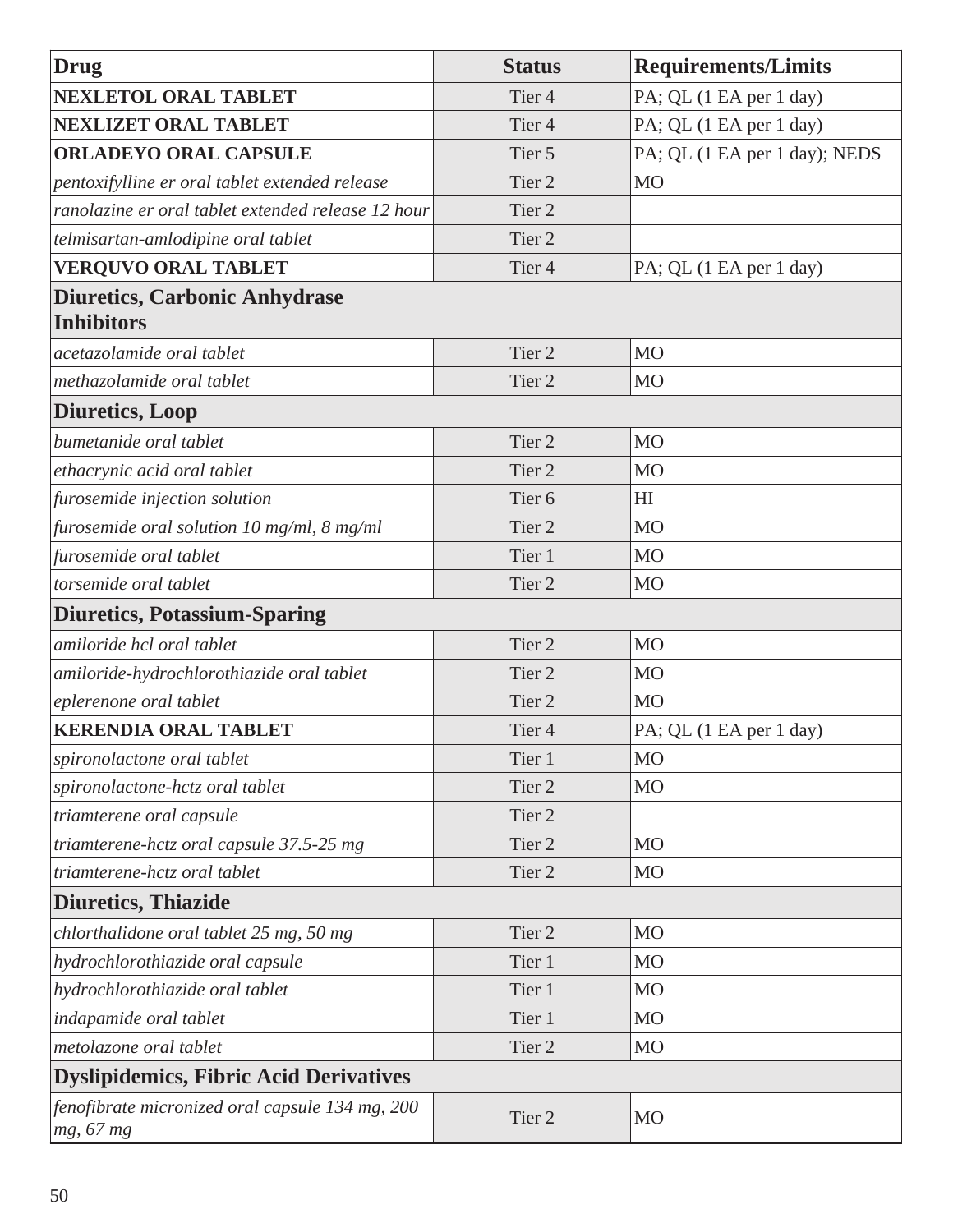| Drug                                                                | <b>Status</b>     | <b>Requirements/Limits</b>                      |
|---------------------------------------------------------------------|-------------------|-------------------------------------------------|
| fenofibrate oral tablet 145 mg, 160 mg, 48 mg, 54<br>mg             | Tier <sub>2</sub> | <b>MO</b>                                       |
| gemfibrozil oral tablet                                             | Tier <sub>2</sub> | <b>MO</b>                                       |
| <b>Dyslipidemics, Hmg Coa Reductase</b><br><b>Inhibitors</b>        |                   |                                                 |
| atoryastatin calcium oral tablet                                    | Tier 1            | M <sub>O</sub>                                  |
| fluvastatin sodium er oral tablet extended release<br>24 hour       | Tier 2            | <b>MO</b>                                       |
| fluvastatin sodium oral capsule                                     | Tier <sub>2</sub> | <b>MO</b>                                       |
| lovastatin oral tablet                                              | Tier 1            | <b>MO</b>                                       |
| pravastatin sodium oral tablet 10 mg, 20 mg, 40<br>mg               | Tier 1            | $MO$ ; QL $(1.5 \text{ EA per } 1 \text{ day})$ |
| pravastatin sodium oral tablet 80 mg                                | Tier 1            | MO; QL (1 EA per 1 day)                         |
| rosuvastatin calcium oral tablet                                    | Tier <sub>2</sub> |                                                 |
| simvastatin oral tablet                                             | Tier 1            | MO; QL (1.5 EA per 1 day)                       |
| <b>Dyslipidemics, Other</b>                                         |                   |                                                 |
| cholestyramine light oral packet                                    | Tier <sub>2</sub> | <b>MO</b>                                       |
| cholestyramine light oral powder                                    | Tier 2            | <b>MO</b>                                       |
| cholestyramine oral packet                                          | Tier <sub>2</sub> | MO                                              |
| cholestyramine oral powder                                          | Tier <sub>2</sub> |                                                 |
| colesevelam hcl oral packet                                         | Tier <sub>2</sub> |                                                 |
| colestipol hcl oral packet                                          | Tier <sub>2</sub> | <b>MO</b>                                       |
| colestipol hcl oral tablet                                          | Tier <sub>2</sub> | M <sub>O</sub>                                  |
| ezetimibe oral tablet                                               | Tier 2            | MO                                              |
| ezetimibe-simvastatin oral tablet                                   | Tier <sub>2</sub> |                                                 |
| icosapent ethyl oral capsule                                        | Tier <sub>2</sub> |                                                 |
| JUXTAPID ORAL CAPSULE 10 MG, 20 MG,<br>30 MG, 5 MG                  | Tier 5            | PA; MO; NEDS                                    |
| niacin (antihyperlipidemic) oral tablet                             | Tier <sub>2</sub> |                                                 |
| niacin er (antihyperlipidemic) oral tablet<br>extended release      | Tier 2            | <b>MO</b>                                       |
| niacor oral tablet                                                  | Tier <sub>2</sub> | <b>MO</b>                                       |
| omega-3-acid ethyl esters oral capsule                              | Tier 2            | M <sub>O</sub>                                  |
| PRALUENT SUBCUTANEOUS SOLUTION<br><b>AUTO-INJECTOR</b>              | Tier 3            | PA                                              |
| prevalite oral packet                                               | Tier <sub>2</sub> |                                                 |
| REPATHA PUSHTRONEX SYSTEM<br><b>SUBCUTANEOUS SOLUTION CARTRIDGE</b> | Tier 3            | PA                                              |
| REPATHA SUBCUTANEOUS SOLUTION<br>PREFILLED SYRINGE                  | Tier 3            | PA                                              |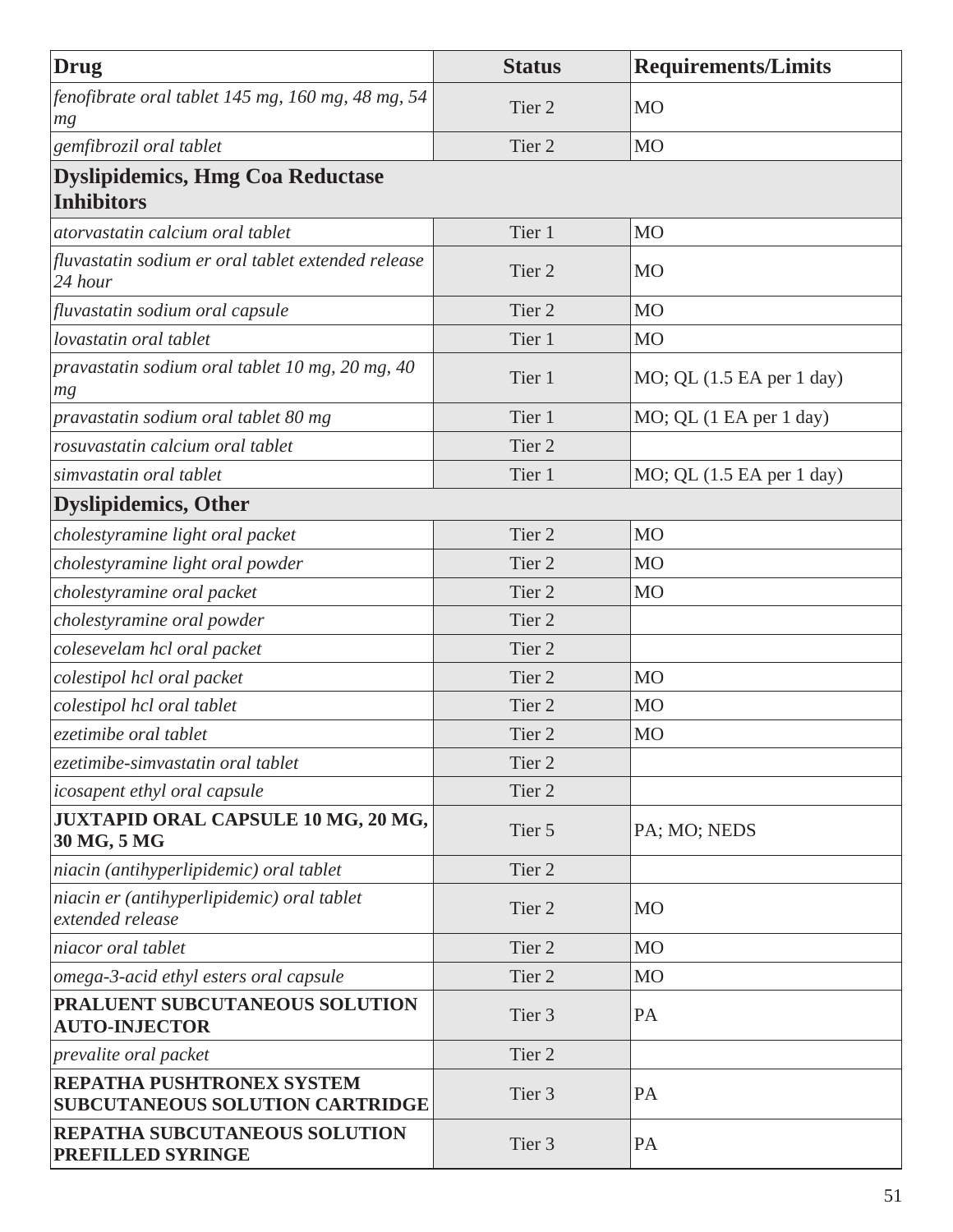| Drug                                                                                     | <b>Status</b>     | <b>Requirements/Limits</b>  |
|------------------------------------------------------------------------------------------|-------------------|-----------------------------|
| REPATHA SURECLICK SUBCUTANEOUS<br><b>SOLUTION AUTO-INJECTOR</b>                          | Tier <sub>3</sub> | PA                          |
| <b>VASCEPA ORAL CAPSULE 0.5 GM</b>                                                       | Tier <sub>4</sub> |                             |
| <b>Vasodilators, Direct-Acting Arterial</b>                                              |                   |                             |
| hydralazine hcl oral tablet                                                              | Tier <sub>2</sub> | M <sub>O</sub>              |
| minoxidil oral tablet                                                                    | Tier <sub>2</sub> | <b>MO</b>                   |
| <b>Vasodilators, Direct-Acting</b><br><b>Arterial/Venous</b>                             |                   |                             |
| isosorbide dinitrate oral tablet 10 mg, 20 mg, 30<br>mg, 5 mg                            | Tier <sub>2</sub> | <b>MO</b>                   |
| isosorbide dinitrate oral tablet 40 mg                                                   | Tier 5            | <b>NEDS</b>                 |
| isosorbide mononitrate er oral tablet extended<br>release 24 hour                        | Tier <sub>2</sub> | <b>MO</b>                   |
| isosorbide mononitrate oral tablet                                                       | Tier <sub>2</sub> | <b>MO</b>                   |
| minitran transdermal patch 24 hour                                                       | Tier <sub>2</sub> | <b>MO</b>                   |
| NITRO-BID TRANSDERMAL OINTMENT                                                           | Tier <sub>4</sub> | M <sub>O</sub>              |
| nitroglycerin sublingual tablet sublingual                                               | Tier <sub>2</sub> | M <sub>O</sub>              |
| nitroglycerin transdermal patch 24 hour                                                  | Tier <sub>2</sub> | M <sub>O</sub>              |
| nitroglycerin translingual solution                                                      | Tier <sub>2</sub> | MO                          |
| RECTIV RECTAL OINTMENT                                                                   | Tier <sub>4</sub> |                             |
| <b>Central Nervous System Agents</b>                                                     |                   |                             |
| <b>Attention Deficit Hyperactivity</b><br><b>Disorder Agents, Amphetamines</b>           |                   |                             |
| amphetamine-dextroamphet er oral capsule<br>extended release 24 hour 10 mg, 15 mg, 5 mg  | Tier 2            | MO; QL (30 EA per 30 days)  |
| amphetamine-dextroamphet er oral capsule<br>extended release 24 hour 20 mg, 25 mg, 30 mg | Tier 2            | MO; QL (60 EA per 30 days)  |
| amphetamine-dextroamphetamine oral tablet                                                | Tier 2            | MO; QL (60 EA per 30 days)  |
| dextroamphetamine sulfate er oral capsule<br>extended release 24 hour                    | Tier 2            | MO; QL (120 EA per 30 days) |
| dextroamphetamine sulfate oral solution                                                  | Tier <sub>2</sub> |                             |
| dextroamphetamine sulfate oral tablet 10 mg, 5<br>mg                                     | Tier 2            | MO; QL (180 EA per 30 days) |
| dextroamphetamine sulfate oral tablet 15 mg, 20<br>mg                                    | Tier 2            | QL (90 EA per 30 days)      |
| dextroamphetamine sulfate oral tablet 30 mg                                              | Tier 2            | QL (60 EA per 30 days)      |
| <b>Attention Deficit Hyperactivity</b>                                                   |                   |                             |
| <b>Disorder Agents, Non-Amphetamines</b>                                                 |                   |                             |
| atomoxetine hcl oral capsule                                                             | Tier 2            |                             |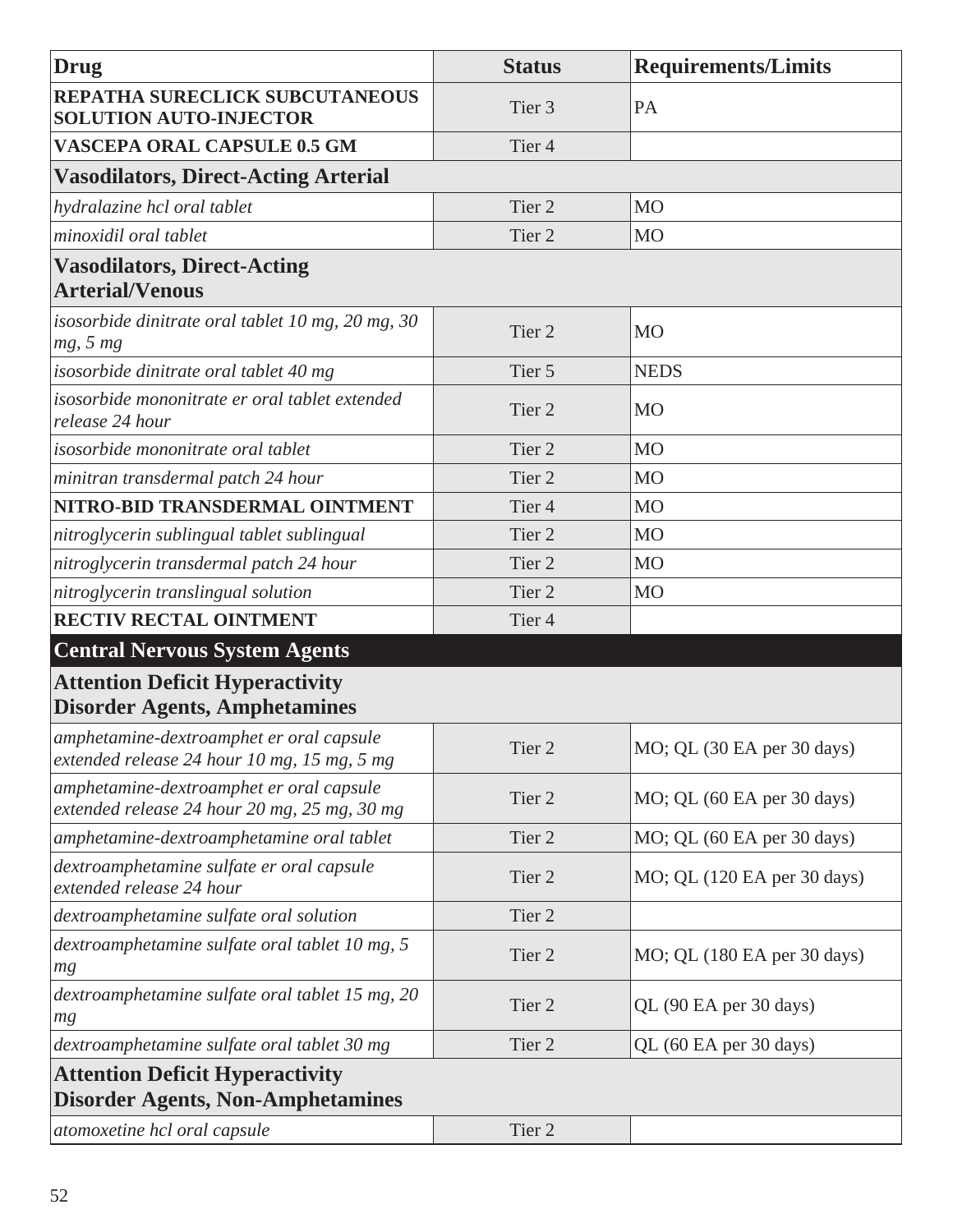| Drug                                                                                          | <b>Status</b>     | <b>Requirements/Limits</b> |
|-----------------------------------------------------------------------------------------------|-------------------|----------------------------|
| dexmethylphenidate hcl er oral capsule extended<br>release 24 hour 10 mg, 15 mg, 20 mg, 5 mg  | Tier 2            | MO; QL (60 EA per 30 days) |
| dexmethylphenidate hcl er oral capsule extended<br>release 24 hour 25 mg, 30 mg, 35 mg, 40 mg | Tier 2            | MO; QL (30 EA per 30 days) |
| dexmethylphenidate hcl oral tablet                                                            | Tier <sub>2</sub> | MO; QL (60 EA per 30 days) |
| guanfacine hcl er oral tablet extended release 24<br>hour                                     | Tier <sub>2</sub> | PA; MO                     |
| methylphenidate hcl er (cd) oral capsule extended<br>release 10 mg, 20 mg, 30 mg, 40 mg       | Tier 2            | MO; QL (60 EA per 30 days) |
| methylphenidate hcl er (cd) oral capsule extended<br>release 50 mg, 60 mg                     | Tier 2            | MO; QL (30 EA per 30 days) |
| methylphenidate hcl er (la) oral capsule extended<br>release 24 hour 10 mg, 30 mg             | Tier <sub>2</sub> | QL (60 EA per 30 days)     |
| methylphenidate hcl er (la) oral capsule extended<br>release 24 hour 20 mg                    | Tier <sub>2</sub> | MO; QL (60 EA per 30 days) |
| methylphenidate hcl er (la) oral capsule extended<br>release 24 hour 40 mg                    | Tier <sub>2</sub> | MO; QL (30 EA per 30 days) |
| methylphenidate hcl er (la) oral capsule extended<br>release 24 hour 60 mg                    | Tier <sub>2</sub> | QL (30 EA per 30 days)     |
| methylphenidate hcl er oral tablet extended<br>release $10$ mg, $20$ mg                       | Tier <sub>2</sub> | MO; QL (90 EA per 30 days) |
| methylphenidate hcl er oral tablet extended<br>release 18 mg, 27 mg, 54 mg, 72 mg             | Tier <sub>2</sub> | QL (30 EA per 30 days)     |
| methylphenidate hcl er oral tablet extended<br>release 24 hour 18 mg, 27 mg, 54 mg            | Tier 2            | MO; QL (30 EA per 30 days) |
| methylphenidate hcl er oral tablet extended<br>release 24 hour 36 mg                          | Tier <sub>2</sub> | MO; QL (60 EA per 30 days) |
| methylphenidate hcl er oral tablet extended<br>release 36 mg                                  | Tier 2            | QL (60 EA per 30 days)     |
| methylphenidate hcl oral solution                                                             | Tier 2            | <b>MO</b>                  |
| methylphenidate hcl oral tablet                                                               | Tier 2            | MO; QL (90 EA per 30 days) |
| methylphenidate hcl oral tablet chewable                                                      | Tier 2            | <b>MO</b>                  |
| relexxii oral tablet extended release                                                         | Tier 2            | QL (30 EA per 30 days)     |
| <b>Central Nervous System, Other</b>                                                          |                   |                            |
| <b>AUSTEDO ORAL TABLET</b>                                                                    | Tier 5            | PA; NEDS                   |
| <b>EVRYSDI ORAL SOLUTION</b><br><b>RECONSTITUTED</b>                                          | Tier 5            | PA; NEDS                   |
| <b>EXSERVAN ORAL FILM</b>                                                                     | Tier 5            | QL (2 EA per 1 day); NEDS  |
| <b>FIRDAPSE ORAL TABLET</b>                                                                   | Tier 5            | PA; NEDS                   |
| <b>HETLIOZ LQ ORAL SUSPENSION</b>                                                             | Tier 5            | PA; NEDS                   |
| <b>HETLIOZ ORAL CAPSULE</b>                                                                   | Tier 5            | PA; MO; NEDS               |
| <b>INGREZZA ORAL CAPSULE</b>                                                                  | Tier 5            | PA; NEDS                   |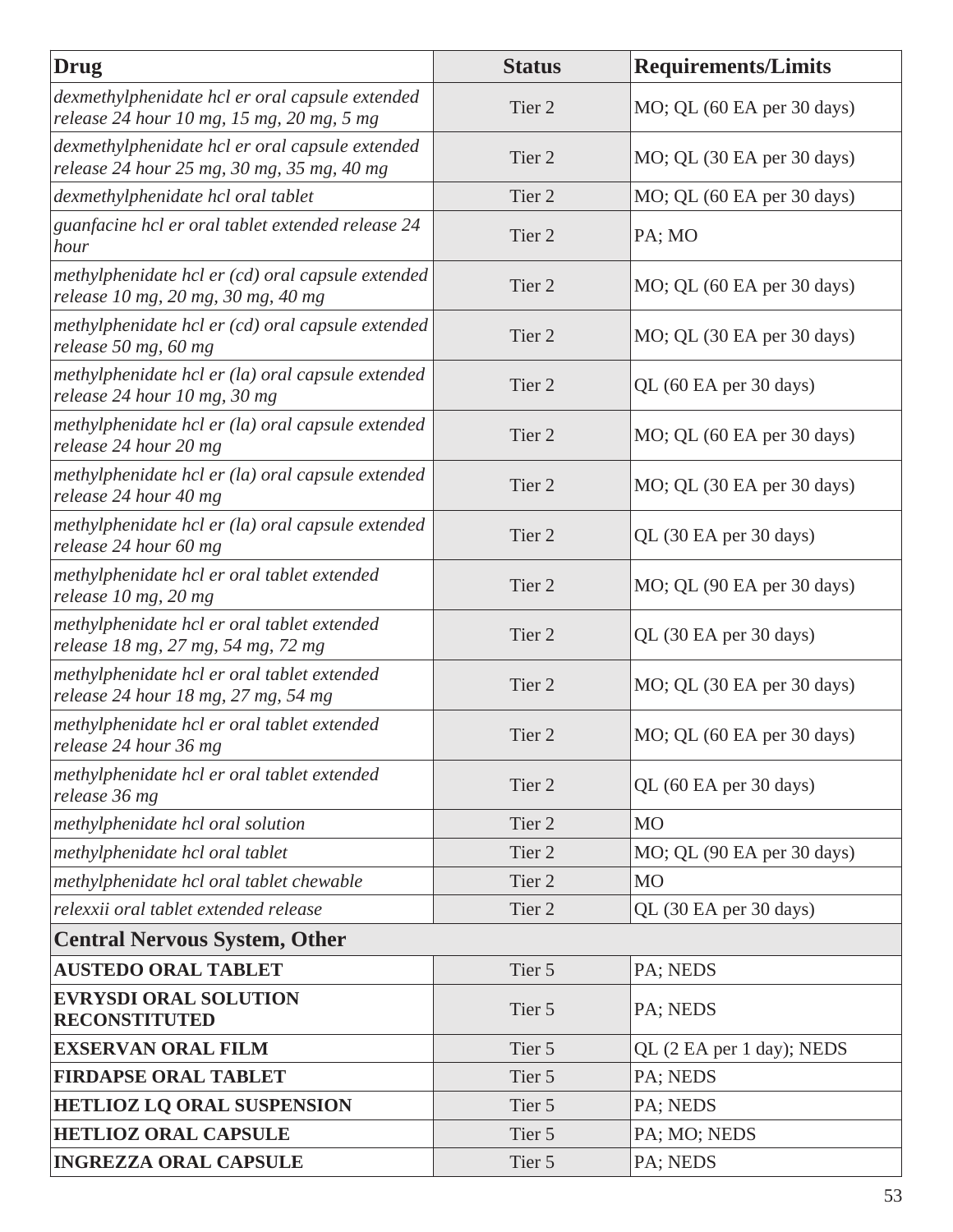| <b>Drug</b>                                                                           | <b>Status</b>     | <b>Requirements/Limits</b>                  |
|---------------------------------------------------------------------------------------|-------------------|---------------------------------------------|
| <b>INGREZZA ORAL CAPSULE THERAPY</b><br><b>PACK</b>                                   | Tier 5            | PA; NEDS                                    |
| <b>NUEDEXTA ORAL CAPSULE</b>                                                          | Tier 5            | PA; MO; NEDS                                |
| riluzole oral tablet                                                                  | Tier <sub>2</sub> | M <sub>O</sub>                              |
| tetrabenazine oral tablet                                                             | Tier 5            | PA; MO; NEDS                                |
| <b>TIGLUTIK ORAL SUSPENSION</b>                                                       | Tier 5            | QL (20 ML per 1 day); NEDS                  |
| <b>Fibromyalgia Agents</b>                                                            |                   |                                             |
| pregabalin oral capsule                                                               | Tier <sub>2</sub> | PA <sub>NS</sub>                            |
| pregabalin oral solution                                                              | Tier <sub>2</sub> | PA <sub>NS</sub>                            |
| <b>SAVELLA ORAL TABLET</b>                                                            | Tier <sub>3</sub> | MO; QL (60 EA per 30 days)                  |
| <b>SAVELLA TITRATION PACK ORAL</b>                                                    | Tier <sub>3</sub> | <b>MO</b>                                   |
| <b>Multiple Sclerosis Agents</b>                                                      |                   |                                             |
| <b>AUBAGIO ORAL TABLET</b>                                                            | Tier 5            | PA; MO; NEDS                                |
| <b>AVONEX PEN INTRAMUSCULAR AUTO-</b><br><b>INJECTOR KIT</b>                          | Tier 5            | MO; NEDS                                    |
| <b>AVONEX PREFILLED INTRAMUSCULAR</b><br>PREFILLED SYRINGE KIT                        | Tier 5            | MO; NEDS                                    |
| <b>BETASERON SUBCUTANEOUS KIT</b>                                                     | Tier 5            | MO; NEDS                                    |
| dalfampridine er oral tablet extended release 12<br>hour                              | Tier 5            | PA; NEDS                                    |
| dimethyl fumarate oral capsule delayed release                                        | Tier 5            | PA; NEDS                                    |
| dimethyl fumarate starter pack oral                                                   | Tier 5            | PA; NEDS                                    |
| <b>GILENYA ORAL CAPSULE 0.5 MG</b>                                                    | Tier 5            | PA; MO; NEDS                                |
| <b>GLATIRAMER ACETATE</b><br><b>SUBCUTANEOUS SOLUTION PREFILLED</b><br><b>SYRINGE</b> | Tier 5            | <b>NEDS</b>                                 |
| glatopa subcutaneous solution prefilled syringe<br>$20$ mg/ml                         | Tier 5            | MO; NEDS                                    |
| <b>GLATOPA SUBCUTANEOUS SOLUTION</b><br>PREFILLED SYRINGE 40 MG/ML                    | Tier 5            | <b>NEDS</b>                                 |
| <b>KESIMPTA SUBCUTANEOUS SOLUTION</b><br><b>AUTO-INJECTOR</b>                         | Tier 5            | PA; QL (1.6 ML per 30 days);<br><b>NEDS</b> |
| ZEPOSIA 7-DAY STARTER PACK ORAL<br><b>CAPSULE THERAPY PACK</b>                        | Tier 5            | PA; QL (14 EA per 365 days);<br><b>NEDS</b> |
| <b>ZEPOSIA ORAL CAPSULE</b>                                                           | Tier 5            | PA; QL (30 EA per 30 days);<br><b>NEDS</b>  |
| ZEPOSIA STARTER KIT ORAL CAPSULE<br><b>THERAPY PACK</b>                               | Tier 5            | PA; QL (74 EA per 365 days);<br><b>NEDS</b> |
| <b>Dental And Oral Agents</b>                                                         |                   |                                             |
| <b>Dental And Oral Agents</b>                                                         |                   |                                             |
| cevimeline hcl oral capsule                                                           | Tier 2            | MO                                          |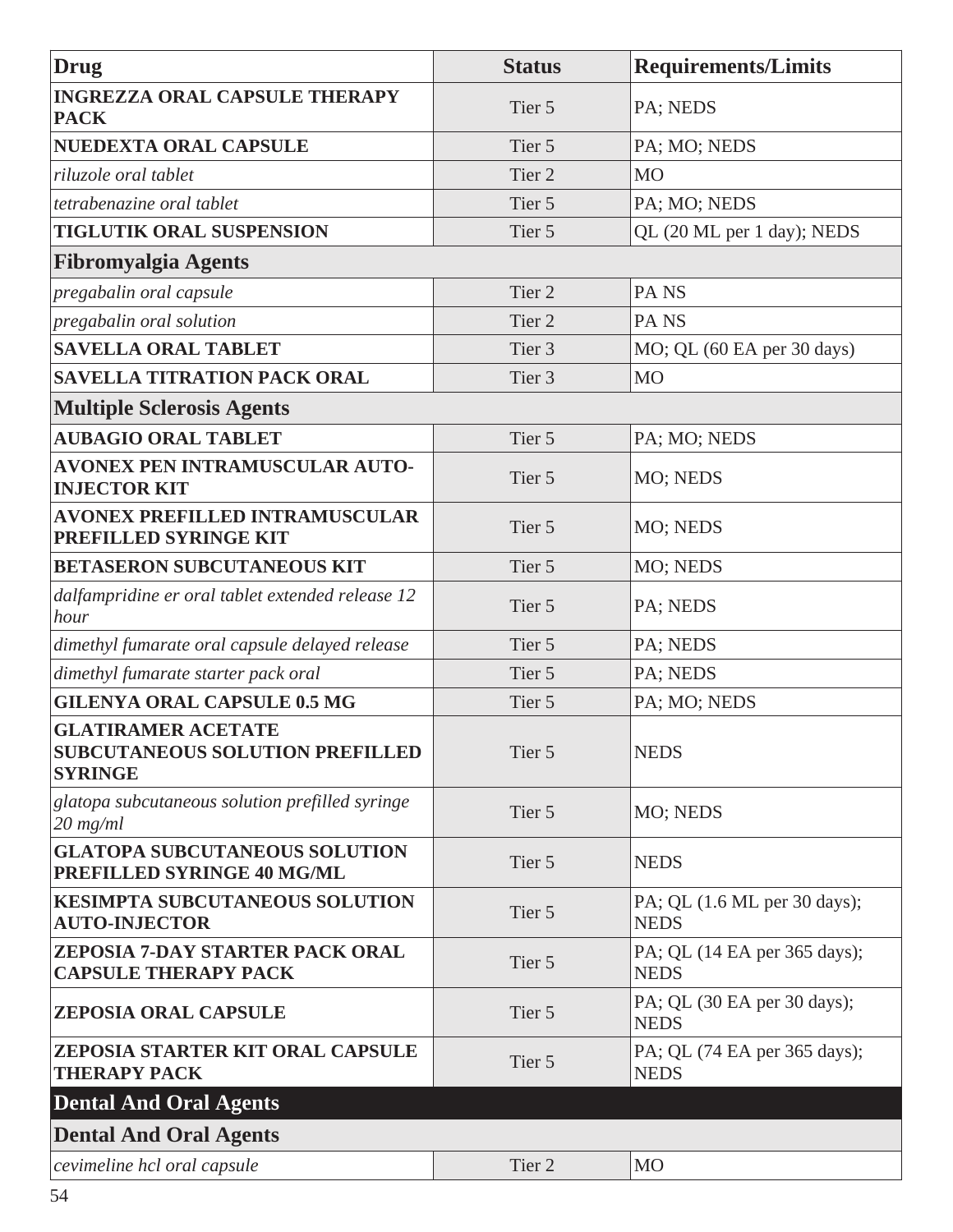| Drug                                                           | <b>Status</b>     | <b>Requirements/Limits</b>  |
|----------------------------------------------------------------|-------------------|-----------------------------|
| chlorhexidine gluconate mouth/throat solution                  | Tier 1            | M <sub>O</sub>              |
| periogard mouth/throat solution                                | Tier 1            | <b>MO</b>                   |
| pilocarpine hcl oral tablet                                    | Tier <sub>2</sub> | M <sub>O</sub>              |
| triamcinolone acetonide mouth/throat paste                     | Tier <sub>2</sub> | M <sub>O</sub>              |
| <b>Dermatological Agents</b>                                   |                   |                             |
| <b>Dermatological Agents</b>                                   |                   |                             |
| acitretin oral capsule                                         | Tier <sub>2</sub> |                             |
| acyclovir external ointment                                    | Tier <sub>2</sub> | QL (15 GM per 14 days)      |
| adapalene external gel 0.1 %                                   | Tier <sub>2</sub> | <b>MO</b>                   |
| adapalene external solution                                    | Tier 5            | <b>NEDS</b>                 |
| <b>ADBRY SUBCUTANEOUS SOLUTION</b><br><b>PREFILLED SYRINGE</b> | Tier 5            | PA; NEDS                    |
| ammonium lactate external cream                                | Tier <sub>3</sub> | <b>MO</b>                   |
| ammonium lactate external lotion                               | Tier <sub>2</sub> | M <sub>O</sub>              |
| azelaic acid external gel                                      | Tier <sub>3</sub> |                             |
| calcipotriene external cream                                   | Tier <sub>3</sub> | MO; QL (120 GM per 30 days) |
| calcipotriene external ointment                                | Tier <sub>4</sub> | MO; QL (120 GM per 30 days) |
| calcipotriene external solution                                | Tier <sub>4</sub> | MO; QL (120 ML per 30 days) |
| claravis oral capsule 10 mg, 20 mg, 40 mg                      | Tier <sub>2</sub> | <b>MO</b>                   |
| clobetasol prop emollient base external cream                  | Tier <sub>4</sub> | MO; QL (60 GM per 30 days)  |
| clobetasol propionate e external cream                         | Tier <sub>4</sub> | QL (60 GM per 30 days)      |
| clobetasol propionate emulsion external foam                   | Tier <sub>4</sub> |                             |
| clobetasol propionate external foam                            | Tier <sub>4</sub> |                             |
| clobetasol propionate external lotion                          | Tier 4            |                             |
| clobetasol propionate external shampoo                         | Tier <sub>4</sub> |                             |
| clocortolone pivalate external cream                           | Tier 2            |                             |
| <b>CLODAN EXTERNAL SHAMPOO</b>                                 | Tier <sub>4</sub> |                             |
| clotrimazole-betamethasone external cream                      | Tier 2            | M <sub>O</sub>              |
| clotrimazole-betamethasone external lotion                     | Tier <sub>3</sub> | M <sub>O</sub>              |
| <b>CONDYLOX EXTERNAL GEL</b>                                   | Tier <sub>4</sub> | M <sub>O</sub>              |
| diclofenac sodium external gel 1 %                             | Tier 2            | MO; QL (960 GM per 30 days) |
| diclofenac sodium external gel 3 %                             | Tier 3            | QL (200 GM per 30 days)     |
| doxepin hcl external cream                                     | Tier 2            | QL (90 GM per 30 days)      |
| doxycycline oral capsule delayed release                       | Tier 2            | ST; MO                      |
| <b>DUOBRII EXTERNAL LOTION</b>                                 | Tier 5            | PA; NEDS                    |
| erythromycin external gel                                      | Tier 2            |                             |
| erythromycin external solution                                 | Tier 2            |                             |
| fluorouracil external cream $0.5\,\%$                          | Tier 5            | MO; NEDS                    |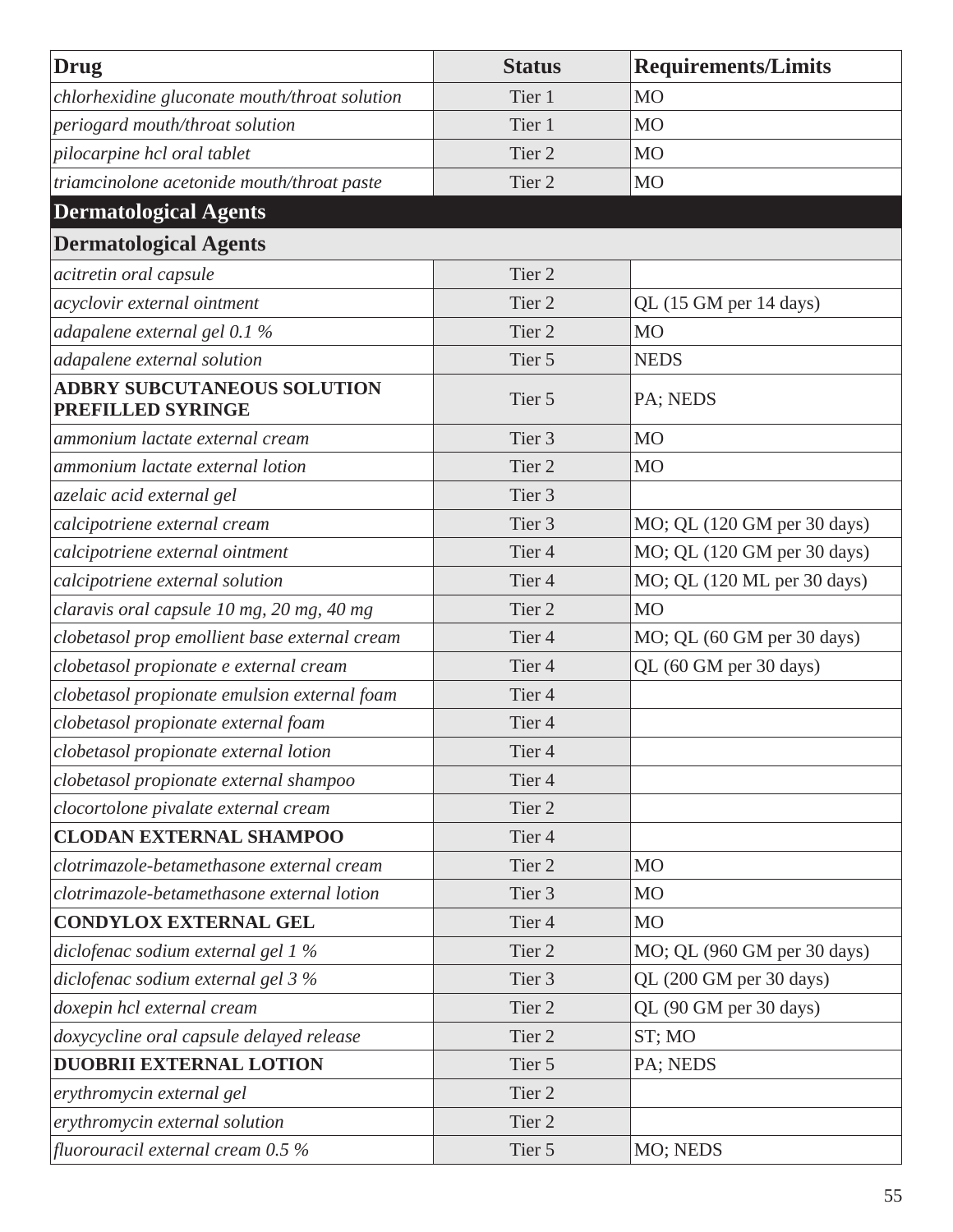| <b>Drug</b>                                            | <b>Status</b>     | <b>Requirements/Limits</b>                 |
|--------------------------------------------------------|-------------------|--------------------------------------------|
| fluorouracil external cream $5\%$                      | Tier <sub>2</sub> | <b>MO</b>                                  |
| fluorouracil external solution                         | Tier <sub>4</sub> | <b>MO</b>                                  |
| hydrocortisone (perianal) external cream               | Tier <sub>2</sub> |                                            |
| imiquimod external cream $5\%$                         | Tier <sub>4</sub> | M <sub>O</sub>                             |
| methoxsalen rapid oral capsule                         | Tier 5            | MO; NEDS                                   |
| mupirocin calcium external cream                       | Tier 2            |                                            |
| <b>OPZELURA EXTERNAL CREAM</b>                         | Tier 5            | PA; QL (60 GM per 30 days);<br><b>NEDS</b> |
| <b>OTEZLA ORAL TABLET</b>                              | Tier 5            | PA; NEDS                                   |
| pimecrolimus external cream                            | Tier <sub>3</sub> |                                            |
| podofilox external solution                            | Tier <sub>2</sub> | M <sub>O</sub>                             |
| procto-med hc external cream                           | Tier <sub>2</sub> |                                            |
| procto-pak external cream                              | Tier <sub>2</sub> |                                            |
| proctosol hc external cream                            | Tier <sub>2</sub> |                                            |
| proctozone-hc external cream                           | Tier <sub>2</sub> |                                            |
| REGRANEX EXTERNAL GEL                                  | Tier 5            | <b>NEDS</b>                                |
| SANTYL EXTERNAL OINTMENT                               | Tier 3            | MO; QL (100 GM per 30 days)                |
| selenium sulfide external lotion                       | Tier <sub>2</sub> | <b>MO</b>                                  |
| sulfacetamide sodium (acne) external lotion            | Tier 2            |                                            |
| sulfacetamide sodium-sulfur external emulsion          | Tier <sub>2</sub> |                                            |
| tacrolimus external ointment                           | Tier <sub>3</sub> | M <sub>O</sub>                             |
| tazarotene external cream                              | Tier <sub>3</sub> | M <sub>O</sub>                             |
| <b>TAZORAC EXTERNAL CREAM 0.05 %</b>                   | Tier <sub>4</sub> | M <sub>O</sub>                             |
| <b>TAZORAC EXTERNAL GEL</b>                            | Tier 4            | M <sub>O</sub>                             |
| <b>TOVET EXTERNAL FOAM</b>                             | Tier <sub>4</sub> |                                            |
| tretinoin external cream 0.025 %, 0.05 %               | Tier 2            |                                            |
| tretinoin external cream 0.1 %                         | Tier 2            | M <sub>O</sub>                             |
| tretinoin external gel                                 | Tier 2            |                                            |
| Electrolytes/Minerals/Metals/Vitamins                  |                   |                                            |
| <b>Electrolyte/Mineral Replacement</b>                 |                   |                                            |
| aminosyn ii intravenous solution 15 $%$                | Tier <sub>6</sub> | B/D                                        |
| <b>AMINOSYN-PF INTRAVENOUS</b><br><b>SOLUTION 7 %</b>  | Tier <sub>6</sub> | B/D                                        |
| <b>CLINISOL SF INTRAVENOUS SOLUTION</b>                | Tier <sub>6</sub> | $B/D$ ; HI                                 |
| <b>ISOLYTE-S PH 7.4 INTRAVENOUS</b><br><b>SOLUTION</b> | Tier <sub>6</sub> | H <sub>I</sub>                             |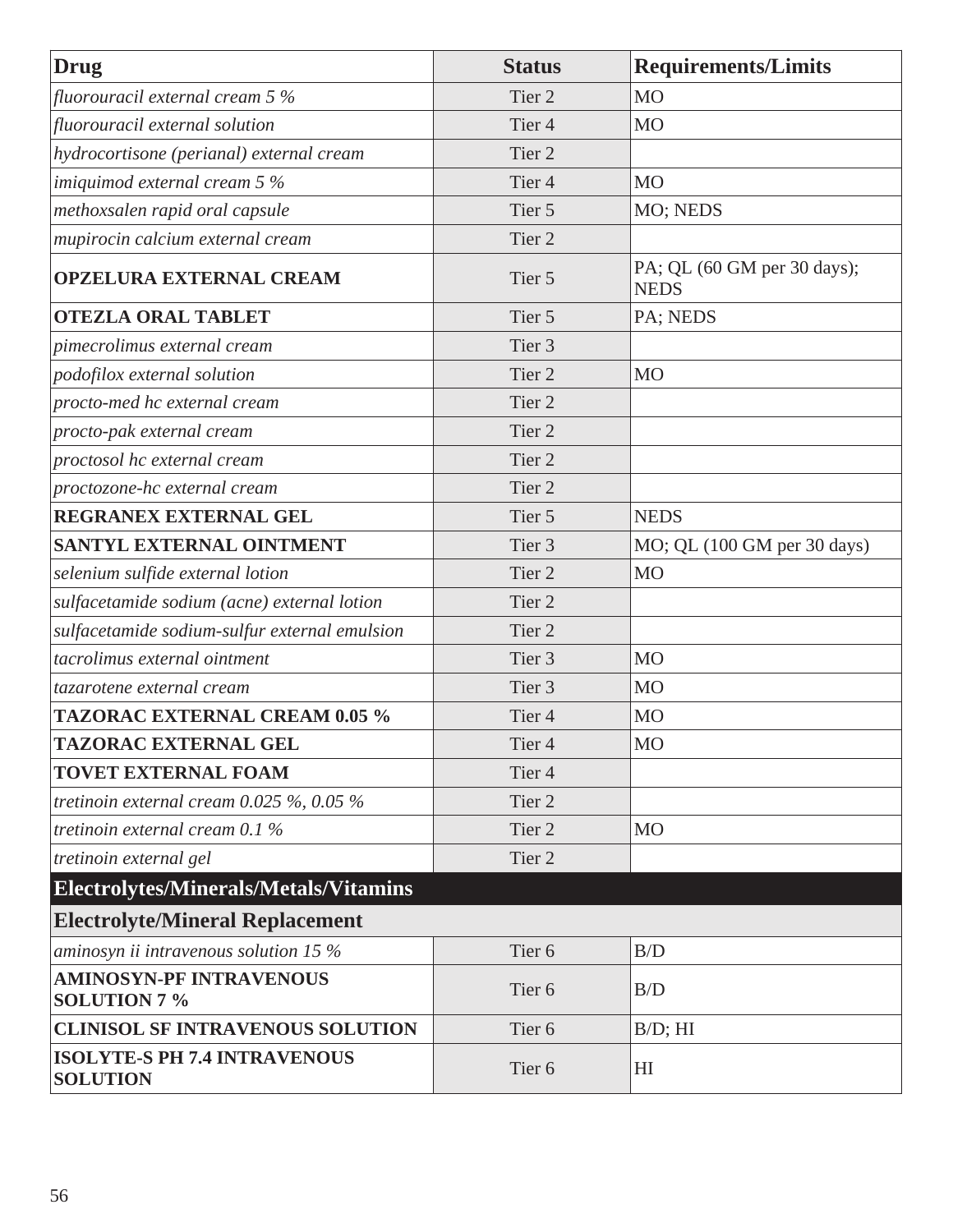| <b>Drug</b>                                                                                                                                                                                                   | <b>Status</b>     | <b>Requirements/Limits</b> |
|---------------------------------------------------------------------------------------------------------------------------------------------------------------------------------------------------------------|-------------------|----------------------------|
| kcl in dextrose-nacl intravenous solution 10-5-<br>0.45 meg/l-%-%, 20-5-0.2 meg/l-%-%, 20-5-0.45<br>meq/l-%-%, 20-5-0.9 meq/l-%-%, 30-5-0.45<br>meg/l-%-%, 40-5-0.45 meg/l-%-%, 40-5-0.9<br>$meq/l - % - % -$ | Tier <sub>6</sub> | HI                         |
| <b>KCL-LACTATED RINGERS-D5W</b><br><b>INTRAVENOUS SOLUTION</b>                                                                                                                                                | Tier <sub>6</sub> | H <sub>I</sub>             |
| klor-con 10 oral tablet extended release                                                                                                                                                                      | Tier 2            | <b>MO</b>                  |
| klor-con m10 oral tablet extended release                                                                                                                                                                     | Tier <sub>2</sub> | <b>MO</b>                  |
| klor-con m15 oral tablet extended release                                                                                                                                                                     | Tier <sub>2</sub> | <b>MO</b>                  |
| klor-con m20 oral tablet extended release                                                                                                                                                                     | Tier <sub>2</sub> | <b>MO</b>                  |
| klor-con oral packet 20 meq                                                                                                                                                                                   | Tier <sub>2</sub> | <b>MO</b>                  |
| klor-con oral tablet extended release                                                                                                                                                                         | Tier <sub>2</sub> | <b>MO</b>                  |
| <b>K-PHOS NO 2 ORAL TABLET</b>                                                                                                                                                                                | Tier <sub>4</sub> | <b>MO</b>                  |
| magnesium sulfate injection solution 50 %, 50 %<br>(10ml syringe)                                                                                                                                             | Tier <sub>6</sub> | H <sub>I</sub>             |
| <b>ORACIT ORAL SOLUTION</b>                                                                                                                                                                                   | Tier <sub>4</sub> | <b>MO</b>                  |
| PLASMA-LYTE 148 INTRAVENOUS<br><b>SOLUTION</b>                                                                                                                                                                | Tier <sub>6</sub> | H <sub>I</sub>             |
| PLASMA-LYTE A INTRAVENOUS<br><b>SOLUTION</b>                                                                                                                                                                  | Tier <sub>6</sub> | H <sub>I</sub>             |
| PLENAMINE INTRAVENOUS SOLUTION                                                                                                                                                                                | Tier <sub>6</sub> | $B/D$ ; HI                 |
| potassium chloride crys er oral tablet extended<br>release                                                                                                                                                    | Tier <sub>2</sub> | <b>MO</b>                  |
| potassium chloride er oral capsule extended<br>release                                                                                                                                                        | Tier <sub>2</sub> | <b>MO</b>                  |
| potassium chloride er oral tablet extended release                                                                                                                                                            | Tier <sub>2</sub> | <b>MO</b>                  |
| potassium chloride in dextrose intravenous<br>solution 20-5 meq/l- $\%$                                                                                                                                       | Tier <sub>6</sub> | H <sub>I</sub>             |
| potassium chloride in nacl intravenous solution<br>20-0.45 meg/l-%, 20-0.9 meg/l-%, 40-0.9 meg/l-%                                                                                                            | Tier <sub>6</sub> | H <sub>I</sub>             |
| potassium chloride intravenous solution 10<br>$\mu$ meq/100ml, 2 meq/ml, 2 meq/ml (20 ml), 20<br>meq/100ml, 40 meq/100ml                                                                                      | Tier <sub>6</sub> | HI                         |
| potassium chloride oral packet                                                                                                                                                                                | Tier 2            |                            |
| potassium chloride oral solution 20 meq/15ml<br>$(10\%)$ , 40 meq/15ml $(20\%)$                                                                                                                               | Tier <sub>2</sub> | <b>MO</b>                  |
| potassium citrate er oral tablet extended release                                                                                                                                                             | Tier <sub>2</sub> | M <sub>O</sub>             |
| PREMASOL INTRAVENOUS SOLUTION 10<br>$\frac{0}{0}$                                                                                                                                                             | Tier <sub>6</sub> | $B/D$ ; HI                 |
| PROSOL INTRAVENOUS SOLUTION                                                                                                                                                                                   | Tier <sub>6</sub> | $B/D$ ; $HI$               |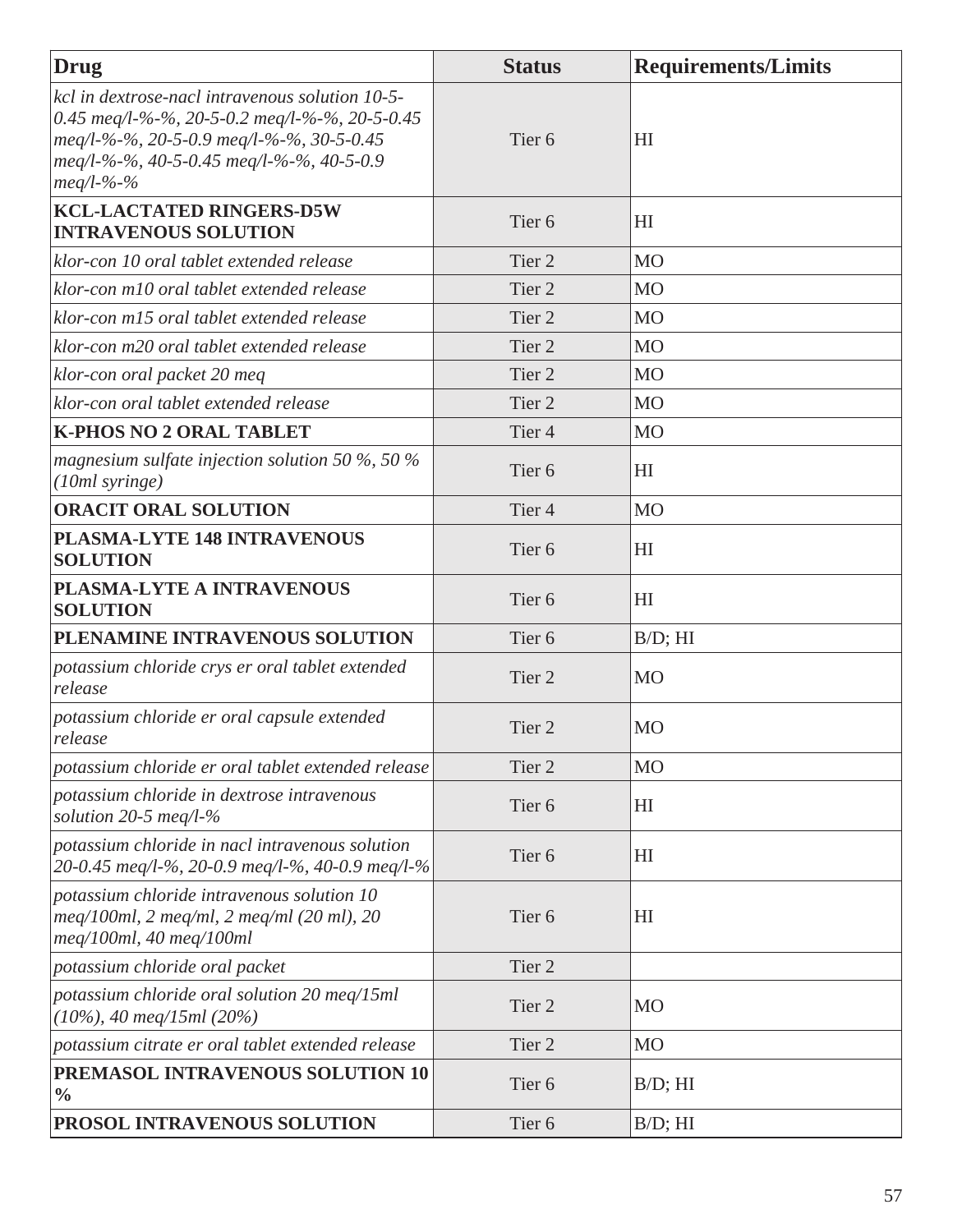| Drug                                                                    | <b>Status</b>     | <b>Requirements/Limits</b> |
|-------------------------------------------------------------------------|-------------------|----------------------------|
| sodium chloride intravenous solution 0.45 $\%$ , 0.9<br>$\%$ , 3 %, 5 % | Tier <sub>6</sub> | H <sub>I</sub>             |
| sodium chloride irrigation solution $0.9\%$                             | Tier <sub>2</sub> | M <sub>O</sub>             |
| sodium fluoride oral tablet 2.2 $(1 f)$ mg                              | Tier 1            | MO                         |
| <b>SUPREP BOWEL PREP KIT ORAL</b><br><b>SOLUTION</b>                    | Tier <sub>4</sub> |                            |
| <b>TRAVASOL INTRAVENOUS SOLUTION</b>                                    | Tier <sub>6</sub> | $B/D$ ; HI                 |
| <b>TROPHAMINE INTRAVENOUS</b><br><b>SOLUTION 10 %</b>                   | Tier <sub>6</sub> | $B/D$ ; HI                 |
| <b>Electrolyte/Mineral/Metal Modifiers</b>                              |                   |                            |
| carglumic acid oral tablet soluble                                      | Tier 5            | PA; NEDS                   |
| clovique oral capsule                                                   | Tier 5            | <b>NEDS</b>                |
| deferasirox oral tablet soluble                                         | Tier 5            | <b>NEDS</b>                |
| deferiprone oral tablet                                                 | Tier 5            | PA; NEDS                   |
| <b>DOJOLVI ORAL LIQUID</b>                                              | Tier 5            | PA; NEDS                   |
| <b>JYNARQUE ORAL TABLET</b>                                             | Tier 5            | PA; NEDS                   |
| JYNARQUE ORAL TABLET THERAPY<br><b>PACK</b>                             | Tier 5            | PA; NEDS                   |
| penicillamine oral tablet                                               | Tier 5            | <b>NEDS</b>                |
| sodium polystyrene sulfonate oral powder                                | Tier <sub>2</sub> | M <sub>O</sub>             |
| <b>TOLVAPTAN ORAL TABLET 15 MG</b>                                      | Tier 5            | PA; NEDS                   |
| tolvaptan oral tablet 30 mg                                             | Tier 5            | PA; NEDS                   |
| <b>TRIENTINE HCL ORAL CAPSULE</b>                                       | Tier 5            | <b>NEDS</b>                |
| <b>VELTASSA ORAL PACKET</b>                                             | Tier 5            | <b>NEDS</b>                |
| Electrolytes/Minerals/Metals/Vitamins                                   |                   |                            |
| <b>CLINIMIX E/DEXTROSE (2.75/5)</b><br><b>INTRAVENOUS SOLUTION</b>      | Tier <sub>6</sub> | $B/D$ ; HI                 |
| <b>CLINIMIX E/DEXTROSE (4.25/10)</b><br><b>INTRAVENOUS SOLUTION</b>     | Tier <sub>6</sub> | $B/D$ ; HI                 |
| <b>CLINIMIX E/DEXTROSE (4.25/5)</b><br><b>INTRAVENOUS SOLUTION</b>      | Tier <sub>6</sub> | $B/D$ ; HI                 |
| <b>CLINIMIX E/DEXTROSE (5/15)</b><br><b>INTRAVENOUS SOLUTION</b>        | Tier <sub>6</sub> | $B/D$ ; HI                 |
| <b>CLINIMIX E/DEXTROSE (5/20)</b><br><b>INTRAVENOUS SOLUTION</b>        | Tier <sub>6</sub> | $B/D$ ; HI                 |
| <b>CLINIMIX/DEXTROSE (4.25/10)</b><br><b>INTRAVENOUS SOLUTION</b>       | Tier <sub>6</sub> | $B/D$ ; HI                 |
| <b>CLINIMIX/DEXTROSE (4.25/5)</b><br><b>INTRAVENOUS SOLUTION</b>        | Tier <sub>6</sub> | $B/D$ ; HI                 |
| <b>CLINIMIX/DEXTROSE (5/15)</b><br><b>INTRAVENOUS SOLUTION</b>          | Tier <sub>6</sub> | $B/D$ ; HI                 |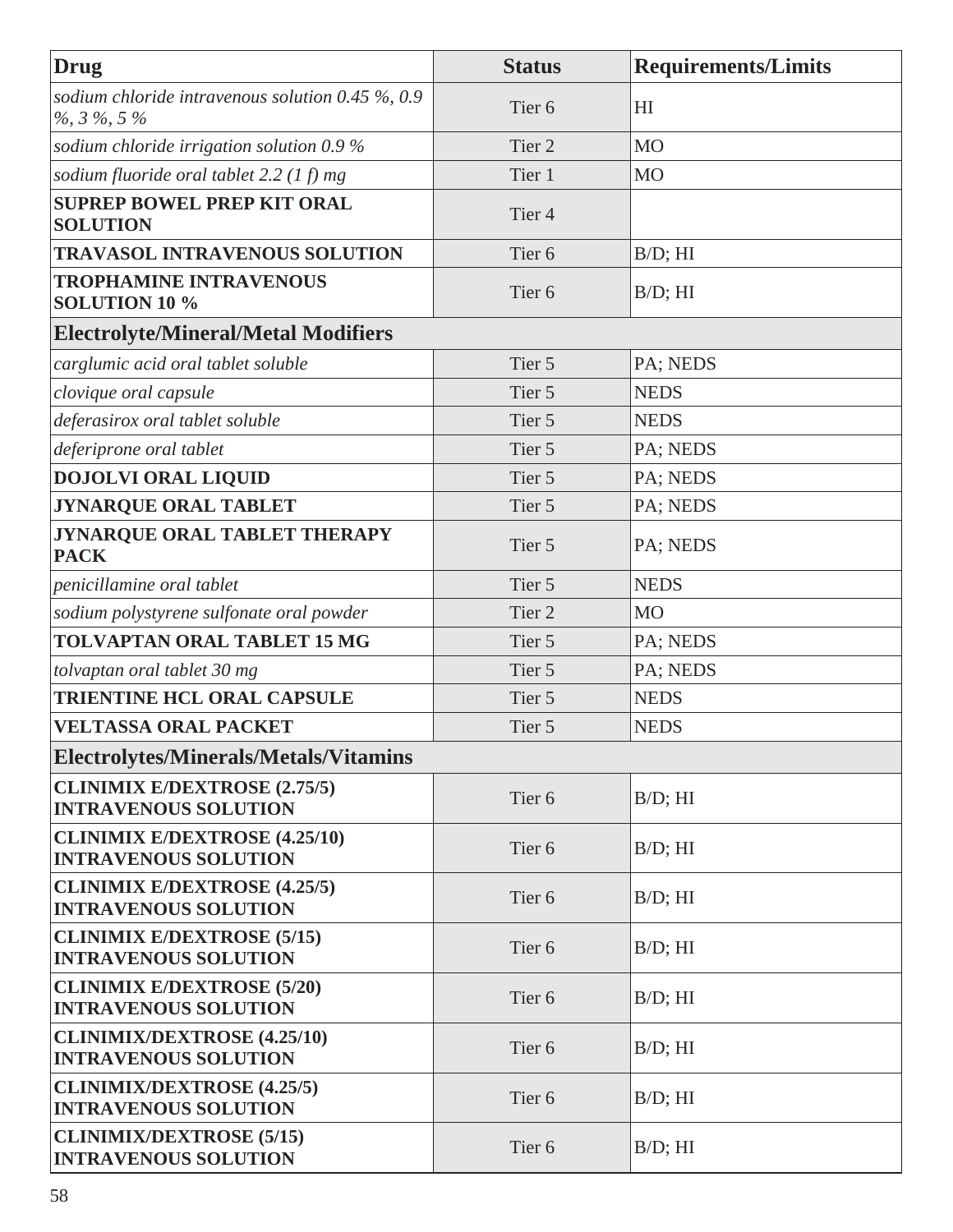| <b>Drug</b>                                                                                 | <b>Status</b>     | <b>Requirements/Limits</b>                 |
|---------------------------------------------------------------------------------------------|-------------------|--------------------------------------------|
| <b>CLINIMIX/DEXTROSE (5/20)</b><br><b>INTRAVENOUS SOLUTION</b>                              | Tier <sub>6</sub> | $B/D$ ; HI                                 |
| dextrose intravenous solution 10 $\%$ , 5 $\%$                                              | Tier <sub>6</sub> | H <sub>I</sub>                             |
| DEXTROSE-NACL INTRAVENOUS<br><b>SOLUTION 10-0.2 %</b>                                       | Tier <sub>6</sub> | H <sub>I</sub>                             |
| dextrose-nacl intravenous solution 10-0.45 $\%$ ,<br>2.5-0.45 %, 5-0.2 %, 5-0.45 %, 5-0.9 % | Tier <sub>6</sub> | HI                                         |
| intralipid intravenous emulsion $20\%$                                                      | Tier <sub>6</sub> | $B/D$ ; HI                                 |
| <b>INTRALIPID INTRAVENOUS EMULSION</b><br>30 %                                              | Tier <sub>6</sub> | $B/D$ ; HI                                 |
| <b>ISOLYTE-P IN D5W INTRAVENOUS</b><br><b>SOLUTION</b>                                      | Tier <sub>6</sub> | HI                                         |
| <b>NUTRILIPID INTRAVENOUS EMULSION</b>                                                      | Tier <sub>6</sub> | $B/D$ ; HI                                 |
| PROCALAMINE INTRAVENOUS<br><b>SOLUTION</b>                                                  | Tier <sub>6</sub> | $B/D$ ; HI                                 |
| TPN ELECTROLYTES INTRAVENOUS<br><b>CONCENTRATE</b>                                          | Tier <sub>6</sub> | HI                                         |
| <b>Vitamins</b>                                                                             |                   |                                            |
| doxercalciferol oral capsule                                                                | Tier <sub>3</sub> | <b>MO</b>                                  |
| <b>PNV-DHA ORAL CAPSULE</b>                                                                 | Tier <sub>4</sub> | <b>MO</b>                                  |
| prenatal oral tablet 27-1 mg                                                                | Tier <sub>2</sub> | MO                                         |
| PRENATAL PLUS IRON ORAL TABLET                                                              | Tier <sub>4</sub> | <b>MO</b>                                  |
| vp-pnv-dha oral capsule                                                                     | Tier <sub>2</sub> | <b>MO</b>                                  |
| <b>Gastrointestinal Agents</b>                                                              |                   |                                            |
| <b>Antispasmodics, Gastrointestinal</b>                                                     |                   |                                            |
| dicyclomine hcl oral capsule                                                                | Tier 1            | <b>MO</b>                                  |
| dicyclomine hcl oral solution                                                               | Tier <sub>2</sub> | M <sub>O</sub>                             |
| dicyclomine hcl oral tablet                                                                 | Tier <sub>2</sub> | M <sub>O</sub>                             |
| glycopyrrolate oral solution                                                                | Tier <sub>2</sub> |                                            |
| glycopyrrolate oral tablet 1 mg, 2 mg                                                       | Tier <sub>2</sub> | M <sub>O</sub>                             |
| methscopolamine bromide oral tablet                                                         | Tier 4            | M <sub>O</sub>                             |
| <b>Gastrointestinal Agents, Other</b>                                                       |                   |                                            |
| <b>BYLVAY (PELLETS) ORAL CAPSULE</b><br><b>SPRINKLE</b>                                     | Tier 5            | PA NS; NEDS                                |
| <b>BYLVAY ORAL CAPSULE</b>                                                                  | Tier 5            | PA NS; NEDS                                |
| diphenoxylate-atropine oral liquid                                                          | Tier <sub>2</sub> | M <sub>O</sub>                             |
| diphenoxylate-atropine oral tablet 2.5-0.025 mg                                             | Tier <sub>2</sub> | M <sub>O</sub>                             |
| <b>GATTEX SUBCUTANEOUS KIT</b>                                                              | Tier 5            | PA; MO; NEDS                               |
| <b>LIVMARLI ORAL SOLUTION</b>                                                               | Tier 5            | PA; QL (90 ML per 30 days);<br><b>NEDS</b> |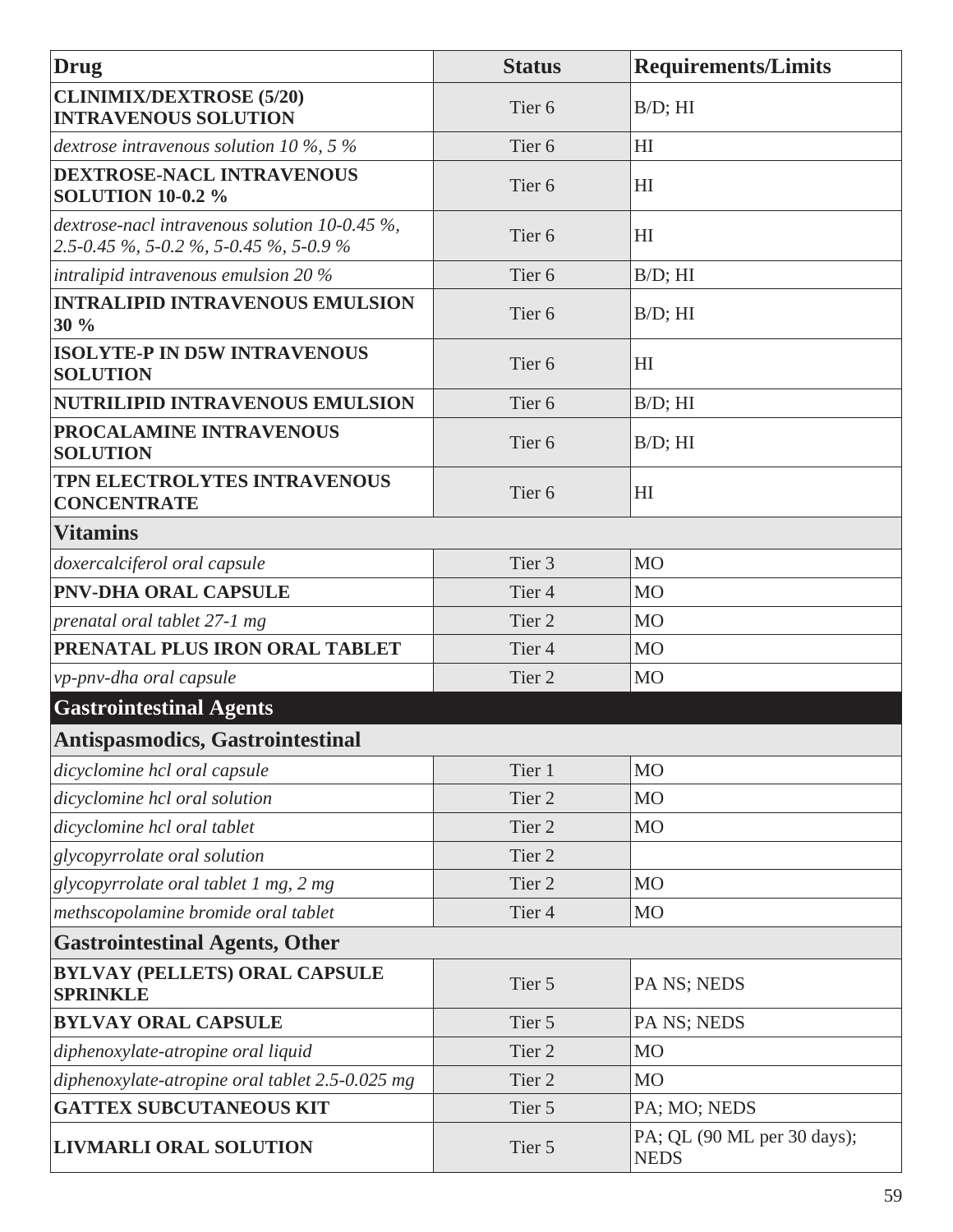| Drug                                                                 | <b>Status</b>     | <b>Requirements/Limits</b>                  |
|----------------------------------------------------------------------|-------------------|---------------------------------------------|
| loperamide hcl oral capsule                                          | Tier <sub>2</sub> | M <sub>O</sub>                              |
| metoclopramide hcl injection solution                                | Tier <sub>2</sub> | M <sub>O</sub>                              |
| metoclopramide hcl oral solution 5 mg/5ml                            | Tier <sub>2</sub> | M <sub>O</sub>                              |
| metoclopramide hcl oral tablet                                       | Tier 1            | M <sub>O</sub>                              |
| <b>MOTOFEN ORAL TABLET</b>                                           | Tier <sub>4</sub> | M <sub>O</sub>                              |
| <b>MOVANTIK ORAL TABLET</b>                                          | Tier <sub>3</sub> | $PA$ ; MO                                   |
| <b>OCALIVA ORAL TABLET</b>                                           | Tier 5            | PA; QL (30 EA per 30 days);<br><b>NEDS</b>  |
| <b>OSMOPREP ORAL TABLET</b>                                          | Tier <sub>4</sub> | <b>MO</b>                                   |
| <b>RELISTOR ORAL TABLET</b>                                          | Tier 5            | PA; MO; NEDS                                |
| <b>RELISTOR SUBCUTANEOUS SOLUTION</b><br>12 MG/0.6ML (0.6ML SYRINGE) | Tier 5            | PA; NEDS                                    |
| <b>RELISTOR SUBCUTANEOUS SOLUTION</b><br>12 MG/0.6ML, 8 MG/0.4ML     | Tier 5            | PA; MO; NEDS                                |
| ursodiol oral capsule 300 mg                                         | Tier <sub>2</sub> | <b>MO</b>                                   |
| ursodiol oral tablet                                                 | Tier <sub>4</sub> | M <sub>O</sub>                              |
| <b>XERMELO ORAL TABLET</b>                                           | Tier 5            | PA; QL (90 EA per 30 days);<br><b>NEDS</b>  |
| <b>Histamine2 (H2) Receptor Antagonists</b>                          |                   |                                             |
| cimetidine hcl oral solution 300 mg/5ml                              | Tier <sub>2</sub> | MO                                          |
| cimetidine oral tablet                                               | Tier <sub>2</sub> | MO                                          |
| famotidine oral suspension reconstituted                             | Tier <sub>2</sub> | <b>MO</b>                                   |
| famotidine oral tablet 20 mg                                         | Tier <sub>2</sub> |                                             |
| famotidine oral tablet 40 mg                                         | Tier <sub>2</sub> | <b>MO</b>                                   |
| <b>Irritable Bowel Syndrome Agents</b>                               |                   |                                             |
| alosetron hcl oral tablet                                            | Tier 5            | PA; MO; QL (2 EA per 1 day);<br><b>NEDS</b> |
| <b>LINZESS ORAL CAPSULE</b>                                          | Tier 3            |                                             |
| lubiprostone oral capsule                                            | Tier <sub>3</sub> | M <sub>O</sub>                              |
| <b>Laxatives</b>                                                     |                   |                                             |
| constulose oral solution                                             | Tier <sub>2</sub> | <b>MO</b>                                   |
| enulose oral solution                                                | Tier <sub>2</sub> | <b>MO</b>                                   |
| gavilyte-c oral solution reconstituted                               | Tier <sub>2</sub> | M <sub>O</sub>                              |
| gavilyte-g oral solution reconstituted                               | Tier 2            | M <sub>O</sub>                              |
| gavilyte-n with flavor pack oral solution<br>reconstituted           | Tier <sub>2</sub> | MO                                          |
| generlac oral solution                                               | Tier <sub>2</sub> |                                             |
| lactulose oral solution 10 gm/15ml                                   | Tier <sub>2</sub> | <b>MO</b>                                   |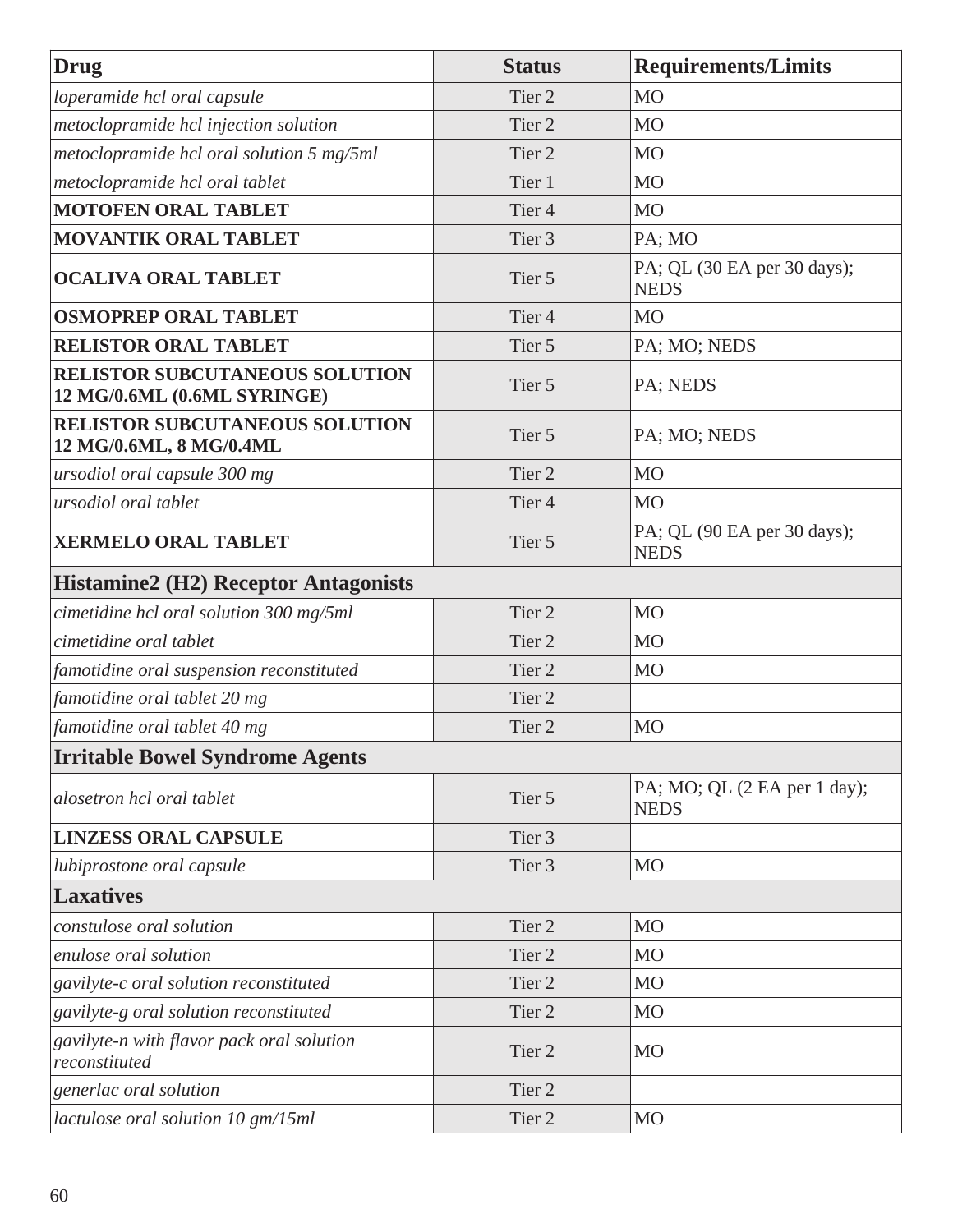| Drug                                                                           | <b>Status</b>     | <b>Requirements/Limits</b> |
|--------------------------------------------------------------------------------|-------------------|----------------------------|
| peg 3350-kcl-na bicarb-nacl oral solution<br>reconstituted                     | Tier <sub>2</sub> |                            |
| peg-3350/electrolytes oral solution reconstituted                              | Tier <sub>2</sub> | M <sub>O</sub>             |
| peg-3350/electrolytes/ascorbat oral solution<br>reconstituted                  | Tier <sub>2</sub> |                            |
| peg-kcl-nacl-nasulf-na asc-c oral solution<br>reconstituted                    | Tier <sub>2</sub> |                            |
| trilyte oral solution reconstituted                                            | Tier <sub>2</sub> |                            |
| <b>Protectants</b>                                                             |                   |                            |
| misoprostol oral tablet                                                        | Tier <sub>2</sub> | M <sub>O</sub>             |
| sucralfate oral suspension                                                     | Tier <sub>2</sub> |                            |
| sucralfate oral tablet                                                         | Tier <sub>2</sub> | M <sub>O</sub>             |
| <b>Proton Pump Inhibitors</b>                                                  |                   |                            |
| DEXILANT ORAL CAPSULE DELAYED<br><b>RELEASE</b>                                | Tier <sub>3</sub> | M <sub>O</sub>             |
| dexlansoprazole oral capsule delayed release                                   | Tier 3            |                            |
| esomeprazole magnesium oral capsule delayed<br>release                         | Tier 3            |                            |
| lansoprazole oral capsule delayed release                                      | Tier <sub>3</sub> |                            |
| omeprazole oral capsule delayed release 10 mg                                  | Tier 2            | MO; QL (1 EA per 1 day)    |
| omeprazole oral capsule delayed release 20 mg,<br>$40$ mg                      | Tier 2            | MO; QL (2 EA per 1 day)    |
| pantoprazole sodium oral tablet delayed release                                | Tier <sub>2</sub> | MO; QL (2 EA per 1 day)    |
| <b>Genetic Or Enzyme Disorder:</b><br><b>Replacement, Modifiers, Treatment</b> |                   |                            |
| <b>Genetic Or Enzyme Disorder:</b>                                             |                   |                            |
| <b>Replacement, Modifiers, Treatment</b>                                       |                   |                            |
| <b>ARALAST NP INTRAVENOUS SOLUTION</b><br><b>RECONSTITUTED 1000 MG</b>         | Tier <sub>6</sub> | HI; LA                     |
| betaine oral powder                                                            | Tier 5            | <b>NEDS</b>                |
| <b>CERDELGA ORAL CAPSULE</b>                                                   | Tier 5            | PA; NEDS                   |
| <b>CREON ORAL CAPSULE DELAYED</b><br><b>RELEASE PARTICLES</b>                  | Tier <sub>3</sub> | <b>MO</b>                  |
| <b>CYSTAGON ORAL CAPSULE</b>                                                   | Tier <sub>4</sub> | <b>MO</b>                  |
| <b>ENDARI ORAL PACKET</b>                                                      | Tier 5            | PA; NEDS                   |
| <b>GALAFOLD ORAL CAPSULE</b>                                                   | Tier 5            | PA; NEDS                   |
| <b>GLASSIA INTRAVENOUS SOLUTION</b>                                            | Tier <sub>6</sub> | H <sub>I</sub>             |
| miglustat oral capsule                                                         | Tier 5            | PA; NEDS                   |
| nitisinone oral capsule                                                        | Tier 5            | PA; NEDS                   |
| <b>ORFADIN ORAL CAPSULE 20 MG</b>                                              | Tier 5            | PA; NEDS                   |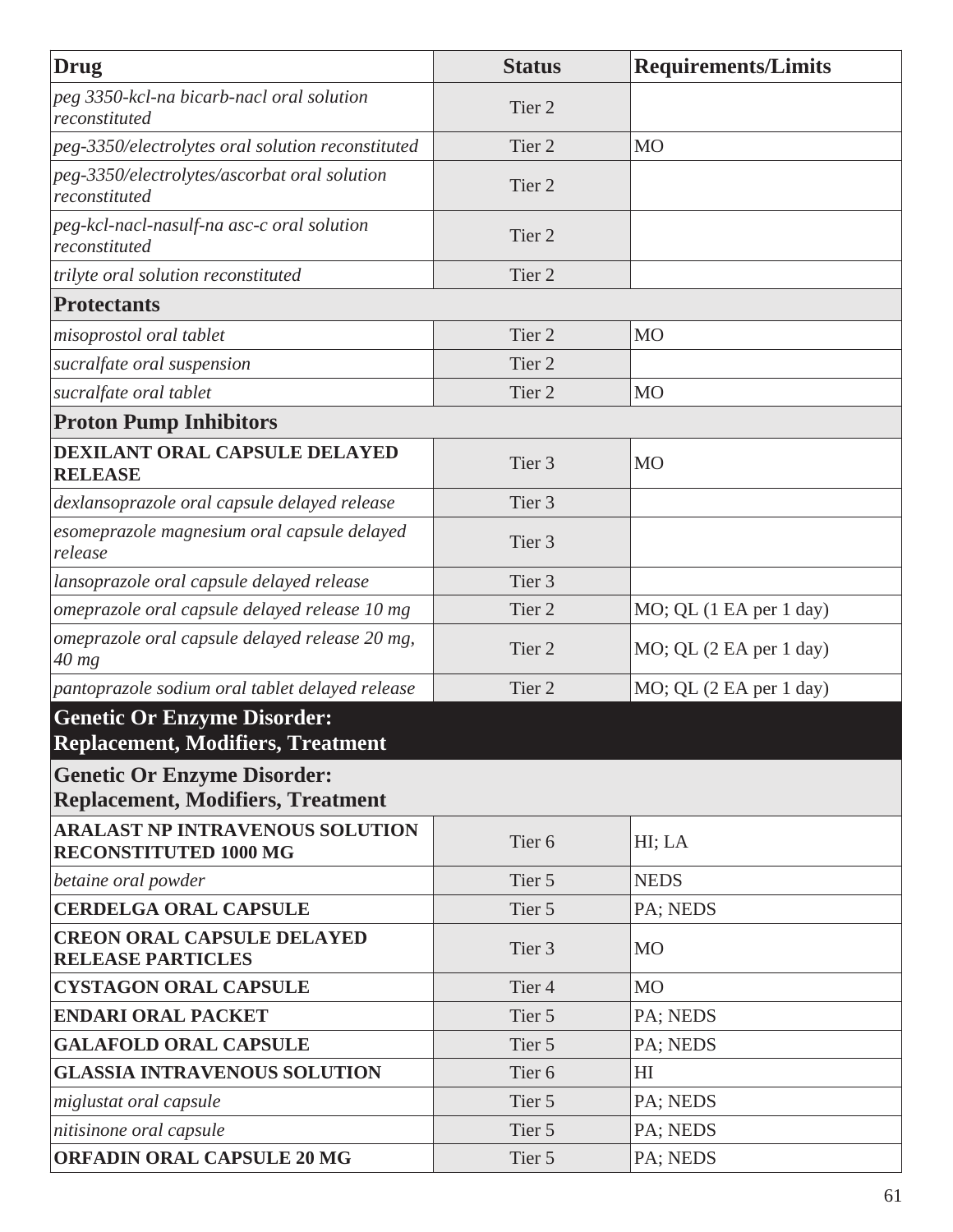| Drug                                                                                                                                                    | <b>Status</b>     | <b>Requirements/Limits</b> |
|---------------------------------------------------------------------------------------------------------------------------------------------------------|-------------------|----------------------------|
| <b>ORFADIN ORAL SUSPENSION</b>                                                                                                                          | Tier 5            | PA; MO; NEDS               |
| PROLASTIN-C INTRAVENOUS SOLUTION<br><b>RECONSTITUTED</b>                                                                                                | Tier <sub>6</sub> | H <sub>I</sub>             |
| <b>RAVICTI ORAL LIQUID</b>                                                                                                                              | Tier 5            | MO; NEDS                   |
| <b>RUZURGI ORAL TABLET</b>                                                                                                                              | Tier 5            | PA; NEDS                   |
| sapropterin dihydrochloride oral packet 100 mg                                                                                                          | Tier <sub>2</sub> | PA                         |
| sapropterin dihydrochloride oral packet 500 mg                                                                                                          | Tier 5            | PA; NEDS                   |
| <b>SODIUM PHENYLBUTYRATE ORAL</b><br><b>TABLET</b>                                                                                                      | Tier 5            | <b>NEDS</b>                |
| <b>TEGSEDI SUBCUTANEOUS SOLUTION</b><br>PREFILLED SYRINGE                                                                                               | Tier 5            | PA; NEDS                   |
| <b>ZEMAIRA INTRAVENOUS SOLUTION</b><br><b>RECONSTITUTED</b>                                                                                             | Tier <sub>6</sub> | H <sub>I</sub>             |
| <b>ZENPEP ORAL CAPSULE DELAYED</b><br>RELEASE PARTICLES 10000-32000 UNIT,<br>20000-63000 UNIT, 25000-79000 UNIT, 40000-<br>126000 UNIT, 5000-24000 UNIT | Tier <sub>4</sub> |                            |
| <b>ZENPEP ORAL CAPSULE DELAYED</b><br>RELEASE PARTICLES 15000-47000 UNIT,<br>3000-10000 UNIT                                                            | Tier <sub>4</sub> | <b>MO</b>                  |
| <b>Genitourinary Agents</b>                                                                                                                             |                   |                            |
| <b>Antispasmodics, Urinary</b>                                                                                                                          |                   |                            |
| darifenacin hydrobromide er oral tablet extended<br>release 24 hour                                                                                     | Tier <sub>2</sub> |                            |
| flavoxate hcl oral tablet                                                                                                                               | Tier <sub>2</sub> | <b>MO</b>                  |
| <b>MYRBETRIQ ORAL SUSPENSION</b><br><b>RECONSTITUTED ER</b>                                                                                             | Tier 4            |                            |
| <b>MYRBETRIQ ORAL TABLET EXTENDED</b><br><b>RELEASE 24 HOUR</b>                                                                                         | Tier <sub>4</sub> | <b>MO</b>                  |
| oxybutynin chloride er oral tablet extended<br>release 24 hour                                                                                          | Tier 2            | <b>MO</b>                  |
| oxybutynin chloride oral syrup                                                                                                                          | Tier 1            | M <sub>O</sub>             |
| oxybutynin chloride oral tablet                                                                                                                         | Tier 1            | <b>MO</b>                  |
| solifenacin succinate oral tablet                                                                                                                       | Tier 2            |                            |
| tolterodine tartrate er oral capsule extended<br>release 24 hour                                                                                        | Tier 2            | <b>MO</b>                  |
| tolterodine tartrate oral tablet                                                                                                                        | Tier 2            | <b>MO</b>                  |
| trospium chloride er oral capsule extended<br>release 24 hour                                                                                           | Tier 2            | <b>MO</b>                  |
| trospium chloride oral tablet                                                                                                                           | Tier 2            | M <sub>O</sub>             |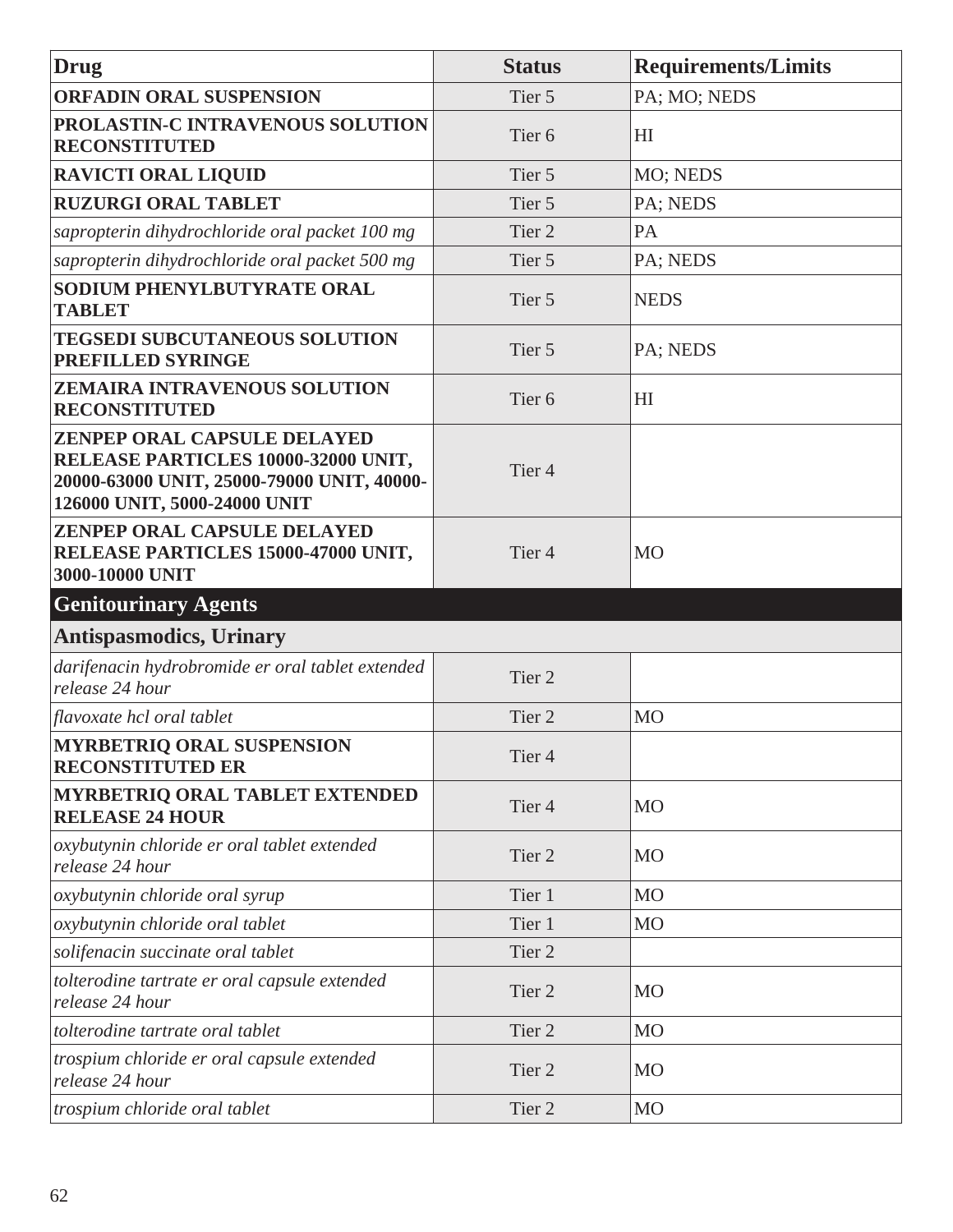| Drug                                                                           | <b>Status</b>     | <b>Requirements/Limits</b>  |
|--------------------------------------------------------------------------------|-------------------|-----------------------------|
| <b>Benign Prostatic Hypertrophy Agents</b>                                     |                   |                             |
| alfuzosin hcl er oral tablet extended release 24<br>hour                       | Tier <sub>2</sub> | MO; QL (1 EA per 1 day)     |
| CARDURA XL ORAL TABLET EXTENDED<br><b>RELEASE 24 HOUR</b>                      | Tier <sub>4</sub> |                             |
| doxazosin mesylate oral tablet                                                 | Tier <sub>2</sub> | M <sub>O</sub>              |
| dutasteride oral capsule                                                       | Tier <sub>2</sub> | M <sub>O</sub>              |
| dutasteride-tamsulosin hcl oral capsule                                        | Tier <sub>2</sub> | M <sub>O</sub>              |
| finasteride oral tablet 5 mg                                                   | Tier <sub>2</sub> | MO; QL (1 EA per 1 day)     |
| silodosin oral capsule                                                         | Tier <sub>2</sub> |                             |
| tadalafil oral tablet 2.5 mg, 5 mg                                             | Tier <sub>2</sub> | PA; QL (30 EA per 30 days)  |
| tamsulosin hcl oral capsule                                                    | Tier <sub>2</sub> | <b>MO</b>                   |
| terazosin hcl oral capsule                                                     | Tier 1            | M <sub>O</sub>              |
| <b>Genitourinary Agents, Other</b>                                             |                   |                             |
| bethanechol chloride oral tablet                                               | Tier <sub>2</sub> | <b>MO</b>                   |
| <b>ELMIRON ORAL CAPSULE</b>                                                    | Tier <sub>4</sub> | M <sub>O</sub>              |
| <b>Phosphate Binders</b>                                                       |                   |                             |
| <b>AURYXIA ORAL TABLET</b>                                                     | Tier 5            | PA; NEDS                    |
| calcium acetate (phos binder) oral capsule                                     | Tier <sub>2</sub> | <b>MO</b>                   |
| calcium acetate (phos binder) oral tablet                                      | Tier <sub>2</sub> |                             |
| calcium acetate oral tablet 667 mg                                             | Tier <sub>2</sub> |                             |
| sevelamer carbonate oral packet                                                | Tier 5            | <b>NEDS</b>                 |
| sevelamer carbonate oral tablet                                                | Tier 2            |                             |
| sevelamer hcl oral tablet                                                      | Tier 2            |                             |
| <b>Hormonal Agents,</b><br><b>Stimulant/Replacement/Modifying</b><br>(Adrenal) |                   |                             |
| <b>Hormonal Agents,</b><br><b>Stimulant/Replacement/Modifying</b><br>(Adrenal) |                   |                             |
| <b>ACTHAR INJECTION GEL</b>                                                    | Tier 5            | PA; NEDS                    |
| ala-cort external cream $1\%$                                                  | Tier 2            | MO; QL (240 GM per 30 days) |
| ala-cort external cream $2.5\%$                                                | Tier 2            | QL (240 GM per 30 days)     |
| alclometasone dipropionate external cream                                      | Tier 2            | MO; QL (240 GM per 30 days) |
| alclometasone dipropionate external ointment                                   | Tier 2            | MO; QL (240 GM per 30 days) |
| amcinonide external cream                                                      | Tier 2            | <b>MO</b>                   |
| amcinonide external lotion                                                     | Tier 2            | MO; QL (180 ML per 30 days) |
| <b>AMCINONIDE EXTERNAL OINTMENT</b>                                            | Tier 4            | M <sub>O</sub>              |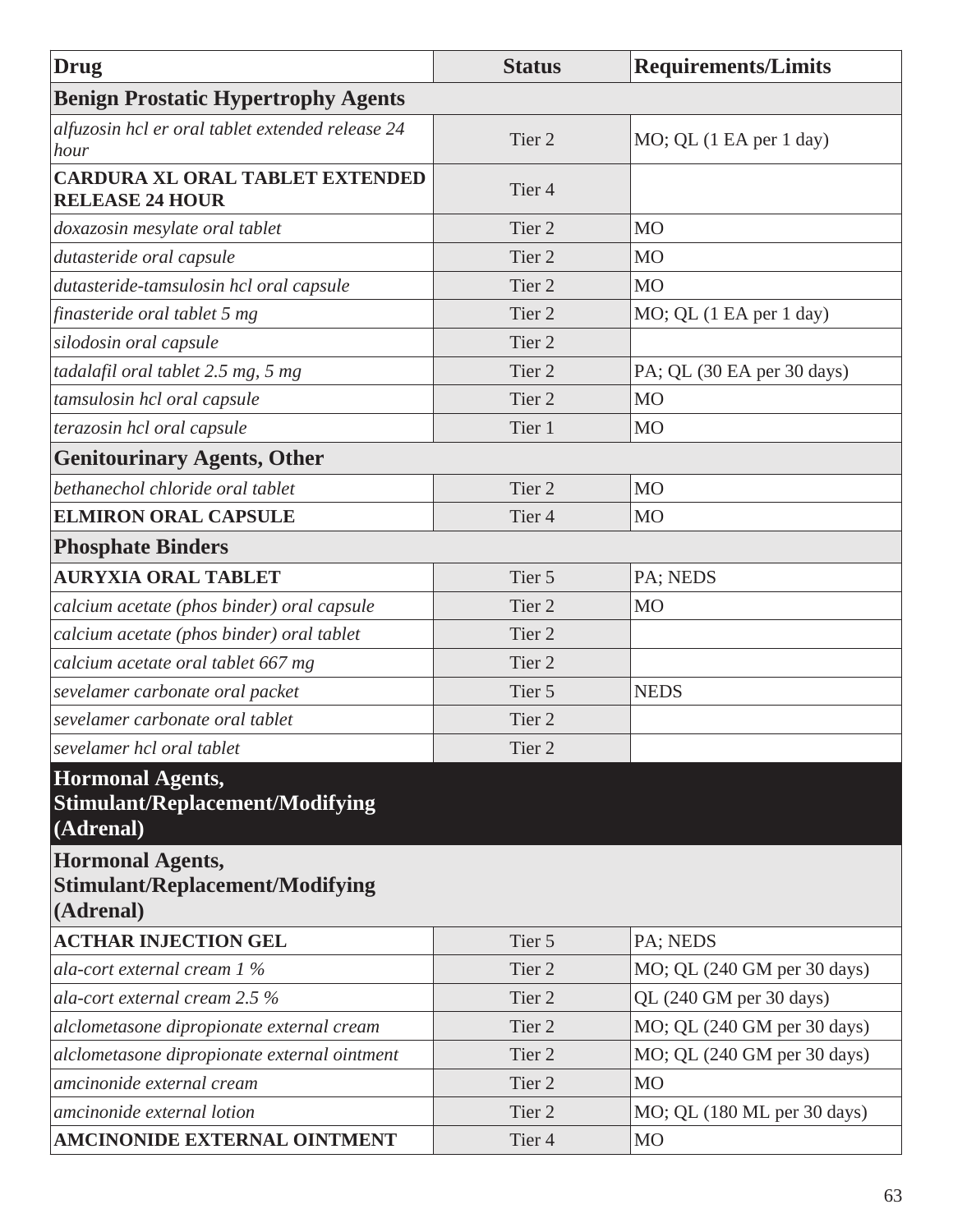| <b>Drug</b>                                                      | <b>Status</b>     | <b>Requirements/Limits</b>  |
|------------------------------------------------------------------|-------------------|-----------------------------|
| <b>BESER EXTERNAL LOTION</b>                                     | Tier 4            | QL (240 ML per 30 days)     |
| betamethasone dipropionate aug external cream                    | Tier 2            | MO; QL (150 GM per 30 days) |
| betamethasone dipropionate aug external gel                      | Tier <sub>4</sub> | MO; QL (150 GM per 30 days) |
| betamethasone dipropionate aug external lotion                   | Tier <sub>4</sub> | MO; QL (180 ML per 30 days) |
| betamethasone dipropionate aug external<br>ointment              | Tier 2            | MO; QL (150 GM per 30 days) |
| betamethasone dipropionate external cream                        | Tier 2            | MO; QL (150 GM per 30 days) |
| betamethasone dipropionate external lotion                       | Tier 4            | MO; QL (150 ML per 30 days) |
| betamethasone dipropionate external ointment                     | Tier <sub>4</sub> | MO; QL (150 GM per 30 days) |
| betamethasone valerate external cream                            | Tier 2            | MO; QL (150 GM per 30 days) |
| betamethasone valerate external lotion                           | Tier 2            | MO; QL (180 ML per 30 days) |
| betamethasone valerate external ointment                         | Tier 2            | MO; QL (150 GM per 30 days) |
| <b>CAPEX EXTERNAL SHAMPOO</b>                                    | Tier <sub>4</sub> | <b>MO</b>                   |
| clobetasol propionate external cream                             | Tier <sub>2</sub> | MO; QL (60 GM per 30 days)  |
| clobetasol propionate external gel                               | Tier 3            | MO; QL (60 GM per 30 days)  |
| clobetasol propionate external ointment                          | Tier <sub>2</sub> | MO; QL (60 GM per 30 days)  |
| clobetasol propionate external solution                          | Tier 3            | MO; QL (59 ML per 30 days)  |
| <b>CORTROPHIN INJECTION GEL</b>                                  | Tier 5            | PA; NEDS                    |
| desonide external cream                                          | Tier <sub>4</sub> | MO; QL (240 GM per 30 days) |
| desonide external lotion                                         | Tier <sub>4</sub> | MO; QL (240 ML per 30 days) |
| desonide external ointment                                       | Tier <sub>4</sub> | MO; QL (240 GM per 30 days) |
| desoximetasone external cream                                    | Tier <sub>4</sub> | MO; QL (180 GM per 30 days) |
| desoximetasone external gel                                      | Tier <sub>4</sub> | MO; QL (180 GM per 30 days) |
| desoximetasone external ointment                                 | Tier 4            | MO; QL (180 GM per 30 days) |
| <b>DEXAMETHASONE INTENSOL ORAL</b><br><b>CONCENTRATE</b>         | Tier 4            | <b>MO</b>                   |
| dexamethasone oral elixir                                        | Tier 2            | M <sub>O</sub>              |
| dexamethasone oral solution                                      | Tier <sub>2</sub> |                             |
| dexamethasone oral tablet                                        | Tier 1            | <b>MO</b>                   |
| dexamethasone oral tablet therapy pack                           | Tier <sub>2</sub> |                             |
| dexamethasone sodium phosphate injection<br>solution 120 mg/30ml | Tier 2            | <b>MO</b>                   |
| diflorasone diacetate external cream                             | Tier <sub>4</sub> | MO; QL (180 GM per 30 days) |
| diflorasone diacetate external ointment                          | Tier 4            | MO; QL (180 GM per 30 days) |
| <b>EMFLAZA ORAL SUSPENSION</b>                                   | Tier 5            | PA; NEDS                    |
| <b>EMFLAZA ORAL TABLET</b>                                       | Tier 5            | PA; NEDS                    |
| fludrocortisone acetate oral tablet                              | Tier <sub>2</sub> | M <sub>O</sub>              |
| fluocinolone acetonide body external oil                         | Tier 3            |                             |
| fluocinolone acetonide external cream                            | Tier 4            | MO; QL (240 GM per 30 days) |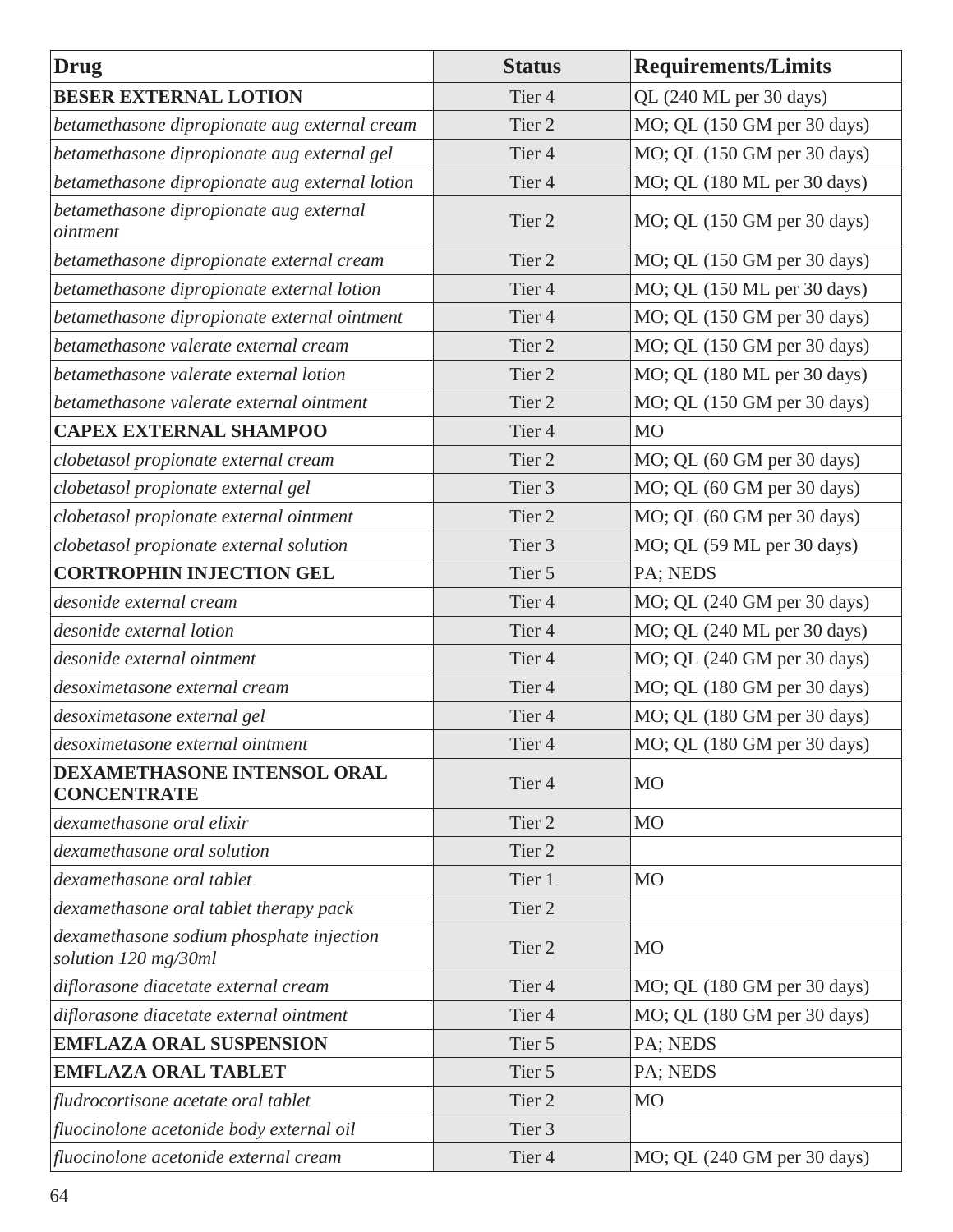| <b>Drug</b>                                                                        | <b>Status</b>     | <b>Requirements/Limits</b>  |
|------------------------------------------------------------------------------------|-------------------|-----------------------------|
| fluocinolone acetonide external ointment                                           | Tier <sub>4</sub> | MO; QL (240 GM per 30 days) |
| fluocinolone acetonide external solution                                           | Tier <sub>4</sub> | MO; QL (90 ML per 30 days)  |
| fluocinolone acetonide scalp external oil                                          | Tier 3            | <b>MO</b>                   |
| fluocinonide emulsified base external cream                                        | Tier <sub>4</sub> | MO; QL (120 GM per 30 days) |
| fluocinonide external cream $0.05\%$                                               | Tier <sub>2</sub> | QL (60 GM per 30 days)      |
| fluocinonide external gel                                                          | Tier <sub>4</sub> | MO; QL (60 GM per 30 days)  |
| fluocinonide external ointment                                                     | Tier <sub>4</sub> | MO; QL (60 GM per 30 days)  |
| fluocinonide external solution                                                     | Tier <sub>4</sub> | MO; QL (60 ML per 30 days)  |
| fluticasone propionate external cream                                              | Tier <sub>2</sub> | MO; QL (150 GM per 30 days) |
| fluticasone propionate external lotion                                             | Tier <sub>4</sub> | MO; QL (240 ML per 30 days) |
| fluticasone propionate external ointment                                           | Tier <sub>2</sub> | MO; QL (150 GM per 30 days) |
| halcinonide external cream                                                         | Tier <sub>3</sub> |                             |
| halobetasol propionate external cream                                              | Tier <sub>4</sub> | MO; QL (150 GM per 30 days) |
| halobetasol propionate external ointment                                           | Tier <sub>4</sub> | MO; QL (150 GM per 30 days) |
| <b>HALOG EXTERNAL OINTMENT</b>                                                     | Tier <sub>4</sub> | <b>MO</b>                   |
| hydrocortisone butyrate external cream                                             | Tier <sub>4</sub> | MO; QL (180 GM per 30 days) |
| hydrocortisone butyrate external ointment                                          | Tier <sub>4</sub> | MO; QL (180 GM per 30 days) |
| hydrocortisone external cream $1\%$ , 2.5 $\%$                                     | Tier 2            | MO; QL (240 GM per 30 days) |
| hydrocortisone external lotion 2.5 %                                               | Tier 2            | MO; QL (240 ML per 30 days) |
| hydrocortisone external ointment $1\%$ , 2.5 $\%$                                  | Tier <sub>2</sub> | MO; QL (240 GM per 30 days) |
| hydrocortisone valerate external cream                                             | Tier <sub>4</sub> | MO; QL (180 GM per 30 days) |
| hydrocortisone valerate external ointment                                          | Tier <sub>4</sub> | MO; QL (180 GM per 30 days) |
| <b>MEDROL ORAL TABLET 2 MG</b>                                                     | Tier <sub>4</sub> | <b>MO</b>                   |
| methylprednisolone oral tablet                                                     | Tier <sub>2</sub> | M <sub>O</sub>              |
| methylprednisolone oral tablet therapy pack                                        | Tier <sub>2</sub> | <b>MO</b>                   |
| methylprednisolone sodium succ injection<br>solution reconstituted 1000 mg, 125 mg | Tier 2            | <b>MO</b>                   |
| methylprednisolone sodium succ injection<br>solution reconstituted 40 mg, 500 mg   | Tier 2            |                             |
| mometasone furoate external cream                                                  | Tier 2            | MO; QL (150 GM per 30 days) |
| mometasone furoate external ointment                                               | Tier <sub>2</sub> | MO; QL (150 GM per 30 days) |
| mometasone furoate external solution                                               | Tier <sub>2</sub> | M <sub>O</sub>              |
| prednicarbate external cream                                                       | Tier <sub>4</sub> | MO; QL (180 GM per 30 days) |
| prednicarbate external ointment                                                    | Tier 2            | MO; QL (180 GM per 30 days) |
| prednisolone oral solution                                                         | Tier 1            | <b>MO</b>                   |
| prednisolone sodium phosphate oral solution 25<br>$mg/5ml$ , 6.7 (5 base) mg/5ml   | Tier 2            | <b>MO</b>                   |
| prednisolone sodium phosphate oral tablet<br>dispersible                           | Tier <sub>2</sub> | MO                          |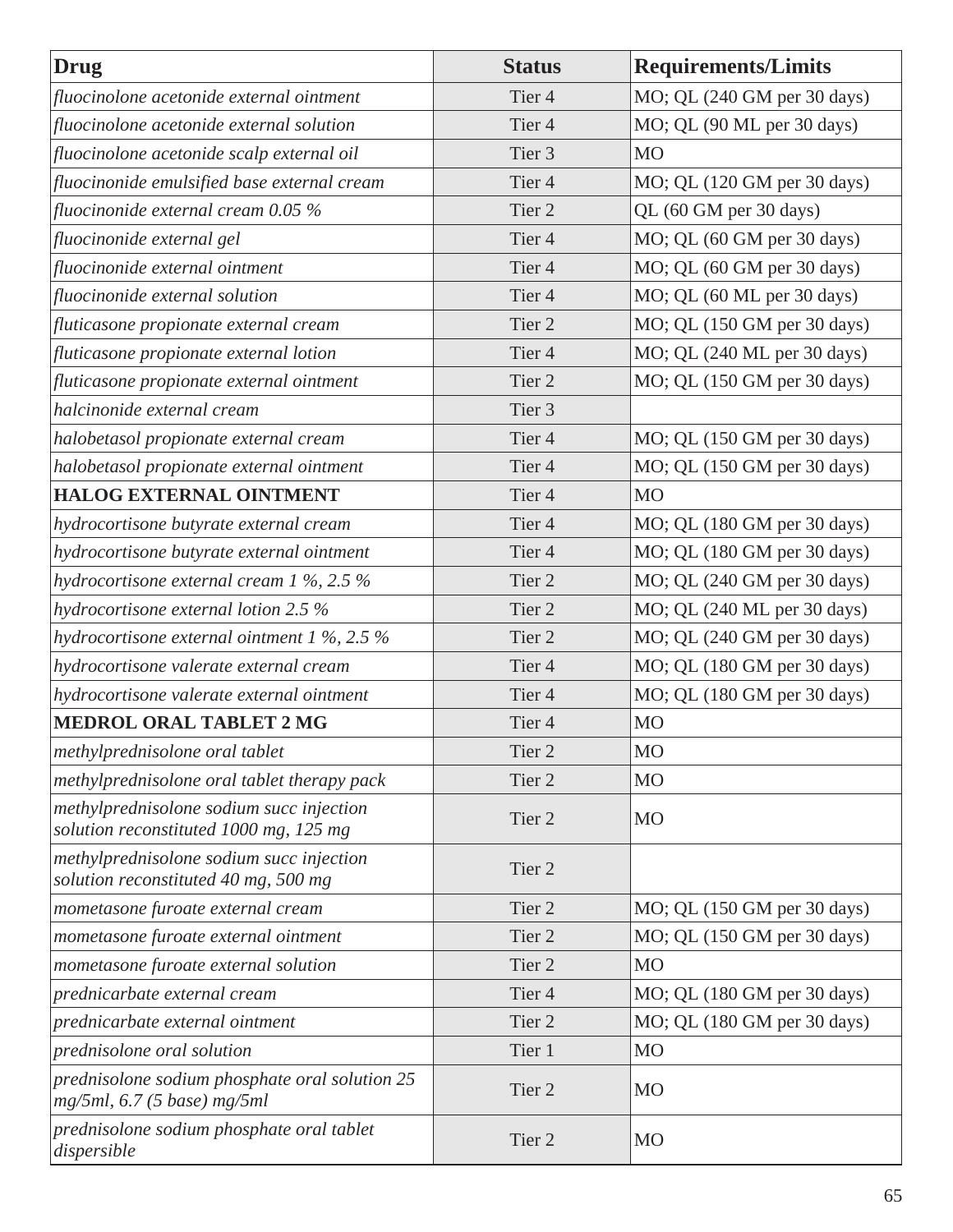| Drug                                                                                                                                          | <b>Status</b>     | <b>Requirements/Limits</b>                  |
|-----------------------------------------------------------------------------------------------------------------------------------------------|-------------------|---------------------------------------------|
| PREDNISONE INTENSOL ORAL<br><b>CONCENTRATE</b>                                                                                                | Tier <sub>4</sub> | <b>MO</b>                                   |
| prednisone oral solution                                                                                                                      | Tier <sub>2</sub> | M <sub>O</sub>                              |
| prednisone oral tablet                                                                                                                        | Tier 1            | M <sub>O</sub>                              |
| prednisone oral tablet therapy pack                                                                                                           | Tier <sub>2</sub> | M <sub>O</sub>                              |
| <b>RECORLEV ORAL TABLET</b>                                                                                                                   | Tier 5            | PA; QL (240 EA per 30 days);<br><b>NEDS</b> |
| taperdex 7-day oral tablet therapy pack $1.5$ mg<br>(27)                                                                                      | Tier <sub>2</sub> |                                             |
| <b>TEXACORT EXTERNAL SOLUTION</b>                                                                                                             | Tier <sub>4</sub> | M <sub>O</sub>                              |
| triamcinolone acetonide external aerosol solution                                                                                             | Tier <sub>4</sub> | M <sub>O</sub>                              |
| triamcinolone acetonide external cream $0.025\%$ ,<br>$0.1\%$                                                                                 | Tier 1            | MO; QL (160 GM per 30 days)                 |
| triamcinolone acetonide external cream $0.5\%$                                                                                                | Tier 1            | MO; QL (150 GM per 30 days)                 |
| triamcinolone acetonide external lotion                                                                                                       | Tier <sub>2</sub> | MO; QL (180 ML per 30 days)                 |
| triamcinolone acetonide external ointment 0.025<br>$\%$ , 0.1 %                                                                               | Tier 1            | MO; QL (160 GM per 30 days)                 |
| triamcinolone acetonide external ointment 0.5 %                                                                                               | Tier 1            | MO; QL (150 GM per 30 days)                 |
| triderm external cream $0.1\%$                                                                                                                | Tier 1            | MO; QL (160 GM per 30 days)                 |
| triderm external cream 0.5 %                                                                                                                  | Tier 1            | QL (150 GM per 30 days)                     |
| <b>Hormonal Agents,</b><br><b>Stimulant/Replacement/Modifying</b><br>(Pituitary)<br><b>Hormonal Agents,</b>                                   |                   |                                             |
| <b>Stimulant/Replacement/Modifying</b><br>(Pituitary)                                                                                         |                   |                                             |
| desmopressin ace spray refrig nasal solution                                                                                                  | Tier 2            | M <sub>O</sub>                              |
| desmopressin acetate injection solution                                                                                                       | Tier 2            | <b>MO</b>                                   |
| desmopressin acetate oral tablet                                                                                                              | Tier 2            | <b>MO</b>                                   |
| desmopressin acetate spray nasal solution                                                                                                     | Tier 2            | <b>MO</b>                                   |
| <b>GENOTROPIN MINIQUICK</b><br><b>SUBCUTANEOUS PREFILLED SYRINGE</b><br>$0.2\,\mathrm{MG}$                                                    | Tier <sub>4</sub> | PA                                          |
| <b>GENOTROPIN MINIQUICK</b><br><b>SUBCUTANEOUS PREFILLED SYRINGE</b><br>0.4 MG, 0.6 MG, 0.8 MG, 1 MG, 1.2 MG, 1.4<br>MG, 1.6 MG, 1.8 MG, 2 MG | Tier 5            | PA; NEDS                                    |
| <b>GENOTROPIN SUBCUTANEOUS</b><br><b>CARTRIDGE 12 MG</b>                                                                                      | Tier 5            | PA; NEDS                                    |
| <b>GENOTROPIN SUBCUTANEOUS</b><br><b>CARTRIDGE 5 MG</b>                                                                                       | Tier <sub>4</sub> | PA                                          |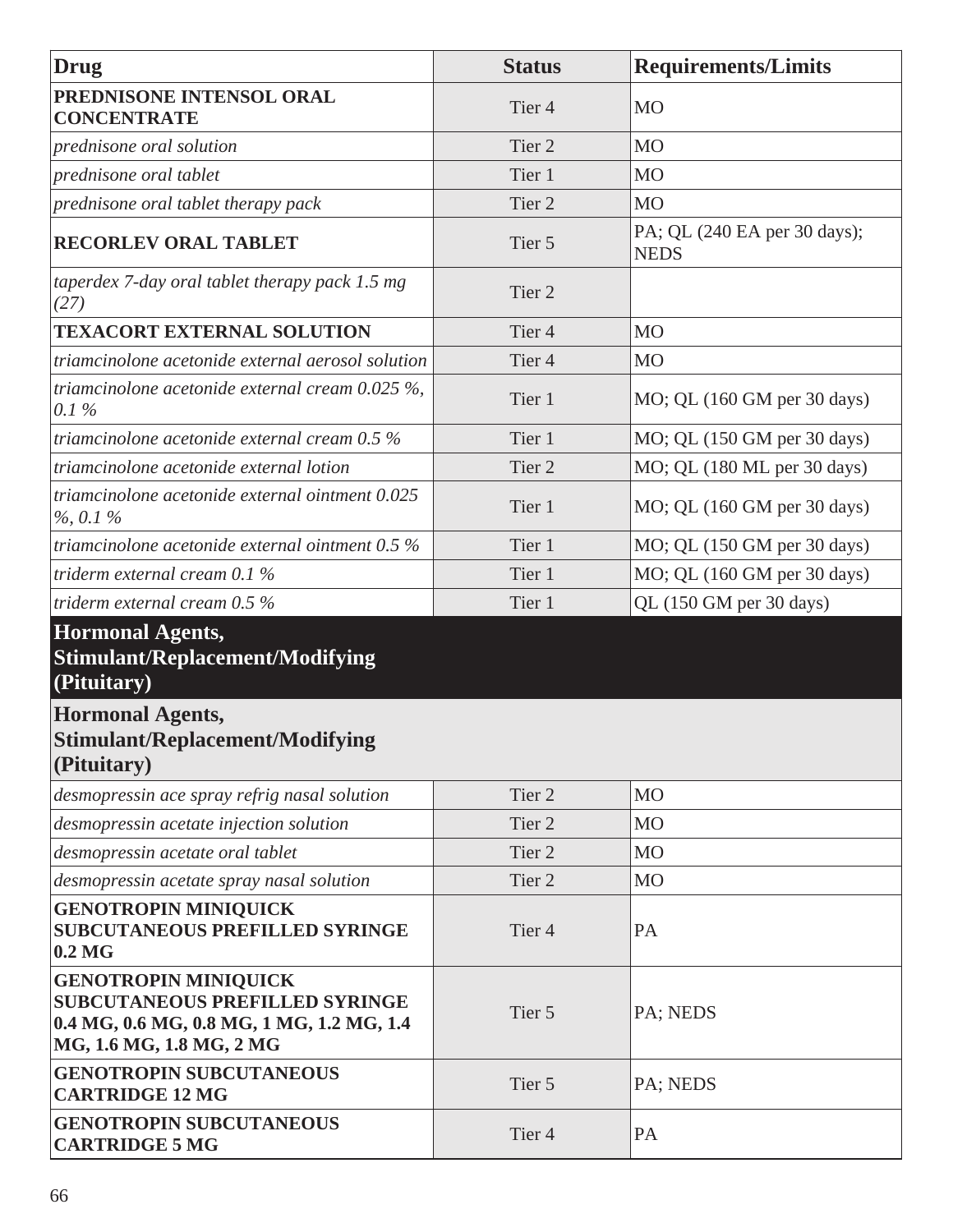| <b>Drug</b>                                                                                   | <b>Status</b>     | <b>Requirements/Limits</b>    |
|-----------------------------------------------------------------------------------------------|-------------------|-------------------------------|
| <b>INCRELEX SUBCUTANEOUS SOLUTION</b>                                                         | Tier 5            | PA; LA; MO; NEDS              |
| <b>STIMATE NASAL SOLUTION</b>                                                                 | Tier 5            | MO; NEDS                      |
| <b>VYNDAMAX ORAL CAPSULE</b>                                                                  | Tier 5            | PA; QL (1 EA per 1 day); NEDS |
| <b>VYNDAQEL ORAL CAPSULE</b>                                                                  | Tier 5            | PA; QL (4 EA per 1 day); NEDS |
| ZORBTIVE SUBCUTANEOUS SOLUTION<br><b>RECONSTITUTED</b>                                        | Tier 5            | PA; NEDS                      |
| <b>Hormonal Agents,</b><br><b>Stimulant/Replacement/Modifying</b><br>(Prostaglandins)         |                   |                               |
| <b>Hormonal Agents,</b><br><b>Stimulant/Replacement/Modifying</b><br>(Prostaglandins)         |                   |                               |
| <b>KORLYM ORAL TABLET</b>                                                                     | Tier 5            | PA; MO; NEDS                  |
| <b>Hormonal Agents,</b><br><b>Stimulant/Replacement/Modifying (Sex</b><br>Hormones/Modifiers) |                   |                               |
| <b>Anabolic Steroids</b>                                                                      |                   |                               |
| oxandrolone oral tablet                                                                       | Tier <sub>2</sub> | PA; MO                        |
| <b>Androgens</b>                                                                              |                   |                               |
| <b>ANDRODERM TRANSDERMAL PATCH 24</b><br><b>HOUR</b>                                          | Tier <sub>4</sub> | PA                            |
| danazol oral capsule                                                                          | Tier 2            | M <sub>O</sub>                |
| testosterone cypionate intramuscular solution 100<br>$mg/ml$ , 200 mg/ml                      | Tier <sub>2</sub> | <b>MO</b>                     |
| testosterone cypionate intramuscular solution 200<br>$mg/ml$ (1 ml)                           | Tier 2            |                               |
| testosterone enanthate intramuscular solution                                                 | Tier 2            | <b>MO</b>                     |
| testosterone transdermal gel 10 mg/act (2%), 50<br>mg/5gm (1%)                                | Tier 2            | PA;MO                         |
| <b>Estrogens</b>                                                                              |                   |                               |
| <b>ALORA TRANSDERMAL PATCH TWICE</b><br><b>WEEKLY</b>                                         | Tier <sub>4</sub> | MO; QL (8 EA per 28 days)     |
| altavera oral tablet                                                                          | Tier <sub>2</sub> |                               |
| alyacen 1/35 oral tablet                                                                      | Tier 2            | <b>MO</b>                     |
| amabelz oral tablet                                                                           | Tier 2            | M <sub>O</sub>                |
| amethia oral tablet                                                                           | Tier <sub>2</sub> | M <sub>O</sub>                |
| amethyst oral tablet                                                                          | Tier <sub>2</sub> | M <sub>O</sub>                |
| <b>ANGELIQ ORAL TABLET 0.5-1 MG</b>                                                           | Tier <sub>4</sub> | <b>MO</b>                     |
| apri oral tablet                                                                              | Tier <sub>2</sub> | M <sub>O</sub>                |
| aranelle oral tablet                                                                          | Tier 2            | <b>MO</b>                     |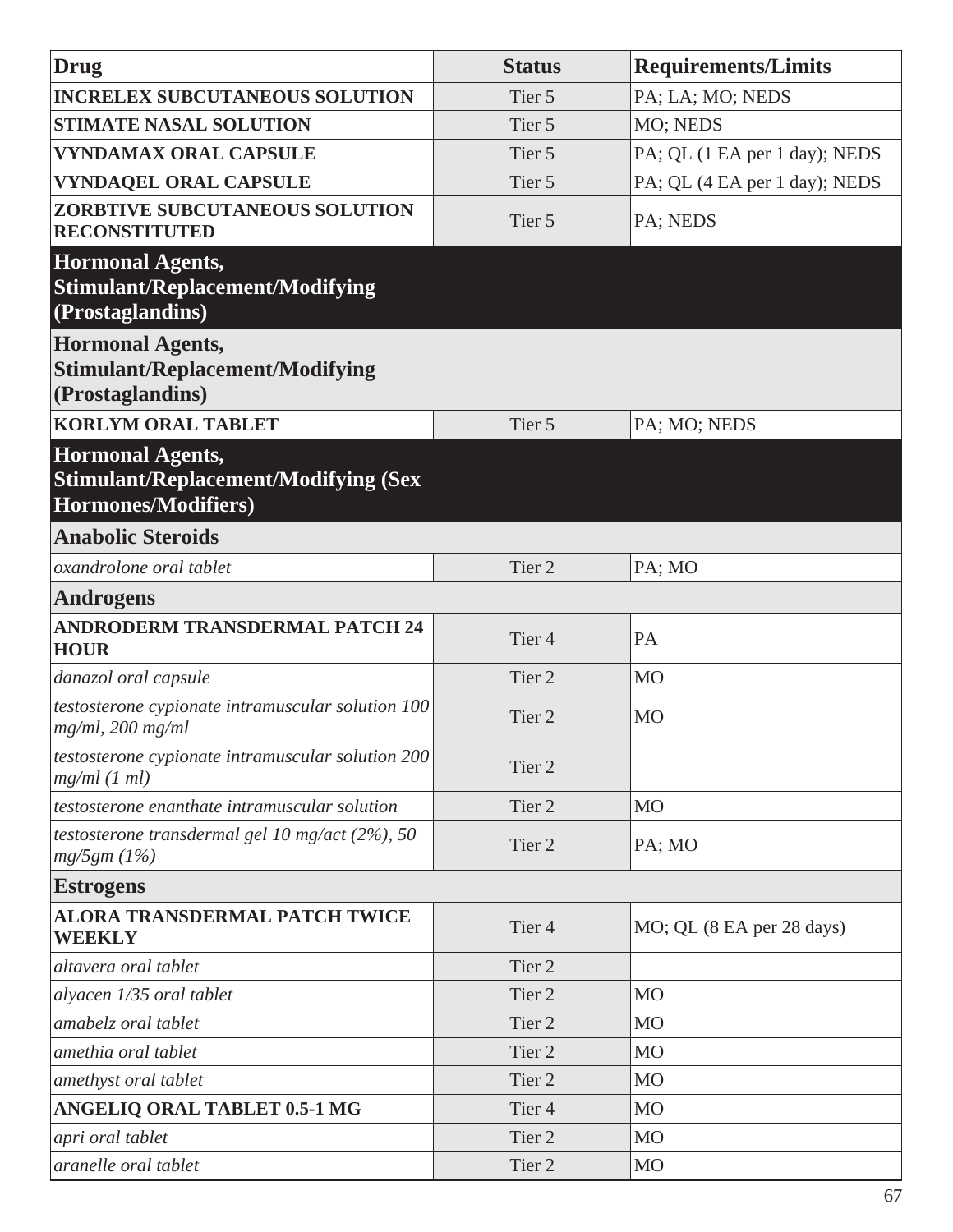| Drug                                                             | <b>Status</b>     | <b>Requirements/Limits</b> |
|------------------------------------------------------------------|-------------------|----------------------------|
| ashlyna oral tablet                                              | Tier <sub>2</sub> | M <sub>O</sub>             |
| aubra eq oral tablet                                             | Tier <sub>2</sub> | M <sub>O</sub>             |
| aviane oral tablet                                               | Tier <sub>2</sub> | M <sub>O</sub>             |
| balziva oral tablet                                              | Tier <sub>2</sub> | M <sub>O</sub>             |
| blisovi 24 fe oral tablet                                        | Tier <sub>2</sub> | M <sub>O</sub>             |
| blisovi fe 1.5/30 oral tablet                                    | Tier <sub>2</sub> | M <sub>O</sub>             |
| briellyn oral tablet                                             | Tier <sub>2</sub> | M <sub>O</sub>             |
| camrese lo oral tablet                                           | Tier <sub>2</sub> | MO                         |
| caziant oral tablet                                              | Tier <sub>2</sub> | MO                         |
| <b>CLIMARA PRO TRANSDERMAL PATCH</b><br><b>WEEKLY</b>            | Tier <sub>4</sub> | <b>MO</b>                  |
| <b>COMBIPATCH TRANSDERMAL PATCH</b><br><b>TWICE WEEKLY</b>       | Tier <sub>4</sub> | <b>MO</b>                  |
| cryselle-28 oral tablet                                          | Tier <sub>2</sub> | M <sub>O</sub>             |
| cyclafem 1/35 oral tablet                                        | Tier <sub>2</sub> | M <sub>O</sub>             |
| cyclafem 7/7/7 oral tablet                                       | Tier <sub>2</sub> | M <sub>O</sub>             |
| cyred eq oral tablet                                             | Tier <sub>2</sub> |                            |
| desogestrel-ethinyl estradiol oral tablet                        | Tier <sub>2</sub> | MO                         |
| dolishale oral tablet                                            | Tier 2            |                            |
| dotti transdermal patch twice weekly                             | Tier <sub>2</sub> | QL (8 EA per 28 days)      |
| drospiren-eth estrad-levomefol oral tablet 3-0.02-<br>$0.451$ mg | Tier <sub>2</sub> | <b>MO</b>                  |
| drospirenone-ethinyl estradiol oral tablet 3-0.02<br>mg          | Tier <sub>2</sub> |                            |
| drospirenone-ethinyl estradiol oral tablet 3-0.03<br>mg          | Tier 2            | M <sub>O</sub>             |
| eluryng vaginal ring                                             | Tier 2            |                            |
| emoquette oral tablet                                            | Tier 2            | M <sub>O</sub>             |
| enpresse-28 oral tablet                                          | Tier 2            | MO                         |
| enskyce oral tablet 0.15-30 mg-mcg                               | Tier 2            |                            |
| estarylla oral tablet                                            | Tier 2            |                            |
| estradiol oral tablet                                            | Tier 1            | M <sub>O</sub>             |
| estradiol transdermal patch twice weekly                         | Tier 2            | MO; QL (8 EA per 28 days)  |
| estradiol transdermal patch weekly                               | Tier <sub>2</sub> | MO                         |
| estradiol vaginal tablet                                         | Tier 2            |                            |
| estradiol-norethindrone acet oral tablet                         | Tier <sub>2</sub> | M <sub>O</sub>             |
| <b>ESTRING VAGINAL RING</b>                                      | Tier <sub>4</sub> | M <sub>O</sub>             |
| ethynodiol diac-eth estradiol oral tablet                        | Tier 2            | M <sub>O</sub>             |
| etonogestrel-ethinyl estradiol vaginal ring                      | Tier 2            |                            |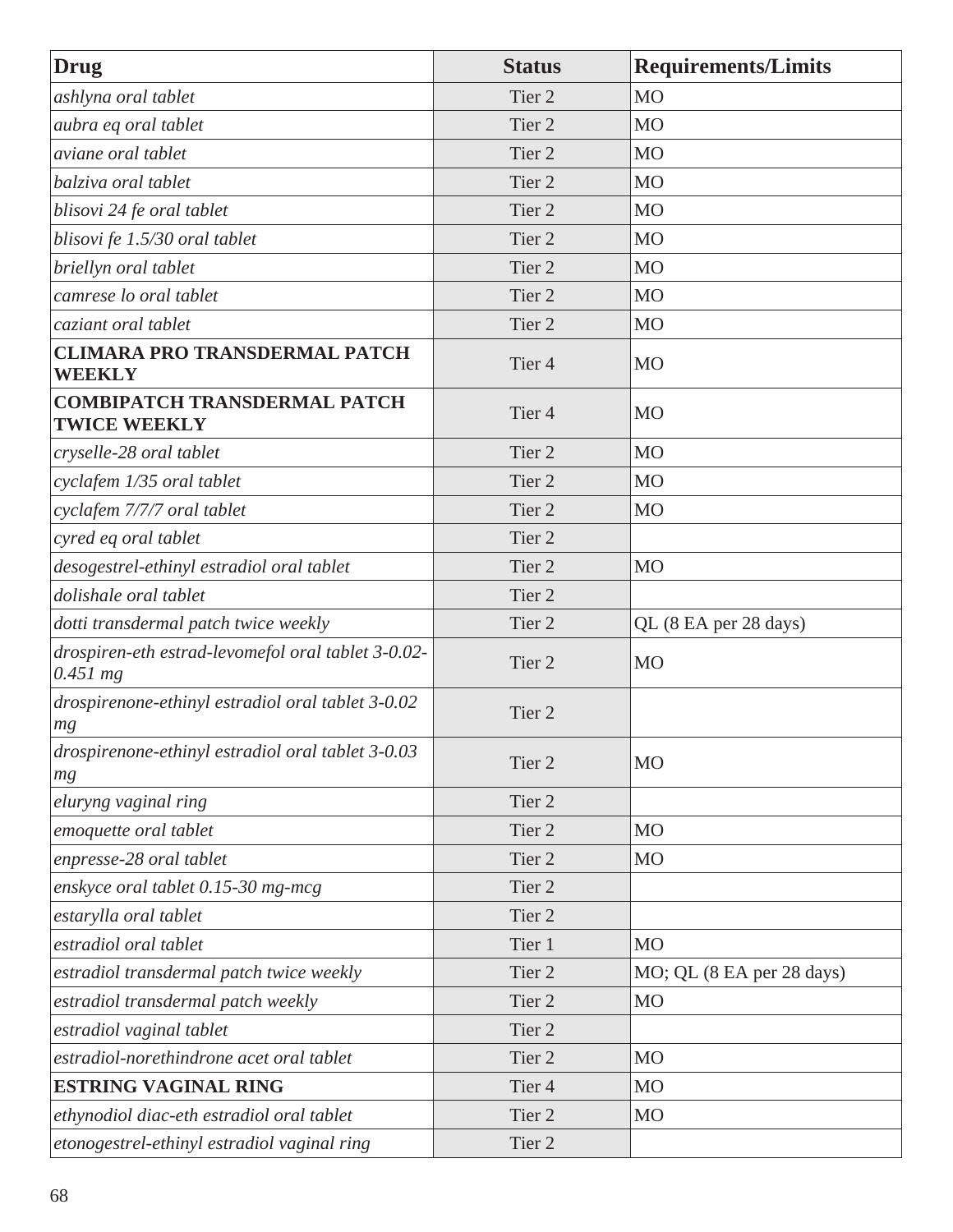| <b>Drug</b>                                                            | <b>Status</b>     | <b>Requirements/Limits</b> |
|------------------------------------------------------------------------|-------------------|----------------------------|
| falmina oral tablet                                                    | Tier <sub>2</sub> | M <sub>O</sub>             |
| <b>FEMRING VAGINAL RING</b>                                            | Tier <sub>4</sub> | <b>MO</b>                  |
| femynor oral tablet                                                    | Tier <sub>2</sub> | M <sub>O</sub>             |
| fyavolv oral tablet                                                    | Tier <sub>2</sub> | M <sub>O</sub>             |
| gemmily oral capsule                                                   | Tier <sub>2</sub> |                            |
| hailey 24 fe oral tablet                                               | Tier <sub>2</sub> |                            |
| iclevia oral tablet                                                    | Tier <sub>2</sub> |                            |
| introvale oral tablet                                                  | Tier <sub>2</sub> | M <sub>O</sub>             |
| isibloom oral tablet                                                   | Tier <sub>2</sub> |                            |
| jasmiel oral tablet                                                    | Tier 2            |                            |
| jinteli oral tablet                                                    | Tier 2            | <b>MO</b>                  |
| juleber oral tablet                                                    | Tier <sub>2</sub> |                            |
| junel 1.5/30 oral tablet                                               | Tier <sub>2</sub> | <b>MO</b>                  |
| junel 1/20 oral tablet                                                 | Tier <sub>2</sub> | M <sub>O</sub>             |
| junel fe 1.5/30 oral tablet                                            | Tier 2            | M <sub>O</sub>             |
| junel fe 1/20 oral tablet                                              | Tier <sub>2</sub> | M <sub>O</sub>             |
| junel fe 24 oral tablet                                                | Tier <sub>2</sub> | M <sub>O</sub>             |
| kaitlib fe oral tablet chewable                                        | Tier <sub>2</sub> | M <sub>O</sub>             |
| kariva oral tablet                                                     | Tier <sub>2</sub> | M <sub>O</sub>             |
| kelnor 1/35 oral tablet                                                | Tier <sub>2</sub> | M <sub>O</sub>             |
| kelnor 1/50 oral tablet                                                | Tier 2            |                            |
| kurvelo oral tablet                                                    | Tier <sub>2</sub> |                            |
| larin 1.5/30 oral tablet                                               | Tier <sub>2</sub> | M <sub>O</sub>             |
| larin 1/20 oral tablet                                                 | Tier 2            | M <sub>O</sub>             |
| larin fe 1.5/30 oral tablet                                            | Tier 2            | M <sub>O</sub>             |
| larin fe 1/20 oral tablet                                              | Tier 2            | MO                         |
| larissia oral tablet                                                   | Tier 2            | M <sub>O</sub>             |
| layolis fe oral tablet chewable                                        | Tier 2            | M <sub>O</sub>             |
| leena oral tablet                                                      | Tier <sub>2</sub> | M <sub>O</sub>             |
| lessina oral tablet                                                    | Tier 2            | M <sub>O</sub>             |
| levonest oral tablet                                                   | Tier 2            | M <sub>O</sub>             |
| levonorgest-eth est & eth est oral tablet                              | Tier 2            | M <sub>O</sub>             |
| levonorgest-eth estrad 91-day oral tablet                              | Tier 2            | M <sub>O</sub>             |
| levonorgestrel-ethinyl estrad oral tablet 0.1-20<br>$mg$ - $mcg$       | Tier 2            | <b>MO</b>                  |
| levonorgestrel-ethinyl estrad oral tablet 0.15-30<br>mg-mcg, 90-20 mcg | Tier 2            |                            |
| levonorg-eth estrad triphasic oral tablet 50-<br>30/75-40/125-30 mcg   | Tier 2            | M <sub>O</sub>             |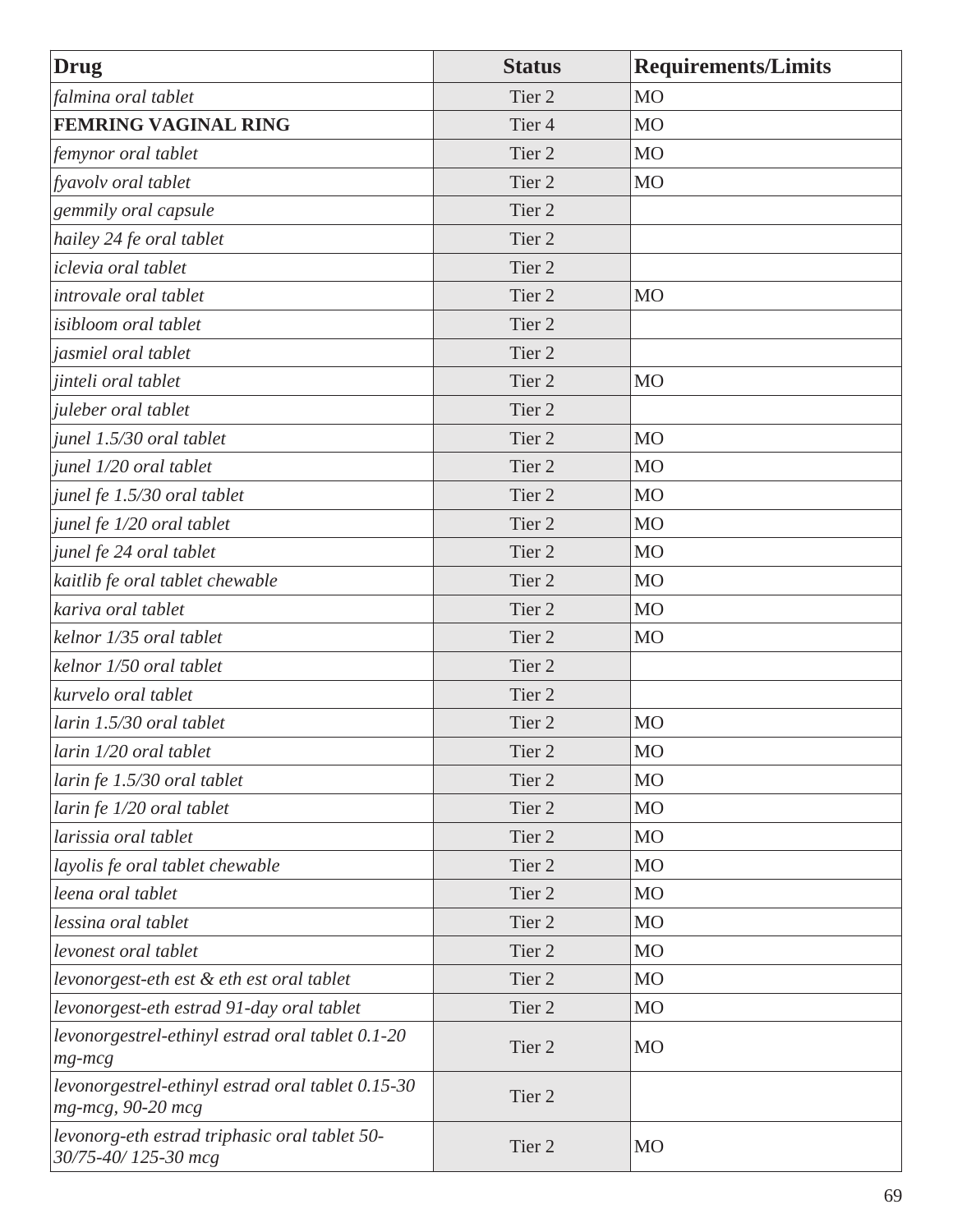| <b>Drug</b>                                                     | <b>Status</b>     | <b>Requirements/Limits</b> |
|-----------------------------------------------------------------|-------------------|----------------------------|
| levora $0.15/30$ (28) oral tablet                               | Tier <sub>2</sub> | M <sub>O</sub>             |
| loryna oral tablet                                              | Tier <sub>2</sub> |                            |
| low-ogestrel oral tablet                                        | Tier <sub>2</sub> | M <sub>O</sub>             |
| lutera oral tablet                                              | Tier <sub>2</sub> | M <sub>O</sub>             |
| lyllana transdermal patch twice weekly                          | Tier <sub>2</sub> | MO; QL (8 EA per 28 days)  |
| marlissa oral tablet                                            | Tier <sub>2</sub> | <b>MO</b>                  |
| MENEST ORAL TABLET 0.3 MG, 0.625 MG,<br>1.25 MG                 | Tier <sub>4</sub> | <b>MO</b>                  |
| <b>MENOSTAR TRANSDERMAL PATCH</b><br><b>WEEKLY</b>              | Tier <sub>4</sub> | <b>MO</b>                  |
| merzee oral capsule                                             | Tier <sub>2</sub> |                            |
| microgestin 1.5/30 oral tablet                                  | Tier <sub>2</sub> | M <sub>O</sub>             |
| microgestin 1/20 oral tablet                                    | Tier <sub>2</sub> | <b>MO</b>                  |
| microgestin 24 fe oral tablet                                   | Tier <sub>2</sub> | <b>MO</b>                  |
| microgestin fe 1.5/30 oral tablet                               | Tier <sub>2</sub> | M <sub>O</sub>             |
| microgestin fe 1/20 oral tablet                                 | Tier <sub>2</sub> | M <sub>O</sub>             |
| mili oral tablet                                                | Tier <sub>2</sub> |                            |
| mimvey oral tablet                                              | Tier <sub>2</sub> | <b>MO</b>                  |
| necon $0.5/35$ (28) oral tablet                                 | Tier <sub>2</sub> | <b>MO</b>                  |
| necon $1/35$ (28) oral tablet                                   | Tier <sub>2</sub> | M <sub>O</sub>             |
| nikki oral tablet                                               | Tier <sub>2</sub> |                            |
| norethin ace-eth estrad-fe oral capsule                         | Tier <sub>2</sub> |                            |
| norethin ace-eth estrad-fe oral tablet 1-20 mg-<br>mcg          | Tier <sub>2</sub> |                            |
| norethin ace-eth estrad-fe oral tablet chewable                 | Tier 2            | M <sub>O</sub>             |
| norethindrone acet-ethinyl est oral tablet 1-20<br>$mg$ - $mcg$ | Tier <sub>2</sub> | <b>MO</b>                  |
| norethindrone-eth estradiol oral tablet                         | Tier 2            | M <sub>O</sub>             |
| norethin-eth estradiol-fe oral tablet chewable                  | Tier <sub>2</sub> | M <sub>O</sub>             |
| norgestimate-eth estradiol oral tablet 0.25-35 mg-<br>mcg       | Tier <sub>2</sub> | <b>MO</b>                  |
| norgestim-eth estrad triphasic oral tablet                      | Tier 2            | MO                         |
| nortrel 0.5/35 (28) oral tablet                                 | Tier 2            | M <sub>O</sub>             |
| nortrel 1/35 (21) oral tablet                                   | Tier 2            | M <sub>O</sub>             |
| nortrel $1/35$ (28) oral tablet                                 | Tier <sub>2</sub> | <b>MO</b>                  |
| nortrel 7/7/7 oral tablet                                       | Tier <sub>2</sub> | M <sub>O</sub>             |
| nylia 1/35 oral tablet                                          | Tier 2            |                            |
| nylia 7/7/7 oral tablet                                         | Tier 2            |                            |
| nymyo oral tablet                                               | Tier 2            | M <sub>O</sub>             |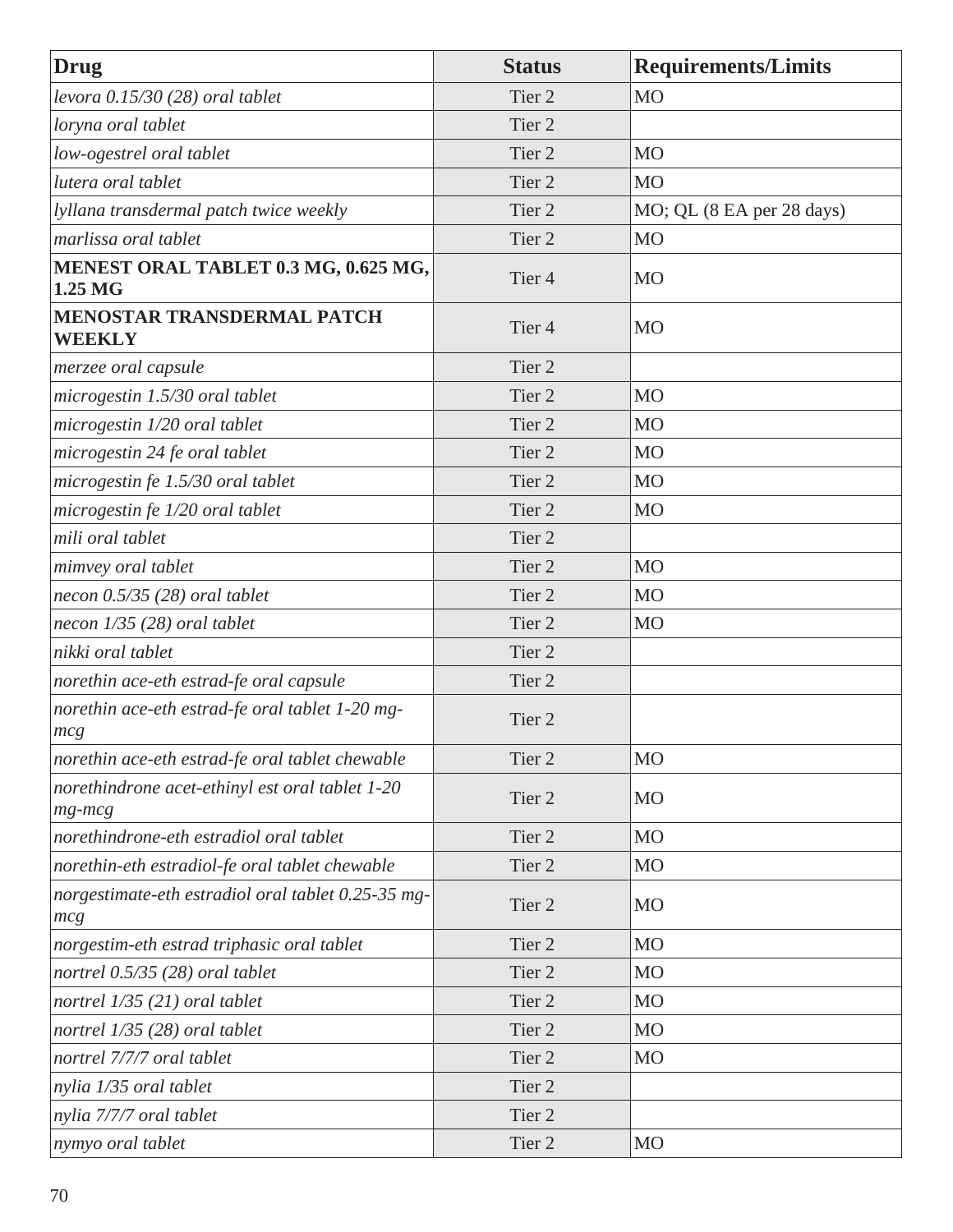| <b>Drug</b>                    | <b>Status</b>     | <b>Requirements/Limits</b> |
|--------------------------------|-------------------|----------------------------|
| ocella oral tablet             | Tier <sub>2</sub> | M <sub>O</sub>             |
| orsythia oral tablet           | Tier <sub>2</sub> | M <sub>O</sub>             |
| pimtrea oral tablet            | Tier <sub>2</sub> | M <sub>O</sub>             |
| pirmella 1/35 oral tablet      | Tier <sub>2</sub> | M <sub>O</sub>             |
| portia-28 oral tablet          | Tier <sub>2</sub> | M <sub>O</sub>             |
| prefest oral tablet            | Tier <sub>2</sub> | M <sub>O</sub>             |
| PREMARIN ORAL TABLET           | Tier <sub>4</sub> | M <sub>O</sub>             |
| PREMARIN VAGINAL CREAM         | Tier 3            | M <sub>O</sub>             |
| PREMPHASE ORAL TABLET          | Tier <sub>4</sub> | MO                         |
| PREMPRO ORAL TABLET            | Tier <sub>4</sub> | MO                         |
| previfem oral tablet           | Tier <sub>2</sub> | <b>MO</b>                  |
| reclipsen oral tablet          | Tier <sub>2</sub> | M <sub>O</sub>             |
| rivelsa oral tablet            | Tier <sub>2</sub> | MO                         |
| setlakin oral tablet           | Tier <sub>2</sub> | M <sub>O</sub>             |
| sprintec 28 oral tablet        | Tier <sub>2</sub> | M <sub>O</sub>             |
| sronyx oral tablet             | Tier <sub>2</sub> | M <sub>O</sub>             |
| syeda oral tablet              | Tier <sub>2</sub> |                            |
| tarina 24 fe oral tablet       | Tier <sub>2</sub> |                            |
| tarina fe 1/20 eq oral tablet  | Tier 2            | MO                         |
| tilia fe oral tablet           | Tier <sub>2</sub> |                            |
| tri-estarylla oral tablet      | Tier 2            |                            |
| tri-legest fe oral tablet      | Tier <sub>2</sub> | M <sub>O</sub>             |
| tri-lo-estarylla oral tablet   | Tier 2            | M <sub>O</sub>             |
| tri-lo-sprintec oral tablet    | Tier 2            | M <sub>O</sub>             |
| tri-mili oral tablet           | Tier 2            |                            |
| trinessa (28) oral tablet      | Tier 2            | MO                         |
| tri-nymyo oral tablet          | Tier 2            | M <sub>O</sub>             |
| tri-previfem oral tablet       | Tier 2            | M <sub>O</sub>             |
| tri-sprintec oral tablet       | Tier 2            | M <sub>O</sub>             |
| trivora (28) oral tablet       | Tier 2            | M <sub>O</sub>             |
| tri-vylibra lo oral tablet     | Tier 2            |                            |
| tri-vylibra oral tablet        | Tier 2            |                            |
| tydemy oral tablet             | Tier 2            | M <sub>O</sub>             |
| velivet oral tablet            | Tier 2            | M <sub>O</sub>             |
| vienva oral tablet             | Tier 2            | M <sub>O</sub>             |
| vyfemla oral tablet            | Tier <sub>2</sub> | MO                         |
| vylibra oral tablet            | Tier 2            |                            |
| wymzya fe oral tablet chewable | Tier 2            | M <sub>O</sub>             |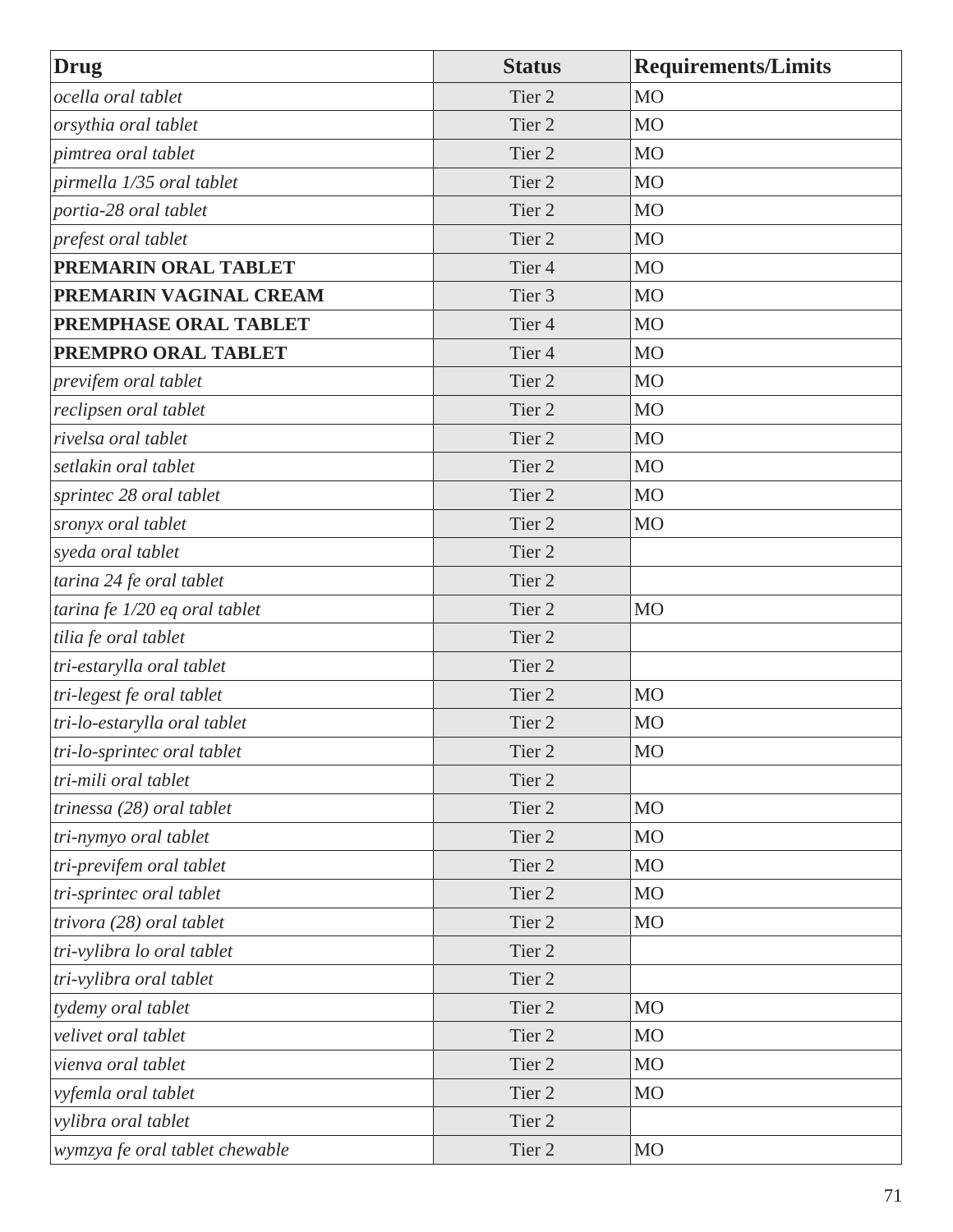| Drug                                                                                                 | <b>Status</b>     | <b>Requirements/Limits</b>   |
|------------------------------------------------------------------------------------------------------|-------------------|------------------------------|
| yuvafem vaginal tablet                                                                               | Tier 2            | <b>MO</b>                    |
| zovia 1/35 (28) oral tablet                                                                          | Tier 2            | <b>MO</b>                    |
| <b>Hormonal Agents,</b><br><b>Stimulant/Replacement/Modifying (Sex</b><br><b>Hormones/Modifiers)</b> |                   |                              |
| <b>BIJUVA ORAL CAPSULE</b>                                                                           | Tier <sub>4</sub> |                              |
| estradiol vaginal cream                                                                              | Tier 1            |                              |
| taysofy oral capsule                                                                                 | Tier 2            |                              |
| <b>Progestins</b>                                                                                    |                   |                              |
| camila oral tablet                                                                                   | Tier <sub>2</sub> | <b>MO</b>                    |
| <b>CRINONE VAGINAL GEL</b>                                                                           | Tier <sub>4</sub> | PA; MO                       |
| deblitane oral tablet                                                                                | Tier <sub>2</sub> |                              |
| <b>DEPO-SUBQ PROVERA 104</b><br><b>SUBCUTANEOUS SUSPENSION</b><br>PREFILLED SYRINGE                  | Tier <sub>3</sub> | MO; QL (0.65 ML per 90 days) |
| errin oral tablet                                                                                    | Tier 2            | <b>MO</b>                    |
| hydroxyprogesterone caproate intramuscular<br>solution                                               | Tier 5            | MO; NEDS                     |
| incassia oral tablet                                                                                 | Tier <sub>2</sub> |                              |
| lyleq oral tablet                                                                                    | Tier 2            |                              |
| lyza oral tablet                                                                                     | Tier <sub>2</sub> |                              |
| medroxyprogesterone acetate intramuscular<br>suspension                                              | Tier 2            | MO; QL (1 ML per 90 days)    |
| medroxyprogesterone acetate oral tablet                                                              | Tier 1            | <b>MO</b>                    |
| megestrol acetate oral suspension $40$ mg/ml, $625$<br>mg/5ml                                        | Tier 2            | PA NS; MO                    |
| megestrol acetate oral tablet                                                                        | Tier 2            | PA NS; MO                    |
| nora-be oral tablet                                                                                  | Tier <sub>2</sub> | <b>MO</b>                    |
| norethindrone acetate oral tablet                                                                    | Tier 2            | M <sub>O</sub>               |
| norethindrone oral tablet                                                                            | Tier 2            | M <sub>O</sub>               |
| sharobel oral tablet                                                                                 | Tier 2            |                              |
| <b>Selective Estrogen Receptor Modifying</b><br><b>Agents</b>                                        |                   |                              |
| <b>OSPHENA ORAL TABLET</b>                                                                           | Tier <sub>4</sub> | PA                           |
| raloxifene hcl oral tablet                                                                           | Tier 2            | MO; QL (1 EA per 1 day)      |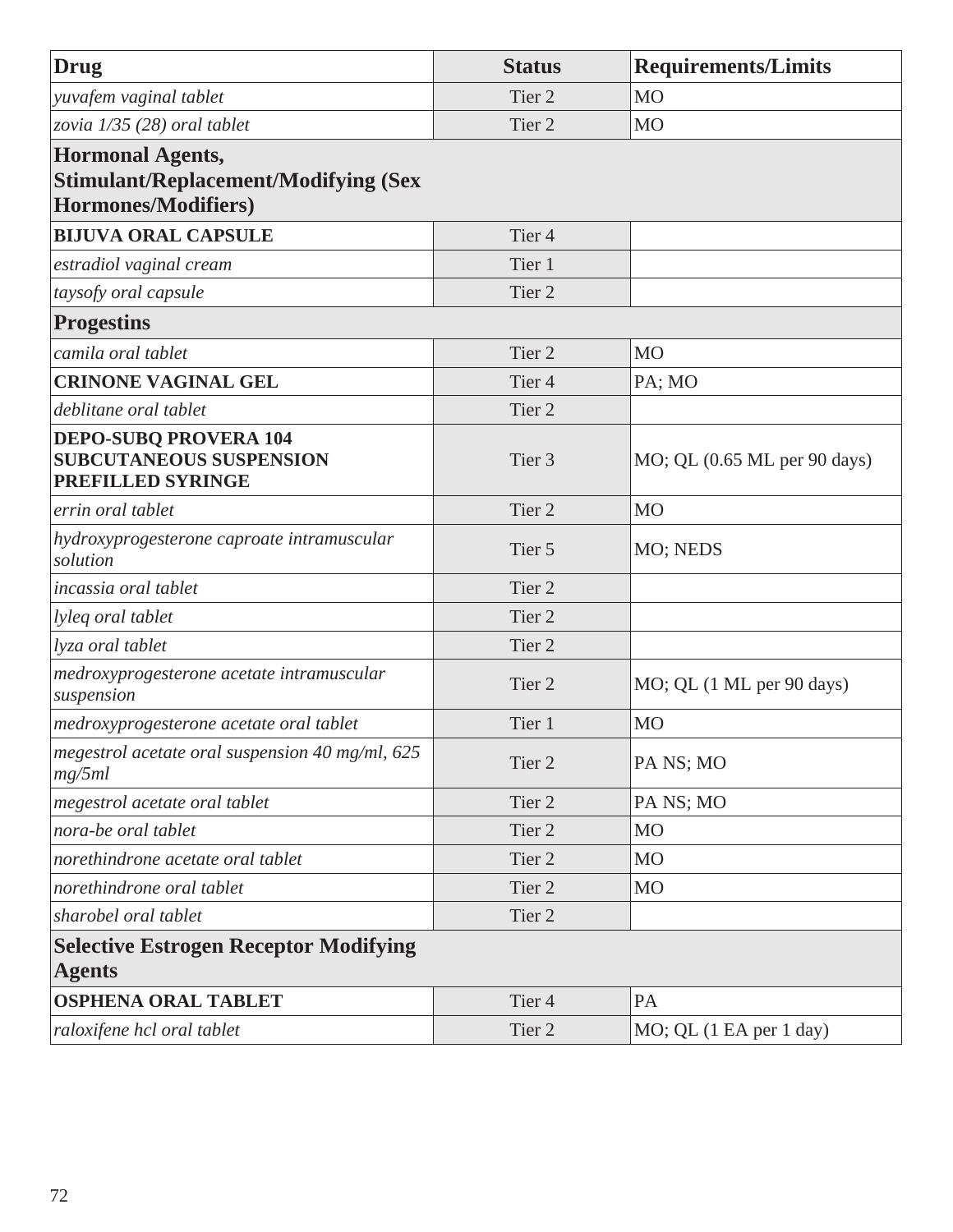| Drug                                                                                           | <b>Status</b>     | <b>Requirements/Limits</b> |
|------------------------------------------------------------------------------------------------|-------------------|----------------------------|
| <b>Hormonal Agents,</b><br><b>Stimulant/Replacement/Modifying</b><br>(Thyroid)                 |                   |                            |
| <b>Hormonal Agents,</b>                                                                        |                   |                            |
| <b>Stimulant/Replacement/Modifying</b>                                                         |                   |                            |
| (Thyroid)                                                                                      |                   |                            |
| euthyrox oral tablet                                                                           | Tier 1            |                            |
| levo-t oral tablet                                                                             | Tier 1            |                            |
| levothyroxine sodium oral tablet                                                               | Tier 1            | <b>MO</b>                  |
| levoxyl oral tablet                                                                            | Tier 1            | <b>MO</b>                  |
| liothyronine sodium oral tablet                                                                | Tier <sub>2</sub> | <b>MO</b>                  |
| <b>SYNTHROID ORAL TABLET</b>                                                                   | Tier <sub>4</sub> | <b>MO</b>                  |
| thyroid oral tablet 65 mg                                                                      | Tier <sub>2</sub> |                            |
| unithroid oral tablet                                                                          | Tier 1            | <b>MO</b>                  |
| <b>Hormonal Agents, Suppressant</b><br>(Adrenal)                                               |                   |                            |
| <b>Hormonal Agents, Suppressant</b><br>(Adrenal)                                               |                   |                            |
| <b>ISTURISA ORAL TABLET</b>                                                                    | Tier 5            | PA; NEDS                   |
| <b>LYSODREN ORAL TABLET</b>                                                                    | Tier 5            | MO; NEDS                   |
| <b>Hormonal Agents, Suppressant</b><br>(Pituitary)                                             |                   |                            |
| <b>Hormonal Agents, Suppressant</b><br>(Pituitary)                                             |                   |                            |
| cabergoline oral tablet                                                                        | Tier 2            | MO; QL (32 EA per 30 days) |
| <b>ELIGARD SUBCUTANEOUS KIT</b>                                                                | Tier <sub>4</sub> | <b>MO</b>                  |
| lanreotide acetate subcutaneous solution                                                       | Tier 5            | PA NS; NEDS                |
| leuprolide acetate injection kit                                                               | Tier 5            | MO; NEDS                   |
| <b>LUPRON DEPOT (1-MONTH)</b><br><b>INTRAMUSCULAR KIT</b>                                      | Tier 5            | MO; NEDS                   |
| <b>LUPRON DEPOT (3-MONTH)</b><br><b>INTRAMUSCULAR KIT</b>                                      | Tier 5            | MO; NEDS                   |
| <b>LUPRON DEPOT (4-MONTH)</b><br><b>INTRAMUSCULAR KIT</b>                                      | Tier 5            | MO; NEDS                   |
| octreotide acetate injection solution 100 mcg/ml,<br>$1000$ mcg/ml, 200 mcg/ml, 50 mcg/ml      | Tier <sub>2</sub> | <b>MO</b>                  |
| octreotide acetate injection solution 500 mcg/ml                                               | Tier 5            | MO; NEDS                   |
| <b>SIGNIFOR LAR INTRAMUSCULAR</b><br><b>SUSPENSION RECONSTITUTED ER 20</b><br>MG, 40 MG, 60 MG | Tier 5            | MO; NEDS                   |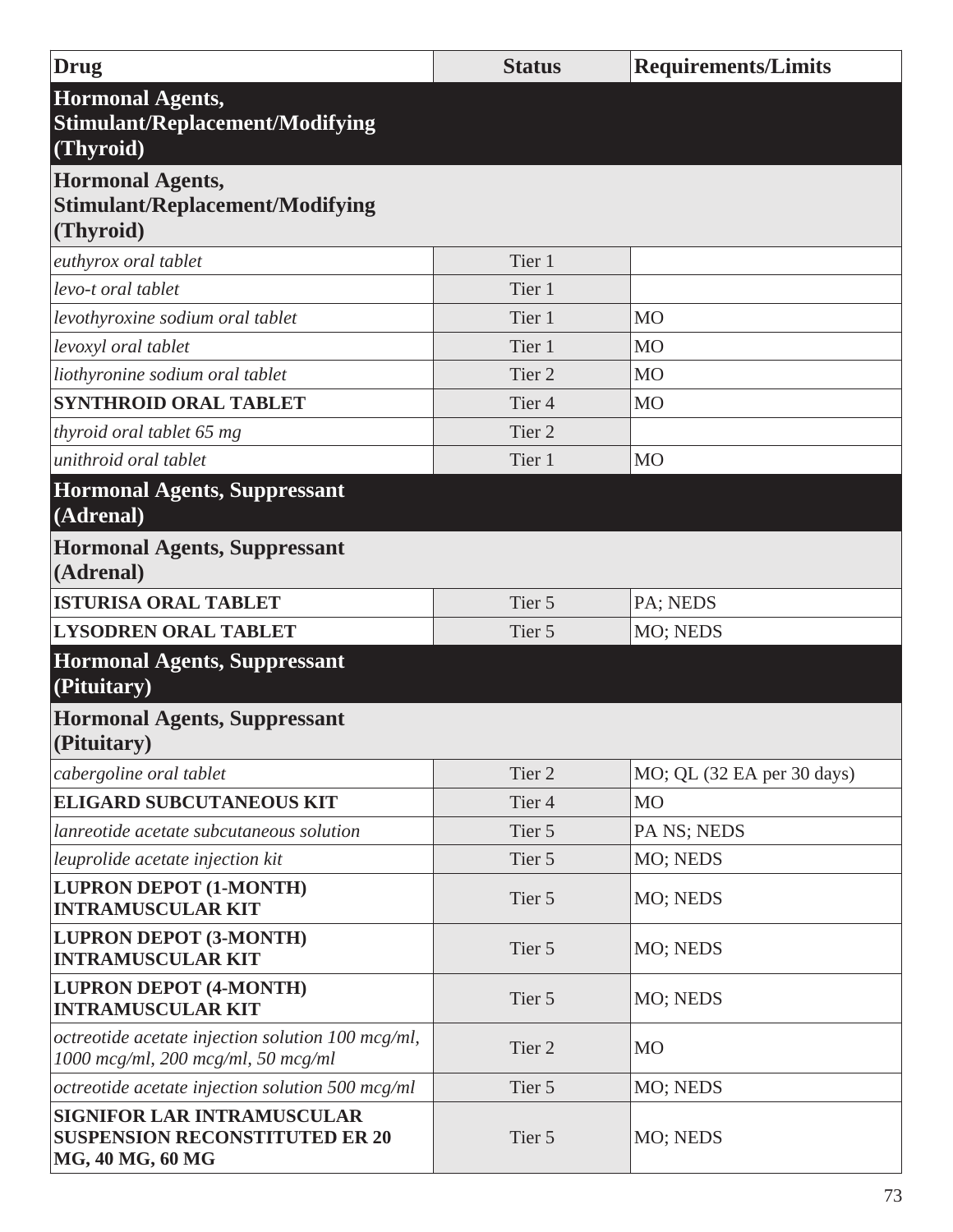| <b>Drug</b>                                                               | <b>Status</b>     | <b>Requirements/Limits</b>                  |
|---------------------------------------------------------------------------|-------------------|---------------------------------------------|
| <b>SIGNIFOR SUBCUTANEOUS SOLUTION</b>                                     | Tier 5            | PA; MO; NEDS                                |
| SOMATULINE DEPOT SUBCUTANEOUS<br>SOLUTION 120 MG/0.5ML                    | Tier 5            | PA NS; MO; NEDS                             |
| <b>SOMATULINE DEPOT SUBCUTANEOUS</b><br>SOLUTION 60 MG/0.2ML, 90 MG/0.3ML | Tier 5            | PA; MO; NEDS                                |
| SOMAVERT SUBCUTANEOUS SOLUTION<br><b>RECONSTITUTED</b>                    | Tier 5            | LA; MO; NEDS                                |
| <b>SYNAREL NASAL SOLUTION</b>                                             | Tier 5            | MO; NEDS                                    |
| <b>Hormonal Agents, Suppressant</b><br>(Thyroid)                          |                   |                                             |
| <b>Antithyroid Agents</b>                                                 |                   |                                             |
| methimazole oral tablet                                                   | Tier 2            | <b>MO</b>                                   |
| propylthiouracil oral tablet                                              | Tier <sub>2</sub> | <b>MO</b>                                   |
| <b>Immunological Agents</b>                                               |                   |                                             |
| <b>Angioedema Agents</b>                                                  |                   |                                             |
| <b>BERINERT INTRAVENOUS KIT</b>                                           | Tier <sub>6</sub> | PA; HI                                      |
| <b>CINRYZE INTRAVENOUS SOLUTION</b><br><b>RECONSTITUTED</b>               | Tier <sub>6</sub> | PA; HI                                      |
| HAEGARDA SUBCUTANEOUS SOLUTION<br><b>RECONSTITUTED</b>                    | Tier 5            | PA; NEDS                                    |
| <b>ICATIBANT ACETATE SUBCUTANEOUS</b><br><b>SOLUTION</b>                  | Tier 5            | PA; NEDS                                    |
| RUCONEST INTRAVENOUS SOLUTION<br><b>RECONSTITUTED</b>                     | Tier <sub>6</sub> | H <sub>I</sub>                              |
| sajazir subcutaneous solution                                             | Tier 5            | PA; NEDS                                    |
| <b>TAKHZYRO SUBCUTANEOUS SOLUTION</b>                                     | Tier 5            | PA; QL (4 ML per 28 days);<br><b>NEDS</b>   |
| <b>TAKHZYRO SUBCUTANEOUS SOLUTION</b><br><b>PREFILLED SYRINGE</b>         | Tier 5            | PA; QL (4 ML per 28 days);<br><b>NEDS</b>   |
| <b>Antiangiogenic Agents</b>                                              |                   |                                             |
| <b>EMPAVELI SUBCUTANEOUS SOLUTION</b>                                     | Tier 5            | PA; QL (200 ML per 28 days);<br><b>NEDS</b> |
| <b>Immune Suppressants</b>                                                |                   |                                             |
| azathioprine sodium injection solution<br>reconstituted                   | Tier 2            | $B/D$ ; MO                                  |
| methotrexate sodium injection solution<br>reconstituted                   | Tier 2            | <b>MO</b>                                   |
| Immunoglobulins                                                           |                   |                                             |
| <b>BIVIGAM INTRAVENOUS SOLUTION 5</b><br><b>GM/50ML</b>                   | Tier <sub>6</sub> | $B/D$ ; HI                                  |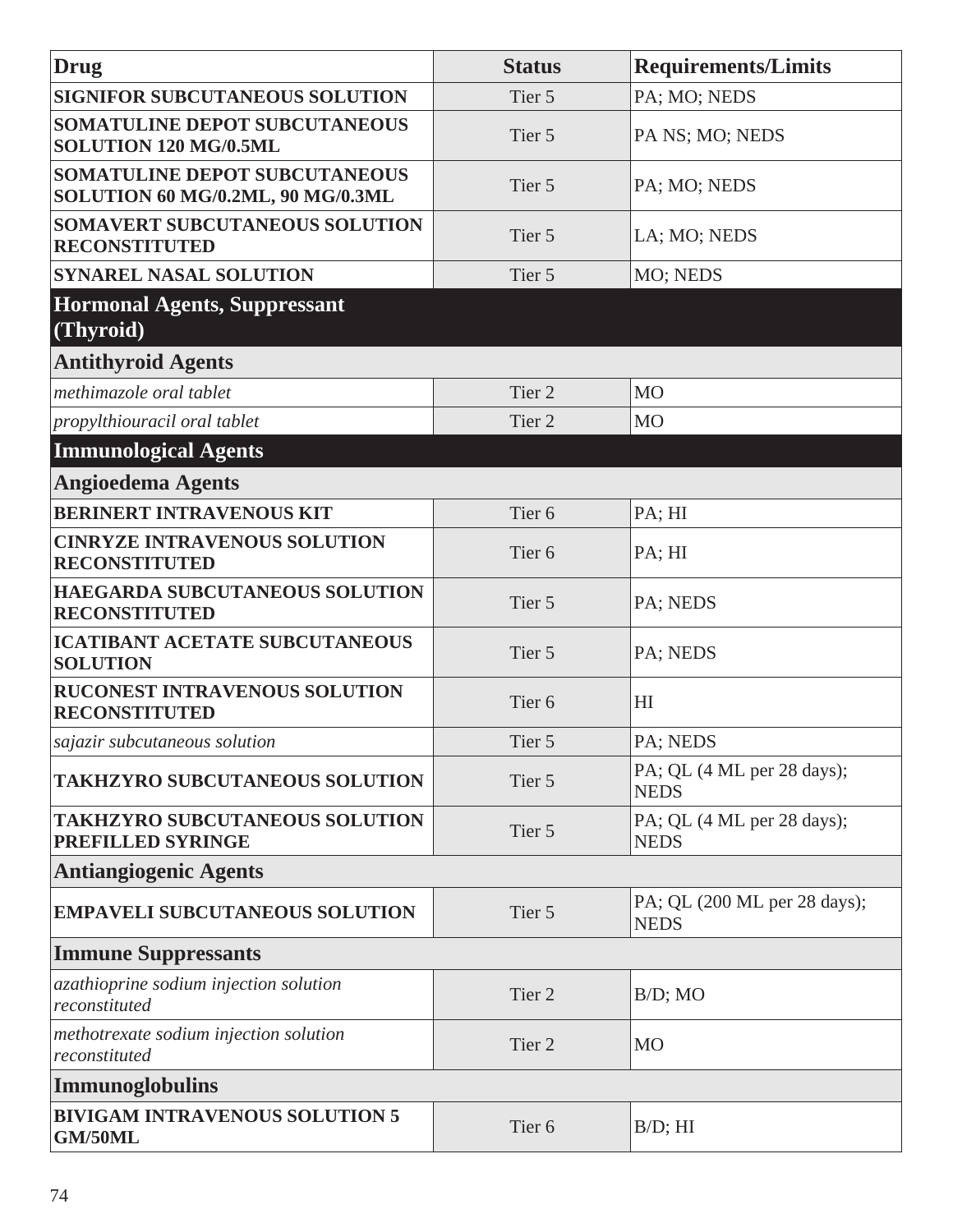| Drug                                                                                         | <b>Status</b>     | <b>Requirements/Limits</b>                 |
|----------------------------------------------------------------------------------------------|-------------------|--------------------------------------------|
| <b>FLEBOGAMMA DIF INTRAVENOUS</b><br><b>SOLUTION 5 GM/50ML</b>                               | Tier <sub>6</sub> | $B/D$ ; HI                                 |
| <b>GAMMAGARD INJECTION SOLUTION 2.5</b><br><b>GM/25ML</b>                                    | Tier <sub>6</sub> | $B/D$ ; HI                                 |
| <b>GAMMAGARD S/D LESS IGA</b><br><b>INTRAVENOUS SOLUTION</b><br><b>RECONSTITUTED</b>         | Tier <sub>6</sub> | $B/D$ ; HI                                 |
| <b>GAMMAKED INJECTION SOLUTION 1</b><br>GM/10ML                                              | Tier <sub>6</sub> | $B/D$ ; HI                                 |
| <b>GAMMAPLEX INTRAVENOUS SOLUTION</b><br>10 GM/100ML, 10 GM/200ML, 20<br>GM/200ML, 5 GM/50ML | Tier <sub>6</sub> | $B/D$ ; HI                                 |
| <b>GAMUNEX-C INJECTION SOLUTION 1</b><br>GM/10ML                                             | Tier <sub>6</sub> | $B/D$ ; HI                                 |
| <b>OCTAGAM INTRAVENOUS SOLUTION 1</b><br><b>GM/20ML, 2 GM/20ML</b>                           | Tier <sub>6</sub> | $B/D$ ; HI                                 |
| <b>PANZYGA INTRAVENOUS SOLUTION</b>                                                          | Tier <sub>6</sub> | $B/D$ ; $HI$                               |
| <b>PRIVIGEN INTRAVENOUS SOLUTION 20</b><br><b>GM/200ML</b>                                   | Tier <sub>6</sub> | $B/D$ ; HI                                 |
| <b>Immunological Agents, Other</b>                                                           |                   |                                            |
| <b>ACTIMMUNE SUBCUTANEOUS</b><br><b>SOLUTION</b>                                             | Tier 5            | PA NS; LA; MO; NEDS                        |
| ARCALYST SUBCUTANEOUS SOLUTION<br><b>RECONSTITUTED</b>                                       | Tier <sub>3</sub> | PA; MO                                     |
| <b>BESREMI SUBCUTANEOUS SOLUTION</b><br><b>PREFILLED SYRINGE</b>                             | Tier 5            | PA NS; NEDS                                |
| <b>CIBINQO ORAL TABLET</b>                                                                   | Tier 5            | PA; QL (30 EA per 30 days);<br><b>NEDS</b> |
| <b>COSENTYX (300 MG DOSE)</b><br><b>SUBCUTANEOUS SOLUTION PREFILLED</b><br><b>SYRINGE</b>    | Tier 5            | PA; NEDS                                   |
| <b>COSENTYX SENSOREADY (300 MG)</b><br><b>SUBCUTANEOUS SOLUTION AUTO-</b><br><b>INJECTOR</b> | Tier 5            | PA; NEDS                                   |
| <b>COSENTYX SENSOREADY PEN</b><br><b>SUBCUTANEOUS SOLUTION AUTO-</b><br><b>INJECTOR</b>      | Tier 5            | PA; NEDS                                   |
| <b>COSENTYX SUBCUTANEOUS SOLUTION</b><br><b>PREFILLED SYRINGE</b>                            | Tier 5            | PA; NEDS                                   |
| <b>DUPIXENT SUBCUTANEOUS SOLUTION</b><br><b>PEN-INJECTOR</b>                                 | Tier 5            | PA; NEDS                                   |
| DUPIXENT SUBCUTANEOUS SOLUTION<br><b>PREFILLED SYRINGE</b>                                   | Tier 5            | PA; NEDS                                   |
| leflunomide oral tablet                                                                      | Tier 2            | MO                                         |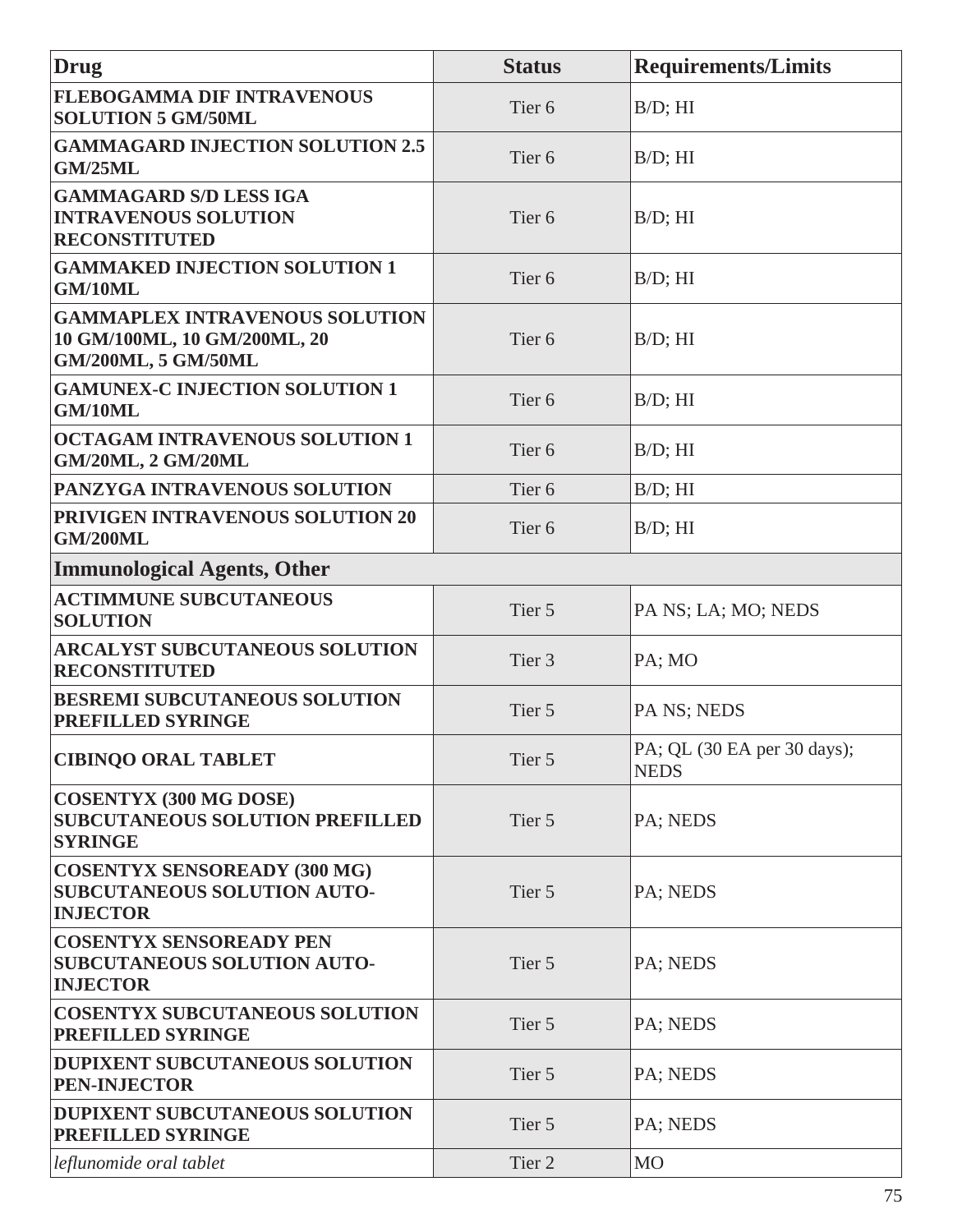| <b>Drug</b>                                                                  | <b>Status</b> | <b>Requirements/Limits</b>                  |
|------------------------------------------------------------------------------|---------------|---------------------------------------------|
| <b>OLUMIANT ORAL TABLET</b>                                                  | Tier 5        | PA; NEDS                                    |
| ORENCIA CLICKJECT SUBCUTANEOUS<br><b>SOLUTION AUTO-INJECTOR</b>              | Tier 5        | PA; NEDS                                    |
| <b>ORENCIA SUBCUTANEOUS SOLUTION</b><br>PREFILLED SYRINGE                    | Tier 5        | PA; NEDS                                    |
| <b>RIDAURA ORAL CAPSULE</b>                                                  | Tier 5        | MO; NEDS                                    |
| RINVOQ ORAL TABLET EXTENDED<br><b>RELEASE 24 HOUR</b>                        | Tier 5        | PA; QL (1 EA per 1 day); NEDS               |
| <b>SILIQ SUBCUTANEOUS SOLUTION</b><br>PREFILLED SYRINGE                      | Tier 5        | PA; NEDS                                    |
| <b>SKYRIZI (150 MG DOSE) SUBCUTANEOUS</b><br>PREFILLED SYRINGE KIT           | Tier 5        | PA; QL (2 EA per 28 days); NEDS             |
| <b>SKYRIZI PEN SUBCUTANEOUS</b><br><b>SOLUTION AUTO-INJECTOR</b>             | Tier 5        | PA; QL (1 ML per 28 days);<br><b>NEDS</b>   |
| <b>SKYRIZI SUBCUTANEOUS SOLUTION</b><br>PREFILLED SYRINGE                    | Tier 5        | PA; QL (1 ML per 28 days);<br><b>NEDS</b>   |
| <b>STELARA SUBCUTANEOUS SOLUTION 45</b><br><b>MG/0.5ML</b>                   | Tier 5        | PA; QL (0.5 ML per 28 days);<br><b>NEDS</b> |
| <b>STELARA SUBCUTANEOUS SOLUTION</b><br><b>PREFILLED SYRINGE 45 MG/0.5ML</b> | Tier 5        | PA; QL (0.5 ML per 28 days);<br><b>NEDS</b> |
| <b>STELARA SUBCUTANEOUS SOLUTION</b><br><b>PREFILLED SYRINGE 90 MG/ML</b>    | Tier 5        | PA; QL (1 ML per 28 days);<br><b>NEDS</b>   |
| <b>TALTZ SUBCUTANEOUS SOLUTION</b><br><b>AUTO-INJECTOR</b>                   | Tier 5        | PA; QL (3 ML per 28 days);<br><b>NEDS</b>   |
| <b>TALTZ SUBCUTANEOUS SOLUTION</b><br>PREFILLED SYRINGE                      | Tier 5        | PA; QL (3 ML per 28 days);<br><b>NEDS</b>   |
| <b>TREMFYA SUBCUTANEOUS SOLUTION</b><br><b>PEN-INJECTOR</b>                  | Tier 5        | PA; NEDS                                    |
| <b>TREMFYA SUBCUTANEOUS SOLUTION</b><br>PREFILLED SYRINGE                    | Tier 5        | PA; NEDS                                    |
| <b>XELJANZ ORAL SOLUTION</b>                                                 | Tier 5        | PA; NEDS                                    |
| <b>XELJANZ ORAL TABLET</b>                                                   | Tier 5        | PA; NEDS                                    |
| <b>XELJANZ XR ORAL TABLET EXTENDED</b><br><b>RELEASE 24 HOUR</b>             | Tier 5        | PA; NEDS                                    |
| <b>XOLAIR SUBCUTANEOUS SOLUTION</b><br>PREFILLED SYRINGE                     | Tier 5        | PA; NEDS                                    |
| <b>XOLAIR SUBCUTANEOUS SOLUTION</b><br><b>RECONSTITUTED</b>                  | Tier 5        | PA; NEDS                                    |
| Immunomodulators                                                             |               |                                             |
| <b>ILARIS SUBCUTANEOUS SOLUTION</b>                                          | Tier 5        | PA; NEDS                                    |
| SYNAGIS INTRAMUSCULAR SOLUTION<br><b>100 MG/ML</b>                           | Tier 5        | PA; NEDS                                    |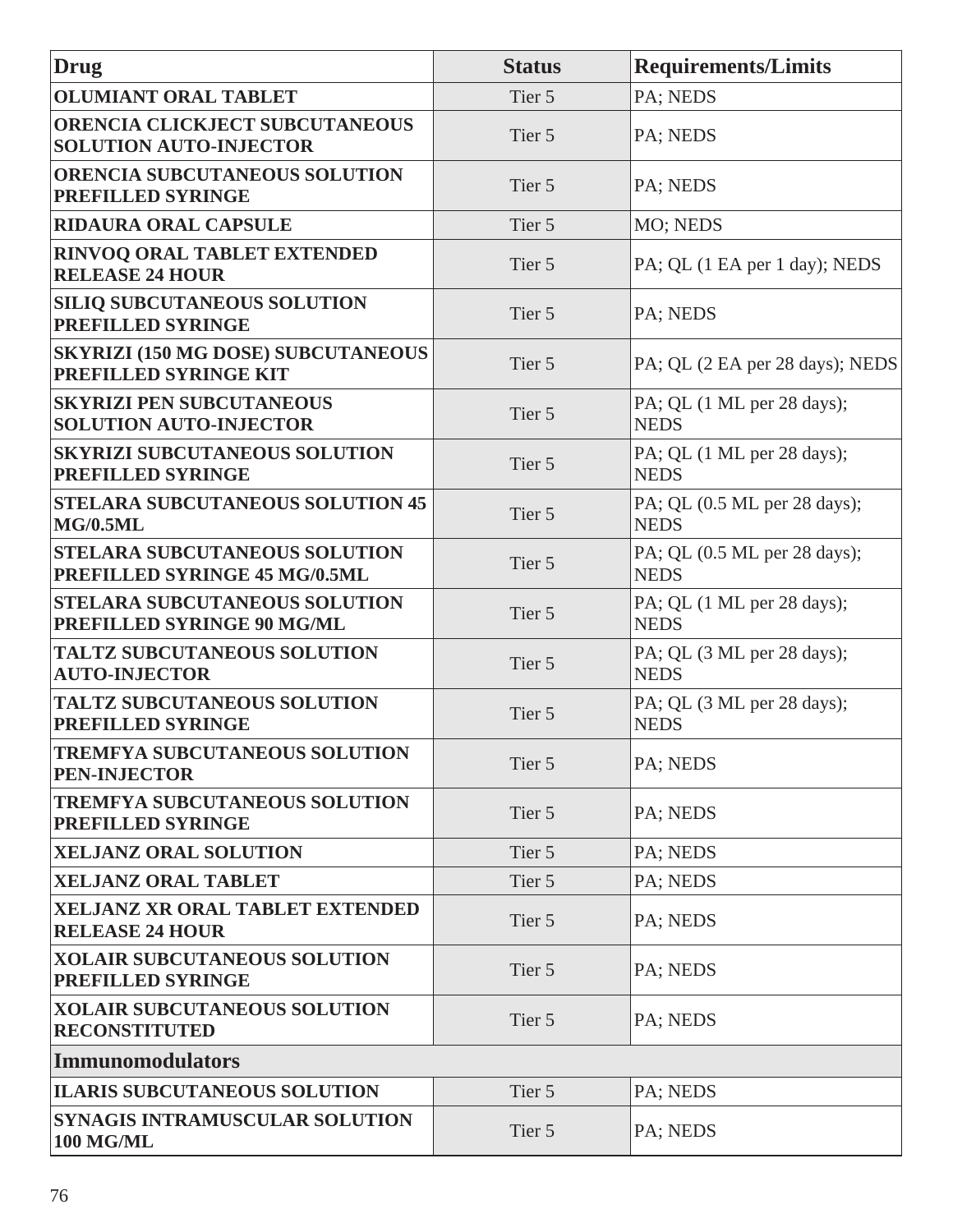| Drug                                                                                             | <b>Status</b>     | <b>Requirements/Limits</b>                    |
|--------------------------------------------------------------------------------------------------|-------------------|-----------------------------------------------|
| <b>SYNAGIS INTRAMUSCULAR SOLUTION</b><br>50 MG/0.5ML                                             | Tier 5            | PA; MO; NEDS                                  |
| <b>Immunosuppressants</b>                                                                        |                   |                                               |
| <b>ACTEMRA ACTPEN SUBCUTANEOUS</b><br><b>SOLUTION AUTO-INJECTOR</b>                              | Tier 5            | PA; NEDS                                      |
| <b>ACTEMRA SUBCUTANEOUS SOLUTION</b><br><b>PREFILLED SYRINGE</b>                                 | Tier 5            | PA; NEDS                                      |
| <b>AZASAN ORAL TABLET</b>                                                                        | Tier <sub>4</sub> | B/D                                           |
| azathioprine oral tablet 100 mg, 75 mg                                                           | Tier <sub>2</sub> | B/D                                           |
| azathioprine oral tablet 50 mg                                                                   | Tier <sub>2</sub> | $B/D$ ; MO                                    |
| BENLYSTA SUBCUTANEOUS SOLUTION<br><b>AUTO-INJECTOR</b>                                           | Tier 5            | PA; NEDS                                      |
| <b>BENLYSTA SUBCUTANEOUS SOLUTION</b><br>PREFILLED SYRINGE                                       | Tier 5            | PA; NEDS                                      |
| <b>CIMZIA PREFILLED SUBCUTANEOUS</b><br><b>PREFILLED SYRINGE KIT</b>                             | Tier 5            | PA; NEDS                                      |
| <b>CIMZIA SUBCUTANEOUS KIT 2 X 200 MG</b>                                                        | Tier 5            | PA; NEDS                                      |
| cyclosporine modified oral capsule 100 mg                                                        | Tier 2            | B/D                                           |
| cyclosporine modified oral capsule 25 mg, 50 mg                                                  | Tier <sub>2</sub> | $B/D$ ; MO                                    |
| cyclosporine modified oral solution                                                              | Tier <sub>2</sub> | $B/D$ ; MO                                    |
| cyclosporine oral capsule                                                                        | Tier 2            | $B/D$ ; MO                                    |
| <b>ENBREL MINI SUBCUTANEOUS</b><br><b>SOLUTION CARTRIDGE</b>                                     | Tier 5            | PA; QL (8 ML per 28 days);<br><b>NEDS</b>     |
| <b>ENBREL SUBCUTANEOUS SOLUTION 25</b><br><b>MG/0.5ML</b>                                        | Tier 5            | PA; QL (8.16 ML per 28 days);<br><b>NEDS</b>  |
| <b>ENBREL SUBCUTANEOUS SOLUTION</b><br><b>PREFILLED SYRINGE</b>                                  | Tier 5            | PA; MO; QL (8 ML per 28 days);<br><b>NEDS</b> |
| <b>ENBREL SUBCUTANEOUS SOLUTION</b><br><b>RECONSTITUTED</b>                                      | Tier 5            | PA; QL (8 EA per 28 days); NEDS               |
| <b>ENBREL SURECLICK SUBCUTANEOUS</b><br><b>SOLUTION AUTO-INJECTOR</b>                            | Tier 5            | PA; MO; QL (8 ML per 28 days);<br><b>NEDS</b> |
| <b>ENSPRYNG SUBCUTANEOUS SOLUTION</b><br>PREFILLED SYRINGE                                       | Tier 5            | PA; QL (3 ML per 30 days);<br><b>NEDS</b>     |
| everolimus oral tablet $0.25$ mg                                                                 | Tier 2            | B/D                                           |
| everolimus oral tablet $0.5$ mg, $0.75$ mg                                                       | Tier 5            | B/D; NEDS                                     |
| everolimus oral tablet 1 mg                                                                      | Tier 5            | B/D                                           |
| gengraf oral capsule 100 mg, 25 mg                                                               | Tier 2            | $B/D$ ; MO                                    |
| gengraf oral solution                                                                            | Tier 2            | $B/D$ ; MO                                    |
| HUMIRA PEDIATRIC CROHNS START<br><b>SUBCUTANEOUS PREFILLED SYRINGE</b><br><b>KIT 80 MG/0.8ML</b> | Tier 5            | PA; QL (3 EA per 28 days); NEDS               |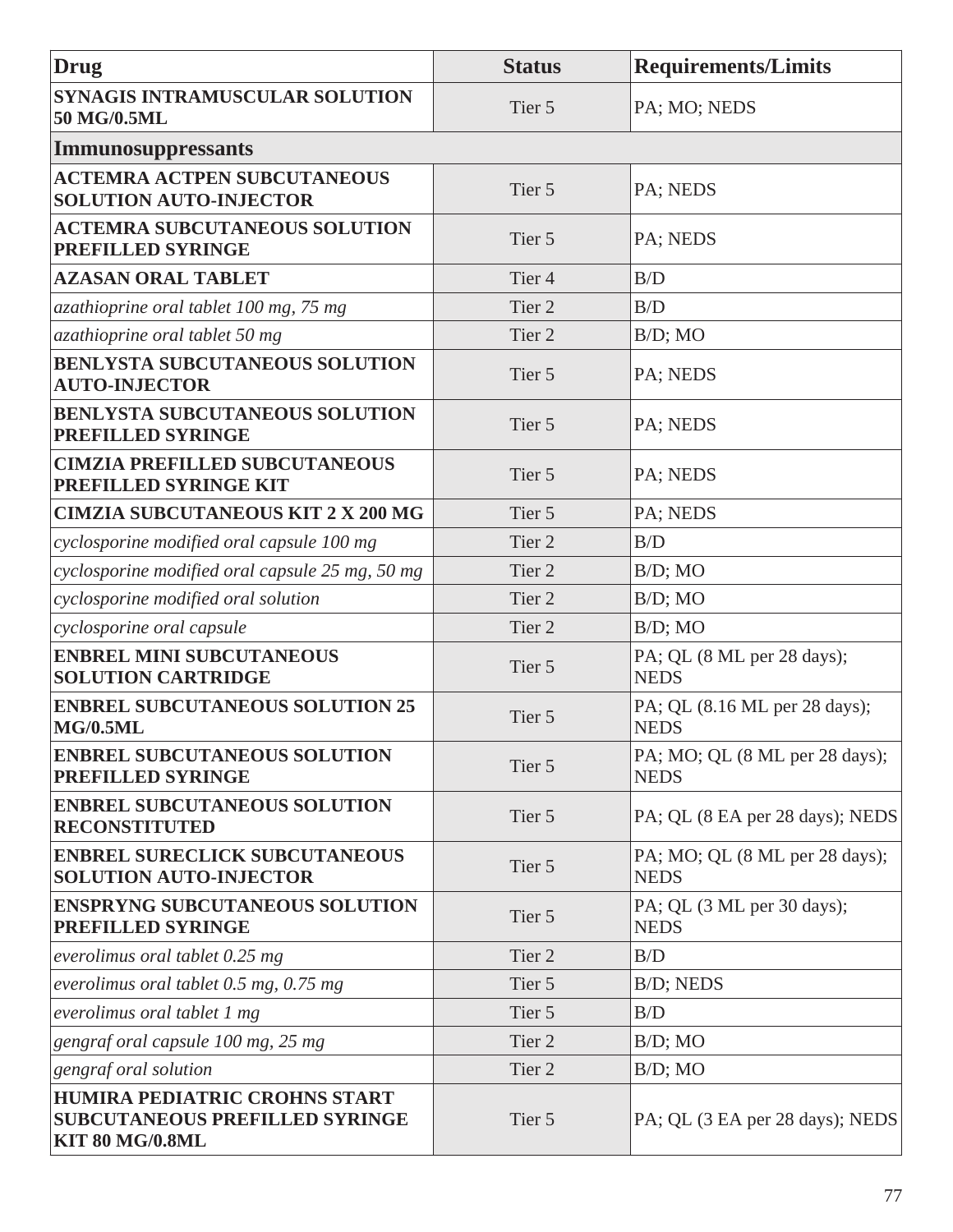| Drug                                                                                                   | <b>Status</b> | <b>Requirements/Limits</b>                    |
|--------------------------------------------------------------------------------------------------------|---------------|-----------------------------------------------|
| HUMIRA PEDIATRIC CROHNS START<br><b>SUBCUTANEOUS PREFILLED SYRINGE</b><br>KIT 80 MG/0.8ML & 40MG/0.4ML | Tier 5        | PA; QL (2 EA per 28 days); NEDS               |
| HUMIRA PEN SUBCUTANEOUS PEN-<br><b>INJECTOR KIT 40 MG/0.4ML</b>                                        | Tier 5        | PA; QL (6 EA per 28 days); NEDS               |
| HUMIRA PEN SUBCUTANEOUS PEN-<br><b>INJECTOR KIT 40 MG/0.8ML</b>                                        | Tier 5        | PA; MO; QL (2 EA per 28 days);<br><b>NEDS</b> |
| HUMIRA PEN SUBCUTANEOUS PEN-<br><b>INJECTOR KIT 80 MG/0.8ML</b>                                        | Tier 5        | PA; QL (2 EA per 28 days); NEDS               |
| <b>HUMIRA PEN-CD/UC/HS STARTER</b><br><b>SUBCUTANEOUS PEN-INJECTOR KIT 40</b><br><b>MG/0.8ML</b>       | Tier 5        | PA; MO; QL (6 EA per 28 days);<br><b>NEDS</b> |
| <b>HUMIRA PEN-CD/UC/HS STARTER</b><br><b>SUBCUTANEOUS PEN-INJECTOR KIT 80</b><br><b>MG/0.8ML</b>       | Tier 5        | PA; QL (3 EA per 28 days); NEDS               |
| HUMIRA PEN-PEDIATRIC UC START<br><b>SUBCUTANEOUS PEN-INJECTOR KIT</b>                                  | Tier 5        | PA; QL (4 EA per 28 days); NEDS               |
| HUMIRA PEN-PS/UV/ADOL HS START<br><b>SUBCUTANEOUS PEN-INJECTOR KIT 40</b><br><b>MG/0.8ML</b>           | Tier 5        | PA; MO; QL (4 EA per 28 days);<br><b>NEDS</b> |
| <b>HUMIRA PEN-PSOR/UVEIT STARTER</b><br><b>SUBCUTANEOUS PEN-INJECTOR KIT</b>                           | Tier 5        | PA; QL (3 EA per 28 days); NEDS               |
| <b>HUMIRA SUBCUTANEOUS PREFILLED</b><br><b>SYRINGE KIT 10 MG/0.1ML, 20 MG/0.2ML</b>                    | Tier 5        | PA; QL (2 EA per 28 days); NEDS               |
| <b>HUMIRA SUBCUTANEOUS PREFILLED</b><br><b>SYRINGE KIT 40 MG/0.4ML</b>                                 | Tier 5        | PA; QL (6 EA per 28 days); NEDS               |
| <b>HUMIRA SUBCUTANEOUS PREFILLED</b><br><b>SYRINGE KIT 40 MG/0.8ML</b>                                 | Tier 5        | PA; MO; QL (4 EA per 28 days);<br><b>NEDS</b> |
| <b>KEVZARA SUBCUTANEOUS SOLUTION</b><br><b>AUTO-INJECTOR</b>                                           | Tier 5        | PA; NEDS                                      |
| <b>KEVZARA SUBCUTANEOUS SOLUTION</b><br>PREFILLED SYRINGE                                              | Tier 5        | PA; NEDS                                      |
| <b>KINERET SUBCUTANEOUS SOLUTION</b><br><b>PREFILLED SYRINGE</b>                                       | Tier 5        | PA; NEDS                                      |
| <b>LUPKYNIS ORAL CAPSULE</b>                                                                           | Tier 5        | PA; QL (6 EA per 1 day); NEDS                 |
| methotrexate oral tablet                                                                               | Tier 2        | M <sub>O</sub>                                |
| methotrexate sodium $(pf)$ injection solution 1<br>gm/40ml                                             | Tier 2        | <b>MO</b>                                     |
| methotrexate sodium (pf) injection solution $250$<br>$mg/10ml$ , 50 mg/2ml                             | Tier 2        |                                               |
| methotrexate sodium injection solution 250<br>$mg/10ml$ , 50 mg/2ml                                    | Tier 2        |                                               |
| <i>mycophenolate mofetil oral capsule</i>                                                              | Tier 2        | $B/D$ ; MO                                    |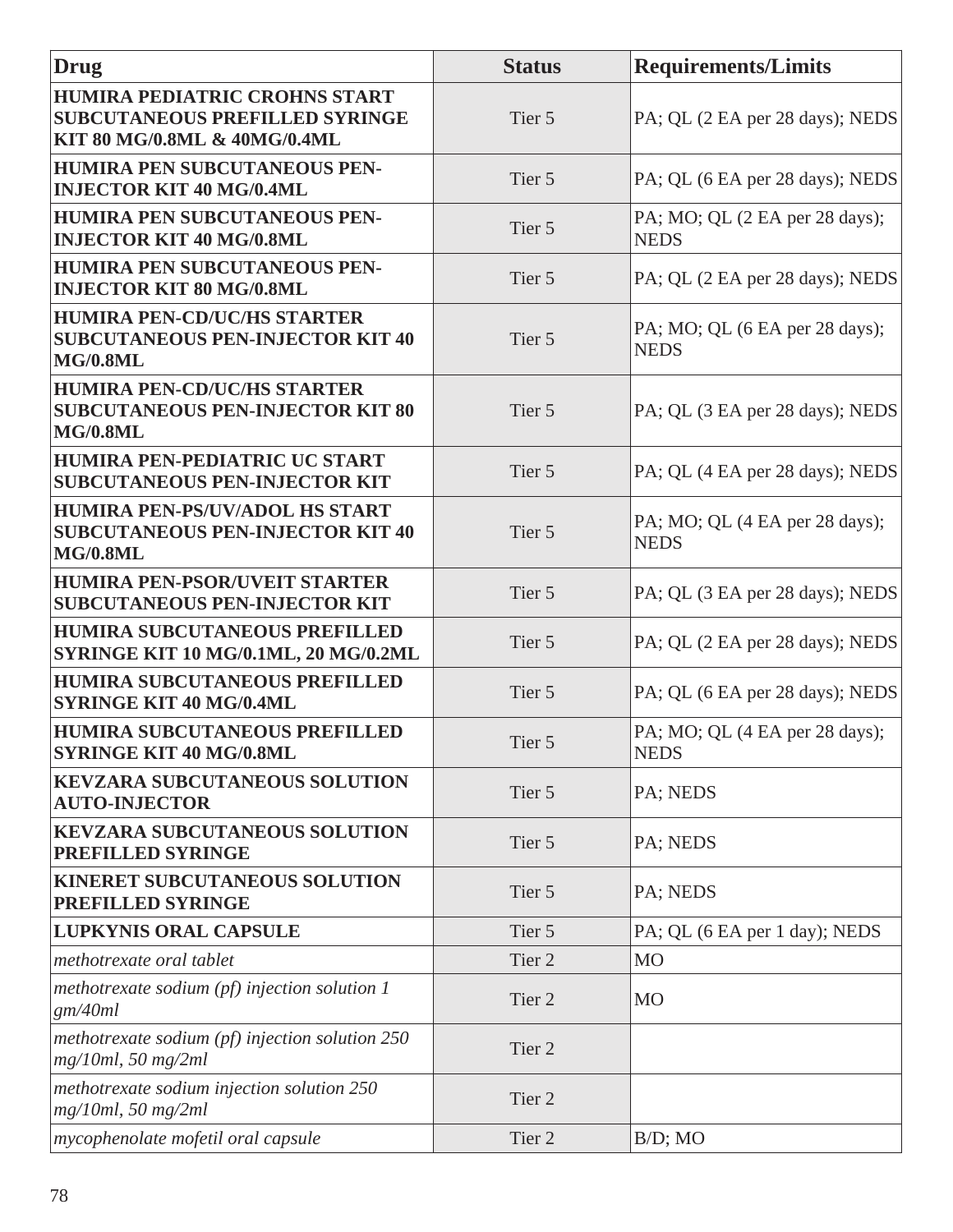| Drug                                                                     | <b>Status</b>     | <b>Requirements/Limits</b>                 |
|--------------------------------------------------------------------------|-------------------|--------------------------------------------|
| mycophenolate mofetil oral suspension<br>reconstituted                   | Tier 5            | B/D; MO; NEDS                              |
| mycophenolate mofetil oral tablet                                        | Tier <sub>2</sub> | $B/D$ ; MO                                 |
| mycophenolate sodium oral tablet delayed release                         | Tier <sub>2</sub> | $B/D$ ; MO                                 |
| <b>OTEZLA ORAL TABLET THERAPY PACK</b>                                   | Tier 5            | PA; NEDS                                   |
| <b>PROGRAF ORAL PACKET 0.2 MG</b>                                        | Tier <sub>4</sub> | B/D                                        |
| <b>PROGRAF ORAL PACKET 1 MG</b>                                          | Tier 5            | B/D; NEDS                                  |
| REDITREX SUBCUTANEOUS SOLUTION<br>PREFILLED SYRINGE                      | Tier <sub>4</sub> |                                            |
| <b>REZUROCK ORAL TABLET</b>                                              | Tier 5            | PA; QL (60 EA per 30 days);<br><b>NEDS</b> |
| SANDIMMUNE ORAL SOLUTION                                                 | Tier <sub>4</sub> | $B/D$ ; MO                                 |
| <b>SIMPONI SUBCUTANEOUS SOLUTION</b><br><b>AUTO-INJECTOR</b>             | Tier 5            | PA; NEDS                                   |
| <b>SIMPONI SUBCUTANEOUS SOLUTION</b><br><b>PREFILLED SYRINGE</b>         | Tier 5            | PA; NEDS                                   |
| sirolimus oral solution                                                  | Tier 5            | B/D; NEDS                                  |
| sirolimus oral tablet                                                    | Tier <sub>2</sub> | $B/D$ ; MO                                 |
| tacrolimus oral capsule                                                  | Tier <sub>2</sub> | $B/D$ ; MO                                 |
| trexall oral tablet                                                      | Tier <sub>2</sub> | <b>MO</b>                                  |
| <b>XATMEP ORAL SOLUTION</b>                                              | Tier <sub>4</sub> |                                            |
| <b>Vaccines</b>                                                          |                   |                                            |
| <b>ACTHIB INTRAMUSCULAR SOLUTION</b><br><b>RECONSTITUTED</b>             | Tier <sub>6</sub> | <b>MO</b>                                  |
| <b>ADACEL INTRAMUSCULAR SUSPENSION</b><br>5-2-15.5 (PREFILLED SYRINGE)   | Tier <sub>6</sub> |                                            |
| <b>ADACEL INTRAMUSCULAR SUSPENSION</b><br>5-2-15.5 LF-MCG/0.5            | Tier <sub>6</sub> | <b>MO</b>                                  |
| bcg vaccine injection solution reconstituted                             | Tier <sub>6</sub> | <b>MO</b>                                  |
| <b>BEXSERO INTRAMUSCULAR</b><br><b>SUSPENSION PREFILLED SYRINGE</b>      | Tier <sub>6</sub> | <b>MO</b>                                  |
| <b>BOOSTRIX INTRAMUSCULAR</b><br><b>SUSPENSION 5-2.5-18.5 LF-MCG/0.5</b> | Tier <sub>6</sub> |                                            |
| <b>BOOSTRIX INTRAMUSCULAR</b><br><b>SUSPENSION PREFILLED SYRINGE</b>     | Tier <sub>6</sub> |                                            |
| DAPTACEL INTRAMUSCULAR<br><b>SUSPENSION 23-15-5</b>                      | Tier <sub>6</sub> | <b>MO</b>                                  |
| diphtheria-tetanus toxoids dt intramuscular<br>suspension                | Tier <sub>6</sub> | <b>MO</b>                                  |
| <b>ENGERIX-B INJECTION SUSPENSION</b>                                    | Tier <sub>6</sub> | $B/D$ ; MO                                 |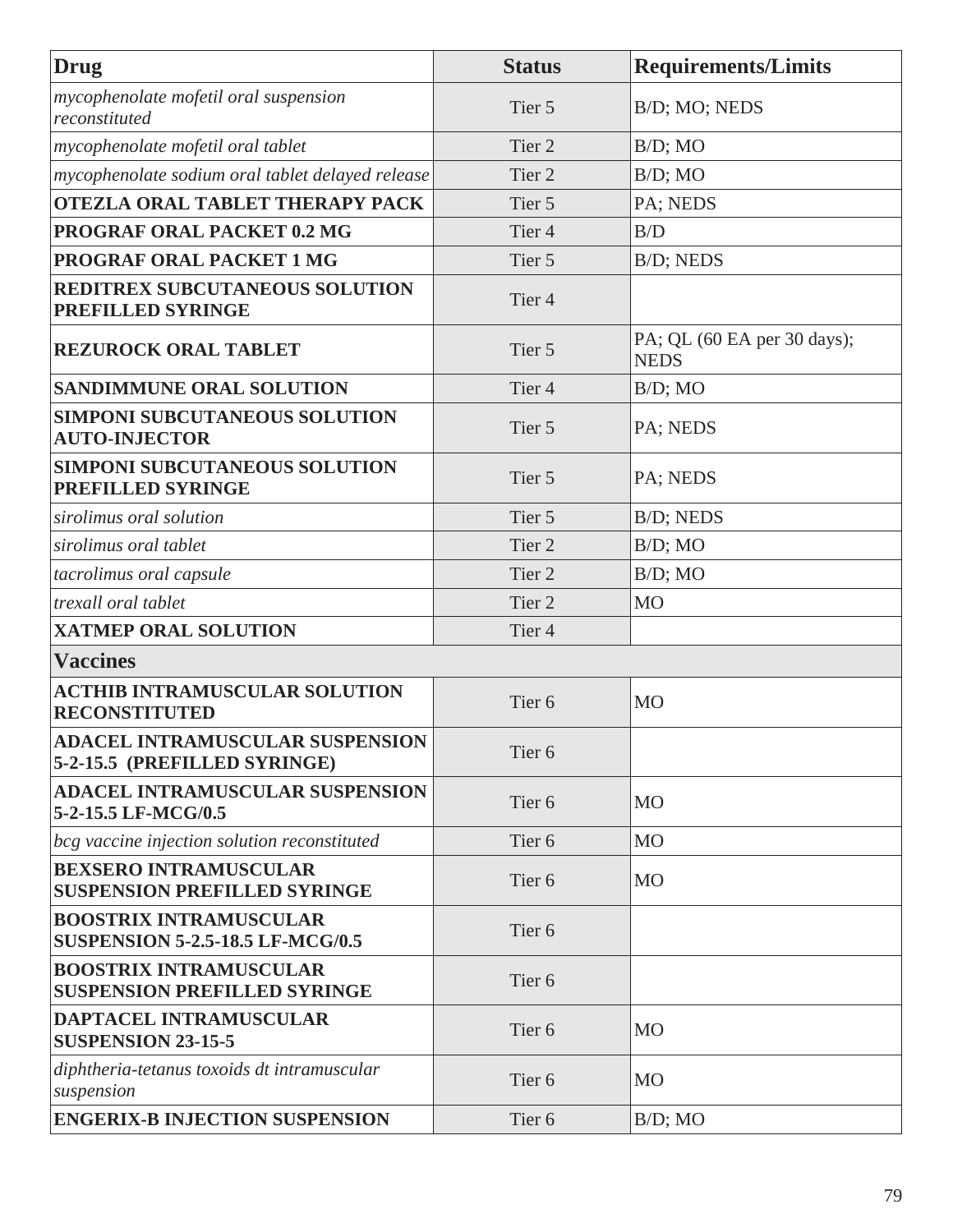| Drug                                                                   | <b>Status</b>     | <b>Requirements/Limits</b> |
|------------------------------------------------------------------------|-------------------|----------------------------|
| <b>GARDASIL 9 INTRAMUSCULAR</b><br><b>SUSPENSION</b>                   | Tier <sub>6</sub> | MO                         |
| <b>GARDASIL 9 INTRAMUSCULAR</b><br><b>SUSPENSION PREFILLED SYRINGE</b> | Tier <sub>6</sub> | <b>MO</b>                  |
| <b>HAVRIX INTRAMUSCULAR SUSPENSION</b><br><b>1440 EL U/ML</b>          | Tier <sub>6</sub> |                            |
| <b>HAVRIX INTRAMUSCULAR SUSPENSION</b><br>720 EL U/0.5ML               | Tier <sub>6</sub> | MO                         |
| <b>HIBERIX INJECTION SOLUTION</b><br><b>RECONSTITUTED</b>              | Tier <sub>6</sub> | <b>MO</b>                  |
| <b>IMOVAX RABIES INTRAMUSCULAR</b><br><b>INJECTABLE</b>                | Tier <sub>6</sub> | <b>MO</b>                  |
| <b>INFANRIX INTRAMUSCULAR</b><br><b>SUSPENSION</b>                     | Tier <sub>6</sub> | <b>MO</b>                  |
| <b>IPOL INJECTION INJECTABLE</b>                                       | Tier <sub>6</sub> | <b>MO</b>                  |
| <b>IXIARO INTRAMUSCULAR SUSPENSION</b>                                 | Tier <sub>6</sub> | M <sub>O</sub>             |
| <b>KINRIX INTRAMUSCULAR SUSPENSION</b>                                 | Tier <sub>6</sub> |                            |
| KINRIX INTRAMUSCULAR SUSPENSION<br>PREFILLED SYRINGE                   | Tier <sub>6</sub> | M <sub>O</sub>             |
| <b>MENACTRA INTRAMUSCULAR</b><br><b>SOLUTION</b>                       | Tier <sub>6</sub> | <b>MO</b>                  |
| <b>MENQUADFI INTRAMUSCULAR</b><br><b>SOLUTION</b>                      | Tier <sub>6</sub> |                            |
| <b>MENVEO INTRAMUSCULAR SOLUTION</b><br><b>RECONSTITUTED</b>           | Tier <sub>6</sub> | M <sub>O</sub>             |
| <b>M-M-R II INJECTION SOLUTION</b><br><b>RECONSTITUTED</b>             | Tier 6            | MO                         |
| <b>PEDIARIX INTRAMUSCULAR</b><br><b>SUSPENSION PREFILLED SYRINGE</b>   | Tier <sub>6</sub> | <b>MO</b>                  |
| PEDVAX HIB INTRAMUSCULAR<br><b>SUSPENSION</b>                          | Tier <sub>6</sub> | <b>MO</b>                  |
| PENTACEL INTRAMUSCULAR<br><b>SUSPENSION RECONSTITUTED</b>              | Tier <sub>6</sub> |                            |
| <b>PREHEVBRIO INTRAMUSCULAR</b><br><b>SUSPENSION</b>                   | Tier <sub>6</sub> | B/D                        |
| <b>PROQUAD SUBCUTANEOUS SUSPENSION</b><br><b>RECONSTITUTED</b>         | Tier <sub>6</sub> | <b>MO</b>                  |
| <b>QUADRACEL INTRAMUSCULAR</b><br><b>SUSPENSION</b>                    | Tier <sub>6</sub> | <b>MO</b>                  |
| <b>QUADRACEL INTRAMUSCULAR</b><br>SUSPENSION (58 UNT/ML)               | Tier <sub>6</sub> |                            |
| <b>RABAVERT INTRAMUSCULAR</b><br><b>SUSPENSION RECONSTITUTED</b>       | Tier <sub>6</sub> | <b>MO</b>                  |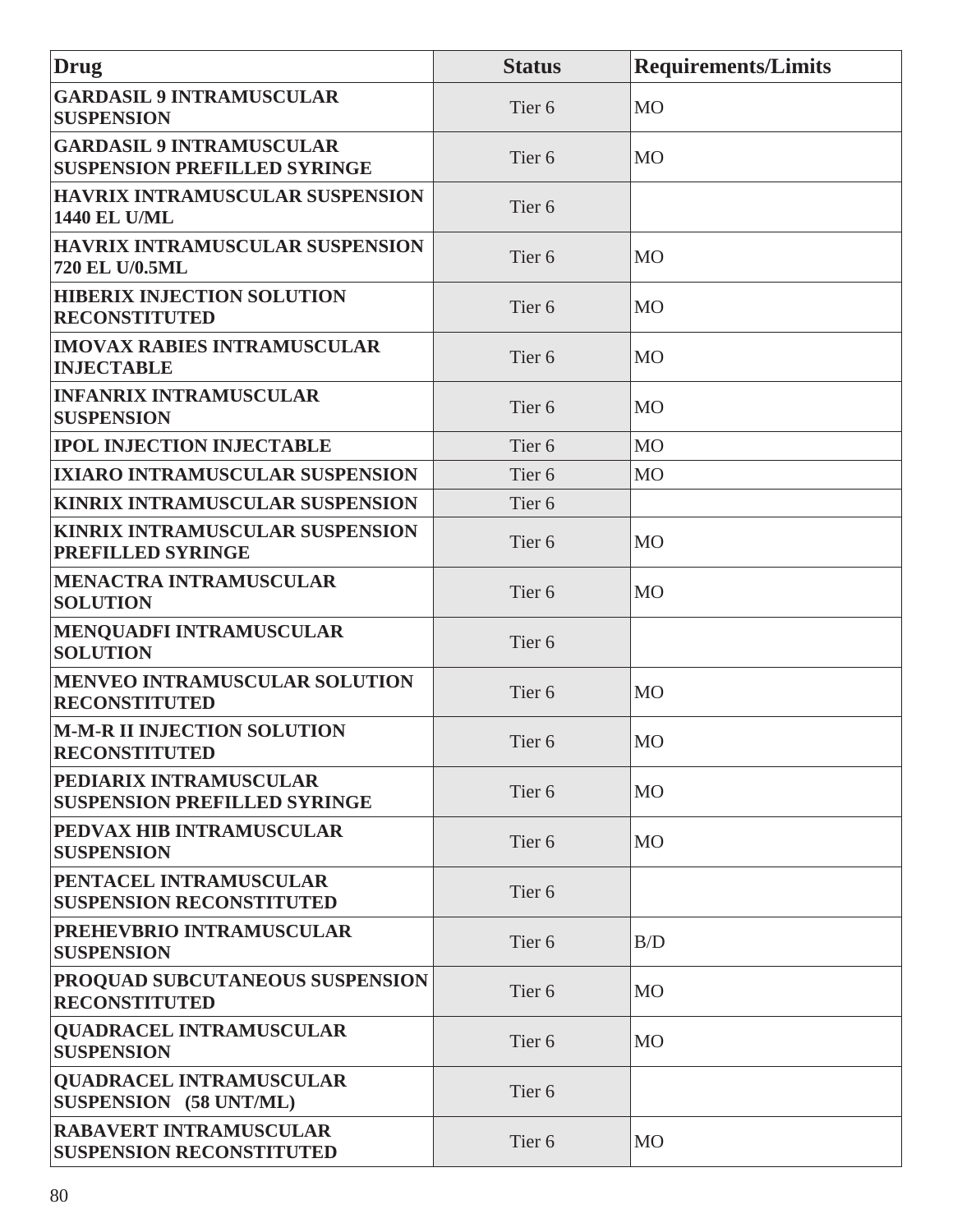| Drug                                                                              | <b>Status</b>     | <b>Requirements/Limits</b> |
|-----------------------------------------------------------------------------------|-------------------|----------------------------|
| <b>RECOMBIVAX HB INJECTION</b><br>SUSPENSION 10 MCG/ML (1ML SYRINGE)              | Tier <sub>6</sub> | B/D                        |
| <b>RECOMBIVAX HB INJECTION</b><br>SUSPENSION 10 MCG/ML, 40 MCG/ML, 5<br>MCG/0.5ML | Tier <sub>6</sub> | $B/D$ ; MO                 |
| <b>ROTARIX ORAL SUSPENSION</b><br><b>RECONSTITUTED</b>                            | Tier <sub>6</sub> | <b>MO</b>                  |
| <b>ROTATEQ ORAL SOLUTION</b>                                                      | Tier <sub>6</sub> | <b>MO</b>                  |
| <b>SHINGRIX INTRAMUSCULAR</b><br><b>SUSPENSION RECONSTITUTED 50</b><br>MCG/0.5ML  | Tier <sub>6</sub> | QL (2 EA per 999 days)     |
| TDVAX INTRAMUSCULAR SUSPENSION                                                    | Tier <sub>6</sub> | <b>MO</b>                  |
| <b>TENIVAC INTRAMUSCULAR</b><br><b>INJECTABLE</b>                                 | Tier <sub>6</sub> | <b>MO</b>                  |
| <b>TICOVAC INTRAMUSCULAR</b><br><b>SUSPENSION PREFILLED SYRINGE</b>               | Tier <sub>6</sub> |                            |
| <b>TRUMENBA INTRAMUSCULAR</b><br><b>SUSPENSION PREFILLED SYRINGE</b>              | Tier <sub>6</sub> | <b>MO</b>                  |
| <b>TWINRIX INTRAMUSCULAR</b><br><b>SUSPENSION PREFILLED SYRINGE</b>               | Tier <sub>6</sub> | <b>MO</b>                  |
| <b>TYPHIM VI INTRAMUSCULAR</b><br><b>SOLUTION</b>                                 | Tier <sub>6</sub> | <b>MO</b>                  |
| <b>TYPHIM VI INTRAMUSCULAR</b><br><b>SOLUTION PREFILLED SYRINGE</b>               | Tier <sub>6</sub> |                            |
| <b>VAOTA INTRAMUSCULAR SUSPENSION</b><br>25 UNIT/0.5ML 0.5 ML, 50 UNIT/ML 1 ML    | Tier <sub>6</sub> |                            |
| VAQTA INTRAMUSCULAR SUSPENSION<br>25 UNIT/0.5ML, 50 UNIT/ML                       | Tier <sub>6</sub> | <b>MO</b>                  |
| <b>VARIVAX SUBCUTANEOUS INJECTABLE</b>                                            | Tier <sub>6</sub> | <b>MO</b>                  |
| <b>VARIZIG INTRAMUSCULAR SOLUTION</b>                                             | Tier <sub>6</sub> | <b>MO</b>                  |
| YF-VAX SUBCUTANEOUS INJECTABLE                                                    | Tier <sub>6</sub> | M <sub>O</sub>             |
| <b>Inflammatory Bowel Disease Agents</b>                                          |                   |                            |
| <b>Aminosalicylates</b>                                                           |                   |                            |
| balsalazide disodium oral capsule                                                 | Tier 2            | <b>MO</b>                  |
| <b>DIPENTUM ORAL CAPSULE</b>                                                      | Tier 5            | <b>NEDS</b>                |
| mesalamine oral tablet delayed release 800 mg                                     | Tier 2            | <b>MO</b>                  |
| mesalamine rectal enema                                                           | Tier 2            | <b>MO</b>                  |
| mesalamine rectal suppository                                                     | Tier <sub>2</sub> |                            |
| mesalamine-cleanser rectal kit                                                    | Tier <sub>2</sub> |                            |
| sulfasalazine oral tablet                                                         | Tier 2            | M <sub>O</sub>             |
| sulfasalazine oral tablet delayed release                                         | Tier 2            | M <sub>O</sub>             |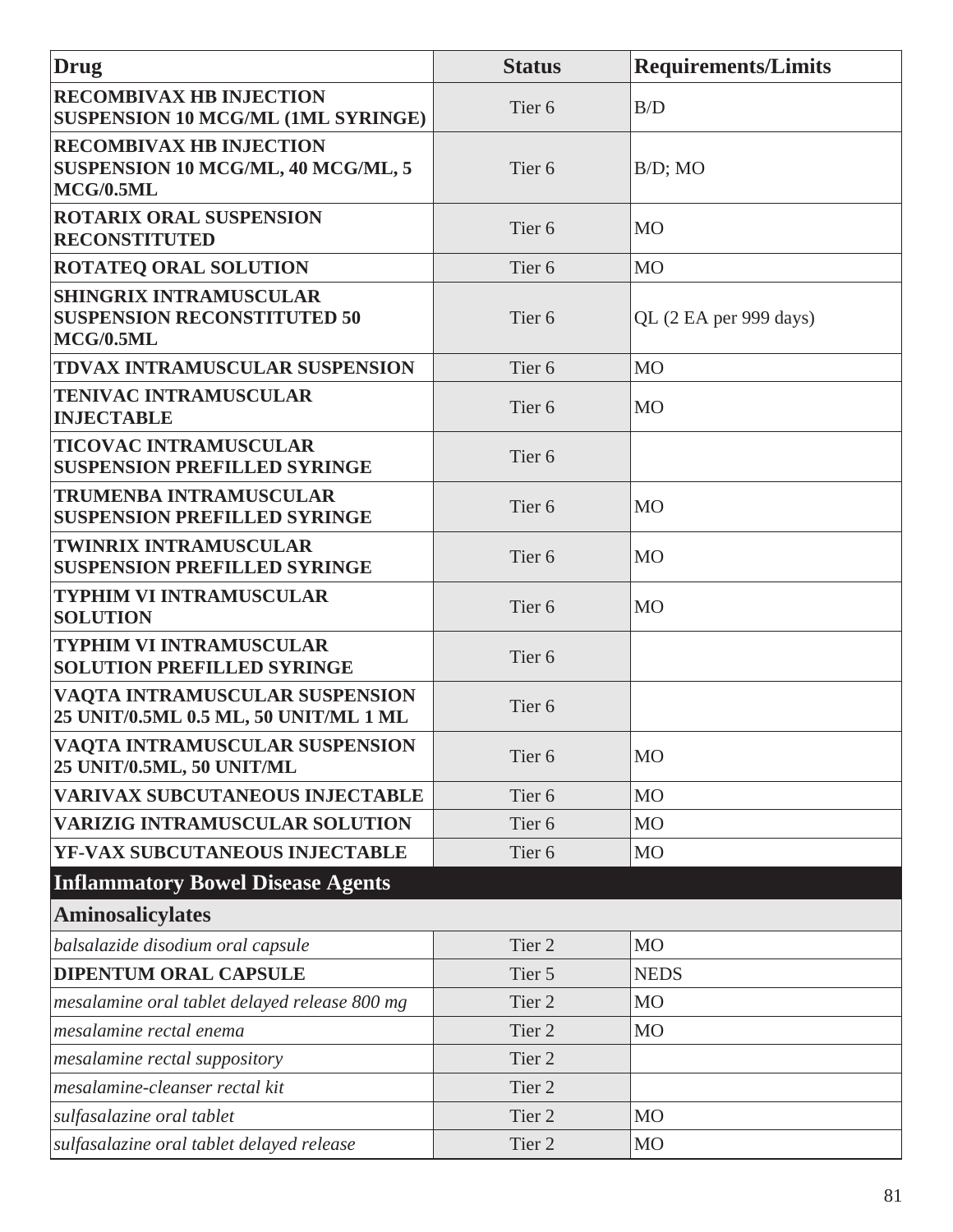| <b>Drug</b>                                                              | <b>Status</b>     | <b>Requirements/Limits</b> |
|--------------------------------------------------------------------------|-------------------|----------------------------|
| <b>Glucocorticoids</b>                                                   |                   |                            |
| budesonide er oral tablet extended release 24<br>hour                    | Tier 5            | <b>NEDS</b>                |
| budesonide oral capsule delayed release particles                        | Tier <sub>2</sub> | <b>MO</b>                  |
| hydrocortisone oral tablet                                               | Tier <sub>2</sub> | M <sub>O</sub>             |
| hydrocortisone rectal enema                                              | Tier <sub>2</sub> | M <sub>O</sub>             |
| <b>Metabolic Bone Disease Agents</b>                                     |                   |                            |
| <b>Metabolic Bone Disease Agents</b>                                     |                   |                            |
| alendronate sodium oral tablet 10 mg, 5 mg                               | Tier 1            | MO; QL (1 EA per 1 day)    |
| alendronate sodium oral tablet 35 mg, 70 mg                              | Tier 1            | MO; QL (4 EA per 28 days)  |
| calcitonin (salmon) nasal solution                                       | Tier <sub>2</sub> | M <sub>O</sub>             |
| calcitriol oral capsule                                                  | Tier <sub>2</sub> | M <sub>O</sub>             |
| calcitriol oral solution                                                 | Tier <sub>2</sub> | M <sub>O</sub>             |
| cinacalcet hcl oral tablet 30 mg, 60 mg                                  | Tier <sub>4</sub> |                            |
| cinacalcet hcl oral tablet 90 mg                                         | Tier 5            | <b>NEDS</b>                |
| <b>FORTEO SUBCUTANEOUS SOLUTION</b><br>PEN-INJECTOR 600 MCG/2.4ML        | Tier 5            | PA; NEDS                   |
| <b>FOSAMAX PLUS D ORAL TABLET</b>                                        | Tier <sub>4</sub> |                            |
| ibandronate sodium oral tablet                                           | Tier <sub>2</sub> | MO; QL (1 EA per 28 days)  |
| <b>MIACALCIN INJECTION SOLUTION</b>                                      | Tier 5            | MO; NEDS                   |
| paricalcitol oral capsule                                                | Tier <sub>2</sub> | PA; MO                     |
| PROLIA SUBCUTANEOUS SOLUTION<br>PREFILLED SYRINGE                        | Tier <sub>4</sub> | PA; MO                     |
| risedronate sodium oral tablet 150 mg                                    | Tier 2            | MO; QL (1 EA per 28 days)  |
| risedronate sodium oral tablet 30 mg, 5 mg                               | Tier 2            | MO; QL (1 EA per 1 day)    |
| risedronate sodium oral tablet 35 mg, 35 mg (12<br>pack), 35 mg (4 pack) | Tier 2            | MO; QL (4 EA per 28 days)  |
| teriparatide (recombinant) subcutaneous solution<br>pen-injector         | Tier 5            | PA; NEDS                   |
| <b>XGEVA SUBCUTANEOUS SOLUTION</b>                                       | Tier 5            | PA; MO; NEDS               |
| <b>Miscellaneous Therapeutic Agents</b>                                  |                   |                            |
| <b>Miscellaneous Therapeutic Agents</b>                                  |                   |                            |
| 1ST TIER UNIFINE PENTIPS 31G X 6 MM                                      | Tier <sub>4</sub> |                            |
| 1ST TIER UNIFINE PENTIPS PLUS 31G X 6<br>MM                              | Tier <sub>4</sub> |                            |
| <b>ADVOCATE INSULIN PEN NEEDLES 29G</b><br><b>X12.7MM</b>                | Tier <sub>4</sub> |                            |
| <b>ASSURE ID INSULIN SAFETY SYR 29G X</b><br>$1/2$ " $1$ ML              | Tier <sub>4</sub> | <b>MO</b>                  |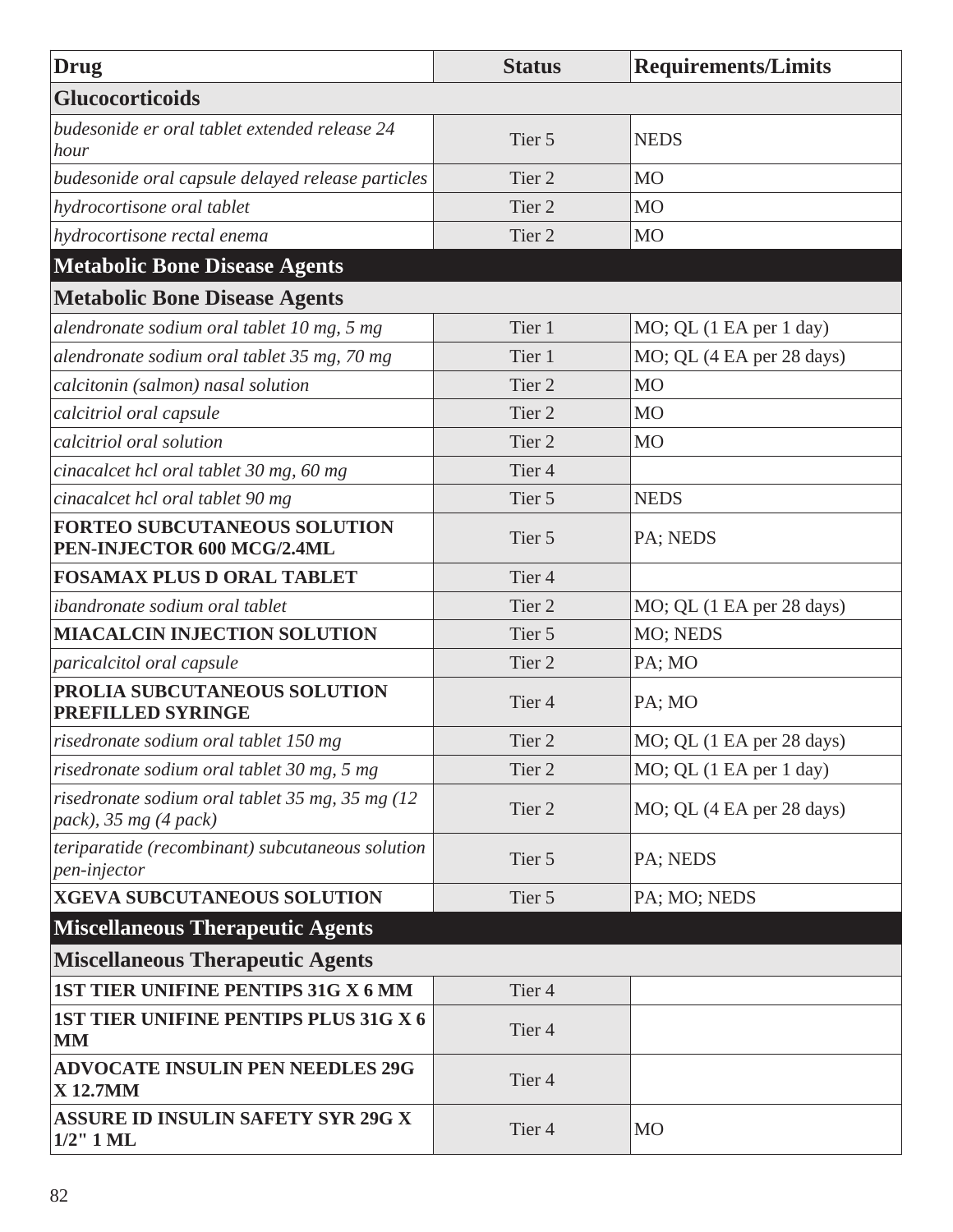| <b>Drug</b>                                                                                                          | <b>Status</b>     | <b>Requirements/Limits</b> |
|----------------------------------------------------------------------------------------------------------------------|-------------------|----------------------------|
| BD DISP NEEDLES 25G X 7/8", 30G X 1/2"                                                                               | Tier <sub>4</sub> |                            |
| <b>BD PEN</b>                                                                                                        | Tier <sub>4</sub> |                            |
| <b>BD PEN MINI</b>                                                                                                   | Tier <sub>4</sub> |                            |
| <b>BD PEN NEEDLE MICRO U/F</b>                                                                                       | Tier <sub>4</sub> |                            |
| <b>BD PEN NEEDLE MINI U/F</b>                                                                                        | Tier <sub>4</sub> |                            |
| <b>BD PEN NEEDLE NANO 2ND GEN</b>                                                                                    | Tier <sub>4</sub> |                            |
| <b>BD PEN NEEDLE NANO U/F</b>                                                                                        | Tier <sub>4</sub> |                            |
| <b>BD PEN NEEDLE ORIGINAL U/F</b>                                                                                    | Tier <sub>4</sub> |                            |
| <b>BD PEN NEEDLE SHORT U/F</b>                                                                                       | Tier <sub>4</sub> |                            |
| <b>BD SAFETYGLIDE INSULIN SYRINGE 31G</b><br>X 15/64" 1 ML                                                           | Tier <sub>4</sub> |                            |
| <b>BD SYRINGE LUER-LOK 1 ML</b>                                                                                      | Tier <sub>4</sub> |                            |
| <b>BD VEO INSULIN SYRINGE U/F 31G X</b><br>15/64" 1 ML                                                               | Tier <sub>4</sub> |                            |
| <b>COMFORT ASSIST INSULIN SYRINGE</b><br>29G X 1/2" 1 ML                                                             | Tier <sub>4</sub> | M <sub>O</sub>             |
| <b>COMFORT EZ PEN NEEDLES 32G X 8 MM</b>                                                                             | Tier <sub>4</sub> |                            |
| <b>CRYSVITA SUBCUTANEOUS SOLUTION</b>                                                                                | Tier 5            | PA; NEDS                   |
| <b>DROPLET INSULIN SYRINGE 31G X 15/64"</b><br>$1$ ML                                                                | Tier <sub>4</sub> |                            |
| DROPLET PEN NEEDLES 32G X 8 MM                                                                                       | Tier <sub>4</sub> |                            |
| <b>EASY TOUCH HYPODERMIC NEEDLE</b><br>26G X 3/8", 26G X 5/8"                                                        | Tier <sub>4</sub> |                            |
| <b>EXEL COMFORT POINT PEN NEEDLE</b><br>29G X 12MM                                                                   | Tier <sub>4</sub> | M <sub>O</sub>             |
| HYPODERMIC NEEDLE 25G X 3/4", 26G X<br>3/8", 26G X 5/8"                                                              | Tier <sub>4</sub> |                            |
| <b>INSUPEN SENSITIVE 32G X 8 MM</b>                                                                                  | Tier <sub>4</sub> |                            |
| <b>KEVEYIS ORAL TABLET</b>                                                                                           | Tier 5            | PA; MO; NEDS               |
| levocarnitine oral solution                                                                                          | Tier <sub>2</sub> | M <sub>O</sub>             |
| levocarnitine oral tablet                                                                                            | Tier 2            | M <sub>O</sub>             |
| <b>LITETOUCH PEN NEEDLES 29G X 12.7MM</b>                                                                            | Tier <sub>4</sub> |                            |
| methylergonovine maleate oral tablet                                                                                 | Tier 5            | MO; NEDS                   |
| <b>MONOJECT HYPODERMIC NEEDLE 18G</b><br>X 1-1/2", 20G X 1", 21G X 1", 22G X 1",<br>23G X 1", 23G X 3/4", 26G X 1/2" | Tier <sub>4</sub> |                            |
| <b>MONOJECT HYPODERMIC NEEDLE 25G</b><br>$X 1''$ , 25G $X 1$ -1/4", 25G $X 5/8''$ , 27G $X 1/2''$ ,<br>30G X 3/4"    | Tier <sub>4</sub> | <b>MO</b>                  |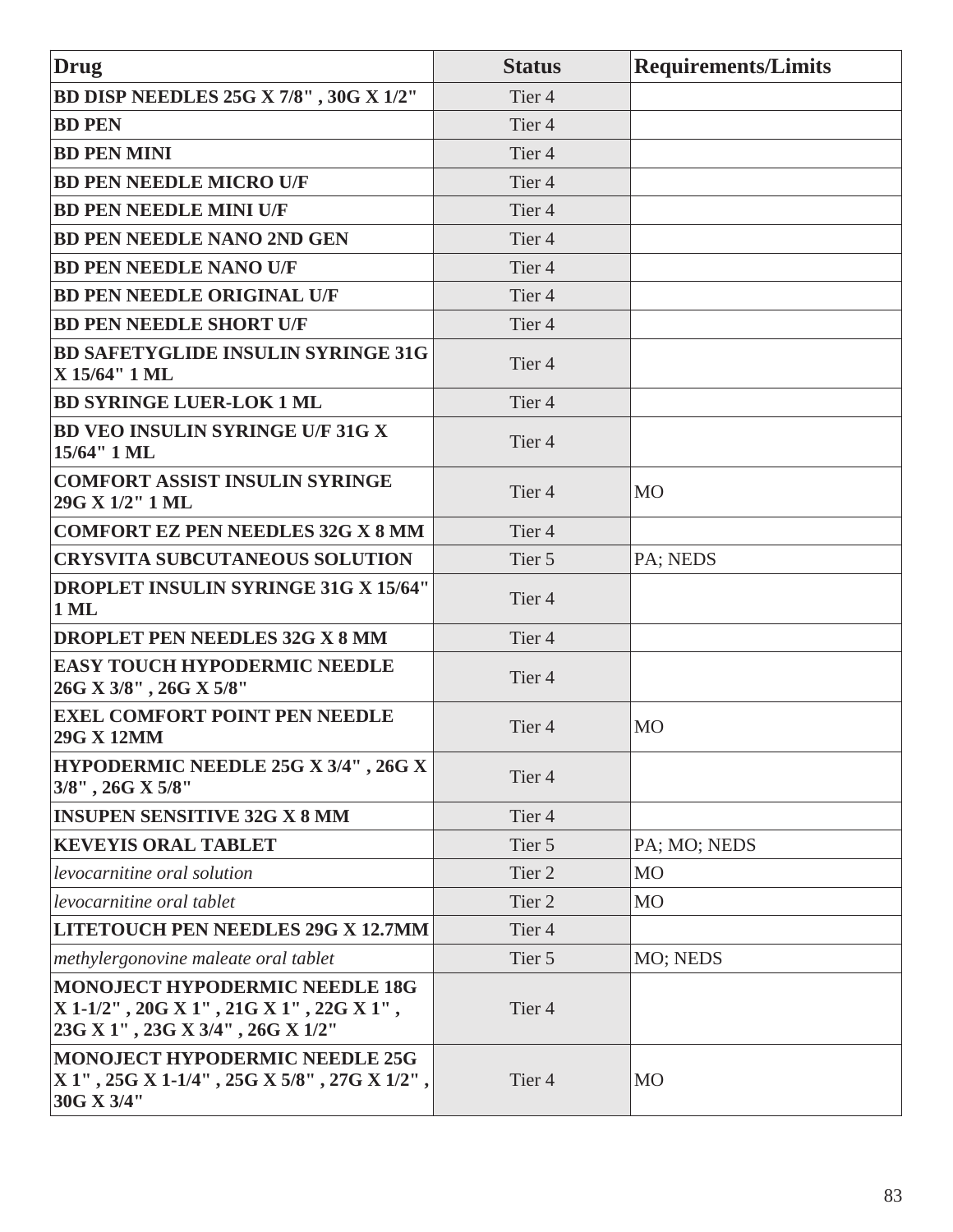| Drug                                                                                                                                                                                 | <b>Status</b>     | <b>Requirements/Limits</b>                  |
|--------------------------------------------------------------------------------------------------------------------------------------------------------------------------------------|-------------------|---------------------------------------------|
| MONOJECT INSULIN SYRINGE 28G X 1/2"<br>0.5 ML, 28G X 1/2" 1 ML, 29G X 1/2" 0.3 ML,<br>29G X 1/2" 0.5 ML, 30G X 5/16" 0.3 ML, 30G<br> X 5/16" 0.5 ML, 30G X 5/16" 1 ML, U-100 1<br>ML | Tier <sub>4</sub> | <b>MO</b>                                   |
| NATPARA SUBCUTANEOUS CARTRIDGE                                                                                                                                                       | Tier 5            | PA; MO; NEDS                                |
| <b>PEN NEEDLES 30G X 8 MM</b>                                                                                                                                                        | Tier <sub>4</sub> |                                             |
| <b>PREFERRED PLUS INSULIN SYRINGE</b><br>28G X 1/2" 0.5 ML                                                                                                                           | Tier <sub>4</sub> | <b>MO</b>                                   |
| <b>PURE COMFORT PEN NEEDLE 32G X 8</b><br><b>MM</b>                                                                                                                                  | Tier <sub>4</sub> |                                             |
| <b>RELION INSULIN SYRINGE 31G X 15/64" 1</b><br>ML                                                                                                                                   | Tier <sub>4</sub> |                                             |
| <b>SURE COMFORT PEN NEEDLES 29G X</b><br>12.7MM                                                                                                                                      | Tier <sub>4</sub> |                                             |
| <b>SURE-FINE PEN NEEDLES 29G X 12.7MM</b>                                                                                                                                            | Tier <sub>4</sub> |                                             |
| <b>TAVNEOS ORAL CAPSULE</b>                                                                                                                                                          | Tier 5            | PA; QL (180 EA per 30 days);<br><b>NEDS</b> |
| <b>TECHLITE INSULIN SYRINGE 31G X</b><br>15/64" 1 ML                                                                                                                                 | Tier <sub>4</sub> |                                             |
| <b>TECHLITE PEN NEEDLES 32G X 8 MM</b>                                                                                                                                               | Tier <sub>4</sub> |                                             |
| <b>TRUEPLUS 5-BEVEL PEN NEEDLES 29G X</b><br>12.7MM                                                                                                                                  | Tier <sub>4</sub> |                                             |
| <b>ULTICARE PEN NEEDLES 29G X 12.7MM</b>                                                                                                                                             | Tier <sub>4</sub> |                                             |
| <b>ULTILET PEN NEEDLE 29G X 12.7MM</b>                                                                                                                                               | Tier <sub>4</sub> |                                             |
| <b>ULTRA-THIN II PEN NEEDLES</b>                                                                                                                                                     | Tier <sub>4</sub> |                                             |
| <b>Ophthalmic Agents</b>                                                                                                                                                             |                   |                                             |
| <b>Ophthalmic Prostaglandin And</b><br><b>Prostamide Analogs</b>                                                                                                                     |                   |                                             |
| brimonidine tartrate-timolol ophthalmic solution                                                                                                                                     | Tier <sub>3</sub> |                                             |
| <b>COMBIGAN OPHTHALMIC SOLUTION</b>                                                                                                                                                  | Tier <sub>3</sub> | <b>MO</b>                                   |
| latanoprost ophthalmic solution                                                                                                                                                      | Tier <sub>2</sub> | M <sub>O</sub>                              |
| LUMIGAN OPHTHALMIC SOLUTION 0.01<br>$\frac{0}{0}$                                                                                                                                    | Tier <sub>3</sub> | MO                                          |
| RHOPRESSA OPHTHALMIC SOLUTION                                                                                                                                                        | Tier <sub>3</sub> |                                             |
| travoprost (bak free) ophthalmic solution                                                                                                                                            | Tier <sub>2</sub> |                                             |
| <b>Ophthalmic Agents, Other</b>                                                                                                                                                      |                   |                                             |
| ak-poly-bac ophthalmic ointment                                                                                                                                                      | Tier 2            | M <sub>O</sub>                              |
| <b>ATROPINE SULFATE OPHTHALMIC</b><br><b>OINTMENT</b>                                                                                                                                | Tier <sub>4</sub> | <b>MO</b>                                   |
| atropine sulfate ophthalmic solution 1 %                                                                                                                                             | Tier <sub>2</sub> | <b>MO</b>                                   |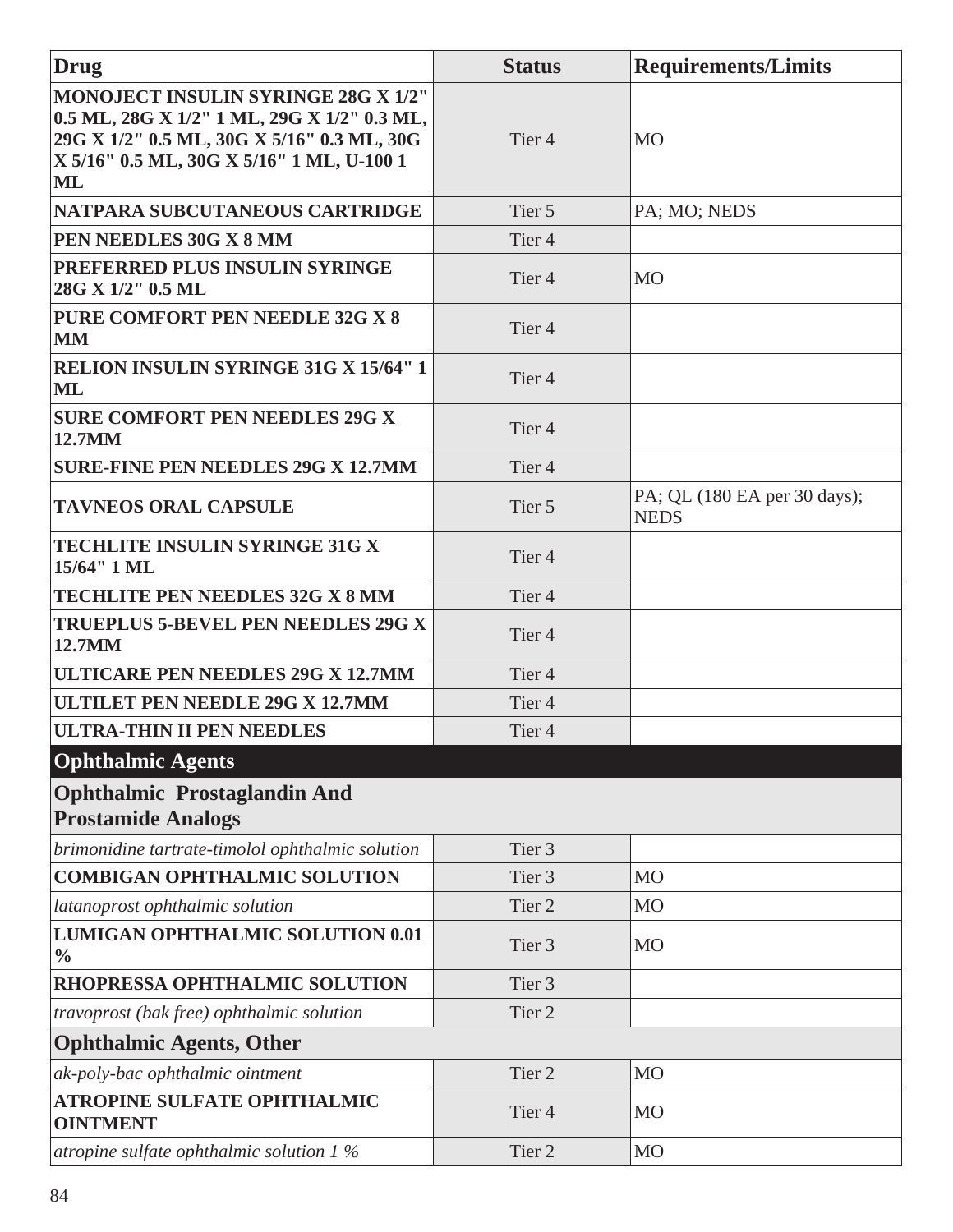| <b>Drug</b>                                                              | <b>Status</b>     | <b>Requirements/Limits</b> |
|--------------------------------------------------------------------------|-------------------|----------------------------|
| bacitracin-polymyxin b ophthalmic ointment 500-<br>10000 unit/gm         | Tier <sub>2</sub> | <b>MO</b>                  |
| cyclopentolate hcl ophthalmic solution 1 %                               | Tier <sub>2</sub> | <b>MO</b>                  |
| <b>CYSTADROPS OPHTHALMIC SOLUTION</b>                                    | Tier 5            | PA; NEDS                   |
| <b>CYSTARAN OPHTHALMIC SOLUTION</b>                                      | Tier 5            | PA; MO; NEDS               |
| neomycin-bacitracin zn-polymyx ophthalmic<br>ointment 5-400-10000        | Tier <sub>2</sub> | <b>MO</b>                  |
| neomycin-polymyxin-gramicidin ophthalmic<br>solution 1.75-10000-.025     | Tier <sub>2</sub> | <b>MO</b>                  |
| polymyxin b-trimethoprim ophthalmic solution                             | Tier 1            | <b>MO</b>                  |
| proparacaine hcl ophthalmic solution                                     | Tier <sub>2</sub> | <b>MO</b>                  |
| <b>RESTASIS MULTIDOSE OPHTHALMIC</b><br><b>EMULSION 0.05 %</b>           | Tier <sub>3</sub> | <b>MO</b>                  |
| <b>RESTASIS OPHTHALMIC EMULSION</b>                                      | Tier <sub>2</sub> |                            |
| ROCKLATAN OPHTHALMIC SOLUTION                                            | Tier <sub>4</sub> |                            |
| <b>Ophthalmic Anti-Allergy Agents</b>                                    |                   |                            |
| <b>ALOCRIL OPHTHALMIC SOLUTION</b>                                       | Tier <sub>4</sub> | <b>MO</b>                  |
| azelastine hcl ophthalmic solution                                       | Tier <sub>2</sub> | M <sub>O</sub>             |
| cromolyn sodium ophthalmic solution                                      | Tier 1            | <b>MO</b>                  |
| epinastine hcl ophthalmic solution                                       | Tier <sub>2</sub> | M <sub>O</sub>             |
| olopatadine hcl ophthalmic solution $0.1\%$                              | Tier <sub>2</sub> | <b>MO</b>                  |
| <b>Ophthalmic Antiglaucoma Agents</b>                                    |                   |                            |
| acetazolamide er oral capsule extended release<br>12 hour                | Tier <sub>2</sub> | <b>MO</b>                  |
| <b>ALPHAGAN P OPHTHALMIC SOLUTION</b><br>$0.1\%$                         | Tier 3            | <b>MO</b>                  |
| apraclonidine hcl ophthalmic solution                                    | Tier <sub>2</sub> | <b>MO</b>                  |
| betaxolol hcl ophthalmic solution                                        | Tier 2            | M <sub>O</sub>             |
| <b>BETOPTIC-S OPHTHALMIC SUSPENSION</b>                                  | Tier <sub>3</sub> | M <sub>O</sub>             |
| brimonidine tartrate ophthalmic solution                                 | Tier <sub>2</sub> | M <sub>O</sub>             |
| brinzolamide ophthalmic suspension                                       | Tier 1            | <b>MO</b>                  |
| carteolol hcl ophthalmic solution                                        | Tier 2            | M <sub>O</sub>             |
| dorzolamide hcl ophthalmic solution                                      | Tier 2            | <b>MO</b>                  |
| dorzolamide hcl-timolol mal ophthalmic solution                          | Tier <sub>2</sub> | <b>MO</b>                  |
| dorzolamide hcl-timolol mal pf ophthalmic<br>solution                    | Tier 2            |                            |
| <b>IOPIDINE OPHTHALMIC SOLUTION 1 %</b>                                  | Tier 3            | MO                         |
| levobunolol hcl ophthalmic solution 0.5 %                                | Tier 2            | M <sub>O</sub>             |
| pilocarpine hcl ophthalmic solution $1\%$ , $2\%$ , $4$<br>$\frac{0}{0}$ | Tier 2            | <b>MO</b>                  |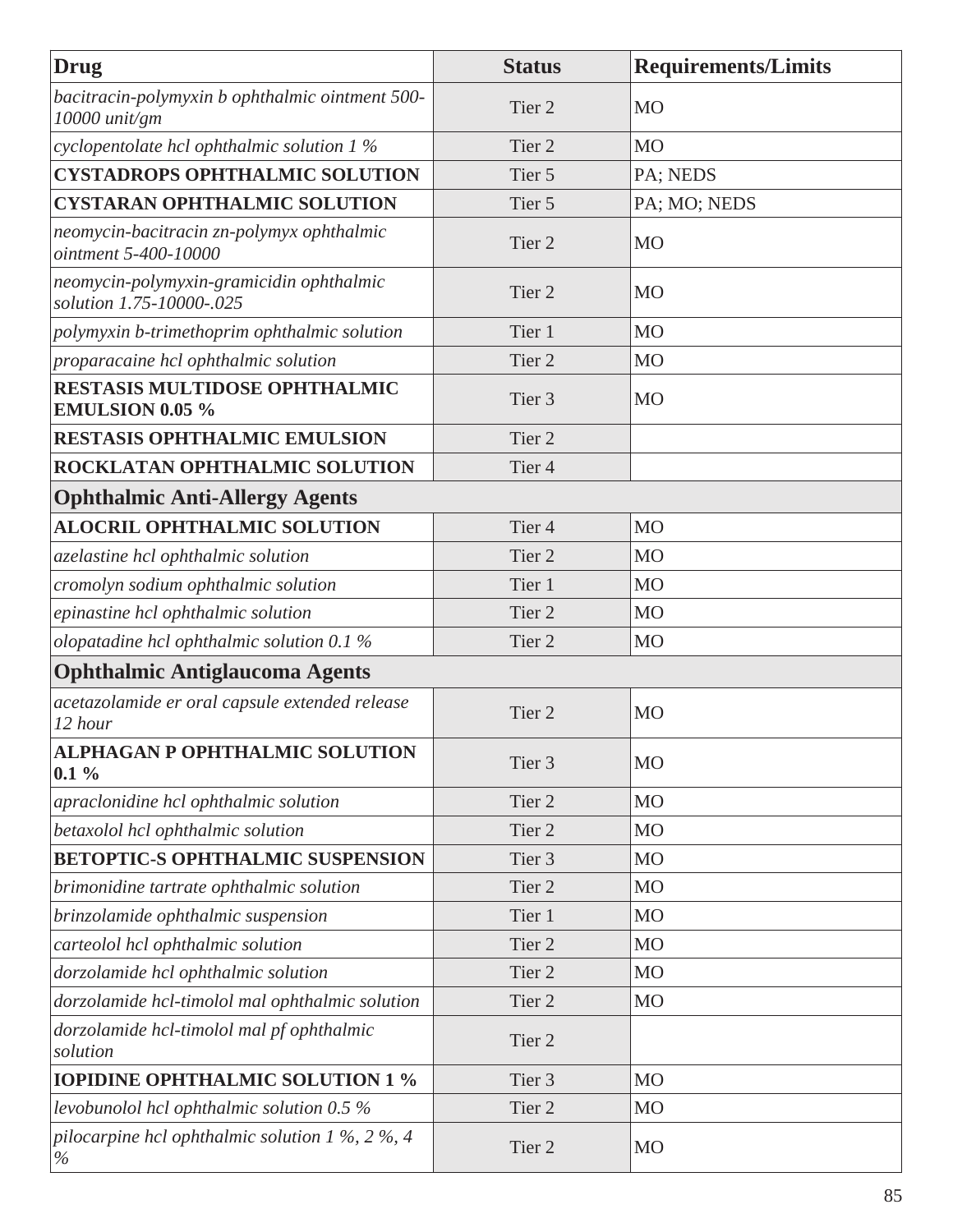| Drug                                                               | <b>Status</b>     | <b>Requirements/Limits</b> |
|--------------------------------------------------------------------|-------------------|----------------------------|
| SIMBRINZA OPHTHALMIC SUSPENSION                                    | Tier <sub>3</sub> | M <sub>O</sub>             |
| timolol maleate (once-daily) ophthalmic solution                   | Tier <sub>2</sub> |                            |
| timolol maleate ophthalmic gel forming solution                    | Tier <sub>2</sub> | <b>MO</b>                  |
| timolol maleate ophthalmic solution                                | Tier 1            | MO                         |
| timolol maleate pf ophthalmic solution                             | Tier <sub>2</sub> |                            |
| <b>Ophthalmic Anti-Inflammatories</b>                              |                   |                            |
| <b>ALOMIDE OPHTHALMIC SOLUTION</b>                                 | Tier <sub>4</sub> | <b>MO</b>                  |
| <b>ALREX OPHTHALMIC SUSPENSION</b>                                 | Tier <sub>3</sub> | M <sub>O</sub>             |
| <b>BLEPHAMIDE OPHTHALMIC</b><br><b>SUSPENSION</b>                  | Tier <sub>3</sub> | <b>MO</b>                  |
| <b>BLEPHAMIDE S.O.P. OPHTHALMIC</b><br><b>OINTMENT</b>             | Tier <sub>3</sub> | <b>MO</b>                  |
| bromfenac sodium (once-daily) ophthalmic<br>solution               | Tier <sub>2</sub> |                            |
| dexamethasone sodium phosphate ophthalmic<br>solution              | Tier <sub>2</sub> | <b>MO</b>                  |
| diclofenac sodium ophthalmic solution                              | Tier <sub>2</sub> | MO                         |
| difluprednate ophthalmic emulsion                                  | Tier <sub>2</sub> |                            |
| <b>EYSUVIS OPHTHALMIC SUSPENSION</b>                               | Tier <sub>4</sub> | QL (16.6 ML per 30 days)   |
| fluorometholone ophthalmic suspension                              | Tier <sub>2</sub> | M <sub>O</sub>             |
| flurbiprofen sodium ophthalmic solution                            | Tier <sub>2</sub> | M <sub>O</sub>             |
| <b>FML FORTE OPHTHALMIC SUSPENSION</b>                             | Tier <sub>3</sub> | M <sub>O</sub>             |
| <b>FML OPHTHALMIC OINTMENT</b>                                     | Tier <sub>3</sub> | <b>MO</b>                  |
| <b>INVELTYS OPHTHALMIC SUSPENSION</b>                              | Tier <sub>4</sub> |                            |
| ketorolac tromethamine ophthalmic solution                         | Tier <sub>2</sub> | M <sub>O</sub>             |
| loteprednol etabonate ophthalmic suspension                        | Tier <sub>2</sub> |                            |
| <b>MAXIDEX OPHTHALMIC SUSPENSION</b>                               | Tier <sub>3</sub> | <b>MO</b>                  |
| neomycin-polymyxin-dexameth ophthalmic<br>ointment                 | Tier <sub>2</sub> | <b>MO</b>                  |
| neomycin-polymyxin-dexameth ophthalmic<br>suspension 3.5-10000-0.1 | Tier <sub>2</sub> | MO                         |
| NEVANAC OPHTHALMIC SUSPENSION                                      | Tier <sub>4</sub> | <b>MO</b>                  |
| PRED MILD OPHTHALMIC SUSPENSION                                    | Tier <sub>4</sub> | M <sub>O</sub>             |
| PRED-G OPHTHALMIC SUSPENSION                                       | Tier <sub>3</sub> | M <sub>O</sub>             |
| PRED-G S.O.P. OPHTHALMIC OINTMENT                                  | Tier <sub>3</sub> | MO                         |
| prednisolone acetate ophthalmic suspension                         | Tier <sub>2</sub> | MO                         |
| PREDNISOLONE SODIUM PHOSPHATE<br><b>OPHTHALMIC SOLUTION</b>        | Tier <sub>4</sub> | <b>MO</b>                  |
| sulfacetamide-prednisolone ophthalmic solution                     | Tier 2            | <b>MO</b>                  |
| TOBRADEX OPHTHALMIC OINTMENT                                       | Tier 3            | <b>MO</b>                  |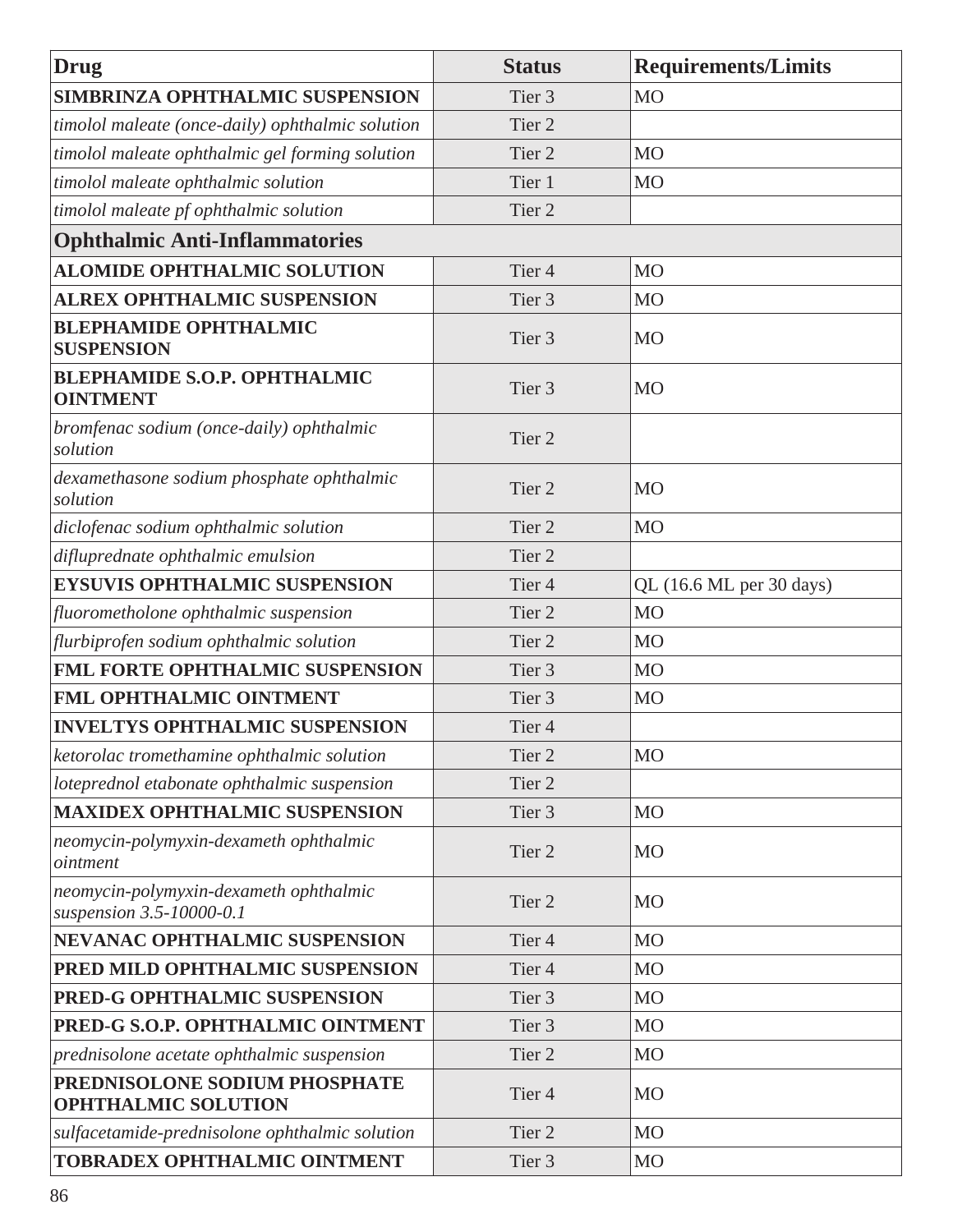| Drug                                                                                                           | <b>Status</b>     | <b>Requirements/Limits</b> |
|----------------------------------------------------------------------------------------------------------------|-------------------|----------------------------|
| tobramycin-dexamethasone ophthalmic<br>suspension                                                              | Tier 2            | <b>MO</b>                  |
| <b>Otic Agents</b>                                                                                             |                   |                            |
| <b>Otic Agents</b>                                                                                             |                   |                            |
| acetasol hc otic solution                                                                                      | Tier <sub>2</sub> | M <sub>O</sub>             |
| acetic acid otic solution                                                                                      | Tier <sub>2</sub> | M <sub>O</sub>             |
| ciprofloxacin-dexamethasone otic suspension                                                                    | Tier <sub>2</sub> |                            |
| flac otic oil                                                                                                  | Tier <sub>2</sub> |                            |
| fluocinolone acetonide otic oil                                                                                | Tier <sub>2</sub> | M <sub>O</sub>             |
| hydrocortisone-acetic acid otic solution                                                                       | Tier 2            | M <sub>O</sub>             |
| neomycin-polymyxin-hc otic solution $1\%$                                                                      | Tier <sub>2</sub> | M <sub>O</sub>             |
| neomycin-polymyxin-hc otic suspension                                                                          | Tier <sub>2</sub> | M <sub>O</sub>             |
| <b>Respiratory Tract/Pulmonary Agents</b>                                                                      |                   |                            |
| <b>Antihistamines</b>                                                                                          |                   |                            |
| azelastine hcl nasal solution 0.1 $\%$                                                                         | Tier <sub>2</sub> | M <sub>O</sub>             |
| cyproheptadine hcl oral tablet                                                                                 | Tier <sub>2</sub> | <b>MO</b>                  |
| diphenhydramine hcl injection solution                                                                         | Tier 2            | M <sub>O</sub>             |
| hydroxyzine pamoate oral capsule                                                                               | Tier <sub>2</sub> | PA NS; MO                  |
| levocetirizine dihydrochloride oral tablet                                                                     | Tier <sub>2</sub> | MO; QL (1 EA per 1 day)    |
| olopatadine hcl nasal solution                                                                                 | Tier <sub>2</sub> | ST; MO                     |
| <b>Anti-Inflammatories, Inhaled</b><br><b>Corticosteroids</b>                                                  |                   |                            |
| <b>ARNUITY ELLIPTA INHALATION</b><br><b>AEROSOL POWDER BREATH</b><br><b>ACTIVATED 100 MCG/ACT, 200 MCG/ACT</b> | Tier <sub>3</sub> | M <sub>O</sub>             |
| <b>ARNUITY ELLIPTA INHALATION</b><br><b>AEROSOL POWDER BREATH</b><br><b>ACTIVATED 50 MCG/ACT</b>               | Tier <sub>3</sub> |                            |
| <b>BREO ELLIPTA INHALATION AEROSOL</b><br>POWDER BREATH ACTIVATED                                              | Tier <sub>2</sub> | <b>MO</b>                  |
| budesonide inhalation suspension                                                                               | Tier <sub>2</sub> | $B/D$ ; MO                 |
| <b>FLOVENT DISKUS INHALATION</b><br><b>AEROSOL POWDER BREATH</b><br><b>ACTIVATED</b>                           | Tier 3            | <b>MO</b>                  |
| FLOVENT HFA INHALATION AEROSOL                                                                                 | Tier 3            | M <sub>O</sub>             |
| flunisolide nasal solution 25 mcg/act $(0.025\%)$                                                              | Tier 2            | M <sub>O</sub>             |
| fluticasone propionate nasal suspension                                                                        | Tier <sub>2</sub> | <b>MO</b>                  |
| <b>NUCALA SUBCUTANEOUS SOLUTION</b><br><b>RECONSTITUTED</b>                                                    | Tier 5            | PA; MO; NEDS               |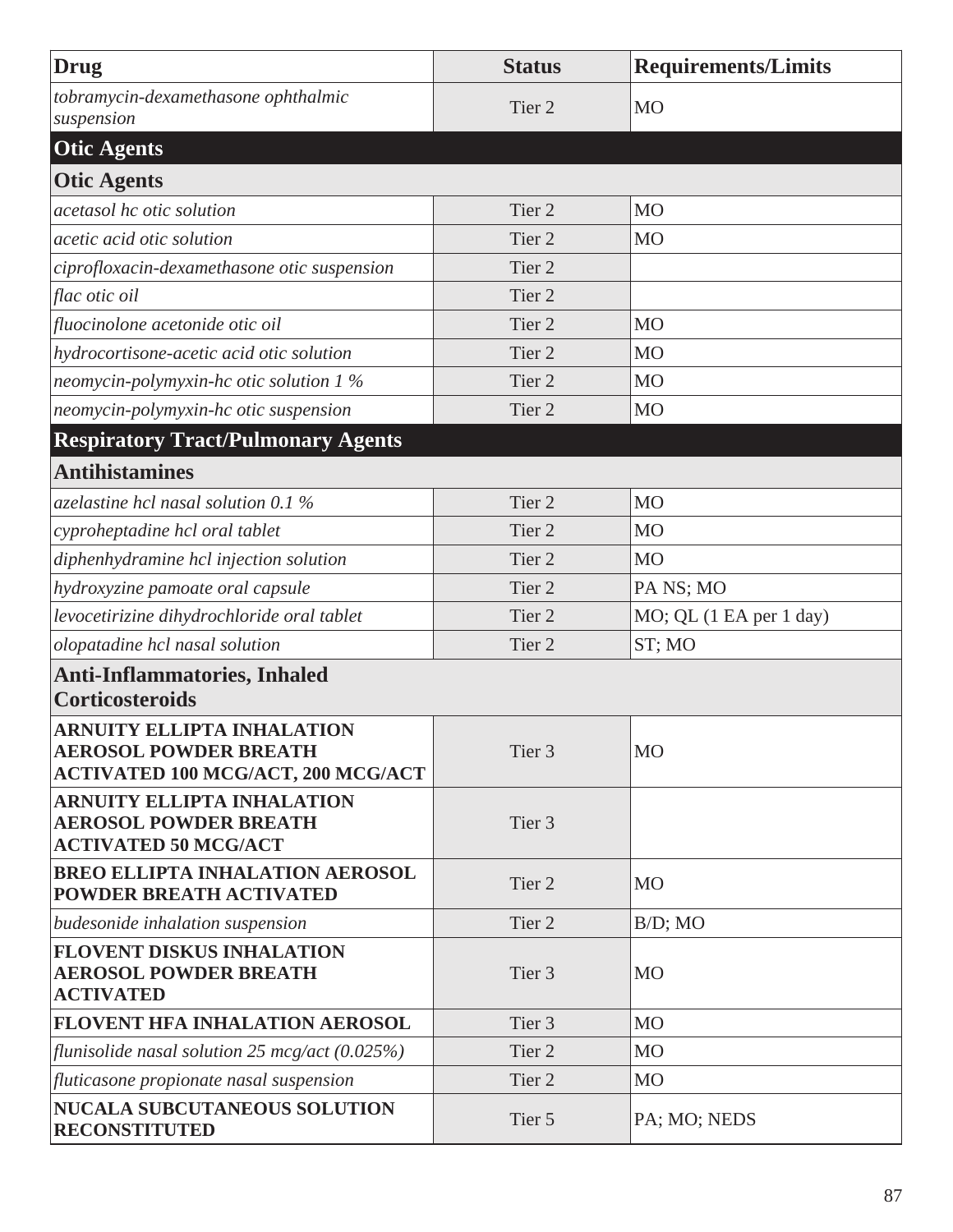| <b>Drug</b>                                                                                                                         | <b>Status</b>     | <b>Requirements/Limits</b>    |
|-------------------------------------------------------------------------------------------------------------------------------------|-------------------|-------------------------------|
| PULMICORT FLEXHALER INHALATION<br><b>AEROSOL POWDER BREATH</b><br><b>ACTIVATED</b>                                                  | Tier <sub>4</sub> |                               |
| <b>Antileukotrienes</b>                                                                                                             |                   |                               |
| montelukast sodium oral packet                                                                                                      | Tier <sub>2</sub> | <b>MO</b>                     |
| montelukast sodium oral tablet                                                                                                      | Tier 2            | M <sub>O</sub>                |
| montelukast sodium oral tablet chewable                                                                                             | Tier <sub>2</sub> | MO                            |
| zafirlukast oral tablet                                                                                                             | Tier <sub>2</sub> | MO; QL (2 EA per 1 day)       |
| zileuton er oral tablet extended release 12 hour                                                                                    | Tier 5            | MO; QL (4 EA per 1 day); NEDS |
| <b>Bronchodilators, Anticholinergic</b>                                                                                             |                   |                               |
| <b>ATROVENT HFA INHALATION AEROSOL</b><br><b>SOLUTION</b>                                                                           | Tier <sub>4</sub> | <b>MO</b>                     |
| <b>COMBIVENT RESPIMAT INHALATION</b><br><b>AEROSOL SOLUTION</b>                                                                     | Tier <sub>3</sub> | MO                            |
| <b>INCRUSE ELLIPTA INHALATION</b><br><b>AEROSOL POWDER BREATH</b><br><b>ACTIVATED</b>                                               | Tier <sub>3</sub> | MO                            |
| ipratropium bromide inhalation solution                                                                                             | Tier <sub>2</sub> | $B/D$ ; MO                    |
| ipratropium bromide nasal solution                                                                                                  | Tier <sub>2</sub> | M <sub>O</sub>                |
| ipratropium-albuterol inhalation solution                                                                                           | Tier <sub>2</sub> | $B/D$ ; MO                    |
| SPIRIVA HANDIHALER INHALATION<br><b>CAPSULE</b>                                                                                     | Tier 3            | MO                            |
| SPIRIVA RESPIMAT INHALATION<br><b>AEROSOL SOLUTION</b>                                                                              | Tier <sub>3</sub> | MO                            |
| <b>Bronchodilators, Sympathomimetic</b>                                                                                             |                   |                               |
| albuterol sulfate er oral tablet extended release<br>12 hour                                                                        | Tier <sub>2</sub> | <b>MO</b>                     |
| albuterol sulfate hfa inhalation aerosol solution                                                                                   | Tier 1            |                               |
| albuterol sulfate inhalation nebulization solution<br>$(2.5 \text{ mg/3ml})$ 0.083%, 0.63 mg/3ml, 1.25 mg/3ml,<br>$2.5 \, mg/0.5ml$ | Tier <sub>2</sub> | $B/D$ ; MO                    |
| albuterol sulfate oral syrup                                                                                                        | Tier <sub>2</sub> | <b>MO</b>                     |
| albuterol sulfate oral tablet                                                                                                       | Tier <sub>2</sub> | MO                            |
| epinephrine injection solution $0.3 \ mg/0.3ml$                                                                                     | Tier <sub>2</sub> |                               |
| epinephrine injection solution auto-injector $0.15$<br>$mg/0.3ml$ , 0.3 mg/0.3ml                                                    | Tier <sub>2</sub> | MO                            |
| levalbuterol hcl inhalation nebulization solution                                                                                   | Tier 2            | $B/D$ ; MO                    |
| levalbuterol tartrate inhalation aerosol                                                                                            | Tier <sub>2</sub> | M <sub>O</sub>                |
| PROAIR HFA INHALATION AEROSOL<br><b>SOLUTION</b>                                                                                    | Tier 3            | MO                            |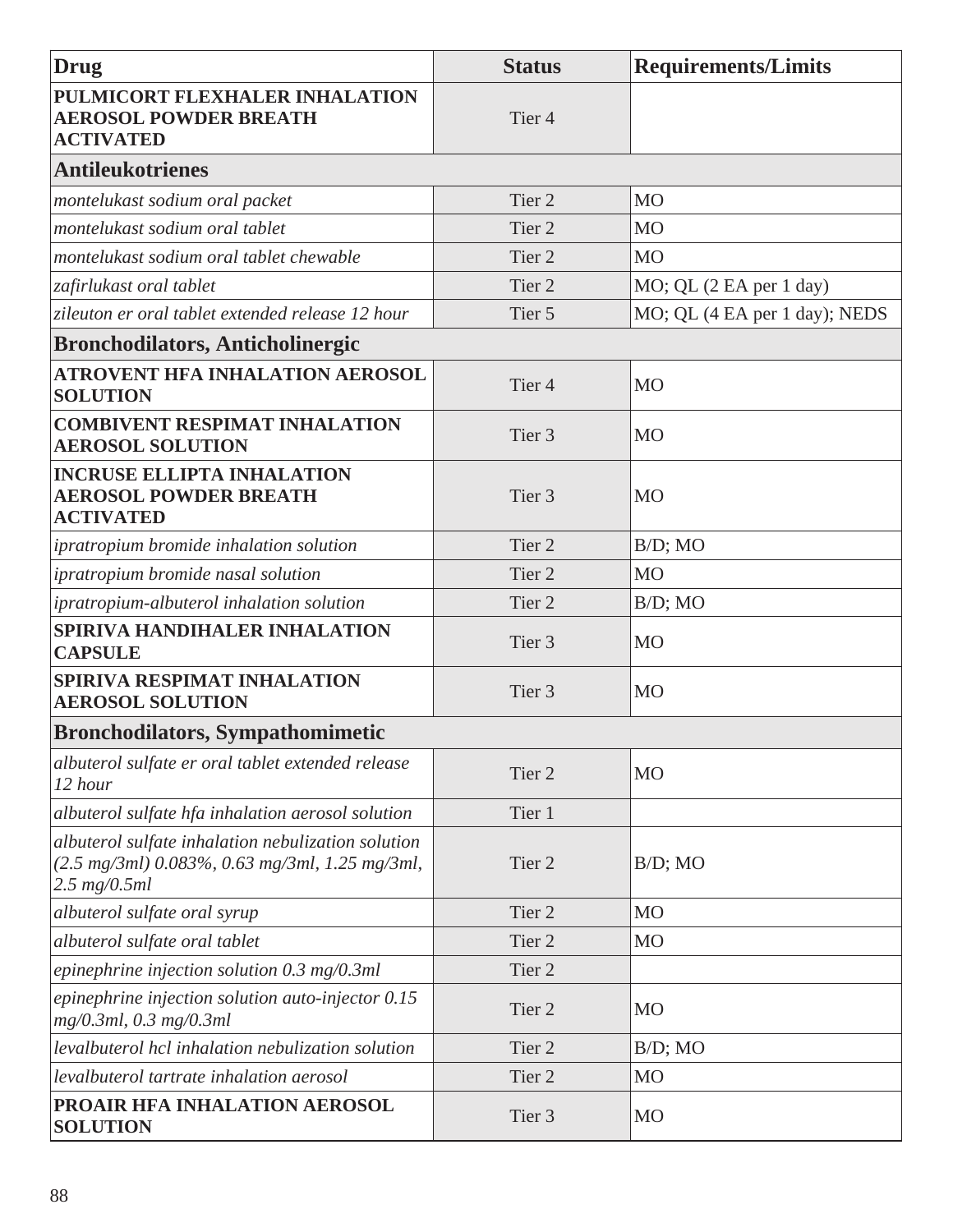| Drug                                                                                  | <b>Status</b>     | <b>Requirements/Limits</b>    |
|---------------------------------------------------------------------------------------|-------------------|-------------------------------|
| PROAIR RESPICLICK INHALATION<br><b>AEROSOL POWDER BREATH</b><br><b>ACTIVATED</b>      | Tier 3            | <b>MO</b>                     |
| <b>SEREVENT DISKUS INHALATION</b><br><b>AEROSOL POWDER BREATH</b><br><b>ACTIVATED</b> | Tier 3            | <b>MO</b>                     |
| <b>SYMJEPI INJECTION SOLUTION</b><br>PREFILLED SYRINGE                                | Tier <sub>3</sub> | QL (2 EA per 1 day)           |
| terbutaline sulfate oral tablet                                                       | Tier <sub>2</sub> | M <sub>O</sub>                |
| <b>Cystic Fibrosis Agents</b>                                                         |                   |                               |
| <b>BRONCHITOL INHALATION CAPSULE</b>                                                  | Tier 5            | PA; NEDS                      |
| <b>BRONCHITOL TOLERANCE TEST</b><br><b>INHALATION CAPSULE</b>                         | Tier 5            | PA; NEDS                      |
| <b>CAYSTON INHALATION SOLUTION</b><br><b>RECONSTITUTED</b>                            | Tier 5            | PA; MO; NEDS                  |
| <b>KALYDECO ORAL PACKET 25 MG</b>                                                     | Tier 5            | PA; NEDS                      |
| KALYDECO ORAL PACKET 50 MG, 75 MG                                                     | Tier 5            | PA; MO; NEDS                  |
| <b>KALYDECO ORAL TABLET</b>                                                           | Tier 5            | PA; MO; NEDS                  |
| <b>ORKAMBI ORAL PACKET</b>                                                            | Tier 5            | PA; NEDS                      |
| <b>ORKAMBI ORAL TABLET</b>                                                            | Tier 5            | PA; MO; NEDS                  |
| PULMOZYME INHALATION SOLUTION<br>2.5 MG/2.5ML                                         | Tier 5            | B/D; MO; NEDS                 |
| <b>SYMDEKO ORAL TABLET THERAPY</b><br><b>PACK</b>                                     | Tier 5            | PA; QL (2 EA per 1 day); NEDS |
| TOBI PODHALER INHALATION CAPSULE                                                      | Tier 5            | MO; NEDS                      |
| tobramycin inhalation nebulization solution 300<br>mg/5ml                             | Tier 5            | B/D; MO; NEDS                 |
| <b>TRIKAFTA ORAL TABLET THERAPY</b><br><b>PACK</b>                                    | Tier 5            | PA; QL (3 EA per 1 day); NEDS |
| <b>Mast Cell Stabilizers</b>                                                          |                   |                               |
| cromolyn sodium inhalation nebulization solution                                      | Tier <sub>2</sub> | $B/D$ ; MO                    |
| cromolyn sodium oral concentrate                                                      | Tier <sub>2</sub> | M <sub>O</sub>                |
| <b>Phosphodiesterase Inhibitors, Airways</b><br><b>Disease</b>                        |                   |                               |
| <b>DALIRESP ORAL TABLET 250 MCG</b>                                                   | Tier <sub>4</sub> | QL (30 EA per 30 days)        |
| <b>DALIRESP ORAL TABLET 500 MCG</b>                                                   | Tier <sub>4</sub> | MO; QL (1 EA per 1 day)       |
| <b>ELIXOPHYLLIN ORAL ELIXIR</b>                                                       | Tier <sub>4</sub> | M <sub>O</sub>                |
| <b>THEO-24 ORAL CAPSULE EXTENDED</b><br><b>RELEASE 24 HOUR</b>                        | Tier 3            | <b>MO</b>                     |
| theophylline er oral tablet extended release 12<br>hour 300 mg, 450 mg                | Tier 2            | <b>MO</b>                     |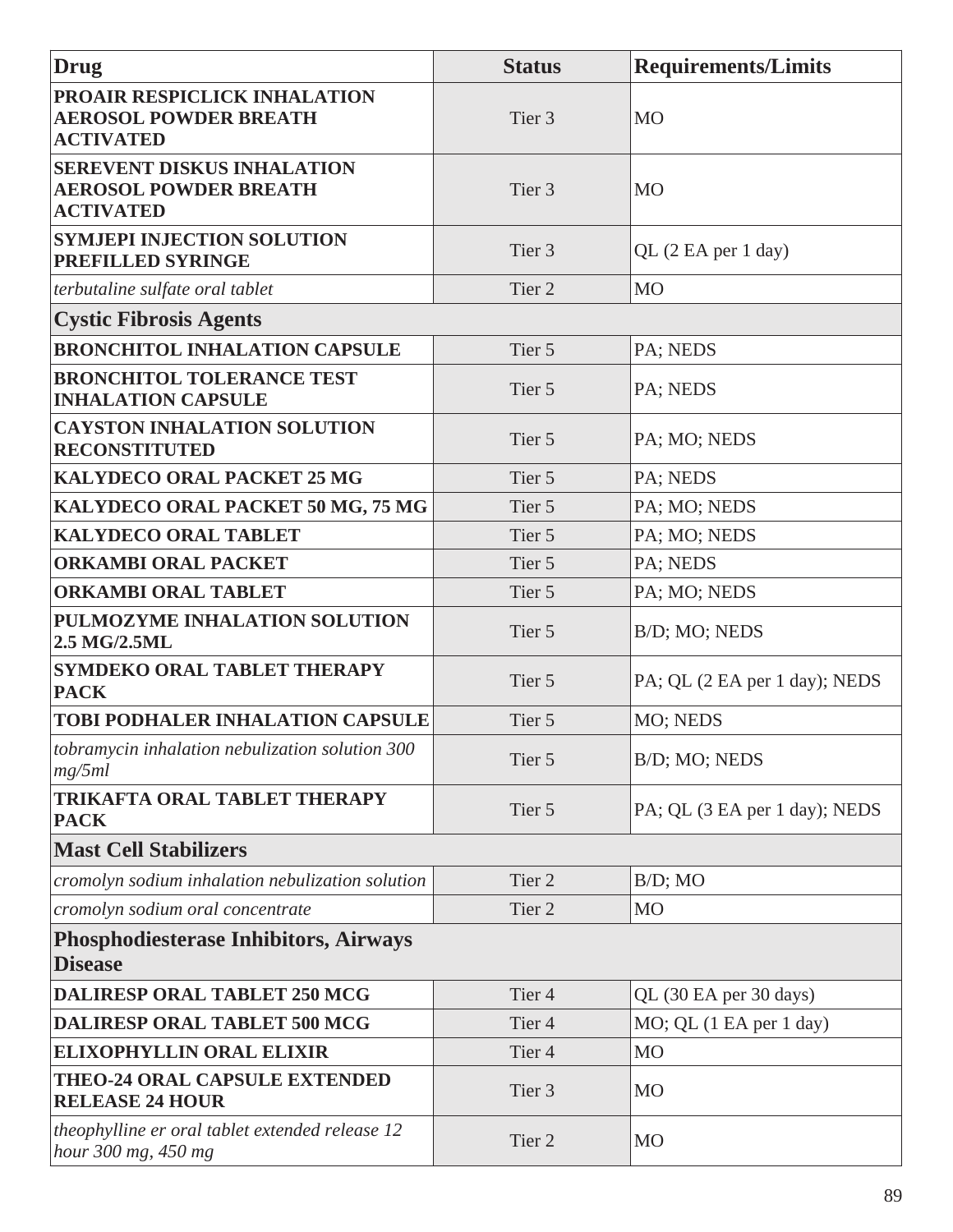| <b>Drug</b>                                                                                                                           | <b>Status</b>     | <b>Requirements/Limits</b> |
|---------------------------------------------------------------------------------------------------------------------------------------|-------------------|----------------------------|
| theophylline er oral tablet extended release 24<br>hour                                                                               | Tier <sub>2</sub> | MO                         |
| <b>Pulmonary Antihypertensives</b>                                                                                                    |                   |                            |
| <b>ADEMPAS ORAL TABLET</b>                                                                                                            | Tier 5            | PA; MO; NEDS               |
| <b>ALYQ ORAL TABLET</b>                                                                                                               | Tier 5            | PA; NEDS                   |
| ambrisentan oral tablet                                                                                                               | Tier 5            | PA; NEDS                   |
| bosentan oral tablet                                                                                                                  | Tier 5            | PA; NEDS                   |
| <b>OPSUMIT ORAL TABLET</b>                                                                                                            | Tier 5            | PA; MO; NEDS               |
| <b>ORENITRAM ORAL TABLET EXTENDED</b><br>RELEASE 0.125 MG                                                                             | Tier <sub>4</sub> | PA                         |
| ORENITRAM ORAL TABLET EXTENDED<br>RELEASE 0.25 MG, 1 MG, 2.5 MG, 5 MG                                                                 | Tier 5            | PA; NEDS                   |
| sildenafil citrate oral suspension reconstituted                                                                                      | Tier 5            | PA; NEDS                   |
| sildenafil citrate oral tablet 20 mg                                                                                                  | Tier <sub>2</sub> | PA; MO                     |
| tadalafil (pah) oral tablet                                                                                                           | Tier 5            | PA; NEDS                   |
| <b>TRACLEER ORAL TABLET SOLUBLE</b>                                                                                                   | Tier 5            | PA; NEDS                   |
| <b>UPTRAVI ORAL TABLET</b>                                                                                                            | Tier 5            | PA; MO; NEDS               |
| <b>UPTRAVI ORAL TABLET THERAPY</b><br><b>PACK</b>                                                                                     | Tier 5            | PA; MO; NEDS               |
| <b>VENTAVIS INHALATION SOLUTION</b>                                                                                                   | Tier 5            | PA; MO; NEDS               |
| <b>Pulmonary Fibrosis Agents</b>                                                                                                      |                   |                            |
| <b>ESBRIET ORAL TABLET</b>                                                                                                            | Tier 5            | PA; MO; NEDS               |
| <b>OFEV ORAL CAPSULE</b>                                                                                                              | Tier 5            | PA; MO; NEDS               |
| pirfenidone oral tablet                                                                                                               | Tier 5            | PA; NEDS                   |
| <b>Respiratory Tract Agents, Other</b>                                                                                                |                   |                            |
| acetylcysteine inhalation solution                                                                                                    | Tier 2            | $B/D$ ; MO                 |
| <b>ANORO ELLIPTA INHALATION</b><br><b>AEROSOL POWDER BREATH</b><br><b>ACTIVATED</b>                                                   | Tier 3            |                            |
| <b>BEVESPI AEROSPHERE INHALATION</b><br><b>AEROSOL</b>                                                                                | Tier <sub>3</sub> |                            |
| STIOLTO RESPIMAT INHALATION<br><b>AEROSOL SOLUTION</b>                                                                                | Tier 3            |                            |
| SYMBICORT INHALATION AEROSOL                                                                                                          | Tier 2            | M <sub>O</sub>             |
| <b>Respiratory Tract/Pulmonary Agents</b>                                                                                             |                   |                            |
| <b>ADVAIR DISKUS INHALATION AEROSOL</b><br><b>POWDER BREATH ACTIVATED 100-50</b><br>MCG/ACT, 250-50 MCG/ACT, 500-50<br><b>MCG/ACT</b> | Tier <sub>2</sub> | <b>MO</b>                  |
| <b>ADVAIR HFA INHALATION AEROSOL</b>                                                                                                  | Tier <sub>2</sub> | M <sub>O</sub>             |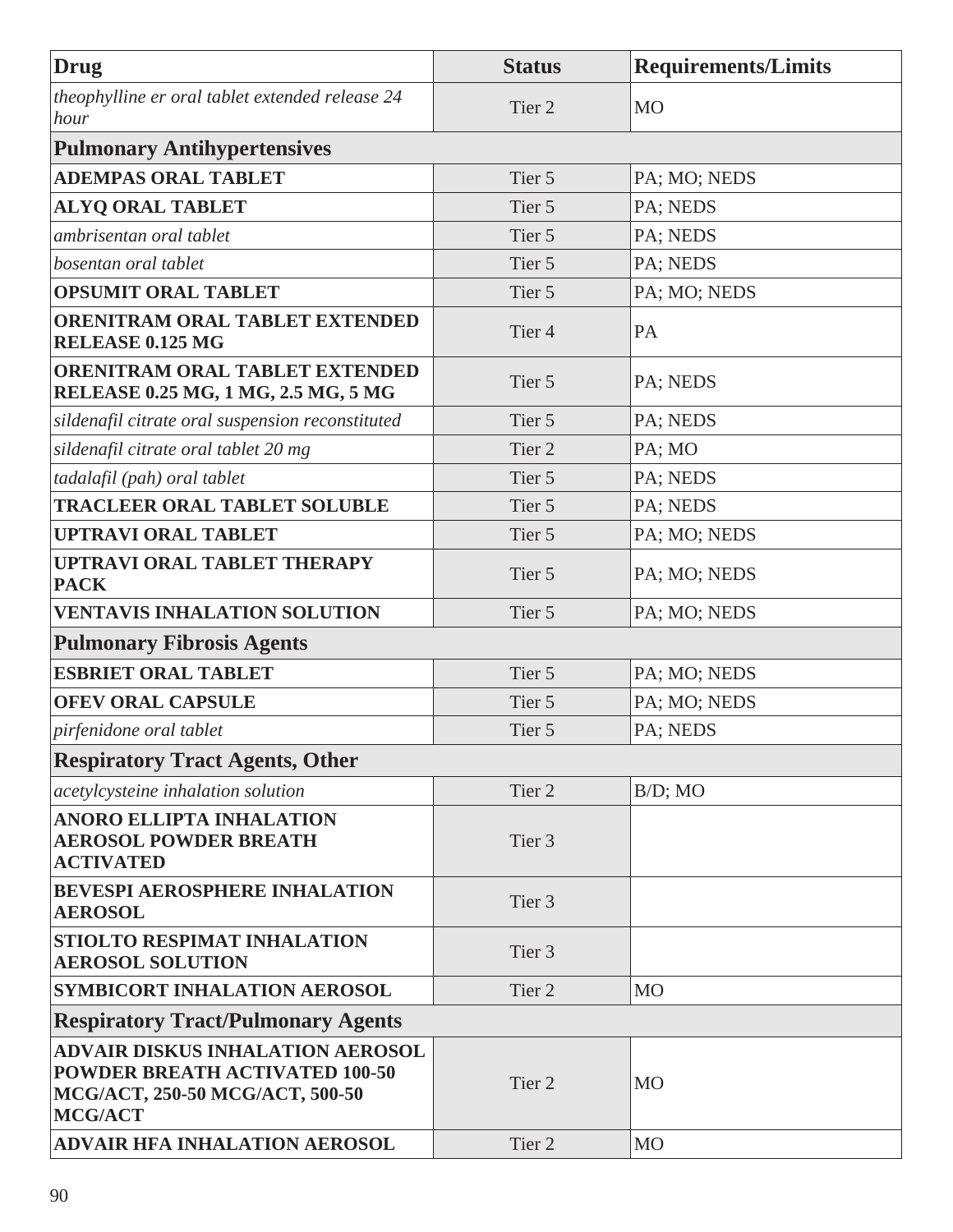| Drug                                                                                  | <b>Status</b>     | <b>Requirements/Limits</b>     |
|---------------------------------------------------------------------------------------|-------------------|--------------------------------|
| <b>BREZTRI AEROSPHERE INHALATION</b>                                                  |                   |                                |
| <b>AEROSOL</b>                                                                        | Tier 3            |                                |
| <b>FASENRA PEN SUBCUTANEOUS</b><br><b>SOLUTION AUTO-INJECTOR</b>                      | Tier 5            | PA; NEDS                       |
| <b>FASENRA SUBCUTANEOUS SOLUTION</b><br>PREFILLED SYRINGE                             | Tier 5            | PA; NEDS                       |
| mometasone furoate nasal suspension                                                   | Tier 2            |                                |
| NUCALA SUBCUTANEOUS SOLUTION<br><b>AUTO-INJECTOR</b>                                  | Tier 5            | PA; NEDS                       |
| <b>NUCALA SUBCUTANEOUS SOLUTION</b><br>PREFILLED SYRINGE                              | Tier 5            | PA; NEDS                       |
| <b>TRELEGY ELLIPTA INHALATION</b><br><b>AEROSOL POWDER BREATH</b><br><b>ACTIVATED</b> | Tier <sub>3</sub> |                                |
| <b>Skeletal Muscle Relaxants</b>                                                      |                   |                                |
| <b>Skeletal Muscle Relaxants</b>                                                      |                   |                                |
| carisoprodol oral tablet 250 mg                                                       | Tier 2            | PA                             |
| carisoprodol oral tablet 350 mg                                                       | Tier 2            | PA; MO                         |
| cyclobenzaprine hcl oral tablet 10 mg, 5 mg                                           | Tier 1            | PA; MO                         |
| methocarbamol oral tablet                                                             | Tier 1            | PA; MO                         |
| orphenadrine citrate er oral tablet extended<br>release 12 hour                       | Tier 2            | <b>MO</b>                      |
| <b>Sleep Disorder Agents</b>                                                          |                   |                                |
| <b>Gaba Receptor Modulators</b>                                                       |                   |                                |
| eszopiclone oral tablet                                                               | Tier 2            | PA NS; QL (30 EA per 30 days)  |
| flurazepam hcl oral capsule                                                           | Tier 2            | MO; QL (30 EA per 30 days)     |
| temazepam oral capsule 15 mg, 30 mg                                                   | Tier 2            | MO; QL (30 EA per 30 days)     |
| temazepam oral capsule 22.5 mg, 7.5 mg                                                | Tier 2            | QL (30 EA per 30 days)         |
| zaleplon oral capsule                                                                 | Tier 2            | PA NS; MO; QL (1 EA per 1 day) |
| zolpidem tartrate er oral tablet extended release                                     | Tier 2            | PA NS; QL (30 EA per 30 days)  |
| zolpidem tartrate oral tablet                                                         | Tier 1            | PA NS; MO; QL (1 EA per 1 day) |
| zolpidem tartrate sublingual tablet sublingual                                        | Tier <sub>2</sub> | PA <sub>NS</sub>               |
| <b>Sleep Disorders, Other</b>                                                         |                   |                                |
| doxepin hcl oral tablet                                                               | Tier 2            | QL (30 EA per 30 days)         |
| modafinil oral tablet                                                                 | Tier 3            | PA; MO; QL (1 EA per 1 day)    |
| ramelteon oral tablet                                                                 | Tier 2            | QL (30 EA per 30 days)         |
| triazolam oral tablet 0.125 mg                                                        | Tier 2            | MO; QL (60 EA per 30 days)     |
| triazolam oral tablet 0.25 mg                                                         | Tier 2            | QL (60 EA per 30 days)         |
| XYREM ORAL SOLUTION                                                                   | Tier 5            | PA; LA; MO; NEDS               |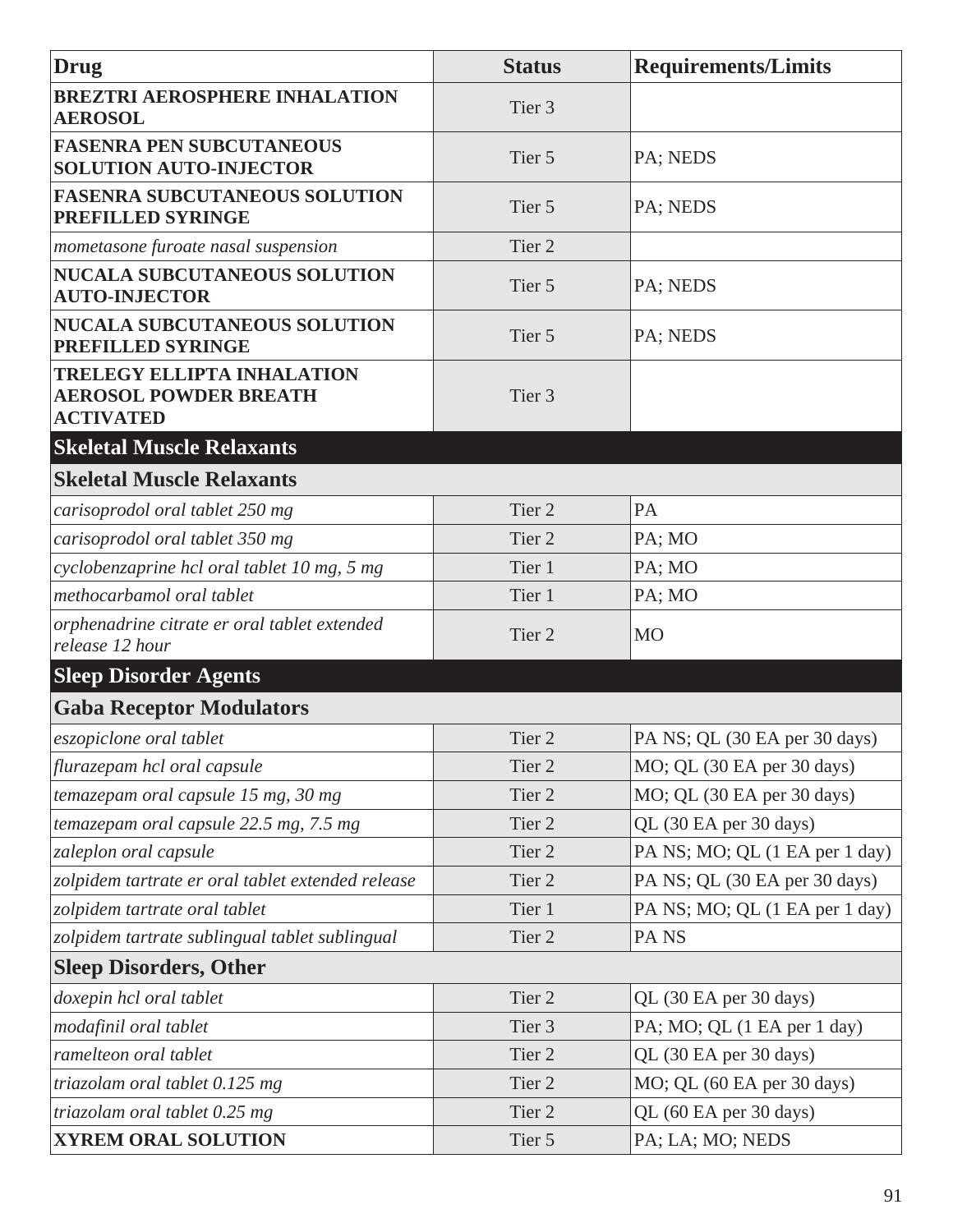| Drug                       | <b>Status</b> | <b>Requirements/Limits</b> |
|----------------------------|---------------|----------------------------|
| <b>XYWAV ORAL SOLUTION</b> | Tier :        | <b>PA</b> : NEDS           |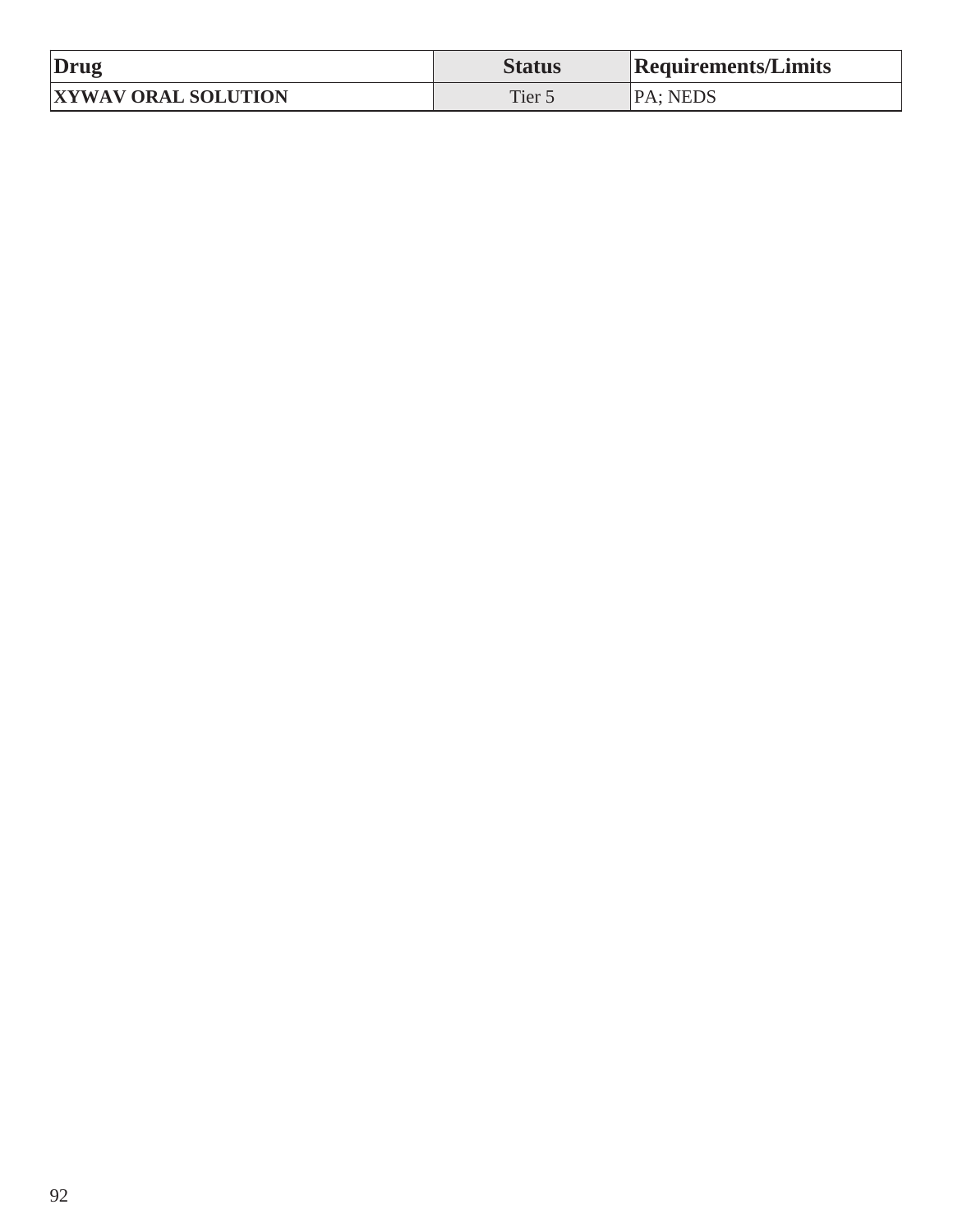## **Index**

| <b>1ST TIER UNIFINE</b>                       |  |
|-----------------------------------------------|--|
|                                               |  |
| <b>1ST TIER UNIFINE</b>                       |  |
| <b>PENTIPS PLUS 82</b>                        |  |
|                                               |  |
| abacavir sulfate-lamivudine 35                |  |
| abacavir-lamivudine-zidovudine 35             |  |
|                                               |  |
| <b>ABILIFY MAINTENA</b> 31                    |  |
| abiraterone acetate 22                        |  |
|                                               |  |
|                                               |  |
| <b>ACCU-CHEK AVIVA PLUS 41</b>                |  |
| <b>ACCU-CHEK COMPACT</b>                      |  |
|                                               |  |
| <b>ACCU-CHEK GUIDE</b> 41                     |  |
| <b>ACCU-CHEK SMARTVIEW. 41</b>                |  |
| <b>ACCUTREND GLUCOSE 41</b>                   |  |
|                                               |  |
|                                               |  |
| acetaminophen-codeine4                        |  |
| acetaminophen-codeine #3  4                   |  |
|                                               |  |
|                                               |  |
| acetazolamide er85                            |  |
|                                               |  |
|                                               |  |
|                                               |  |
| <b>ACTEMRA</b> 77<br><b>ACTEMRA ACTPEN 77</b> |  |
|                                               |  |
|                                               |  |
|                                               |  |
|                                               |  |
| acyclovir34, 55                               |  |
| acyclovir sodium34                            |  |
|                                               |  |
|                                               |  |
|                                               |  |
| adefovir dipivoxil33                          |  |
|                                               |  |
|                                               |  |
|                                               |  |
| <b>ADVANCE INTUITION</b>                      |  |
|                                               |  |
| <b>ADVANCE MICRO-DRAW</b>                     |  |
|                                               |  |
| <b>ADVOCATE INSULIN PEN</b>                   |  |
|                                               |  |
| <b>ADVOCATE REDI-CODE41</b>                   |  |
| <b>ADVOCATE REDI-CODE+</b>                    |  |
|                                               |  |
| <b>ADVOCATE TEST  42</b>                      |  |

| <b>AGAMATRIX AMP TEST 42</b>     |  |
|----------------------------------|--|
| <b>AGAMATRIX JAZZ TEST 42</b>    |  |
| <b>AGAMATRIX KEYNOTE</b>         |  |
|                                  |  |
| <b>AGAMATRIX PRESTO</b>          |  |
|                                  |  |
|                                  |  |
|                                  |  |
|                                  |  |
|                                  |  |
|                                  |  |
| albuterol sulfate er 88          |  |
| albuterol sulfate hfa88          |  |
| alclometasone dipropionate63     |  |
| <b>ALECENSA</b> 25               |  |
| alendronate sodium 82            |  |
|                                  |  |
|                                  |  |
| aliskiren fumarate 49            |  |
|                                  |  |
|                                  |  |
| alogliptin benzoate 38           |  |
|                                  |  |
|                                  |  |
|                                  |  |
|                                  |  |
|                                  |  |
| alprazolam er37                  |  |
| alprazolam xr37                  |  |
|                                  |  |
|                                  |  |
| <b>ALUNBRIG</b> 25               |  |
|                                  |  |
|                                  |  |
|                                  |  |
| amantadine hcl36                 |  |
| <b>AMBISOME</b> 19               |  |
|                                  |  |
|                                  |  |
|                                  |  |
|                                  |  |
|                                  |  |
|                                  |  |
| amiloride hcl50                  |  |
| amiloride-hydrochlorothiazide50  |  |
|                                  |  |
| <b>AMINOSYN-PF</b> 56            |  |
| amiodarone hcl 47                |  |
| amitriptyline hcl18              |  |
| amlodipine besy-benazepril hcl48 |  |
| amlodipine besylate 48           |  |

| amlodipine besylate-valsartan48  |  |
|----------------------------------|--|
| amlodipine-olmesartan 46         |  |
| amlodipine-valsartan-hctz 48     |  |
| ammonium lactate55               |  |
|                                  |  |
|                                  |  |
| amoxicillin-pot clavulanate 10   |  |
| amoxicillin-pot clavulanate er10 |  |
| amphetamine-dextroamphet er52    |  |
| amphetamine-                     |  |
| dextroamphetamine52              |  |
| <b>AMPHOTERICIN B  19</b>        |  |
|                                  |  |
| ampicillin sodium10              |  |
| ampicillin-sulbactam sodium10    |  |
|                                  |  |
|                                  |  |
|                                  |  |
|                                  |  |
| <b>ANORO ELLIPTA90</b>           |  |
| apomorphine hcl29                |  |
| apraclonidine hcl 85             |  |
|                                  |  |
|                                  |  |
|                                  |  |
|                                  |  |
|                                  |  |
|                                  |  |
|                                  |  |
|                                  |  |
| <b>ARNUITY ELLIPTA  87</b>       |  |
| asenapine maleate31              |  |
| . 68                             |  |
| aspirin-dipyridamole er 46       |  |
| <b>ASSURE 3 TEST</b> 42          |  |
| <b>ASSURE 4 TEST 42</b>          |  |
| <b>ASSURE ID INSULIN</b>         |  |
|                                  |  |
|                                  |  |
| <b>ASSURE II CHECK</b> 42        |  |
| <b>ASSURE PLATINUM42</b>         |  |
| <b>ASSURE PRISM MULTI</b>        |  |
|                                  |  |
| <b>ASSURE PRO TEST42</b>         |  |
| atazanavir sulfate36             |  |
|                                  |  |
| atenolol-chlorthalidone 48       |  |
| atomoxetine hcl52                |  |
| atorvastatin calcium 51          |  |
|                                  |  |
| atovaquone-proguanil hcl28       |  |
|                                  |  |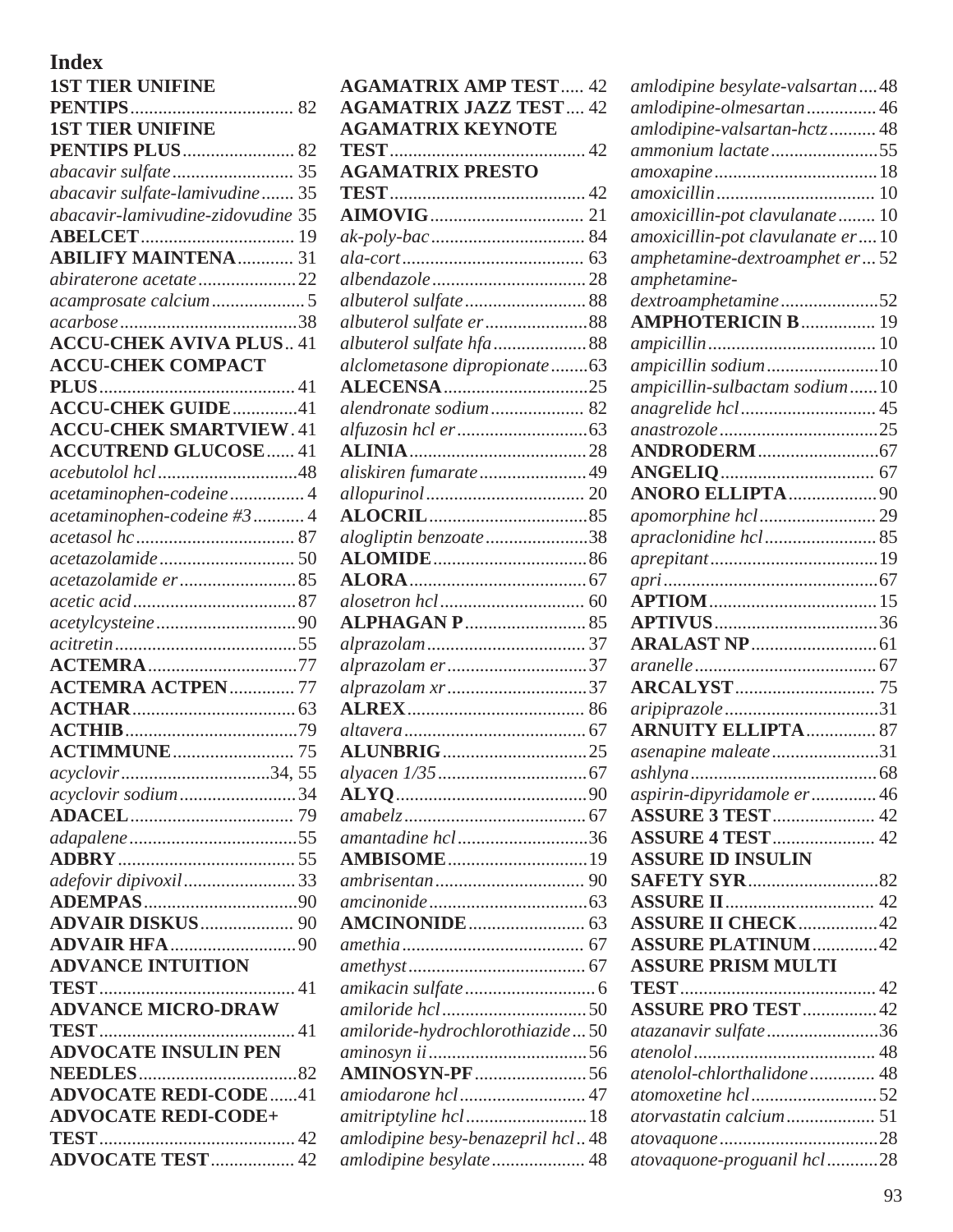| <b>ATROPINE SULFATE  84</b>      |  |
|----------------------------------|--|
|                                  |  |
| <b>ATROVENT HFA  88</b>          |  |
|                                  |  |
|                                  |  |
|                                  |  |
|                                  |  |
|                                  |  |
|                                  |  |
| <b>AVONEX PREFILLED 54</b>       |  |
|                                  |  |
|                                  |  |
|                                  |  |
|                                  |  |
|                                  |  |
|                                  |  |
| azathioprine sodium74            |  |
|                                  |  |
| azelastine hcl 85, 87            |  |
|                                  |  |
|                                  |  |
|                                  |  |
| bacitracin-polymyxin b 85        |  |
| bacitra-neomycin-polymyxin-hc7   |  |
|                                  |  |
| balsalazide disodium 81          |  |
| <b>BALVERSA</b> 25               |  |
|                                  |  |
| <b>BARACLUDE</b> 33              |  |
|                                  |  |
|                                  |  |
| <b>BD DISP NEEDLES 83</b>        |  |
|                                  |  |
|                                  |  |
| <b>BD PEN NEEDLE MICRO</b>       |  |
|                                  |  |
| <b>BD PEN NEEDLE MINI U/F.83</b> |  |
| <b>BD PEN NEEDLE NANO</b>        |  |
|                                  |  |
| <b>BD PEN NEEDLE NANO</b>        |  |
|                                  |  |
|                                  |  |
|                                  |  |
| <b>BD PEN NEEDLE SHORT</b>       |  |
| <b>BD SAFETYGLIDE</b>            |  |
| <b>INSULIN SYRINGE 83</b>        |  |
| <b>BD SYRINGE LUER-LOK 83</b>    |  |
| <b>BD VEO INSULIN SYRINGE</b>    |  |
|                                  |  |
|                                  |  |
| benazepril hcl47                 |  |
|                                  |  |

| benazepril-hydrochlorothiazide47 |  |
|----------------------------------|--|
| <b>BENLYSTA</b> 77               |  |
| benztropine mesylate29           |  |
|                                  |  |
|                                  |  |
|                                  |  |
|                                  |  |
| betamethasone dipropionate64     |  |
| betamethasone dipropionate       |  |
|                                  |  |
| betamethasone valerate 64        |  |
| <b>BETASERON54</b>               |  |
| betaxolol hcl48, 85              |  |
|                                  |  |
|                                  |  |
| <b>BEVESPI AEROSPHERE90</b>      |  |
|                                  |  |
|                                  |  |
|                                  |  |
|                                  |  |
|                                  |  |
| <b>BIKTARVY</b> 34               |  |
| <b>BIOSCANNER GLUCOSE</b>        |  |
|                                  |  |
| bisoprolol fumarate  48          |  |
| bisoprolol-hydrochlorothiazide48 |  |
|                                  |  |
|                                  |  |
| <b>BLEPHAMIDE</b> 86             |  |
| <b>BLEPHAMIDE S.O.P 86</b>       |  |
|                                  |  |
|                                  |  |
| <b>BLOOD GLUCOSE TEST 42</b>     |  |
|                                  |  |
|                                  |  |
|                                  |  |
|                                  |  |
|                                  |  |
| <b>BREO ELLIPTA</b> 87           |  |
| <b>BREXAFEMME</b> 19             |  |
| <b>BREZTRI AEROSPHERE91</b>      |  |
|                                  |  |
| <b>BRILINTA</b> 46               |  |
| brimonidine tartrate85           |  |
| brimonidine tartrate-timolol84   |  |
|                                  |  |
|                                  |  |
| bromfenac sodium (once-daily) 86 |  |
| bromocriptine mesylate29         |  |
|                                  |  |
| <b>BRONCHITOL</b>                |  |
| <b>TOLERANCE TEST 89</b>         |  |

| budesonide 82, 87                |  |
|----------------------------------|--|
| budesonide er82                  |  |
| bumetanide50                     |  |
|                                  |  |
| buprenorphine hcl5               |  |
| buprenorphine hcl-naloxone hcl6  |  |
| bupropion hcl16                  |  |
| bupropion hcl er (smoking det)6  |  |
| bupropion hcl er $(sr)$ 16       |  |
| bupropion hcl er (xl)16          |  |
|                                  |  |
| butorphanol tartrate4            |  |
| <b>BYDUREON BCISE 38</b>         |  |
| <b>BYETTA 10 MCG PEN 38</b>      |  |
| <b>BYETTA 5 MCG PEN38</b>        |  |
|                                  |  |
| <b>BYLVAY (PELLETS)59</b>        |  |
|                                  |  |
|                                  |  |
| <b>CABOMETYX</b> 25              |  |
|                                  |  |
|                                  |  |
|                                  |  |
|                                  |  |
|                                  |  |
| calcium acetate (phos binder)63  |  |
| <b>CALQUENCE</b> 25              |  |
|                                  |  |
|                                  |  |
| candesartan cilexetil46          |  |
| candesartan cilexetil-hctz46     |  |
| <b>CAPASTAT SULFATE  22</b>      |  |
|                                  |  |
|                                  |  |
|                                  |  |
|                                  |  |
| captopril-hydrochlorothiazide47  |  |
| carbamazepine 15                 |  |
| carbamazepine er15               |  |
|                                  |  |
| carbidopa-levodopa29             |  |
| carbidopa-levodopa er29          |  |
| carbidopa-levodopa-entacapone 29 |  |
| <b>CARDIZEM LA48</b>             |  |
|                                  |  |
| <b>CAREONE BLOOD</b>             |  |
| <b>GLUCOSE TEST</b> 42           |  |
| <b>CARESENS N GLUCOSE</b>        |  |
|                                  |  |
| <b>CARETOUCH TEST 42</b>         |  |
|                                  |  |
|                                  |  |
|                                  |  |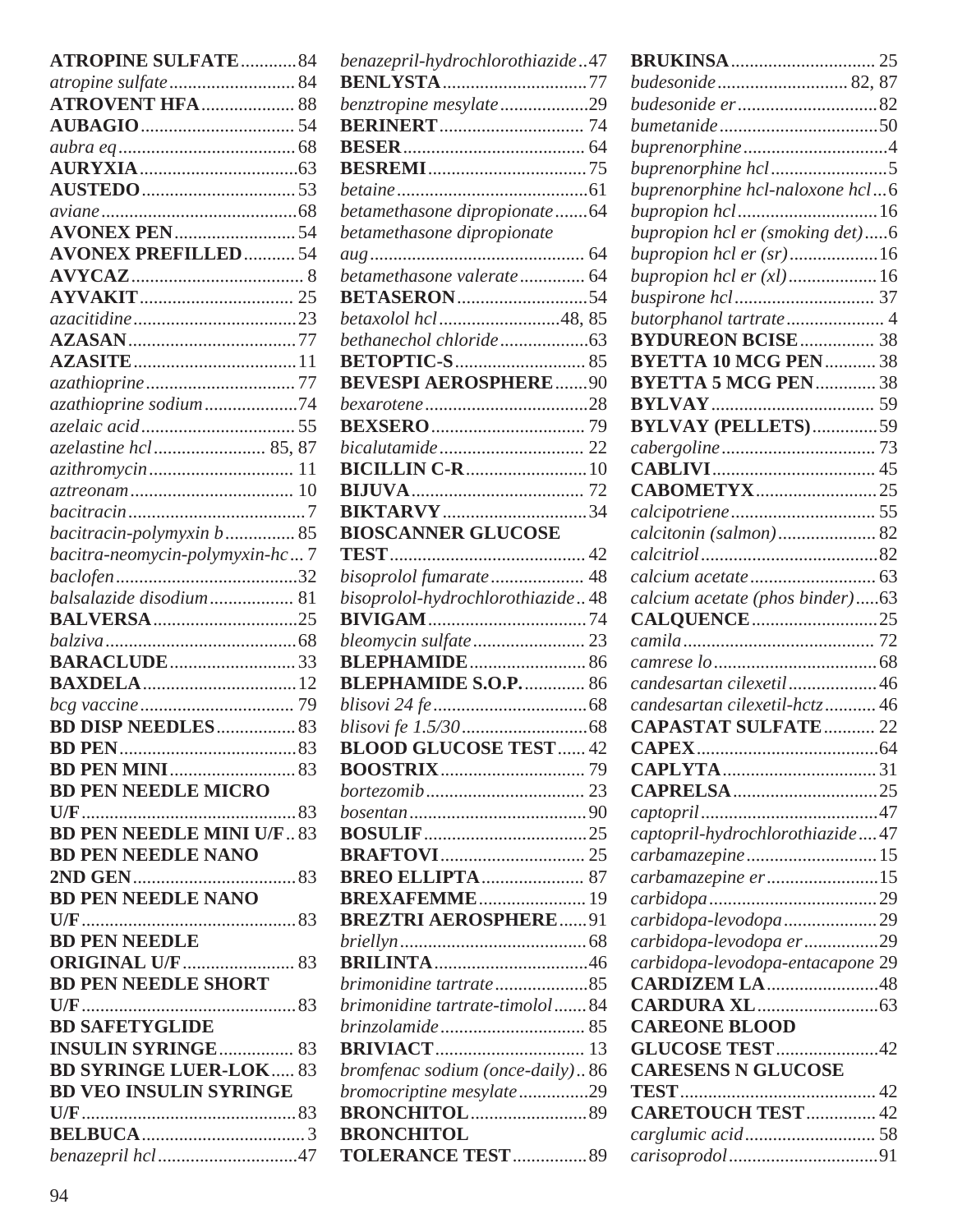|                                  | ciprofloxacin-dexamethasone87      |
|----------------------------------|------------------------------------|
|                                  | citalopram hydrobromide 17         |
|                                  |                                    |
| carvedilol phosphate er 48       | clarithromycin11                   |
| <b>CASPOFUNGIN ACETATE19</b>     | clarithromycin er 11               |
|                                  |                                    |
|                                  | <b>CLEVER CHEK AUTO-</b>           |
|                                  | <b>CODE TEST</b> 42                |
|                                  | <b>CLEVER CHEK AUTO-</b>           |
|                                  | CODE VOICE42                       |
|                                  | <b>CLEVER CHEK TEST</b> 42         |
|                                  | <b>CLEVER CHOICE AUTO-</b>         |
|                                  |                                    |
|                                  | <b>CLEVER CHOICE MICRO</b>         |
| cefotaxime sodium9               |                                    |
|                                  | <b>CLEVER CHOICE NO</b>            |
|                                  |                                    |
| cefpodoxime proxetil9            | <b>CLEVER CHOICE TALK</b>          |
|                                  |                                    |
|                                  |                                    |
|                                  |                                    |
|                                  |                                    |
|                                  | clindamycin palmitate hcl7         |
|                                  |                                    |
|                                  | clindamycin phosphate in d5w7      |
|                                  | <b>CLINIMIX E/DEXTROSE</b>         |
|                                  |                                    |
|                                  | <b>CLINIMIX E/DEXTROSE</b>         |
|                                  |                                    |
| chlordiazepoxide hcl 37          | <b>CLINIMIX E/DEXTROSE</b>         |
| chlordiazepoxide-amitriptyline18 |                                    |
| chlorhexidine gluconate55        | <b>CLINIMIX E/DEXTROSE</b>         |
| chloroquine phosphate28          |                                    |
| <b>CHLORPROMAZINE HCL30</b>      | <b>CLINIMIX E/DEXTROSE</b>         |
| chlorpromazine hcl  30           |                                    |
|                                  | <b>CLINIMIX/DEXTROSE</b>           |
| cholestyramine51                 |                                    |
| cholestyramine light51           | <b>CLINIMIX/DEXTROSE</b>           |
|                                  |                                    |
|                                  | <b>CLINIMIX/DEXTROSE</b>           |
|                                  |                                    |
| ciclopirox olamine 19            | <b>CLINIMIX/DEXTROSE</b>           |
|                                  |                                    |
|                                  |                                    |
|                                  |                                    |
|                                  | <b>CLOBAZAM</b> 14                 |
|                                  | clobetasol prop emollient base  55 |
|                                  | clobetasol propionate 55, 64       |
| <b>CIMZIA PREFILLED 77</b>       | clobetasol propionate e 55         |
| <i>cinacalcet hcl</i> 82         | clobetasol propionate emulsion55   |
|                                  |                                    |
| ciprofloxacin hcl  12            |                                    |
| ciprofloxacin in d5w 12          | clomipramine hcl 18                |

| clopidogrel bisulfate  46        |  |
|----------------------------------|--|
| clorazepate dipotassium 37       |  |
|                                  |  |
| clotrimazole-betamethasone  55   |  |
|                                  |  |
|                                  |  |
|                                  |  |
|                                  |  |
|                                  |  |
| colchicine-probenecid20          |  |
| colesevelam hcl38, 51            |  |
|                                  |  |
|                                  |  |
| colistimethate sodium (cba)7     |  |
|                                  |  |
|                                  |  |
| <b>COMBIVENT RESPIMAT 88</b>     |  |
| <b>COMETRIQ (100 MG</b>          |  |
|                                  |  |
| <b>COMETRIQ (140 MG</b>          |  |
|                                  |  |
| <b>COMETRIQ (60 MG DAILY</b>     |  |
|                                  |  |
| <b>COMFORT ASSIST</b>            |  |
| <b>INSULIN SYRINGE 83</b>        |  |
| <b>COMFORT EZ PEN</b>            |  |
|                                  |  |
| <b>COMPLERA</b> 34               |  |
|                                  |  |
|                                  |  |
| <b>CONTOUR NEXT TEST42</b>       |  |
|                                  |  |
|                                  |  |
| <b>CONTOUR TEST 42</b>           |  |
|                                  |  |
|                                  |  |
|                                  |  |
|                                  |  |
| <b>COSENTYX (300 MG DOSE).75</b> |  |
| <b>COSENTYX SENSOREADY</b>       |  |
|                                  |  |
| <b>COSENTYX SENSOREADY</b>       |  |
|                                  |  |
|                                  |  |
|                                  |  |
|                                  |  |
|                                  |  |
| CRIXIVAN36                       |  |
| cromolyn sodium85, 89            |  |
|                                  |  |
|                                  |  |
| <b>CVS GAUZE STERILE40</b>       |  |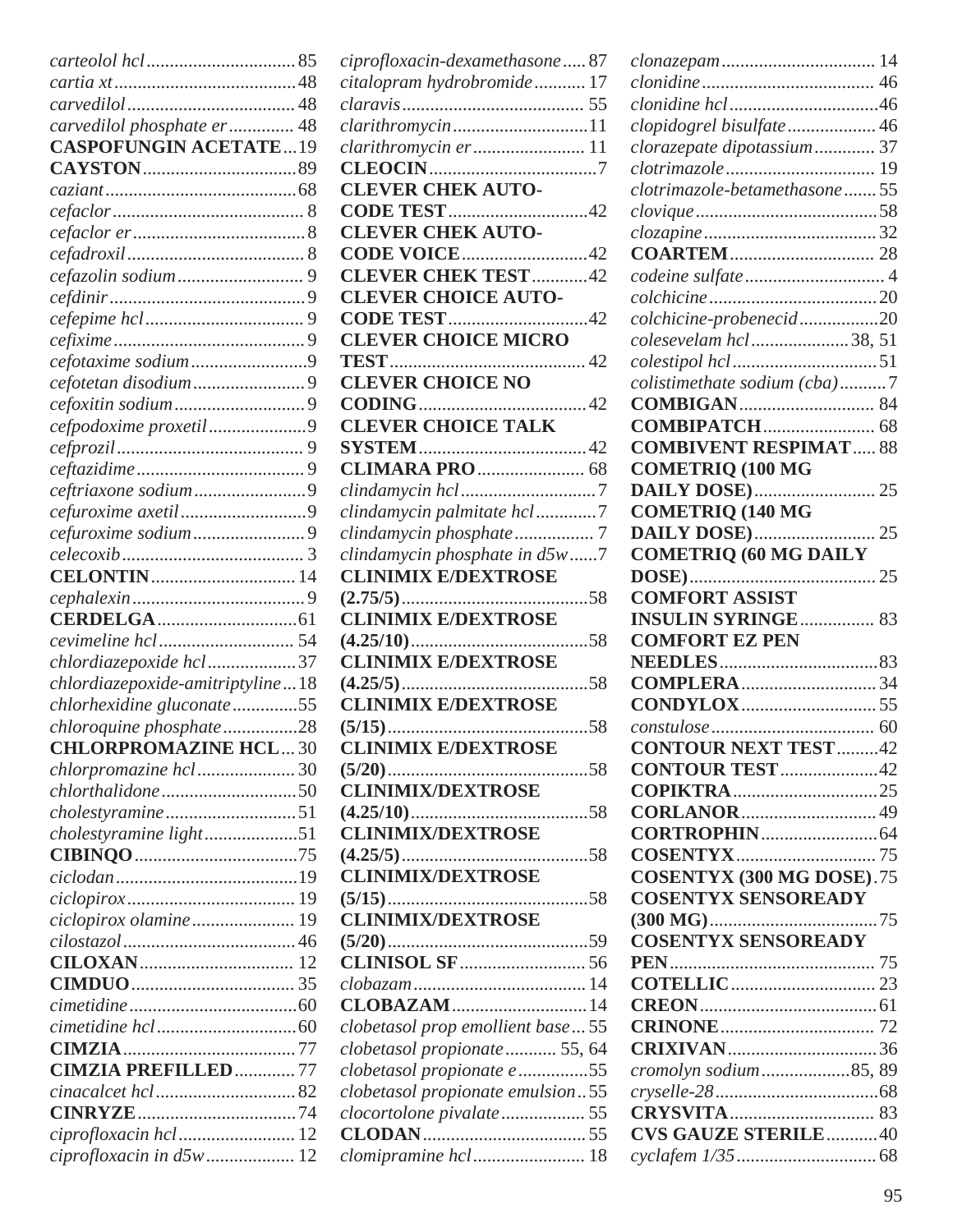| cyclopentolate hcl 85                                       |  |
|-------------------------------------------------------------|--|
| cyclophosphamide22                                          |  |
|                                                             |  |
|                                                             |  |
| cyclosporine modified77                                     |  |
| cyproheptadine hcl87                                        |  |
|                                                             |  |
|                                                             |  |
|                                                             |  |
|                                                             |  |
|                                                             |  |
|                                                             |  |
|                                                             |  |
|                                                             |  |
| dantrolene sodium 32                                        |  |
|                                                             |  |
|                                                             |  |
|                                                             |  |
| darifenacin hydrobromide er62                               |  |
|                                                             |  |
|                                                             |  |
|                                                             |  |
|                                                             |  |
| DELSTRIGO35                                                 |  |
| <b>DEPO-SUBQ PROVERA 104.72</b>                             |  |
|                                                             |  |
|                                                             |  |
| desipramine hcl18                                           |  |
|                                                             |  |
| desmopressin ace spray refrig 66<br>desmopressin acetate 66 |  |
| desmopressin acetate spray 66                               |  |
|                                                             |  |
| desogestrel-ethinyl estradiol68                             |  |
|                                                             |  |
| <b>DESVENLAFAXINE ER17</b>                                  |  |
| desvenlafaxine succinate er 17                              |  |
|                                                             |  |
| <b>DEXAMETHASONE</b>                                        |  |
|                                                             |  |
| dexamethasone sodium                                        |  |
|                                                             |  |
| <b>DEXCOM G4 PLAT PED</b>                                   |  |
| <b>RCV/SHARE</b> 42                                         |  |
| <b>DEXCOM G4 PLAT PED</b>                                   |  |
|                                                             |  |
| <b>DEXCOM G4 PLATINUM</b>                                   |  |
| <b>RCV/SHARE</b> 43                                         |  |
| <b>DEXCOM G4 PLATINUM</b>                                   |  |
|                                                             |  |
| <b>DEXCOM G4 PLATINUM</b>                                   |  |

|                                                                                   | <b>DEXCOM G4 SENSOR</b> 43 |
|-----------------------------------------------------------------------------------|----------------------------|
| <b>DEXCOM G5 MOB/G4</b>                                                           |                            |
| <b>PLAT SENSOR</b> 43                                                             |                            |
| <b>DEXCOM G5 MOBILE</b>                                                           |                            |
|                                                                                   |                            |
| <b>DEXCOM G5 MOBILE</b>                                                           |                            |
| TRANSMITTER43                                                                     |                            |
| <b>DEXCOM G6 RECEIVER43</b>                                                       |                            |
| <b>DEXCOM G6 SENSOR</b> 43                                                        |                            |
| <b>DEXCOM G6</b>                                                                  |                            |
| TRANSMITTER43                                                                     |                            |
|                                                                                   |                            |
|                                                                                   |                            |
| dexmethylphenidate hcl53                                                          |                            |
| dexmethylphenidate hcl er53                                                       |                            |
| dextroamphetamine sulfate52                                                       |                            |
| dextroamphetamine sulfate er52                                                    |                            |
|                                                                                   |                            |
| DEXTROSE-NACL59                                                                   |                            |
| dextrose-nacl59                                                                   |                            |
|                                                                                   |                            |
|                                                                                   |                            |
| <b>DIAZEPAM INTENSOL14, 37</b>                                                    |                            |
|                                                                                   |                            |
| diclofenac potassium 3                                                            |                            |
| diclofenac sodium 3, 55, 86                                                       |                            |
| diclofenac sodium er3                                                             |                            |
| diclofenac-misoprostol 3                                                          |                            |
| dicloxacillin sodium10                                                            |                            |
|                                                                                   |                            |
|                                                                                   |                            |
| diflorasone diacetate 64                                                          |                            |
|                                                                                   |                            |
| difluprednate 86                                                                  |                            |
|                                                                                   |                            |
|                                                                                   |                            |
|                                                                                   |                            |
|                                                                                   |                            |
| dihydroergotamine mesylate21                                                      |                            |
|                                                                                   |                            |
| diltiazem hcl49                                                                   |                            |
| diltiazem hcl er 49                                                               |                            |
| diltiazem hcl er beads 49                                                         |                            |
| diltiazem hcl er coated beads49                                                   |                            |
|                                                                                   |                            |
|                                                                                   |                            |
|                                                                                   |                            |
|                                                                                   |                            |
| dimethyl fumarate 54<br>dimethyl fumarate starter pack54<br>diphenhydramine hcl87 |                            |
| diphenoxylate-atropine59                                                          |                            |
| diphtheria-tetanus toxoids dt79                                                   |                            |

| $disulfiram \dots 5$             |             |
|----------------------------------|-------------|
| divalproex sodium14, 38          |             |
| divalproex sodium er 21          |             |
|                                  |             |
|                                  |             |
|                                  |             |
|                                  |             |
|                                  |             |
|                                  |             |
| dorzolamide hcl-timolol mal85    |             |
| dorzolamide hcl-timolol mal pf85 |             |
|                                  |             |
|                                  |             |
| doxazosin mesylate 63            |             |
| doxepin hcl 18, 37, 55, 91       |             |
| doxercalciferol59                |             |
|                                  |             |
|                                  |             |
| doxycycline hyclate12            |             |
| doxycycline monohydrate 12, 13   |             |
| doxylamine-pyridoxine18          |             |
| <b>DRIZALMA SPRINKLE17</b>       |             |
|                                  |             |
| <b>DROPLET INSULIN</b>           |             |
|                                  |             |
| <b>DROPLET PEN NEEDLES 83</b>    |             |
|                                  |             |
|                                  |             |
| drospiren-eth estrad-levomefol68 |             |
| drospirenone-ethinyl estradiol68 |             |
|                                  |             |
| duloxetine hcl17                 |             |
|                                  |             |
|                                  |             |
|                                  | $\cdot$ . 4 |
|                                  |             |
| dutasteride-tamsulosin hcl63     |             |
|                                  |             |
| <b>EASY PLUS II GLUCOSE</b>      |             |
|                                  |             |
| <b>EASY STEP TEST  43</b>        |             |
| <b>EASY TALK BLOOD</b>           |             |
| GLUCOSE TEST43                   |             |
| <b>EASY TOUCH</b>                |             |
| <b>HYPODERMIC NEEDLE83</b>       |             |
| <b>EASY TOUCH TEST 43</b>        |             |
| <b>EASY TRAK BLOOD</b>           |             |
| GLUCOSE TEST43                   |             |
|                                  |             |
| <b>EASYMAX 15 TEST</b> 43        |             |
| econazole nitrate19              |             |
| <b>EDURANT</b> 34                |             |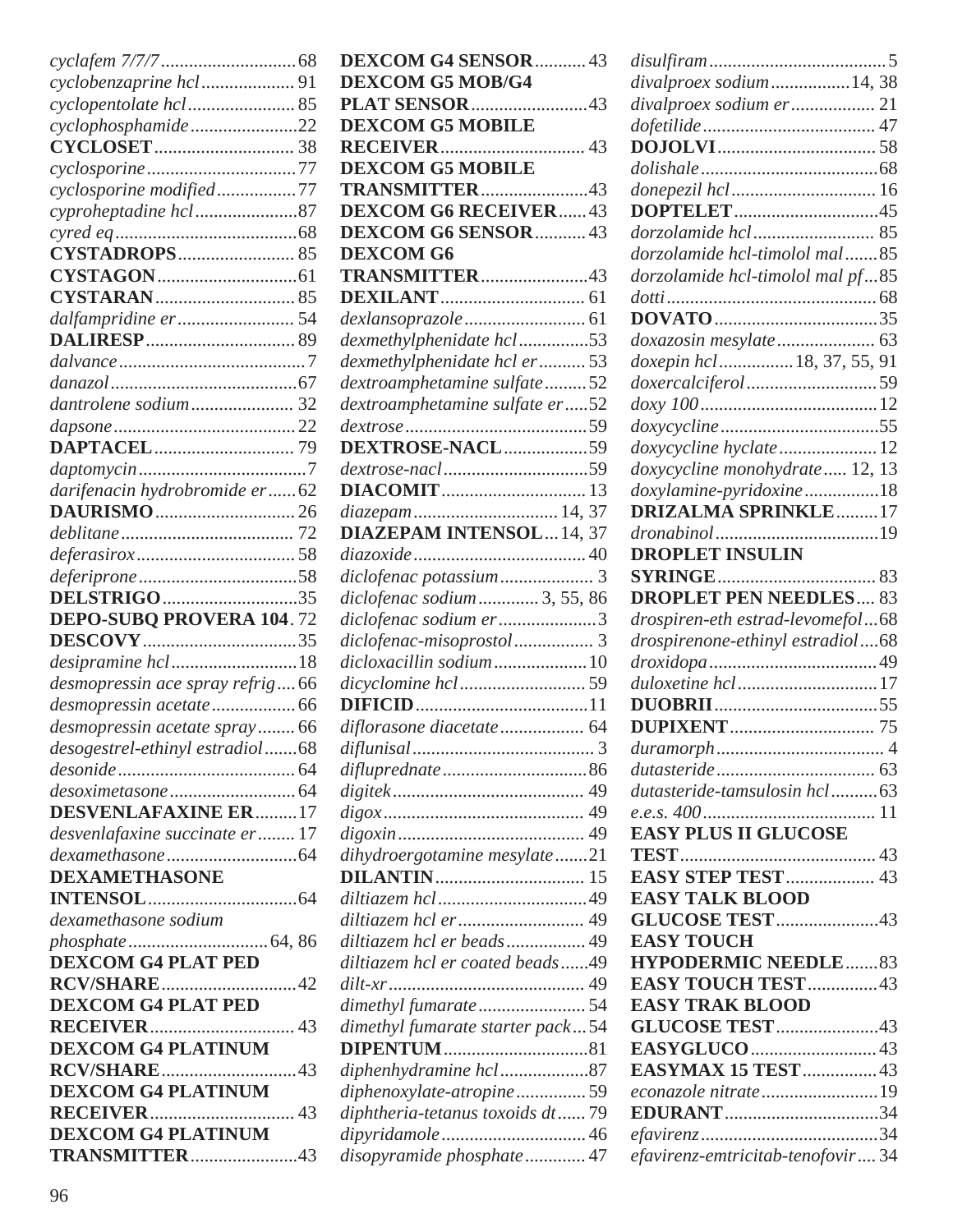| efavirenz-lamivudine-tenofovir35 |  |
|----------------------------------|--|
|                                  |  |
|                                  |  |
| <b>ELIQUIS DVT/PE</b>            |  |
| <b>STARTER PACK 44</b>           |  |
|                                  |  |
|                                  |  |
|                                  |  |
|                                  |  |
|                                  |  |
|                                  |  |
|                                  |  |
|                                  |  |
| <b>EMPAVELI</b> 74               |  |
|                                  |  |
|                                  |  |
| emtricitabine-tenofovir df 35    |  |
|                                  |  |
| enalapril maleate 47             |  |
| enalapril-hydrochlorothiazide47  |  |
|                                  |  |
| <b>ENBREL MINI 77</b>            |  |
| <b>ENBREL SURECLICK77</b>        |  |
|                                  |  |
|                                  |  |
|                                  |  |
|                                  |  |
| <b>ENLITE GLUCOSE</b>            |  |
|                                  |  |
|                                  |  |
| enoxaparin sodium45              |  |
|                                  |  |
|                                  |  |
|                                  |  |
|                                  |  |
|                                  |  |
| ENTRESTO46                       |  |
|                                  |  |
|                                  |  |
|                                  |  |
|                                  |  |
|                                  |  |
|                                  |  |
|                                  |  |
| <b>EPIVIR HBV</b> 33             |  |
|                                  |  |
|                                  |  |
|                                  |  |
|                                  |  |
| ergoloid mesylates 16            |  |
|                                  |  |
| ergotamine-caffeine21            |  |
|                                  |  |
|                                  |  |
|                                  |  |

| ertapenem sodium10               |  |
|----------------------------------|--|
| <b>ERYTHROCIN</b>                |  |
| LACTOBIONATE11                   |  |
| erythromycin11, 12, 55           |  |
| erythromycin base11              |  |
| erythromycin ethylsuccinate 11   |  |
| erythromycin stearate 12         |  |
|                                  |  |
| escitalopram oxalate17           |  |
| esomeprazole magnesium 61        |  |
|                                  |  |
|                                  |  |
|                                  |  |
| estradiol-norethindrone acet 68  |  |
|                                  |  |
|                                  |  |
| ethacrynic acid50                |  |
|                                  |  |
|                                  |  |
| ethynodiol diac-eth estradiol 68 |  |
|                                  |  |
|                                  |  |
| etonogestrel-ethinyl estradiol68 |  |
|                                  |  |
|                                  |  |
| everolimus26, 77                 |  |
| <b>EVERSENSE</b>                 |  |
| SENSOR/HOLDER43                  |  |
| <b>EVERSENSE SMART</b>           |  |
| TRANSMITTER43                    |  |
|                                  |  |
|                                  |  |
| <b>EXACTECH R-S-G TEST43</b>     |  |
| <b>EXACTECH TEST  43</b>         |  |
| <b>EXEL COMFORT POINT</b>        |  |
|                                  |  |
|                                  |  |
|                                  |  |
|                                  |  |
|                                  |  |
|                                  |  |
|                                  |  |
| ezetimibe-simvastatin51          |  |
|                                  |  |
|                                  |  |
|                                  |  |
|                                  |  |
| <b>FANAPT TITRATION</b>          |  |
|                                  |  |
|                                  |  |
|                                  |  |
|                                  |  |
|                                  |  |

| <b>FASENRA PEN 91</b>            |    |
|----------------------------------|----|
|                                  |    |
|                                  |    |
|                                  |    |
|                                  |    |
|                                  |    |
|                                  |    |
| fenofibrate micronized50         |    |
|                                  |    |
|                                  |    |
|                                  |    |
|                                  |    |
| <b>FETZIMA TITRATION17</b>       |    |
|                                  |    |
|                                  |    |
|                                  |    |
|                                  |    |
|                                  |    |
|                                  |    |
| FLEBOGAMMA DIF 75                |    |
| flecainide acetate  47           |    |
| FLOVENT DISKUS 87                |    |
|                                  |    |
|                                  |    |
| fluconazole in sodium chloride19 |    |
|                                  |    |
| fludrocortisone acetate 64       |    |
|                                  | 87 |
| fluocinolone acetonide64, 65, 87 |    |
| fluocinolone acetonide body64    |    |
| fluocinolone acetonide scalp 65  |    |
|                                  |    |
| fluocinonide emulsified base65   |    |
| fluorometholone86                |    |
| fluorouracil55,56                |    |
| fluoxetine hcl17                 |    |
| fluoxetine hcl (pmdd) 17         |    |
| fluphenazine decanoate30         |    |
| FLUPHENAZINE HCL30               |    |
| fluphenazine hcl30               |    |
|                                  |    |
|                                  |    |
|                                  |    |
|                                  |    |
| fluticasone propionate 65, 87    |    |
|                                  |    |
| fluvastatin sodium er51          |    |
| fluvoxamine maleate 17           |    |
| fluvoxamine maleate er17         |    |
|                                  |    |
|                                  |    |
| fondaparinux sodium 45           |    |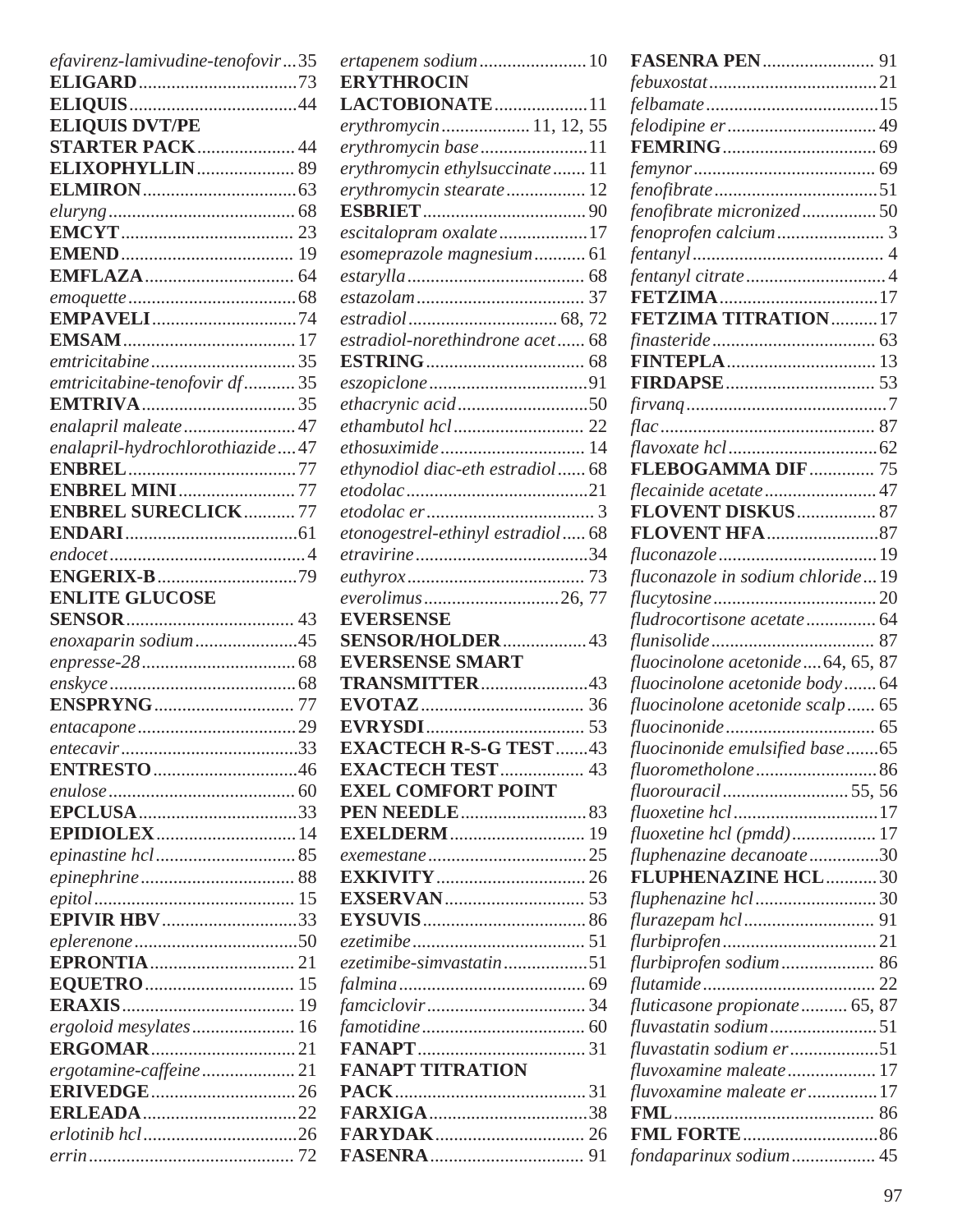| FOSAMAX PLUS D 82              |  |
|--------------------------------|--|
| <b>FOSAMPRENAVIR</b>           |  |
|                                |  |
| fosfomycin tromethamine7       |  |
| fosinopril sodium 47           |  |
| fosinopril sodium-hctz 47      |  |
| fosphenytoin sodium 15         |  |
|                                |  |
|                                |  |
| FREESTYLE INSULINX             |  |
|                                |  |
| <b>FREESTYLE LIBRE 14 DAY</b>  |  |
|                                |  |
| <b>FREESTYLE LIBRE 14 DAY</b>  |  |
|                                |  |
| <b>FREESTYLE LIBRE</b>         |  |
|                                |  |
| <b>FREESTYLE LIBRE</b>         |  |
| SENSOR SYSTEM43                |  |
| <b>FREESTYLE LITE TEST  43</b> |  |
| <b>FREESTYLE PRECISION</b>     |  |
|                                |  |
| FREESTYLE TEST 43              |  |
|                                |  |
|                                |  |
|                                |  |
|                                |  |
|                                |  |
|                                |  |
|                                |  |
| galantamine hydrobromide16     |  |
| galantamine hydrobromide er 16 |  |
| <b>GAMMAGARD</b> 75            |  |
| <b>GAMMAGARD S/D LESS</b>      |  |
| $IGA$                          |  |
|                                |  |
| <b>GAMMAPLEX 75</b>            |  |
| <b>GAMUNEX-C</b> 75            |  |
|                                |  |
|                                |  |
|                                |  |
|                                |  |
|                                |  |
| gavilyte-n with flavor pack 60 |  |
|                                |  |
|                                |  |
|                                |  |
|                                |  |
|                                |  |
|                                |  |
| <b>GENOTROPIN MINIQUICK.66</b> |  |
|                                |  |

| <b>GLATIRAMER ACETATE54</b>     |  |
|---------------------------------|--|
|                                 |  |
|                                 |  |
| <b>GLEOSTINE</b> 22             |  |
|                                 |  |
|                                 |  |
|                                 |  |
| glipizide-metformin hcl39       |  |
| <b>GLOBAL ALCOHOL PREP</b>      |  |
|                                 |  |
| <b>GLUCAGEN HYPOKIT 40</b>      |  |
| <b>GLUCAGON EMERGENCY. 40</b>   |  |
|                                 |  |
| glyburide micronized 38         |  |
| glyburide-metformin39           |  |
| glycopyrrolate59                |  |
| <b>GLYXAMBI</b> 38              |  |
| granisetron hcl 19              |  |
| griseofulvin microsize 20       |  |
| griseofulvin ultramicrosize 20  |  |
|                                 |  |
| guanfacine hcl er53             |  |
| <b>GUANIDINE HCL 21</b>         |  |
| <b>GUARDIAN CONNECT</b>         |  |
| TRANSMITTER44                   |  |
| <b>GUARDIAN LINK 3</b>          |  |
| TRANSMITTER44                   |  |
| <b>GUARDIAN REAL-TIME</b>       |  |
| <b>REPLACE PED  44</b>          |  |
| <b>GUARDIAN SENSOR (3)44</b>    |  |
| <b>GVOKE HYPOPEN 2-PACK. 39</b> |  |
|                                 |  |
|                                 |  |
| <b>HAEGARDA</b> 74              |  |
|                                 |  |
|                                 |  |
| halobetasol propionate 65       |  |
|                                 |  |
|                                 |  |
| haloperidol decanoate 30        |  |
| haloperidol lactate30           |  |
|                                 |  |
|                                 |  |
| heparin sodium (porcine)45      |  |
|                                 |  |

| <b>HUMALOG JUNIOR</b><br><b>HUMALOG KWIKPEN 40</b><br><b>HUMALOG MIX 50/50  40</b><br><b>HUMALOG MIX 50/50</b> |  |
|----------------------------------------------------------------------------------------------------------------|--|
|                                                                                                                |  |
|                                                                                                                |  |
|                                                                                                                |  |
|                                                                                                                |  |
|                                                                                                                |  |
|                                                                                                                |  |
|                                                                                                                |  |
|                                                                                                                |  |
| <b>HUMALOG MIX 75/25  40</b>                                                                                   |  |
|                                                                                                                |  |
| <b>HUMALOG MIX 75/25</b>                                                                                       |  |
|                                                                                                                |  |
|                                                                                                                |  |
| <b>HUMIRA PEDIATRIC</b>                                                                                        |  |
| <b>CROHNS START</b> 77,78                                                                                      |  |
|                                                                                                                |  |
| <b>HUMIRA PEN-CD/UC/HS</b>                                                                                     |  |
|                                                                                                                |  |
| <b>HUMIRA PEN-PEDIATRIC</b>                                                                                    |  |
|                                                                                                                |  |
| <b>HUMIRA PEN-PS/UV/ADOL</b>                                                                                   |  |
|                                                                                                                |  |
| <b>HUMIRA PEN-PSOR/UVEIT</b>                                                                                   |  |
|                                                                                                                |  |
|                                                                                                                |  |
| HUMULIN 70/30 KWIKPEN40                                                                                        |  |
| <b>HUMULIN N41</b>                                                                                             |  |
| <b>HUMULIN N KWIKPEN41</b>                                                                                     |  |
| <b>HUMULIN R</b> 41                                                                                            |  |
|                                                                                                                |  |
|                                                                                                                |  |
| <b>HUMULIN R U-500</b>                                                                                         |  |
| (CONCENTRATED)41                                                                                               |  |
| <b>HUMULIN R U-500</b>                                                                                         |  |
|                                                                                                                |  |
| hydralazine hcl52                                                                                              |  |
| hydrochlorothiazide50                                                                                          |  |
| hydrocodone-acetaminophen4                                                                                     |  |
| hydrocodone-ibuprofen4                                                                                         |  |
|                                                                                                                |  |
| hydrocortisone (perianal)56                                                                                    |  |
| hydrocortisone butyrate65                                                                                      |  |
|                                                                                                                |  |
| hydrocortisone-acetic acid 87                                                                                  |  |
|                                                                                                                |  |
| hydroxychloroquine sulfate28                                                                                   |  |
| hydroxyprogesterone caproate72                                                                                 |  |
|                                                                                                                |  |
| hydroxyzine hcl37                                                                                              |  |
| hydroxyzine pamoate 87                                                                                         |  |
| <b>HYPODERMIC NEEDLE83</b>                                                                                     |  |
|                                                                                                                |  |
| ibandronate sodium 82                                                                                          |  |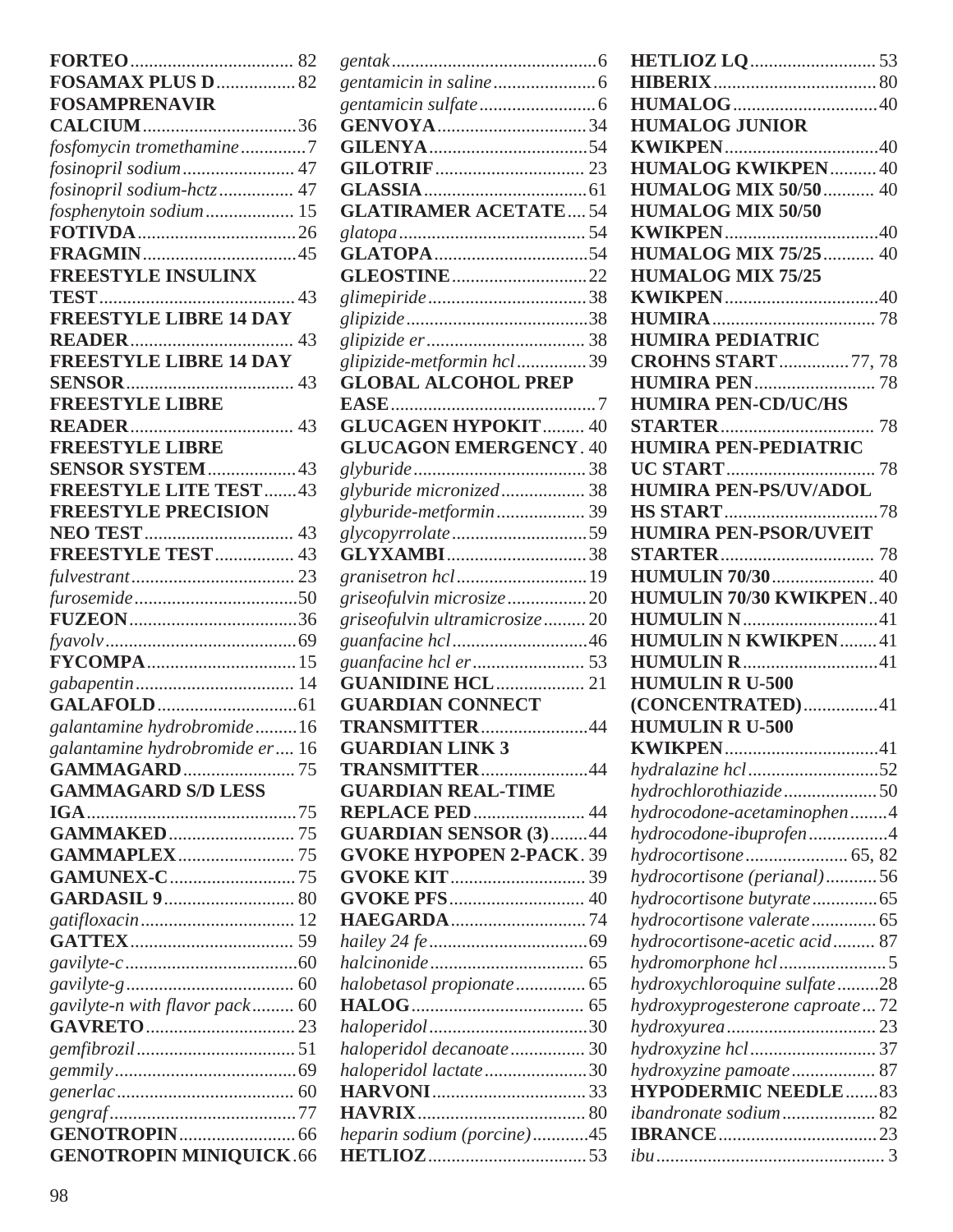| <b>ICATIBANT ACETATE  74</b>     |  |
|----------------------------------|--|
|                                  |  |
|                                  |  |
|                                  |  |
|                                  |  |
|                                  |  |
|                                  |  |
| <i>imatinib mesylate</i> 26      |  |
|                                  |  |
| imipenem-cilastatin10            |  |
| <i>imipramine hcl</i> 18         |  |
|                                  |  |
| <b>IMOVAX RABIES</b> 80          |  |
|                                  |  |
|                                  |  |
|                                  |  |
|                                  |  |
|                                  |  |
| <b>INCRUSE ELLIPTA  88</b>       |  |
|                                  |  |
| indomethacin3                    |  |
|                                  |  |
|                                  |  |
|                                  |  |
|                                  |  |
|                                  |  |
|                                  |  |
|                                  |  |
|                                  |  |
| <b>INSULIN LISPRO</b> 41         |  |
| <b>INSULIN LISPRO (1 UNIT</b>    |  |
|                                  |  |
| insulin lispro junior kwikpen 41 |  |
| insulin lispro prot & lispro 41  |  |
| <b>INSUPEN SENSITIVE  83</b>     |  |
| <b>INTELENCE</b> 35              |  |
|                                  |  |
|                                  |  |
|                                  |  |
|                                  |  |
|                                  |  |
| <b>INVEGA HAFYERA</b> 31         |  |
| <b>INVEGA SUSTENNA</b> 31        |  |
| <b>INVEGA TRINZA</b> 31          |  |
|                                  |  |
| <b>INVIRASE</b> 36               |  |
|                                  |  |
|                                  |  |
| ipratropium bromide88            |  |
| ipratropium-albuterol 88         |  |
|                                  |  |
| irbesartan-hydrochlorothiazide46 |  |
|                                  |  |
|                                  |  |
|                                  |  |

| <b>ISOLYTE-P IN D5W</b> 59     |  |
|--------------------------------|--|
| <b>ISOLYTE-S PH 7.4</b> 56     |  |
|                                |  |
|                                |  |
| isosorbide dinitrate 52        |  |
| isosorbide mononitrate52       |  |
|                                |  |
| isosorbide mononitrate er 52   |  |
|                                |  |
|                                |  |
|                                |  |
|                                |  |
|                                |  |
|                                |  |
|                                |  |
|                                |  |
| <b>JANUMET XR40</b>            |  |
|                                |  |
| <b>JARDIANCE</b> 38            |  |
|                                |  |
| JENTADUETO  40                 |  |
| <b>JENTADUETO XR 40</b>        |  |
|                                |  |
|                                |  |
|                                |  |
|                                |  |
|                                |  |
|                                |  |
|                                |  |
|                                |  |
|                                |  |
|                                |  |
|                                |  |
|                                |  |
|                                |  |
|                                |  |
| kcl in dextrose-nacl57         |  |
| <b>KCL-LACTATED</b>            |  |
| <b>RINGERS-D5W</b> 57          |  |
|                                |  |
|                                |  |
|                                |  |
|                                |  |
| ketoconazole 20                |  |
|                                |  |
|                                |  |
| ketorolac tromethamine3, 86    |  |
|                                |  |
|                                |  |
|                                |  |
|                                |  |
|                                |  |
| <b>KISQALI (200 MG DOSE)26</b> |  |
| KISQALI (400 MG DOSE)26        |  |
| <b>KISQALI (600 MG DOSE)26</b> |  |

| KISQALI FEMARA (400 MG            |  |
|-----------------------------------|--|
|                                   |  |
| KISQALI FEMARA (600 MG            |  |
|                                   |  |
| <b>KISQALI FEMARA(200 MG</b>      |  |
|                                   |  |
|                                   |  |
|                                   |  |
| klor-con m1057                    |  |
| klor-con m1557                    |  |
| klor-con m2057                    |  |
|                                   |  |
|                                   |  |
|                                   |  |
|                                   |  |
| <b>KRINTAFEL28</b>                |  |
|                                   |  |
|                                   |  |
|                                   |  |
|                                   |  |
|                                   |  |
| lamivudine 33, 35                 |  |
| lamivudine-zidovudine35           |  |
| lamotrigine15,38                  |  |
| lamotrigine starter kit-blue15    |  |
| lamotrigine starter kit-green15   |  |
| lamotrigine starter kit-orange 15 |  |
|                                   |  |
|                                   |  |
|                                   |  |
| <b>LANTUS SOLOSTAR 41</b>         |  |
|                                   |  |
| lapatinib ditosylate 26           |  |
|                                   |  |
|                                   |  |
|                                   |  |
|                                   |  |
|                                   |  |
|                                   |  |
|                                   |  |
|                                   |  |
| ledipasvir-sofosbuvir 33          |  |
|                                   |  |
|                                   |  |
|                                   |  |
| <b>LENVIMA (10 MG DAILY</b>       |  |
|                                   |  |
| <b>LENVIMA (12 MG DAILY</b>       |  |
|                                   |  |
| <b>LENVIMA (14 MG DAILY</b>       |  |
|                                   |  |
| <b>LENVIMA (18 MG DAILY</b>       |  |
|                                   |  |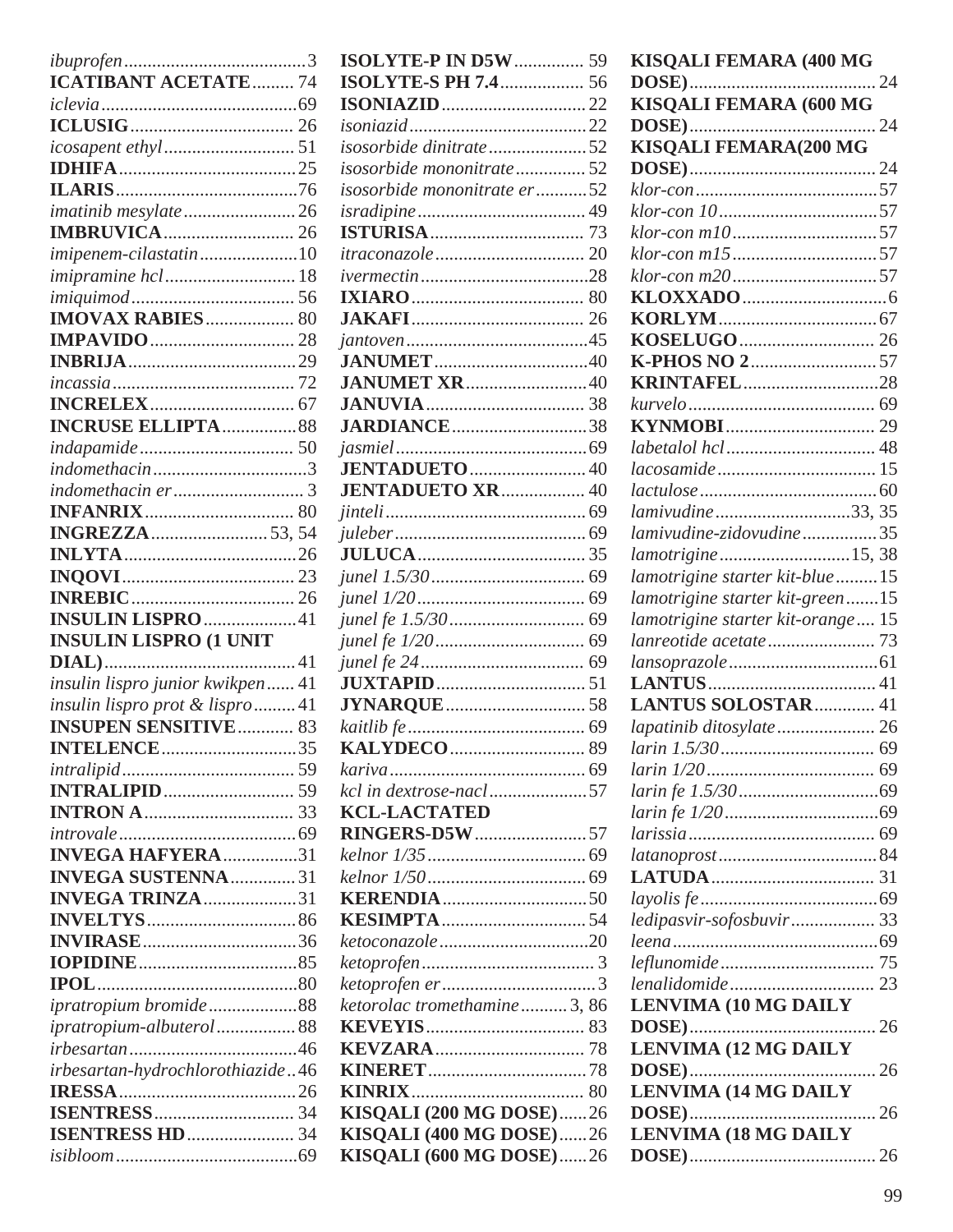| <b>LENVIMA (20 MG DAILY</b>      | I       |
|----------------------------------|---------|
|                                  | I       |
| <b>LENVIMA (24 MG DAILY</b>      | l       |
|                                  | l       |
| <b>LENVIMA (4 MG DAILY</b>       | l       |
|                                  | l       |
| <b>LENVIMA (8 MG DAILY</b>       | I       |
|                                  | l       |
|                                  | l       |
|                                  | l       |
| leucovorin calcium24, 28         | l       |
| LEUKERAN22                       | l       |
|                                  | l       |
|                                  | l       |
| levalbuterol hcl 88              | $\iota$ |
| levalbuterol tartrate88          | I       |
| <i>levetiracetam</i> 13          | L       |
|                                  | I       |
|                                  | I       |
|                                  | L       |
| levocetirizine dihydrochloride87 | N       |
|                                  | I       |
| levofloxacin in d5w 12           | N       |
|                                  | I       |
| levonorgest-eth est & eth est69  | N       |
| levonorgest-eth estrad 91-day 69 | lı      |
| levonorgestrel-ethinyl estrad 69 | L       |
| levonorg-eth estrad triphasic69  | l       |
|                                  | ly      |
| levorphanol tartrate4            | L       |
|                                  | L       |
| levothyroxine sodium73           | ly      |
|                                  | n       |
|                                  | $\eta$  |
|                                  | $\eta$  |
|                                  | $\eta$  |
|                                  | $\eta$  |
| lidocaine hcl urethral/mucosal5  | N       |
|                                  | N       |
| lidocaine-prilocaine5            | $\eta$  |
|                                  | N       |
|                                  | N       |
|                                  | $\eta$  |
|                                  | $\eta$  |
|                                  | N       |
| lisinopril-hydrochlorothiazide47 | $\eta$  |
| <b>LITETOUCH PEN</b>             | $\eta$  |
|                                  | $\eta$  |
|                                  | N       |
| lithium carbonate38              | N       |
| lithium carbonate er 38          | $\eta$  |
|                                  | $\eta$  |

| LIVTENCITY33                  |  |
|-------------------------------|--|
|                               |  |
|                               |  |
| lopinavir-ritonavir36         |  |
|                               |  |
| lorazepam intensol 37         |  |
| LORBRENA27                    |  |
|                               |  |
| losartan potassium46          |  |
| losartan potassium-hctz46     |  |
| loteprednol etabonate 86      |  |
|                               |  |
|                               |  |
| loxapine succinate30          |  |
|                               |  |
|                               |  |
|                               |  |
|                               |  |
|                               |  |
| <b>LUPRON DEPOT (1-</b>       |  |
|                               |  |
| <b>LUPRON DEPOT (3-</b>       |  |
|                               |  |
| <b>LUPRON DEPOT (4-</b>       |  |
|                               |  |
|                               |  |
|                               |  |
|                               |  |
|                               |  |
|                               |  |
|                               |  |
|                               |  |
| magnesium sulfate  57         |  |
|                               |  |
| maprotiline hcl17             |  |
|                               |  |
|                               |  |
| <b>MARPLAN</b> 17             |  |
| <b>MATULANE</b> 22            |  |
|                               |  |
| <b>MAVYRET</b> 33             |  |
|                               |  |
|                               |  |
| meclofenamate sodium3         |  |
|                               |  |
| medroxyprogesterone acetate72 |  |
| mefloquine hcl28              |  |
| megestrol acetate 72          |  |
| <b>MEKINIST</b> 27            |  |
| <b>MEKTOVI</b> 27             |  |
|                               |  |
|                               |  |

| memantine hcl er16                |  |
|-----------------------------------|--|
|                                   |  |
|                                   |  |
|                                   |  |
| <b>MENQUADFI</b> 80               |  |
|                                   |  |
|                                   |  |
| mercaptopurine23                  |  |
|                                   |  |
|                                   |  |
|                                   |  |
| mesalamine-cleanser 81            |  |
|                                   |  |
| metformin hcl39                   |  |
| metformin hcl er39                |  |
|                                   |  |
|                                   |  |
| methenamine hippurate7            |  |
|                                   |  |
| methocarbamol91                   |  |
|                                   |  |
| methotrexate sodium74,78          |  |
| methotrexate sodium (pf)78        |  |
| methoxsalen rapid56               |  |
| methscopolamine bromide59         |  |
|                                   |  |
| methylergonovine maleate83        |  |
| methylphenidate hcl53             |  |
| methylphenidate hcl er53          |  |
| methylphenidate hcl er (cd) 53    |  |
| methylphenidate hcl er (la)53     |  |
|                                   |  |
| methylprednisolone acetate21      |  |
| methylprednisolone sodium succ 65 |  |
|                                   |  |
|                                   |  |
| metoprolol succinate er 48        |  |
| metoprolol tartrate48             |  |
| metoprolol-hydrochlorothiazide.48 |  |
|                                   |  |
|                                   |  |
|                                   |  |
|                                   |  |
| micafungin sodium20               |  |
|                                   |  |
|                                   |  |
|                                   |  |
| microgestin 24 fe 70              |  |
| microgestin fe 1.5/30 70          |  |
|                                   |  |
| midodrine hcl46                   |  |
|                                   |  |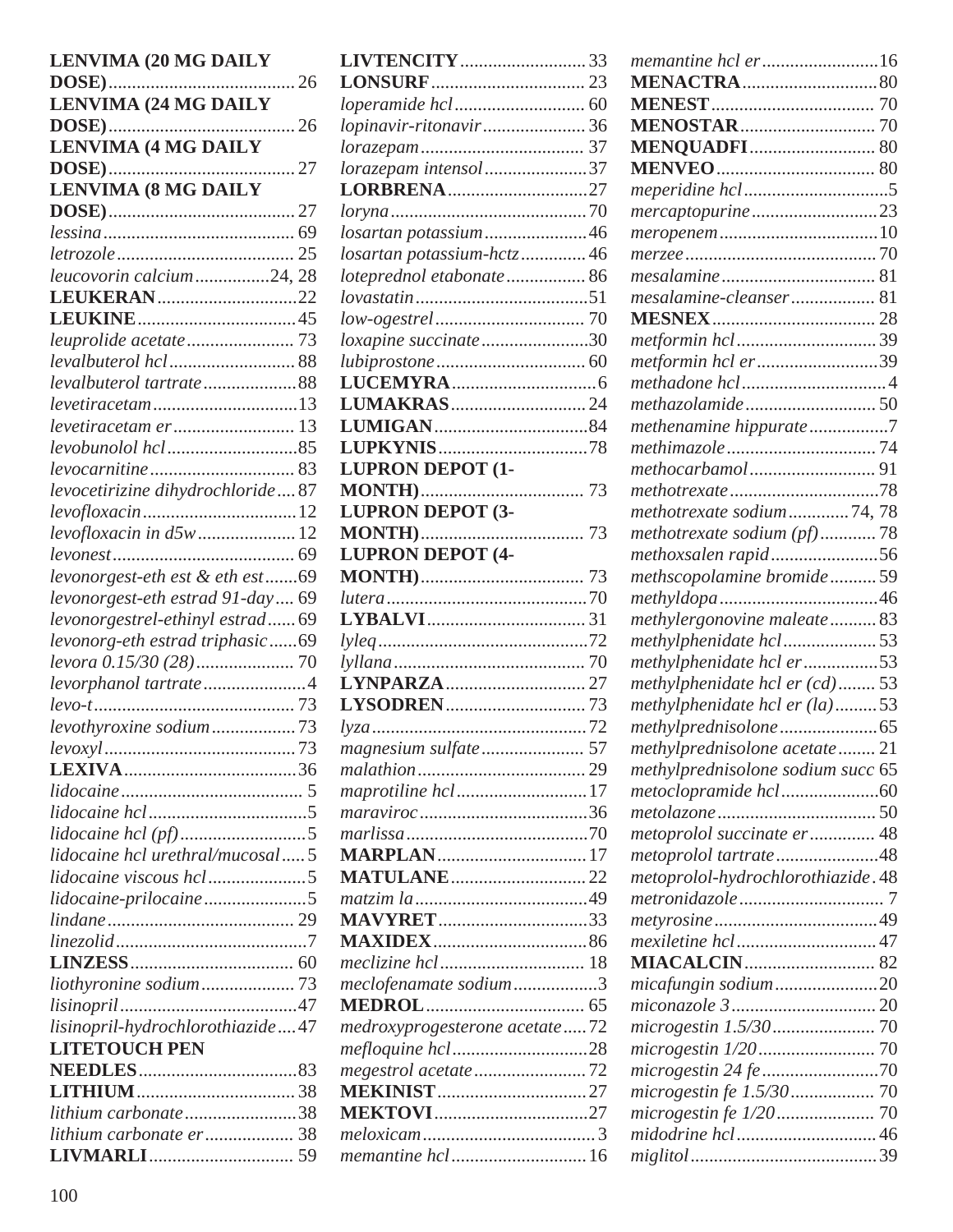| minocycline hcl  13             |  |
|---------------------------------|--|
|                                 |  |
| mirtazapine  16                 |  |
|                                 |  |
|                                 |  |
|                                 |  |
|                                 |  |
|                                 |  |
| molindone hcl30                 |  |
| mometasone furoate  65, 91      |  |
| mondoxyne nl  13                |  |
| <b>MONOJECT</b>                 |  |
| <b>HYPODERMIC NEEDLE83</b>      |  |
| <b>MONOJECT INSULIN</b>         |  |
|                                 |  |
| montelukast sodium 88           |  |
|                                 |  |
| morphine sulfate (concentrate)5 |  |
| morphine sulfate $(pt)$ 5       |  |
| morphine sulfate er4            |  |
|                                 |  |
|                                 |  |
|                                 |  |
| moxifloxacin hcl12              |  |
| moxifloxacin hcl in nacl12      |  |
|                                 |  |
| MULPLETA45                      |  |
|                                 |  |
|                                 |  |
|                                 |  |
| mycophenolate mofetil78,79      |  |
| mycophenolate sodium79          |  |
|                                 |  |
|                                 |  |
|                                 |  |
| nafcillin sodium 10             |  |
|                                 |  |
|                                 |  |
|                                 |  |
| <b>NAMENDA XR TITRATION</b>     |  |
|                                 |  |
|                                 |  |
|                                 |  |
|                                 |  |
| naproxen sodium3                |  |
|                                 |  |
|                                 |  |
|                                 |  |
|                                 |  |
|                                 |  |
| <b>NAYZILAM</b> 14              |  |

| nefazodone hcl 17                 |  |
|-----------------------------------|--|
|                                   |  |
| neomycin-bacitracin zn-           |  |
| polymyx                           |  |
| neomycin-polymyxin-dexameth86     |  |
| neomycin-polymyxin-gramicidin 85  |  |
| neomycin-polymyxin-hc7, 87        |  |
| <b>NERLYNX</b> 27                 |  |
|                                   |  |
|                                   |  |
|                                   |  |
| nevirapine er35                   |  |
|                                   |  |
|                                   |  |
|                                   |  |
| niacin (antihyperlipidemic)51     |  |
| niacin er (antihyperlipidemic) 51 |  |
|                                   |  |
| nicardipine hcl49                 |  |
|                                   |  |
|                                   |  |
|                                   |  |
| nifedipine er osmotic release49   |  |
|                                   |  |
|                                   |  |
|                                   |  |
|                                   |  |
|                                   |  |
|                                   |  |
|                                   |  |
| nitrofurantoin macrocrystal8      |  |
| nitrofurantoin monohyd macro8     |  |
|                                   |  |
|                                   |  |
| norethin ace-eth estrad-fe 70     |  |
|                                   |  |
| norethindrone acetate72           |  |
| norethindrone acet-ethinyl est70  |  |
| norethindrone-eth estradiol70     |  |
| norethin-eth estradiol-fe 70      |  |
| norgestimate-eth estradiol70      |  |
| norgestim-eth estrad triphasic70  |  |
| NORPACE CR47                      |  |
|                                   |  |
|                                   |  |
|                                   |  |
|                                   |  |
|                                   |  |
|                                   |  |
|                                   |  |
|                                   |  |
|                                   |  |

| <b>NUEDEXTA</b> 54            |  |
|-------------------------------|--|
|                               |  |
|                               |  |
|                               |  |
|                               |  |
|                               |  |
|                               |  |
|                               |  |
|                               |  |
| nystatin-triamcinolone 20     |  |
|                               |  |
|                               |  |
|                               |  |
|                               |  |
| octreotide acetate 73         |  |
|                               |  |
|                               |  |
|                               |  |
|                               |  |
| olanzapine 31, 32             |  |
| olanzapine-fluoxetine hcl38   |  |
| olmesartan medoxomil47        |  |
| olmesartan medoxomil-hctz47   |  |
| olopatadine hcl 85, 87        |  |
|                               |  |
| omega-3-acid ethyl esters51   |  |
|                               |  |
|                               |  |
|                               |  |
|                               |  |
| <b>ONETOUCH ULTRA 2 44</b>    |  |
| <b>ONETOUCH ULTRA MINI 44</b> |  |
| <b>ONETOUCH ULTRALINK44</b>   |  |
| <b>ONETOUCH VERIO  44</b>     |  |
| <b>ONETOUCH VERIO FLEX</b>    |  |
|                               |  |
| <b>ONETOUCH VERIO IO</b>      |  |
|                               |  |
|                               |  |
|                               |  |
| <b>OPTIUM TEST44</b>          |  |
| <b>OPTIUMEZ TEST  44</b>      |  |
|                               |  |
|                               |  |
|                               |  |
| <b>ORENCIA CLICKJECT  76</b>  |  |
| <b>ORENITRAM</b> 90           |  |
|                               |  |
|                               |  |
|                               |  |
|                               |  |
|                               |  |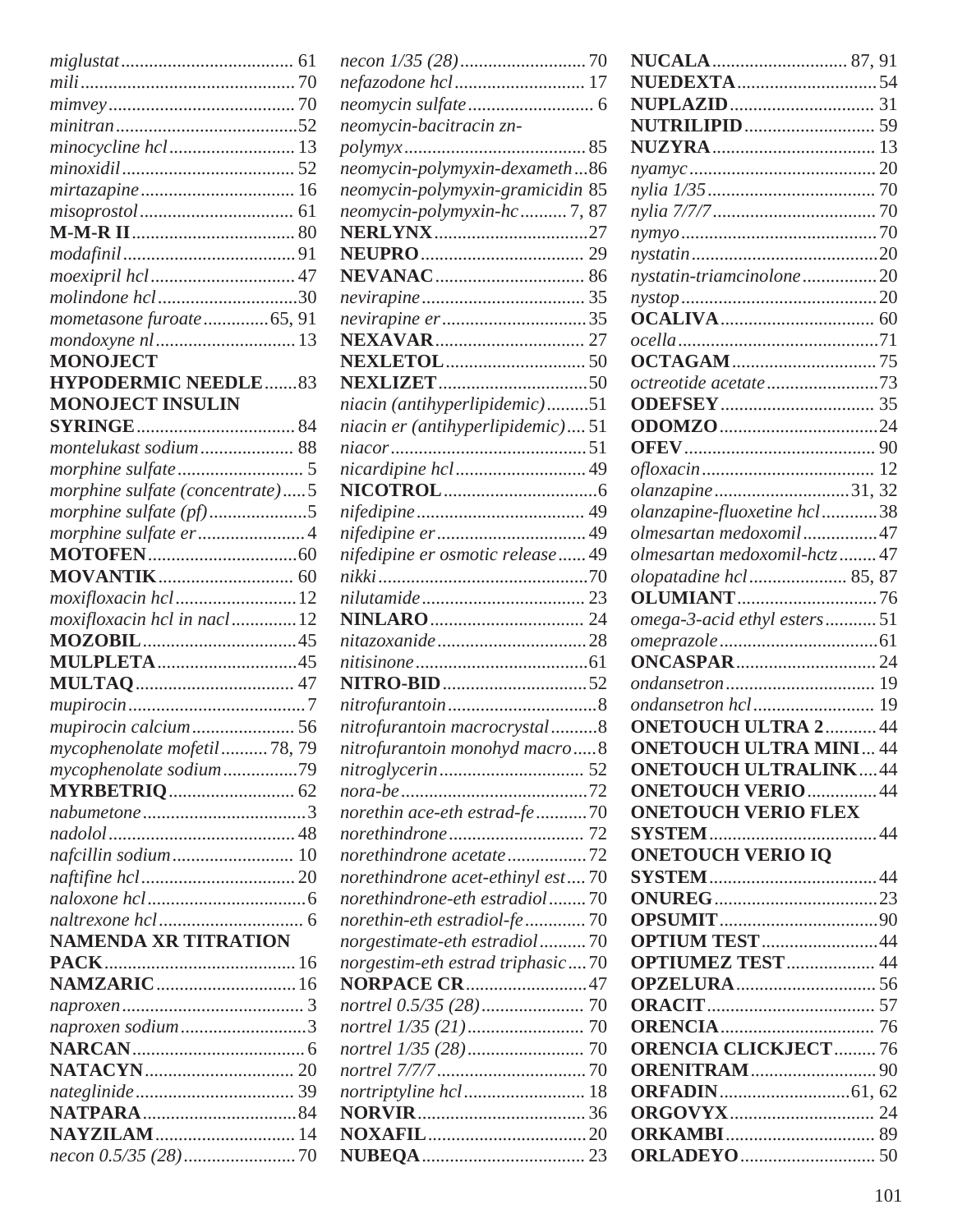| orphenadrine citrate er91                                                                                  |  |
|------------------------------------------------------------------------------------------------------------|--|
|                                                                                                            |  |
| oseltamivir phosphate36, 37                                                                                |  |
|                                                                                                            |  |
|                                                                                                            |  |
|                                                                                                            |  |
| oxacillin sodium10                                                                                         |  |
| oxacillin sodium in dextrose  10                                                                           |  |
|                                                                                                            |  |
|                                                                                                            |  |
|                                                                                                            |  |
|                                                                                                            |  |
|                                                                                                            |  |
|                                                                                                            |  |
|                                                                                                            |  |
|                                                                                                            |  |
| oxybutynin chloride er 62                                                                                  |  |
|                                                                                                            |  |
|                                                                                                            |  |
| oxycodone-acetaminophen5                                                                                   |  |
| oxycodone-aspirin5                                                                                         |  |
|                                                                                                            |  |
| <b>OZEMPIC (0.25 OR 0.5</b>                                                                                |  |
|                                                                                                            |  |
| OZEMPIC (1 MG/DOSE)39                                                                                      |  |
| paliperidone er32                                                                                          |  |
|                                                                                                            |  |
|                                                                                                            |  |
|                                                                                                            |  |
|                                                                                                            |  |
|                                                                                                            |  |
| paroxetine hcl 18, 38                                                                                      |  |
|                                                                                                            |  |
| <b>PASER</b>                                                                                               |  |
|                                                                                                            |  |
|                                                                                                            |  |
|                                                                                                            |  |
| peg 3350-kcl-na bicarb-nacl61                                                                              |  |
|                                                                                                            |  |
| peg-3350/electrolytes/ascorbat61                                                                           |  |
|                                                                                                            |  |
|                                                                                                            |  |
|                                                                                                            |  |
| peg-kcl-nacl-nasulf-na asc-c61                                                                             |  |
|                                                                                                            |  |
|                                                                                                            |  |
|                                                                                                            |  |
|                                                                                                            |  |
| penicillin g pot in dextrose  11                                                                           |  |
| penicillin g potassium11                                                                                   |  |
|                                                                                                            |  |
|                                                                                                            |  |
|                                                                                                            |  |
|                                                                                                            |  |
| penicillin g sodium11<br>penicillin v potassium 11<br>pentamidine isethionate28<br>perindopril erbumine 47 |  |

|                                    | P              |
|------------------------------------|----------------|
|                                    | P              |
|                                    | Ί              |
| perphenazine-amitriptyline18       | P              |
|                                    | C              |
| phenelzine sulfate17               | P              |
| phenobarbital14                    | P              |
| phenoxybenzamine hcl46             | Ί              |
|                                    | P              |
| phenytoin sodium extended15        | C              |
|                                    | P              |
| pilocarpine hcl 55, 85             | P              |
|                                    | P              |
|                                    | $\overline{p}$ |
|                                    | $\overline{p}$ |
|                                    | $\overline{p}$ |
| pioglitazone hcl 39                | $\overline{p}$ |
| pioglitazone hcl-glimepiride40     | P              |
| pioglitazone hcl-metformin hcl40   | P              |
| piperacillin sod-tazobactam so11   | $\overline{p}$ |
| PIQRAY (200 MG DAILY               | P              |
|                                    | P              |
| PIQRAY (250 MG DAILY               | I              |
|                                    | $\overline{p}$ |
| PIQRAY (300 MG DAILY               | $\overline{p}$ |
|                                    | P              |
|                                    | P              |
|                                    | $\mathbf P$    |
|                                    | P              |
| PLASMA-LYTE 148  57                | P              |
| PLASMA-LYTE A  57                  | $\overline{p}$ |
|                                    | P              |
|                                    | $\overline{p}$ |
|                                    | $\overline{p}$ |
|                                    | $\overline{p}$ |
| polymyxin b-trimethoprim85         | P              |
| <b>POMALYST</b> 23                 | P              |
|                                    | P              |
|                                    | P              |
| potassium chloride57               | $\overline{p}$ |
| potassium chloride crys er57       | $\overline{p}$ |
| potassium chloride er 57           | P              |
| potassium chloride in dextrose  57 | P              |
| potassium chloride in nacl57       | P              |
|                                    | P              |
|                                    | $\overline{p}$ |
|                                    | P              |
| pramipexole dihydrochloride29      | $\overline{p}$ |
|                                    | $\overline{p}$ |
| pravastatin sodium51               | $\overline{p}$ |
|                                    | $\overline{p}$ |
|                                    | $\overline{p}$ |
|                                    |                |

| PRECISION PCX44                   |  |
|-----------------------------------|--|
| <b>PRECISION PCX PLUS</b>         |  |
|                                   |  |
| <b>PRECISION POINT OF</b>         |  |
|                                   |  |
|                                   |  |
| PRECISION SOF-TACT                |  |
|                                   |  |
|                                   |  |
| PRECISION XTRA BLOOD              |  |
|                                   |  |
|                                   |  |
|                                   |  |
|                                   |  |
|                                   |  |
|                                   |  |
| prednisolone acetate86            |  |
| prednisolone sodium phosphate. 65 |  |
| PREDNISOLONE SODIUM               |  |
| <b>PHOSPHATE</b> 86               |  |
|                                   |  |
| <b>PREDNISONE INTENSOL 66</b>     |  |
|                                   |  |
| <b>PREFERRED PLUS</b>             |  |
| <b>INSULIN SYRINGE 84</b>         |  |
|                                   |  |
|                                   |  |
|                                   |  |
|                                   |  |
| PREMASOL57                        |  |
|                                   |  |
|                                   |  |
|                                   |  |
| PRENATAL PLUS IRON59              |  |
|                                   |  |
|                                   |  |
|                                   |  |
|                                   |  |
|                                   |  |
| PREZCOBIX36                       |  |
|                                   |  |
|                                   |  |
|                                   |  |
|                                   |  |
|                                   |  |
|                                   |  |
|                                   |  |
| <b>PROAIR RESPICLICK89</b>        |  |
|                                   |  |
| <b>PROCALAMINE59</b>              |  |
| prochlorperazine30                |  |
| prochlorperazine maleate30        |  |
|                                   |  |
|                                   |  |
|                                   |  |
|                                   |  |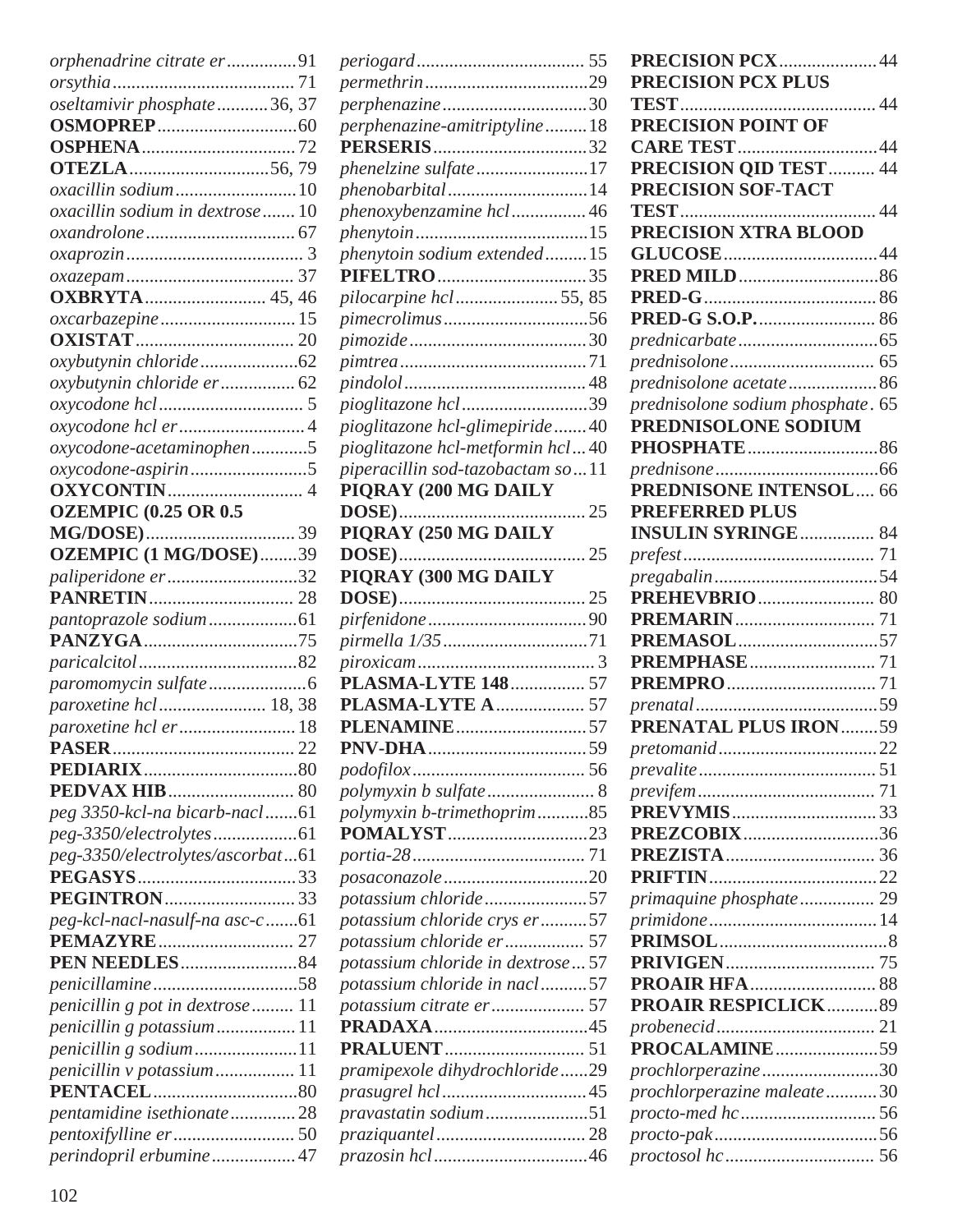| proctozone-hc56                 |             |
|---------------------------------|-------------|
| <b>PRODIGY NO CODING</b>        |             |
|                                 |             |
|                                 |             |
|                                 |             |
|                                 |             |
| <b>PROMACTA</b> 46              |             |
| promethazine hcl18              |             |
| promethegan 18                  |             |
| propafenone hcl 47              |             |
| propafenone hcl er47            |             |
|                                 |             |
| propranolol hcl 48              |             |
| propranolol hcl er48            |             |
| propranolol-hctz 48             |             |
|                                 |             |
|                                 |             |
|                                 |             |
|                                 |             |
| PTS PANELS GLUCOSE              |             |
|                                 | $\ldots$ 44 |
| <b>PULMICORT FLEXHALER88</b>    |             |
|                                 |             |
| <b>PURE COMFORT PEN</b>         |             |
|                                 |             |
|                                 |             |
|                                 |             |
| pyrazinamide22                  |             |
| pyridostigmine bromide22        |             |
| pyridostigmine bromide er21     |             |
|                                 |             |
|                                 |             |
|                                 |             |
| quetiapine fumarate32           |             |
| <b>QUICKTEK TEST  44</b>        |             |
|                                 |             |
| quinapril-hydrochlorothiazide47 |             |
| quinidine gluconate er 48       |             |
| quinidine sulfate48             |             |
|                                 |             |
|                                 |             |
|                                 |             |
|                                 |             |
|                                 |             |
|                                 |             |
| rasagiline mesylate30           |             |
|                                 |             |
|                                 |             |
| RECOMBIVAX HB 81                |             |
|                                 |             |
|                                 |             |
|                                 |             |
|                                 |             |

| <b>RELENZA DISKHALER37</b>   |  |
|------------------------------|--|
|                              |  |
| <b>RELION BLOOD GLUCOSE</b>  |  |
|                              |  |
| <b>RELION CONFIRM/MICRO</b>  |  |
|                              |  |
| <b>RELION INSULIN</b>        |  |
|                              |  |
| <b>RELI-ON INSULIN</b>       |  |
|                              |  |
|                              |  |
| <b>RELION PRIME TEST 44</b>  |  |
| <b>RELION ULTIMA TEST44</b>  |  |
|                              |  |
|                              |  |
|                              |  |
| <b>REPATHA PUSHTRONEX</b>    |  |
|                              |  |
| <b>REPATHA SURECLICK52</b>   |  |
|                              |  |
| <b>RESTASIS MULTIDOSE 85</b> |  |
| <b>RETACRIT</b> 46           |  |
|                              |  |
| <b>RETEVMO</b> 24            |  |
|                              |  |
|                              |  |
| <b>REYATAZ</b> 36            |  |
|                              |  |
|                              |  |
| <b>RIBAVIRIN34</b>           |  |
|                              |  |
|                              |  |
|                              |  |
|                              |  |
|                              |  |
| rimantadine hcl37            |  |
|                              |  |
|                              |  |
| risedronate sodium 82        |  |
| <b>RISPERDAL CONSTA32</b>    |  |
| risperidone32                |  |
|                              |  |
|                              |  |
| rivastigmine tartrate 16     |  |
|                              |  |
| rizatriptan benzoate 21      |  |
|                              |  |
|                              |  |
| ropinirole hcl er29          |  |
|                              |  |
| rosuvastatin calcium51       |  |
|                              |  |
|                              |  |
|                              |  |
|                              |  |
| <b>ROZLYTREK27</b>           |  |

| sapropterin dihydrochloride62  |  |
|--------------------------------|--|
|                                |  |
| <b>SAVELLA TITRATION</b>       |  |
|                                |  |
|                                |  |
|                                |  |
| <b>SECUADO</b> 32              |  |
|                                |  |
| selenium sulfide 56            |  |
| <b>SEREVENT DISKUS 89</b>      |  |
| sertraline hcl 18              |  |
|                                |  |
|                                |  |
|                                |  |
|                                |  |
|                                |  |
|                                |  |
|                                |  |
|                                |  |
| sildenafil citrate90           |  |
|                                |  |
|                                |  |
| silver sulfadiazine 8          |  |
|                                |  |
|                                |  |
|                                |  |
|                                |  |
|                                |  |
|                                |  |
|                                |  |
|                                |  |
| <b>SKYRIZI (150 MG DOSE)76</b> |  |
| <b>SKYRIZI PEN 76</b>          |  |
| sodium chloride 58             |  |
| sodium fluoride58              |  |
| <b>SODIUM</b>                  |  |
| PHENYLBUTYRATE 62              |  |
| sodium polystyrene sulfonate58 |  |
| sofosbuvir-velpatasvir33       |  |
|                                |  |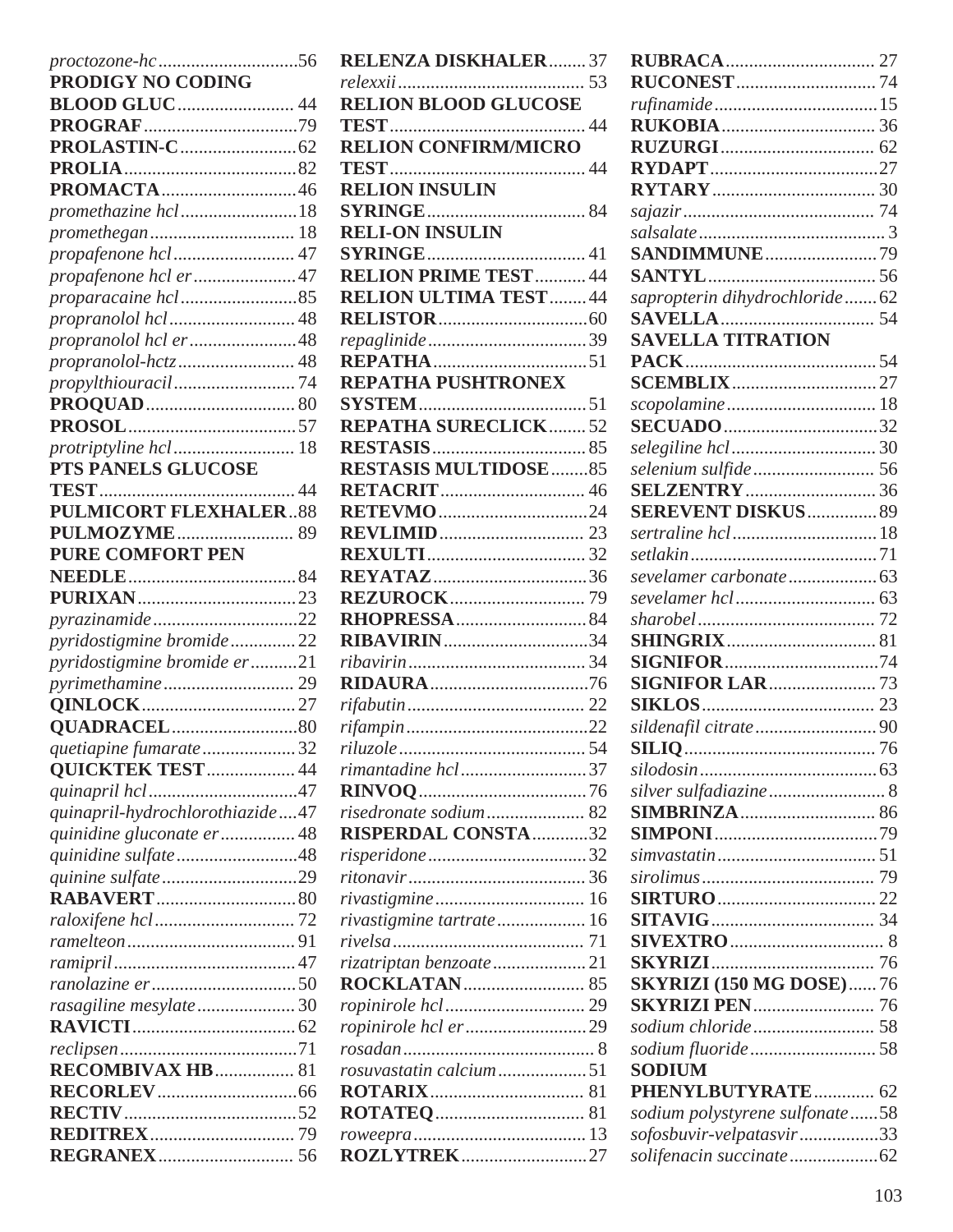| <b>SOMATULINE DEPOT  74</b>     |  |
|---------------------------------|--|
|                                 |  |
|                                 |  |
|                                 |  |
|                                 |  |
| <b>SPIRIVA HANDIHALER 88</b>    |  |
| <b>SPIRIVA RESPIMAT 88</b>      |  |
|                                 |  |
| spironolactone-hctz50           |  |
|                                 |  |
|                                 |  |
|                                 |  |
|                                 |  |
|                                 |  |
|                                 |  |
|                                 |  |
|                                 |  |
|                                 |  |
| STIOLTO RESPIMAT 90             |  |
|                                 |  |
| <b>STREPTOMYCIN SULFATE 6</b>   |  |
|                                 |  |
|                                 |  |
| <b>SULFACETAMIDE</b>            |  |
|                                 |  |
|                                 |  |
| sulfacetamide sodium12          |  |
| sulfacetamide sodium (acne) 56  |  |
| sulfacetamide sodium-sulfur56   |  |
| sulfacetamide-prednisolone86    |  |
|                                 |  |
| sulfamethoxazole-trimethoprim12 |  |
|                                 |  |
|                                 |  |
| sumatriptan succinate21         |  |
|                                 |  |
|                                 |  |
| <b>SUPREP BOWEL PREP KIT.58</b> |  |
| <b>SURE COMFORT PEN</b>         |  |
|                                 |  |
| <b>SURE-FINE PEN NEEDLES 84</b> |  |
|                                 |  |
| <b>SYMBICORT</b> 90             |  |
|                                 |  |
|                                 |  |
|                                 |  |
| <b>SYMLINPEN 120  39</b>        |  |
|                                 |  |
| <b>SYMPAZAN</b> 14              |  |
|                                 |  |
| SYNAGIS76,77                    |  |
|                                 |  |
|                                 |  |
|                                 |  |

| <b>SYNJARDY</b> 39                                                          |  |
|-----------------------------------------------------------------------------|--|
| <b>SYNJARDY XR</b> 39                                                       |  |
|                                                                             |  |
|                                                                             |  |
|                                                                             |  |
|                                                                             |  |
|                                                                             |  |
|                                                                             |  |
|                                                                             |  |
|                                                                             |  |
|                                                                             |  |
| <b>TAKHZYRO</b> 74                                                          |  |
|                                                                             |  |
|                                                                             |  |
| tamoxifen citrate 23                                                        |  |
|                                                                             |  |
|                                                                             |  |
|                                                                             |  |
|                                                                             |  |
| tarina fe 1/20 eq71                                                         |  |
|                                                                             |  |
| <b>TAVALISSE</b> 45                                                         |  |
|                                                                             |  |
|                                                                             |  |
|                                                                             |  |
|                                                                             |  |
|                                                                             |  |
|                                                                             |  |
|                                                                             |  |
|                                                                             |  |
| <b>TECHLITE INSULIN</b>                                                     |  |
|                                                                             |  |
| <b>TECHLITE PEN NEEDLES84</b>                                               |  |
|                                                                             |  |
|                                                                             |  |
|                                                                             |  |
| telmisartan-amlodipine50                                                    |  |
| telmisartan-hctz 47                                                         |  |
|                                                                             |  |
|                                                                             |  |
|                                                                             |  |
| tenofovir disoproxil fumarate  35                                           |  |
|                                                                             |  |
|                                                                             |  |
|                                                                             |  |
| terbutaline sulfate 89                                                      |  |
|                                                                             |  |
|                                                                             |  |
|                                                                             |  |
|                                                                             |  |
|                                                                             |  |
| terconazole20<br>teriparatide (recombinant) 82<br>testosterone enanthate 67 |  |

| <i>tetracycline hcl13</i>        |  |
|----------------------------------|--|
|                                  |  |
| <b>THALOMID</b> 23               |  |
|                                  |  |
| theophylline er 89, 90           |  |
| <i>thioridazine hcl</i> 30       |  |
|                                  |  |
|                                  |  |
|                                  |  |
|                                  |  |
|                                  |  |
|                                  |  |
|                                  |  |
|                                  |  |
|                                  |  |
|                                  |  |
| timolol maleate 21, 86           |  |
| timolol maleate (once-daily)86   |  |
| timolol maleate pf 86            |  |
|                                  |  |
|                                  |  |
| <b>TIVICAY PD34</b>              |  |
| tizanidine hcl 32                |  |
| TOBI PODHALER89                  |  |
|                                  |  |
|                                  |  |
|                                  |  |
| tobramycin-dexamethasone 87      |  |
| TOLBUTAMIDE39                    |  |
|                                  |  |
| tolmetin sodium3                 |  |
|                                  |  |
|                                  |  |
|                                  |  |
| tolterodine tartrate er 62       |  |
|                                  |  |
|                                  |  |
|                                  |  |
|                                  |  |
| toremifene citrate23             |  |
|                                  |  |
| <b>TOUJEO MAX SOLOSTAR41</b>     |  |
| <b>TOUJEO SOLOSTAR</b> 41        |  |
|                                  |  |
| TPN ELECTROLYTES59               |  |
|                                  |  |
| <b>TRADJENTA</b> 39              |  |
|                                  |  |
| tramadol-acetaminophen5          |  |
|                                  |  |
| trandolapril-verapamil hcl er 47 |  |
| tranexamic acid46                |  |
| tranylcypromine sulfate 17       |  |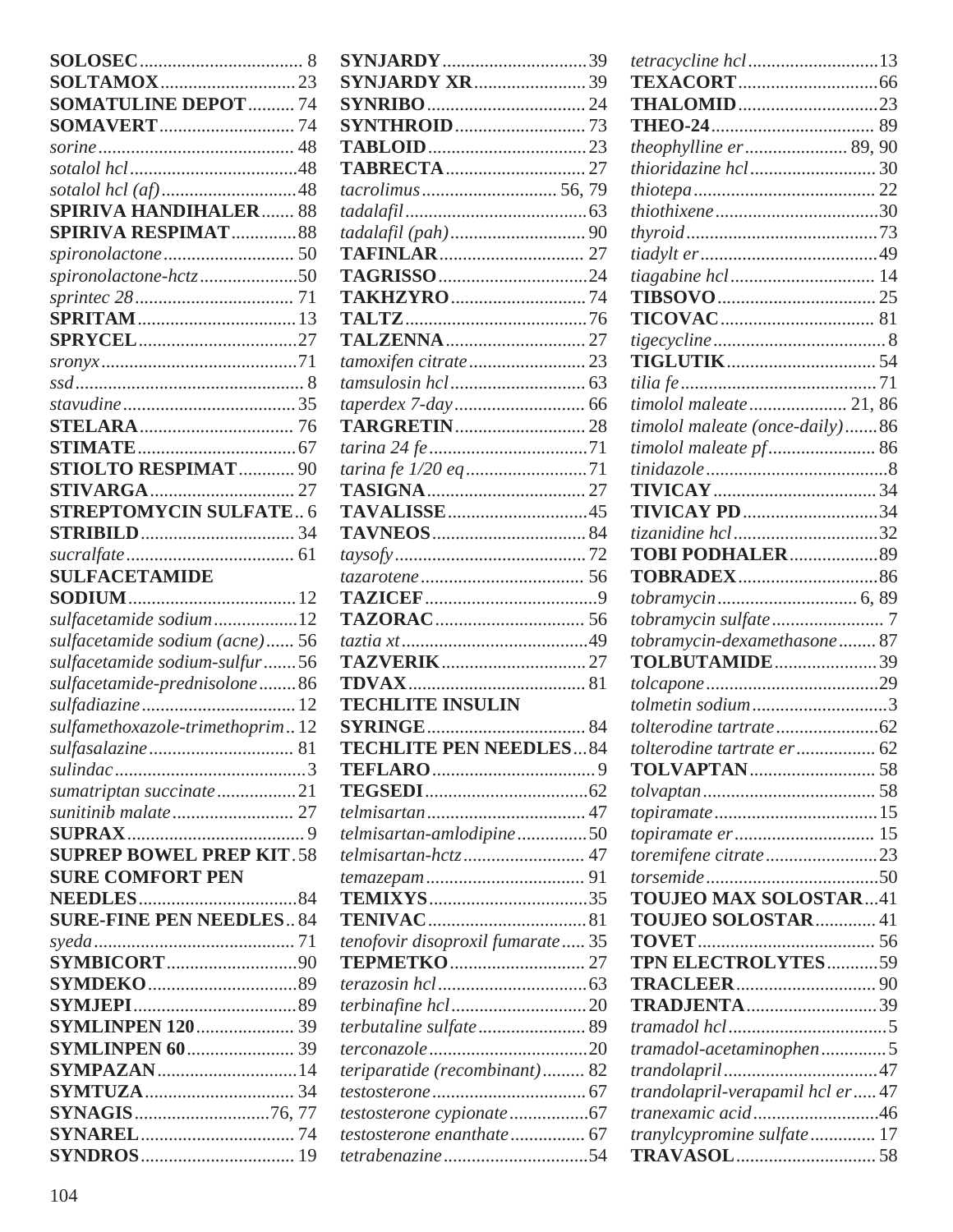| travoprost (bak free)84        |  |
|--------------------------------|--|
| trazodone hcl 18               |  |
| <b>TRECATOR</b> 22             |  |
| TRELEGY ELLIPTA 91             |  |
|                                |  |
|                                |  |
|                                |  |
| triamcinolone acetonide 55, 66 |  |
|                                |  |
| triamterene-hctz50             |  |
|                                |  |
|                                |  |
| <b>TRIENTINE HCL 58</b>        |  |
|                                |  |
| trifluoperazine hcl30          |  |
|                                |  |
|                                |  |
| trihexyphenidyl hcl29          |  |
| <b>TRIJARDY XR39</b>           |  |
|                                |  |
|                                |  |
|                                |  |
| <i>tri-lo-sprintec</i> 71      |  |
|                                |  |
|                                |  |
|                                |  |
| trimipramine maleate18         |  |
|                                |  |
| <b>TRINTELLIX 16</b>           |  |
|                                |  |
|                                |  |
|                                |  |
| <b>TRIUMEQ</b> 35              |  |
|                                |  |
|                                |  |
|                                |  |
|                                |  |
|                                |  |
|                                |  |
|                                |  |
| <b>TRUEPLUS 5-BEVEL PEN</b>    |  |
|                                |  |
| TRULICITY39                    |  |
| <b>TRUMENBA</b> 81             |  |
| TRUSELTIQ (100MG               |  |
| <b>DAILY DOSE</b> ) 27         |  |
| <b>TRUSELTIQ (125MG</b>        |  |
| <b>DAILY DOSE</b> ) 27         |  |
| <b>TRUSELTIQ (50MG DAILY</b>   |  |
|                                |  |
| <b>TRUSELTIQ (75MG DAILY</b>   |  |
|                                |  |
|                                |  |

| <b>TYPHIM VI</b> 81              |  |
|----------------------------------|--|
|                                  |  |
|                                  |  |
| <b>ULTICARE PEN NEEDLES84</b>    |  |
| <b>ULTILET PEN NEEDLE 84</b>     |  |
| ULTRA-THIN II PEN                |  |
|                                  |  |
|                                  |  |
|                                  |  |
|                                  |  |
|                                  |  |
| valacyclovir hcl34               |  |
|                                  |  |
|                                  |  |
| valproic acid 14                 |  |
|                                  |  |
| valsartan-hydrochlorothiazide 47 |  |
| VALTOCO 10 MG DOSE 14            |  |
| VALTOCO 15 MG DOSE 14            |  |
| VALTOCO 20 MG DOSE 14            |  |
| VALTOCO 5 MG DOSE  14            |  |
|                                  |  |
|                                  |  |
|                                  |  |
| VANCOMYCIN HCL 8                 |  |
|                                  |  |
|                                  |  |
|                                  |  |
|                                  |  |
|                                  |  |
|                                  |  |
|                                  |  |
|                                  |  |
|                                  |  |
|                                  |  |
| <b>VENCLEXTA STARTING</b>        |  |
|                                  |  |
| venlafaxine hcl 38               |  |
| venlafaxine hcl er18             |  |
|                                  |  |
|                                  |  |
| verapamil hcl er49               |  |
|                                  |  |
|                                  |  |
|                                  |  |
|                                  |  |
|                                  |  |
|                                  |  |
|                                  |  |

| <b>VIIBRYD STARTER PACK18</b>  |  |
|--------------------------------|--|
|                                |  |
|                                |  |
|                                |  |
| <b>VITRAKVI</b> 25             |  |
|                                |  |
|                                |  |
| voriconazole 20                |  |
|                                |  |
|                                |  |
|                                |  |
|                                |  |
|                                |  |
|                                |  |
|                                |  |
|                                |  |
| warfarin sodium45              |  |
| <b>WELIREG</b> 24              |  |
|                                |  |
|                                |  |
|                                |  |
| <b>XARELTO STARTER PACK 45</b> |  |
|                                |  |
|                                |  |
| <b>XCOPRI (250 MG DAILY</b>    |  |
|                                |  |
| <b>XCOPRI (350 MG DAILY</b>    |  |
|                                |  |
|                                |  |
| <b>XELJANZ XR76</b>            |  |
|                                |  |
|                                |  |
|                                |  |
|                                |  |
| XOFLUZA (40 MG DOSE) 37        |  |
| XOFLUZA (80 MG DOSE) 37        |  |
|                                |  |
|                                |  |
| <b>XPOVIO (100 MG ONCE</b>     |  |
|                                |  |
|                                |  |
|                                |  |
| <b>XPOVIO (40 MG TWICE</b>     |  |
|                                |  |
| <b>XPOVIO (60 MG ONCE</b>      |  |
|                                |  |
| <b>XPOVIO (60 MG TWICE</b>     |  |
|                                |  |
| XPOVIO (80 MG ONCE             |  |
|                                |  |
| <b>XPOVIO (80 MG TWICE</b>     |  |
|                                |  |
|                                |  |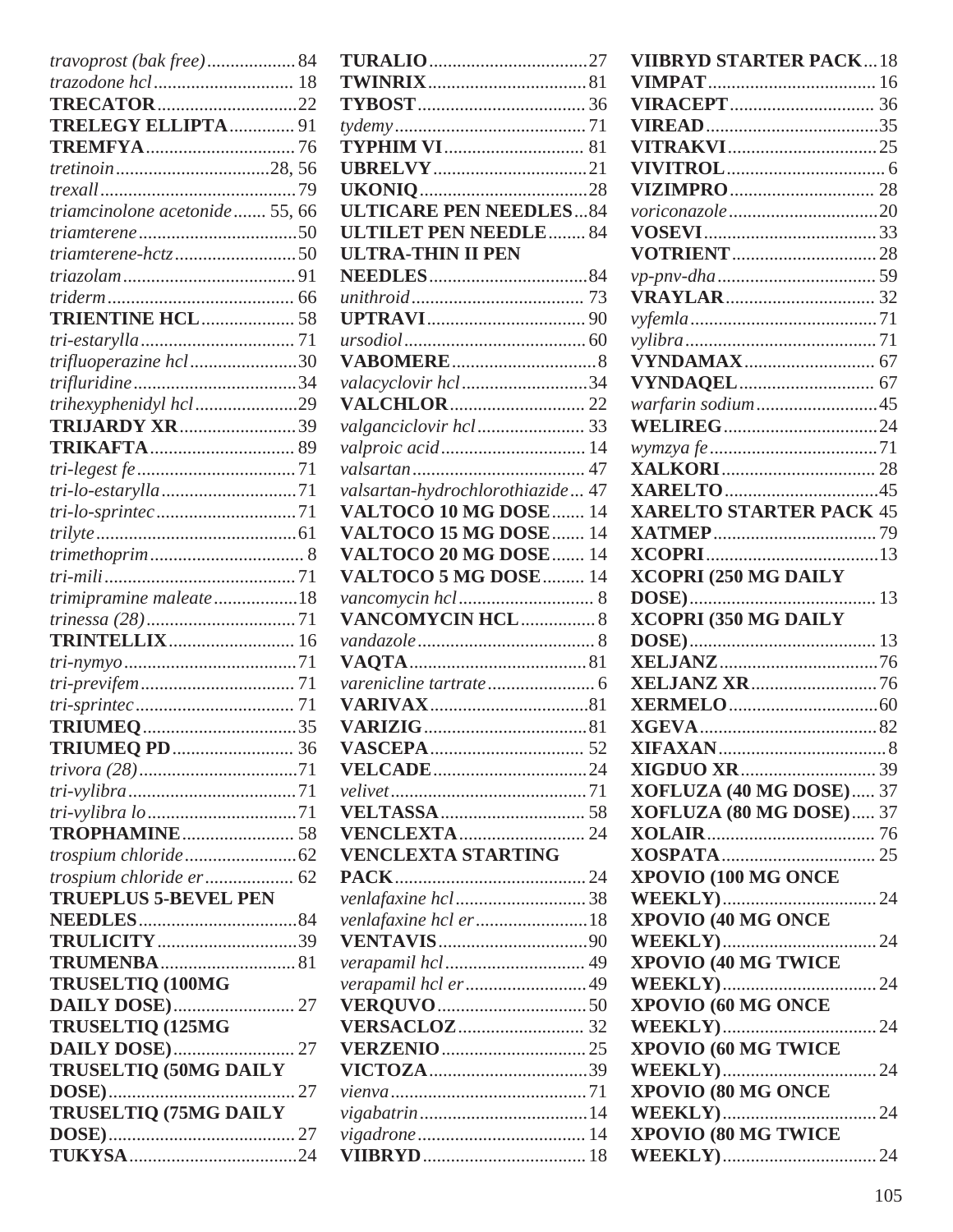| <b>ZEPOSIA 7-DAY STARTER</b> |  |
|------------------------------|--|
|                              |  |
|                              |  |
|                              |  |
|                              |  |
|                              |  |
|                              |  |
|                              |  |
| ziprasidone hcl38            |  |
| ziprasidone mesylate32       |  |
|                              |  |
|                              |  |
| zolpidem tartrate91          |  |
| zolpidem tartrate er  91     |  |
|                              |  |
|                              |  |
|                              |  |
|                              |  |
|                              |  |
| <b>ZYPREXA RELPREVV  32</b>  |  |